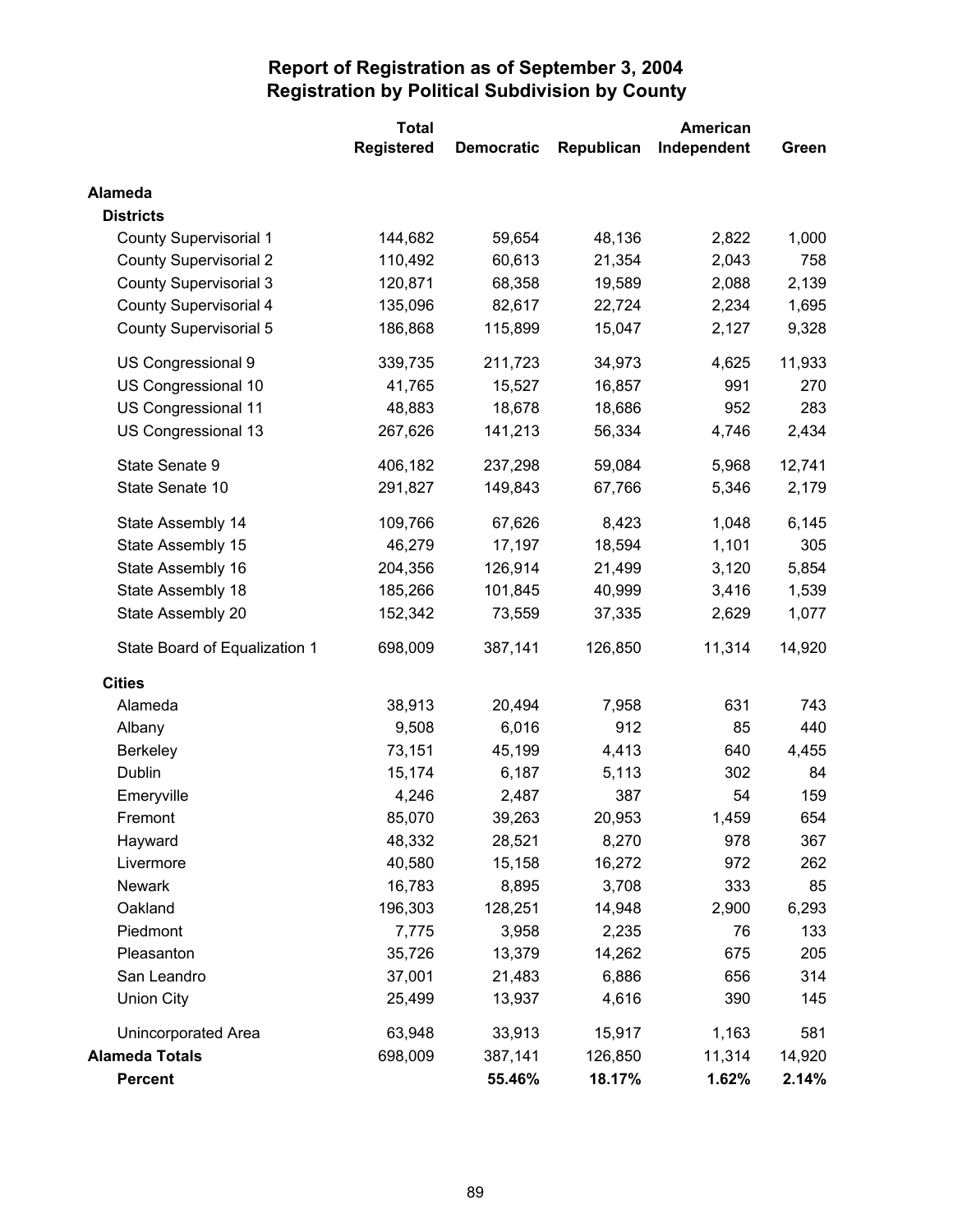|                               |             |                    | Peace and | <b>Declined to</b>   |              |
|-------------------------------|-------------|--------------------|-----------|----------------------|--------------|
|                               | Libertarian | <b>Natural Law</b> | Freedom   | <b>Miscellaneous</b> | <b>State</b> |
| Alameda                       |             |                    |           |                      |              |
| <b>Districts</b>              |             |                    |           |                      |              |
| <b>County Supervisorial 1</b> | 748         | 115                | 253       | 1,165                | 30,789       |
| <b>County Supervisorial 2</b> | 491         | 213                | 443       | 938                  | 23,639       |
| <b>County Supervisorial 3</b> | 563         | 287                | 711       | 945                  | 26,191       |
| <b>County Supervisorial 4</b> | 557         | 603                | 835       | 995                  | 22,836       |
| <b>County Supervisorial 5</b> | 980         | 581                | 1,468     | 1,577                | 39,861       |
| US Congressional 9            | 1,602       | 1,333              | 2,640     | 2,703                | 68,203       |
| US Congressional 10           | 229         | 26                 | 66        | 302                  | 7,497        |
| US Congressional 11           | 233         | 28                 | 64        | 357                  | 9,602        |
| US Congressional 13           | 1,275       | 412                | 940       | 2,258                | 58,014       |
| State Senate 9                | 1,957       | 1,359              | 2,767     | 3,206                | 81,802       |
| State Senate 10               | 1,382       | 440                | 943       | 2,414                | 61,514       |
| State Assembly 14             | 632         | 248                | 752       | 904                  | 23,988       |
| State Assembly 15             | 249         | 27                 | 71        | 335                  | 8,400        |
| State Assembly 16             | 873         | 949                | 1,780     | 1,607                | 41,760       |
| State Assembly 18             | 847         | 386                | 696       | 1,430                | 34,108       |
| State Assembly 20             | 738         | 189                | 411       | 1,344                | 35,060       |
| State Board of Equalization 1 | 3,339       | 1,799              | 3,710     | 5,620                | 143,316      |
| <b>Cities</b>                 |             |                    |           |                      |              |
| Alameda                       | 229         | 52                 | 167       | 324                  | 8,315        |
| Albany                        | 52          | 10                 | 56        | 75                   | 1,862        |
| <b>Berkeley</b>               | 413         | 190                | 557       | 604                  | 16,680       |
| Dublin                        | 76          | 11                 | 23        | 130                  | 3,248        |
| Emeryville                    | 34          | 6                  | 27        | 41                   | 1,051        |
| Fremont                       | 448         | 88                 | 191       | 814                  | 21,200       |
| Hayward                       | 223         | 120                | 237       | 385                  | 9,231        |
| Livermore                     | 216         | 26                 | 66        | 292                  | 7,316        |
| Newark                        | 84          | 27                 | 60        | 135                  | 3,456        |
| Oakland                       | 790         | 1,042              | 1,826     | 1,525                | 38,728       |
| Piedmont                      | 23          | 4                  | 11        | 61                   | 1,274        |
| Pleasanton                    | 163         | 21                 | 42        | 240                  | 6,739        |
| San Leandro                   | 135         | 63                 | 128       | 262                  | 7,074        |
| <b>Union City</b>             | 77          | 45                 | 97        | 209                  | 5,983        |
| <b>Unincorporated Area</b>    | 376         | 94                 | 222       | 523                  | 11,159       |
| <b>Alameda Totals</b>         | 3,339       | 1,799              | 3,710     | 5,620                | 143,316      |
| Percent                       | 0.48%       | 0.26%              | 0.53%     | 0.81%                | 20.53%       |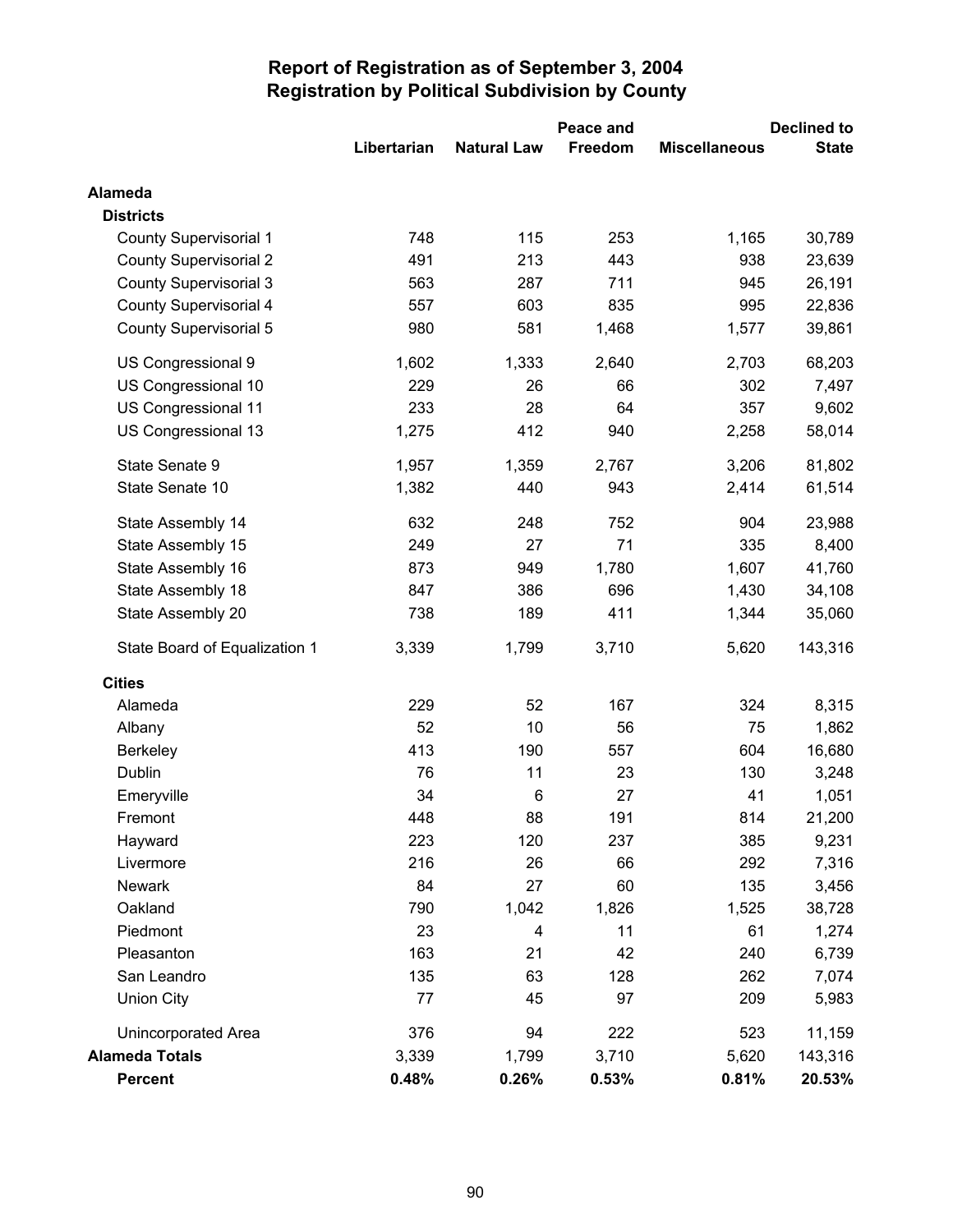|                               | <b>Total</b>      |                   |            | <b>American</b> |                |
|-------------------------------|-------------------|-------------------|------------|-----------------|----------------|
|                               | <b>Registered</b> | <b>Democratic</b> | Republican | Independent     | Green          |
| <b>Alpine</b>                 |                   |                   |            |                 |                |
| <b>Districts</b>              |                   |                   |            |                 |                |
| <b>County Supervisorial 1</b> | 157               | 56                | 54         | $\overline{7}$  | 3              |
| <b>County Supervisorial 2</b> | 160               | 61                | 60         | $\overline{2}$  | $\overline{2}$ |
| <b>County Supervisorial 3</b> | 109               | 48                | 13         | 12              | $\pmb{0}$      |
| <b>County Supervisorial 4</b> | 199               | 63                | 84         | 1               | $\mathbf{3}$   |
| County Supervisorial 5        | 187               | 50                | 90         | 6               | $6\phantom{1}$ |
| US Congressional 3            | 812               | 278               | 301        | 28              | 14             |
| State Senate 1                | 812               | 278               | 301        | 28              | 14             |
| State Assembly 4              | 812               | 278               | 301        | 28              | 14             |
| State Board of Equalization 2 | 812               | 278               | 301        | 28              | 14             |
| <b>Cities</b>                 |                   |                   |            |                 |                |
| Unincorporated Area           | 812               | 278               | 301        | 28              | 14             |
| <b>Alpine Totals</b>          | 812               | 278               | 301        | 28              | 14             |
| <b>Percent</b>                |                   | 34.24%            | 37.07%     | 3.45%           | 1.72%          |
| <b>Amador</b>                 |                   |                   |            |                 |                |
| <b>Districts</b>              |                   |                   |            |                 |                |
| <b>County Supervisorial 1</b> | 3,692             | 1,369             | 1,700      | 114             | 19             |
| <b>County Supervisorial 2</b> | 3,896             | 1,294             | 1,927      | 113             | 19             |
| <b>County Supervisorial 3</b> | 3,818             | 1,414             | 1,674      | 109             | 47             |
| County Supervisorial 4        | 3,977             | 1,438             | 1,929      | 101             | 28             |
| <b>County Supervisorial 5</b> | 4,269             | 1,524             | 1,956      | 101             | 40             |
| US Congressional 3            | 19,652            | 7,039             | 9,186      | 538             | 153            |
| State Senate 1                | 19,652            | 7,039             | 9,186      | 538             | 153            |
| State Assembly 10             | 19,652            | 7,039             | 9,186      | 538             | 153            |
| State Board of Equalization 2 | 19,652            | 7,039             | 9,186      | 538             | 153            |
| <b>Cities</b>                 |                   |                   |            |                 |                |
| Amador                        | 134               | 50                | 59         | $\overline{2}$  | 4              |
| Ione                          | 1,800             | 595               | 905        | 49              | $\overline{7}$ |
| Jackson                       | 2,239             | 857               | 1,002      | 75              | 9              |
| Plymouth                      | 566               | 196               | 249        | 20              | $\mathbf{3}$   |
| <b>Sutter Creek</b>           | 1,499             | 613               | 670        | 35              | 14             |
| Unincorporated Area           | 13,414            | 4,728             | 6,301      | 357             | 116            |
| <b>Amador Totals</b>          | 19,652            | 7,039             | 9,186      | 538             | 153            |
| <b>Percent</b>                |                   | 35.82%            | 46.74%     | 2.74%           | 0.78%          |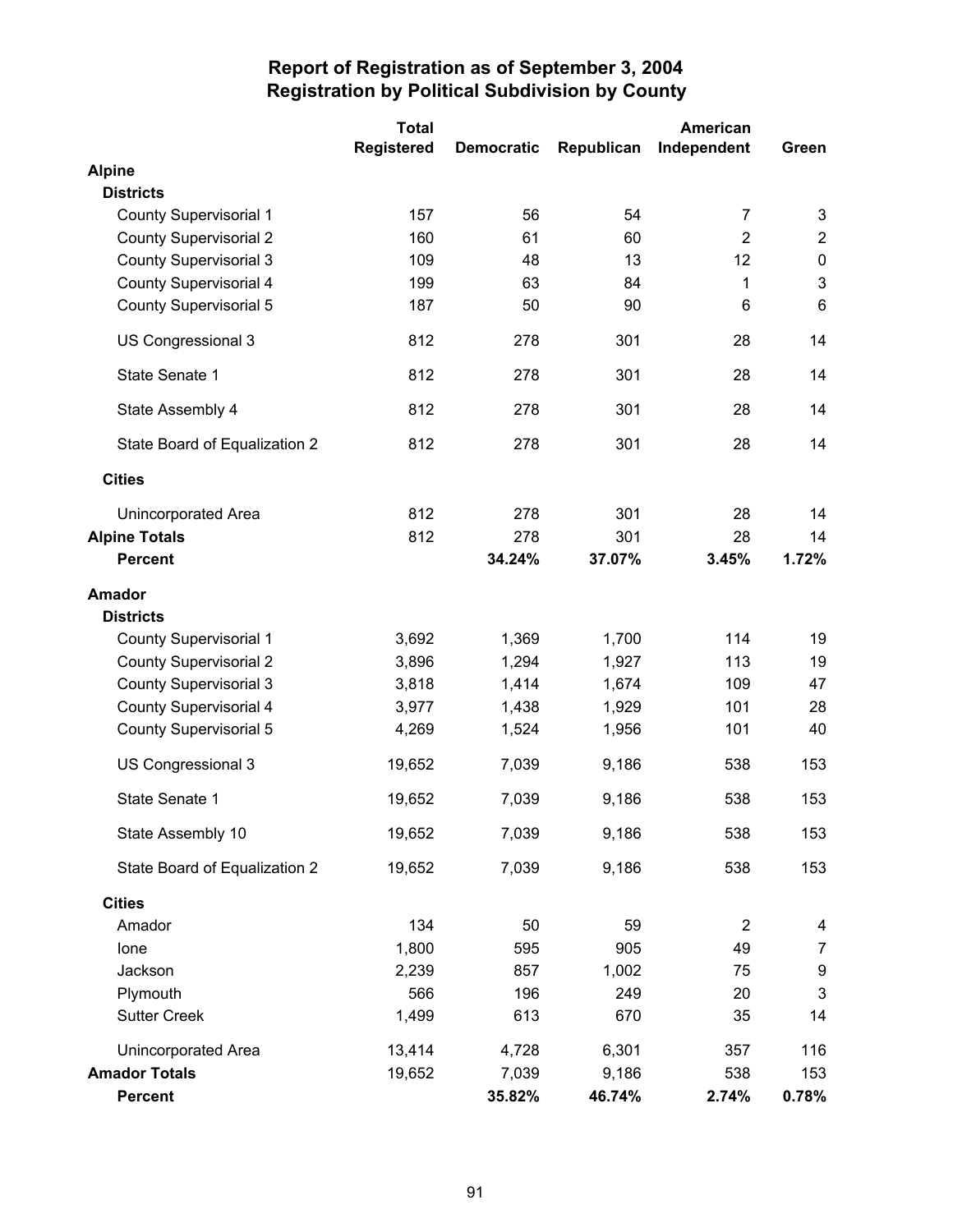|                               |                         |                    | Peace and      | <b>Declined to</b>      |              |  |
|-------------------------------|-------------------------|--------------------|----------------|-------------------------|--------------|--|
|                               | Libertarian             | <b>Natural Law</b> | Freedom        | <b>Miscellaneous</b>    | <b>State</b> |  |
| <b>Alpine</b>                 |                         |                    |                |                         |              |  |
| <b>Districts</b>              |                         |                    |                |                         |              |  |
| <b>County Supervisorial 1</b> | $\mathbf 0$             | $\mathbf 0$        | 0              | $\overline{2}$          | 35           |  |
| <b>County Supervisorial 2</b> | 0                       | $\mathbf 0$        | 1              | $\overline{2}$          | 32           |  |
| <b>County Supervisorial 3</b> | $\mathbf 0$             | 0                  | 1              | $\mathbf 0$             | 35           |  |
| <b>County Supervisorial 4</b> | 4                       | 0                  | 0              | 0                       | 44           |  |
| <b>County Supervisorial 5</b> | $\pmb{0}$               | 0                  | 0              | $\mathbf 0$             | 35           |  |
| US Congressional 3            | $\overline{4}$          | $\mathbf 0$        | $\overline{2}$ | $\overline{\mathbf{4}}$ | 181          |  |
| State Senate 1                | 4                       | 0                  | $\overline{2}$ | $\overline{\mathbf{4}}$ | 181          |  |
| State Assembly 4              | $\overline{4}$          | $\mathbf 0$        | $\overline{2}$ | $\overline{\mathbf{4}}$ | 181          |  |
| State Board of Equalization 2 | $\overline{\mathbf{4}}$ | $\mathbf 0$        | $\overline{2}$ | $\overline{\mathbf{4}}$ | 181          |  |
| <b>Cities</b>                 |                         |                    |                |                         |              |  |
| <b>Unincorporated Area</b>    | $\overline{\mathbf{4}}$ | $\mathbf 0$        | $\overline{2}$ | 4                       | 181          |  |
| <b>Alpine Totals</b>          | 4                       | $\Omega$           | $\overline{2}$ | 4                       | 181          |  |
| <b>Percent</b>                | 0.49%                   | 0.00%              | 0.25%          | 0.49%                   | 22.29%       |  |
| <b>Amador</b>                 |                         |                    |                |                         |              |  |
| <b>Districts</b>              |                         |                    |                |                         |              |  |
| <b>County Supervisorial 1</b> | 23                      | $\mathbf 0$        | 9              | 38                      | 420          |  |
| <b>County Supervisorial 2</b> | 30                      | 6                  | 11             | 48                      | 448          |  |
| <b>County Supervisorial 3</b> | 25                      | 1                  | 8              | 44                      | 496          |  |
| County Supervisorial 4        | 24                      | 1                  | 9              | 32                      | 415          |  |
| County Supervisorial 5        | 29                      | 3                  | 6              | 44                      | 566          |  |
| US Congressional 3            | 131                     | 11                 | 43             | 206                     | 2,345        |  |
| State Senate 1                | 131                     | 11                 | 43             | 206                     | 2,345        |  |
| State Assembly 10             | 131                     | 11                 | 43             | 206                     | 2,345        |  |
| State Board of Equalization 2 | 131                     | 11                 | 43             | 206                     | 2,345        |  |
| <b>Cities</b>                 |                         |                    |                |                         |              |  |
| Amador                        | $\boldsymbol{0}$        | 1                  | 0              | 3                       | 15           |  |
| Ione                          | 18                      | $\overline{c}$     | 5              | 26                      | 193          |  |
| Jackson                       | 16                      | $\pmb{0}$          | 6              | 23                      | 251          |  |
| Plymouth                      | $\overline{2}$          | 1                  | 1              | 4                       | 90           |  |
| <b>Sutter Creek</b>           | 5                       | $\pmb{0}$          | 3              | $\boldsymbol{9}$        | 150          |  |
| Unincorporated Area           | 90                      | $\overline{7}$     | 28             | 141                     | 1,646        |  |
| <b>Amador Totals</b>          | 131                     | 11                 | 43             | 206                     | 2,345        |  |
| Percent                       | 0.67%                   | 0.06%              | 0.22%          | 1.05%                   | 11.93%       |  |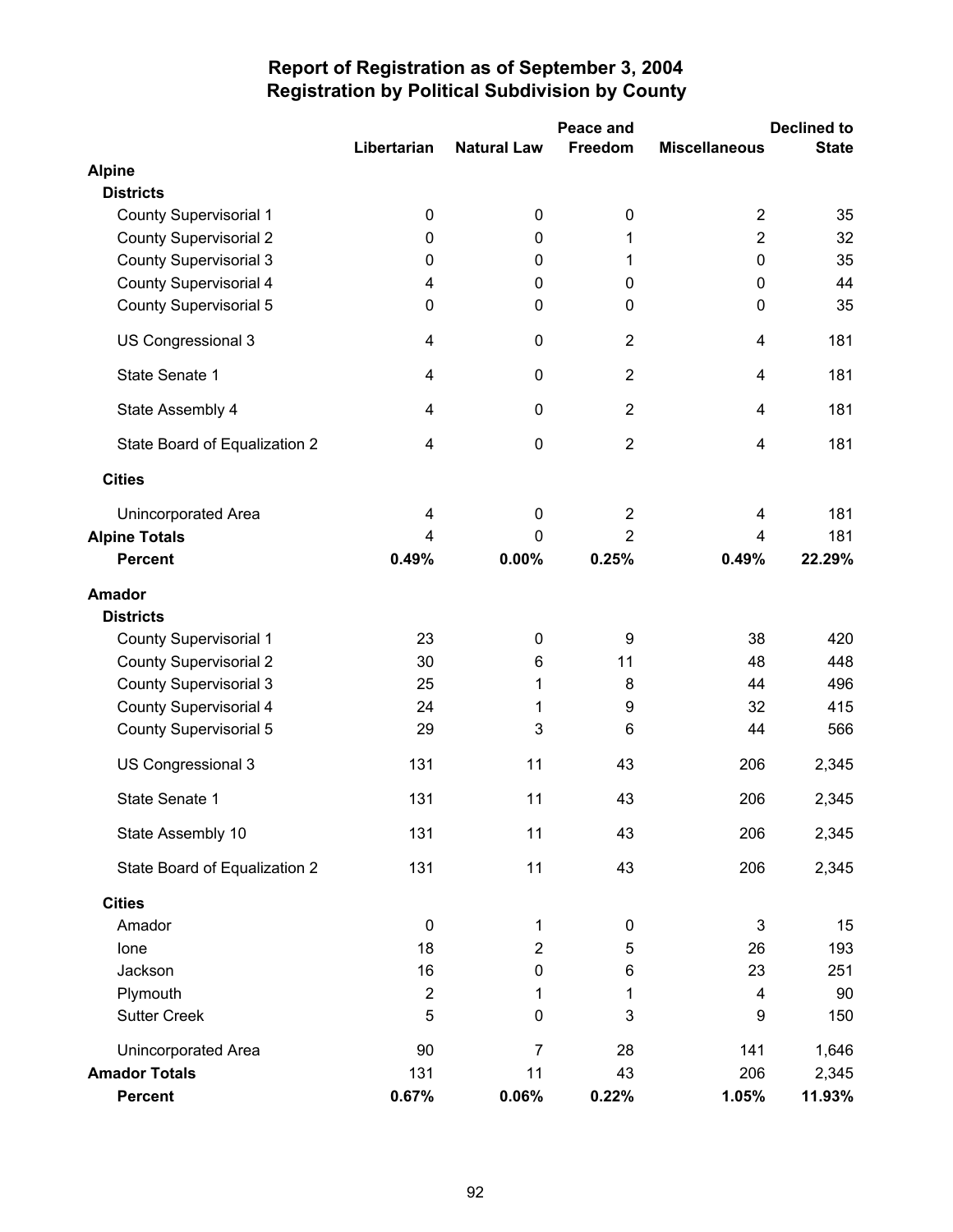|                               | <b>Total</b> |                   |            | American    |       |
|-------------------------------|--------------|-------------------|------------|-------------|-------|
|                               | Registered   | <b>Democratic</b> | Republican | Independent | Green |
| <b>Butte</b>                  |              |                   |            |             |       |
| <b>Districts</b>              |              |                   |            |             |       |
| <b>County Supervisorial 1</b> | 22,014       | 7,735             | 9,352      | 761         | 183   |
| <b>County Supervisorial 2</b> | 21,344       | 8,026             | 6,824      | 507         | 997   |
| <b>County Supervisorial 3</b> | 26,465       | 9,363             | 11,044     | 578         | 770   |
| County Supervisorial 4        | 20,135       | 6,546             | 9,396      | 522         | 274   |
| County Supervisorial 5        | 26,247       | 8,616             | 12,015     | 731         | 396   |
| US Congressional 2            | 93,340       | 32,146            | 38,983     | 2,288       | 2,465 |
| US Congressional 4            | 22,865       | 8,140             | 9,648      | 811         | 155   |
| State Senate 4                | 116,205      | 40,286            | 48,631     | 3,099       | 2,620 |
| State Assembly 2              | 9,628        | 2,629             | 5,269      | 191         | 119   |
| State Assembly 3              | 106,577      | 37,657            | 43,362     | 2,908       | 2,501 |
| State Board of Equalization 2 | 116,205      | 40,286            | 48,631     | 3,099       | 2,620 |
| <b>Cities</b>                 |              |                   |            |             |       |
| <b>Biggs</b>                  | 765          | 296               | 310        | 15          | 3     |
| Chico                         | 36,077       | 13,405            | 12,807     | 846         | 1,410 |
| Gridley                       | 2,197        | 888               | 867        | 48          | 19    |
| Oroville                      | 5,547        | 1,961             | 2,182      | 244         | 47    |
| Paradise                      | 17,202       | 5,581             | 7,996      | 471         | 241   |
| <b>Unincorporated Area</b>    | 54,417       | 18,155            | 24,469     | 1,475       | 900   |
| <b>Butte Totals</b>           | 116,205      | 40,286            | 48,631     | 3,099       | 2,620 |
| <b>Percent</b>                |              | 34.67%            | 41.85%     | 2.67%       | 2.25% |
| <b>Calaveras</b>              |              |                   |            |             |       |
| <b>Districts</b>              |              |                   |            |             |       |
| <b>County Supervisorial 1</b> | 5,544        | 1,864             | 2,683      | 135         | 45    |
| <b>County Supervisorial 2</b> | 5,186        | 1,996             | 2,017      | 135         | 116   |
| <b>County Supervisorial 3</b> | 4,496        | 1,584             | 2,079      | 97          | 73    |
| <b>County Supervisorial 4</b> | 5,427        | 1,868             | 2,440      | 154         | 70    |
| <b>County Supervisorial 5</b> | 5,751        | 1,914             | 2,642      | 176         | 36    |
| US Congressional 3            | 26,404       | 9,226             | 11,861     | 697         | 340   |
| State Senate 1                | 26,404       | 9,226             | 11,861     | 697         | 340   |
| State Assembly 25             | 26,404       | 9,226             | 11,861     | 697         | 340   |
| State Board of Equalization 2 | 26,404       | 9,226             | 11,861     | 697         | 340   |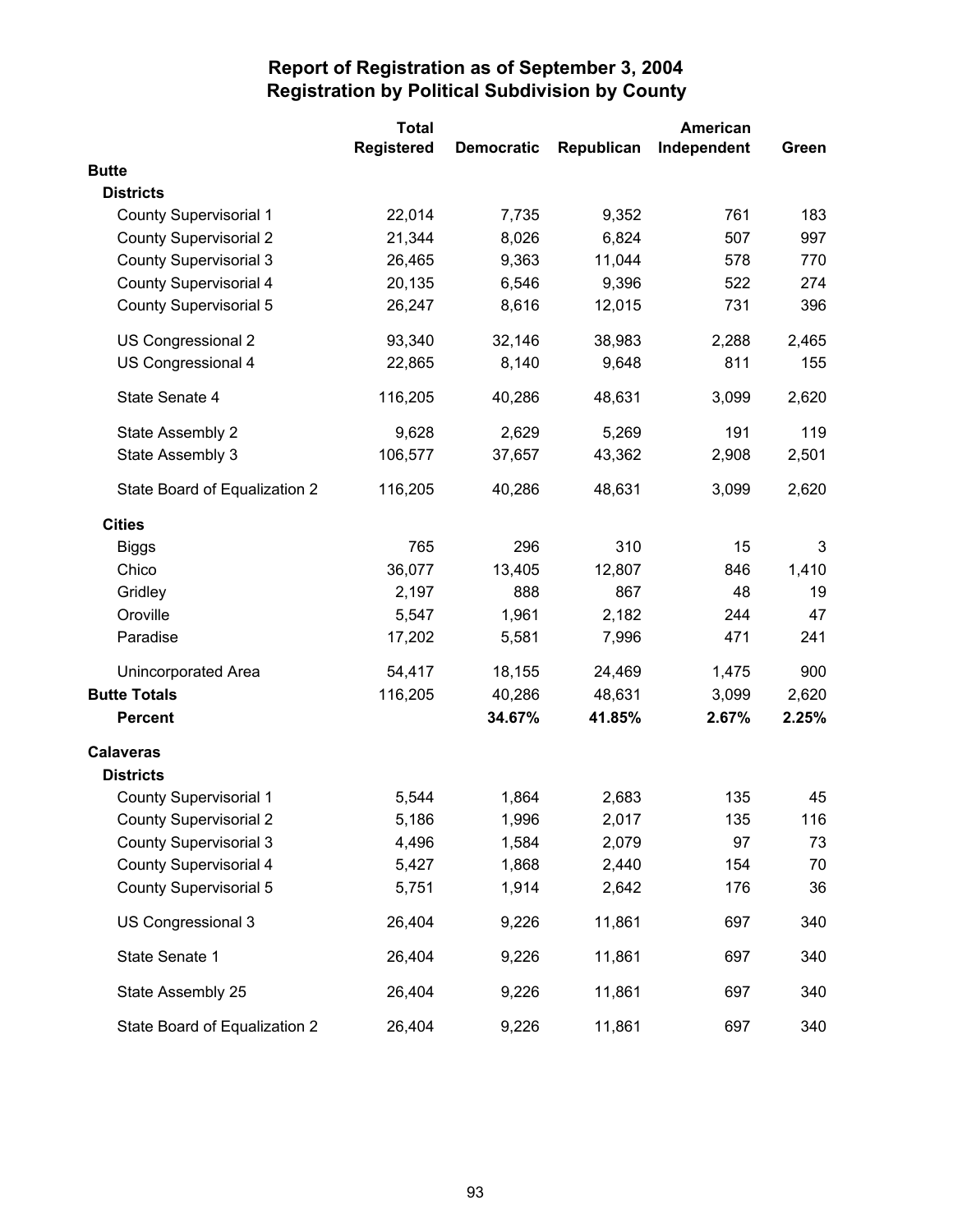|                               |                |                    | Peace and | <b>Declined to</b>   |              |  |
|-------------------------------|----------------|--------------------|-----------|----------------------|--------------|--|
|                               | Libertarian    | <b>Natural Law</b> | Freedom   | <b>Miscellaneous</b> | <b>State</b> |  |
| <b>Butte</b>                  |                |                    |           |                      |              |  |
| <b>Districts</b>              |                |                    |           |                      |              |  |
| <b>County Supervisorial 1</b> | 131            | 29                 | 111       | 150                  | 3,562        |  |
| <b>County Supervisorial 2</b> | 217            | 17                 | 149       | 153                  | 4,454        |  |
| <b>County Supervisorial 3</b> | 163            | 18                 | 105       | 180                  | 4,244        |  |
| <b>County Supervisorial 4</b> | 118            | 23                 | 73        | 112                  | 3,071        |  |
| <b>County Supervisorial 5</b> | 177            | 14                 | 147       | 196                  | 3,955        |  |
| US Congressional 2            | 673            | 68                 | 468       | 641                  | 15,608       |  |
| US Congressional 4            | 133            | 33                 | 117       | 150                  | 3,678        |  |
| State Senate 4                | 806            | 101                | 585       | 791                  | 19,286       |  |
| State Assembly 2              | 53             | 5                  | 31        | 43                   | 1,288        |  |
| State Assembly 3              | 753            | 96                 | 554       | 748                  | 17,998       |  |
| State Board of Equalization 2 | 806            | 101                | 585       | 791                  | 19,286       |  |
| <b>Cities</b>                 |                |                    |           |                      |              |  |
| <b>Biggs</b>                  | $\overline{2}$ | $\overline{2}$     | 1         | $\overline{2}$       | 134          |  |
| Chico                         | 295            | 28                 | 184       | 269                  | 6,833        |  |
| Gridley                       | $\overline{7}$ | $\overline{4}$     | 9         | 6                    | 349          |  |
| Oroville                      | 31             | 13                 | 33        | 33                   | 1,003        |  |
| Paradise                      | 100            | 12                 | 107       | 139                  | 2,555        |  |
| <b>Unincorporated Area</b>    | 371            | 42                 | 251       | 342                  | 8,412        |  |
| <b>Butte Totals</b>           | 806            | 101                | 585       | 791                  | 19,286       |  |
| <b>Percent</b>                | 0.69%          | 0.09%              | 0.50%     | 0.68%                | 16.60%       |  |
| <b>Calaveras</b>              |                |                    |           |                      |              |  |
| <b>Districts</b>              |                |                    |           |                      |              |  |
| <b>County Supervisorial 1</b> | 49             | 4                  | 8         | 17                   | 739          |  |
| <b>County Supervisorial 2</b> | 84             | 13                 | 19        | 27                   | 779          |  |
| <b>County Supervisorial 3</b> | 44             | 1                  | 9         | 20                   | 589          |  |
| <b>County Supervisorial 4</b> | 111            | $\overline{2}$     | 21        | 23                   | 738          |  |
| <b>County Supervisorial 5</b> | 51             | 1                  | 16        | 22                   | 893          |  |
| US Congressional 3            | 339            | 21                 | 73        | 109                  | 3,738        |  |
| State Senate 1                | 339            | 21                 | 73        | 109                  | 3,738        |  |
| State Assembly 25             | 339            | 21                 | 73        | 109                  | 3,738        |  |
| State Board of Equalization 2 | 339            | 21                 | 73        | 109                  | 3,738        |  |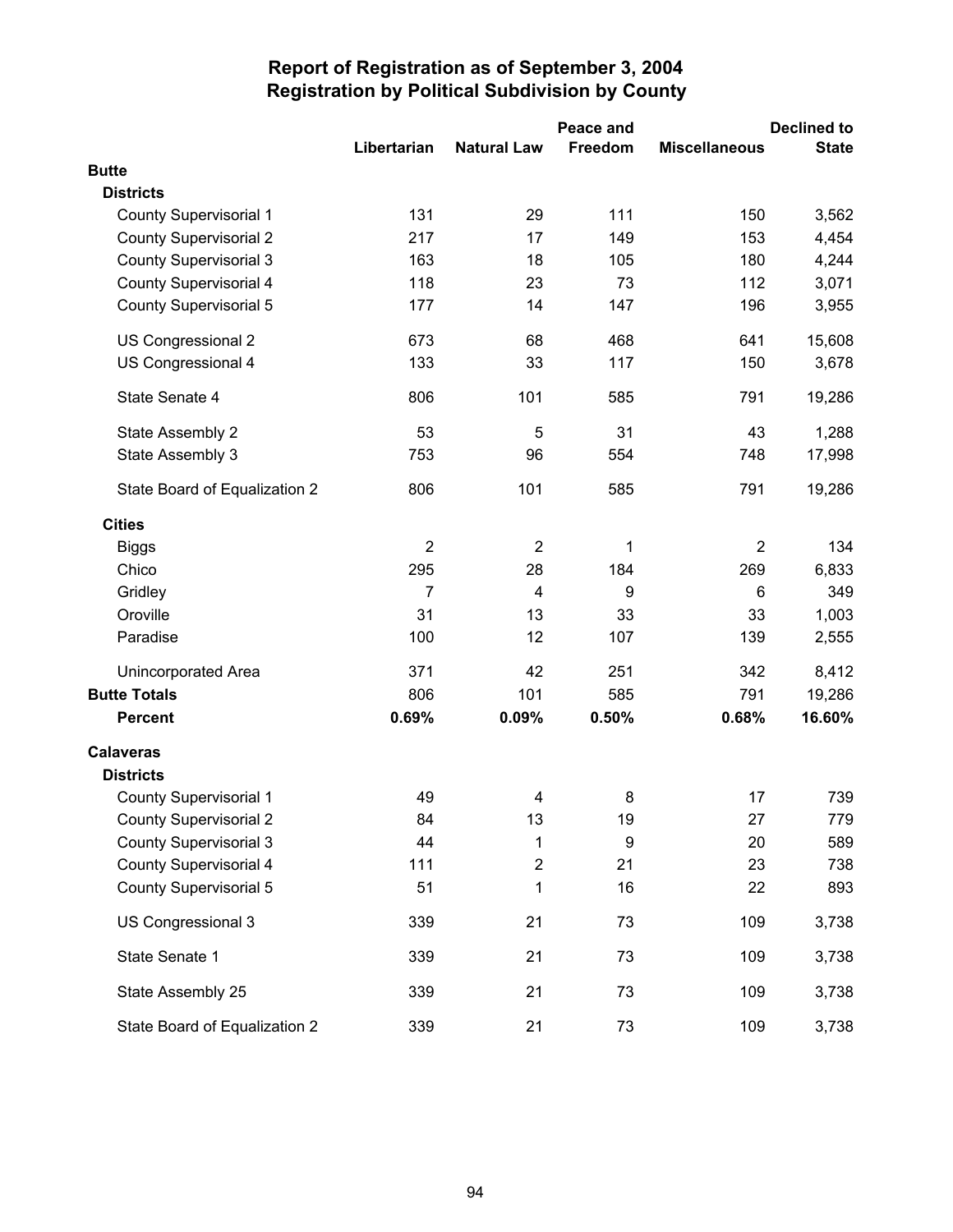|                               | <b>Total</b>      |                   |            | American    |       |
|-------------------------------|-------------------|-------------------|------------|-------------|-------|
|                               | <b>Registered</b> | <b>Democratic</b> | Republican | Independent | Green |
| <b>Cities</b>                 |                   |                   |            |             |       |
| Angels                        | 2,075             | 718               | 941        | 47          | 17    |
| Unincorporated Area           | 24,329            | 8,508             | 10,920     | 650         | 323   |
| <b>Calaveras Totals</b>       | 26,404            | 9,226             | 11,861     | 697         | 340   |
| <b>Percent</b>                |                   | 34.94%            | 44.92%     | 2.64%       | 1.29% |
| Colusa                        |                   |                   |            |             |       |
| <b>Districts</b>              |                   |                   |            |             |       |
| <b>County Supervisorial 1</b> | 1,410             | 537               | 635        | 32          | 3     |
| <b>County Supervisorial 2</b> | 1,759             | 701               | 826        | 36          | 4     |
| <b>County Supervisorial 3</b> | 1,226             | 460               | 556        | 37          | 4     |
| <b>County Supervisorial 4</b> | 1,621             | 617               | 734        | 56          | 5     |
| <b>County Supervisorial 5</b> | 1,704             | 578               | 857        | 33          | 9     |
| US Congressional 2            | 7,720             | 2,893             | 3,608      | 194         | 25    |
| State Senate 4                | 7,720             | 2,893             | 3,608      | 194         | 25    |
| State Assembly 2              | 7,720             | 2,893             | 3,608      | 194         | 25    |
| State Board of Equalization 1 | 7,720             | 2,893             | 3,608      | 194         | 25    |
| <b>Cities</b>                 |                   |                   |            |             |       |
| Colusa                        | 2,404             | 927               | 1,132      | 49          | 6     |
| Williams                      | 976               | 436               | 367        | 27          | 3     |
| Unincorporated Area           | 4,340             | 1,530             | 2,109      | 118         | 16    |
| <b>Colusa Totals</b>          | 7,720             | 2,893             | 3,608      | 194         | 25    |
| <b>Percent</b>                |                   | 37.47%            | 46.74%     | 2.51%       | 0.32% |
| <b>Contra Costa</b>           |                   |                   |            |             |       |
| <b>Districts</b>              |                   |                   |            |             |       |
| County Supervisorial 1        | 71,811            | 48,020            | 8,536      | 946         | 1,518 |
| <b>County Supervisorial 2</b> | 109,243           | 51,702            | 35,186     | 1,782       | 1,183 |
| <b>County Supervisorial 3</b> | 121,303           | 42,675            | 54,359     | 1,974       | 686   |
| <b>County Supervisorial 4</b> | 91,545            | 42,219            | 29,654     | 1,791       | 863   |
| <b>County Supervisorial 5</b> | 81,024            | 45,121            | 19,680     | 1,770       | 346   |
| US Congressional 7            | 163,149           | 95,847            | 32,641     | 2,947       | 1,946 |
| US Congressional 10           | 230,996           | 106,417           | 77,737     | 3,923       | 2,297 |
| US Congressional 11           | 80,781            | 27,473            | 37,037     | 1,393       | 353   |
| State Senate 7                | 444,913           | 208,418           | 144,854    | 7,797       | 4,062 |
| State Senate 9                | 30,013            | 21,319            | 2,561      | 466         | 534   |
| State Assembly 11             | 189,734           | 100,123           | 49,698     | 3,824       | 1,514 |
| State Assembly 14             | 126,718           | 70,062            | 30,217     | 1,777       | 2,145 |
| State Assembly 15             | 158,474           | 59,552            | 67,500     | 2,662       | 937   |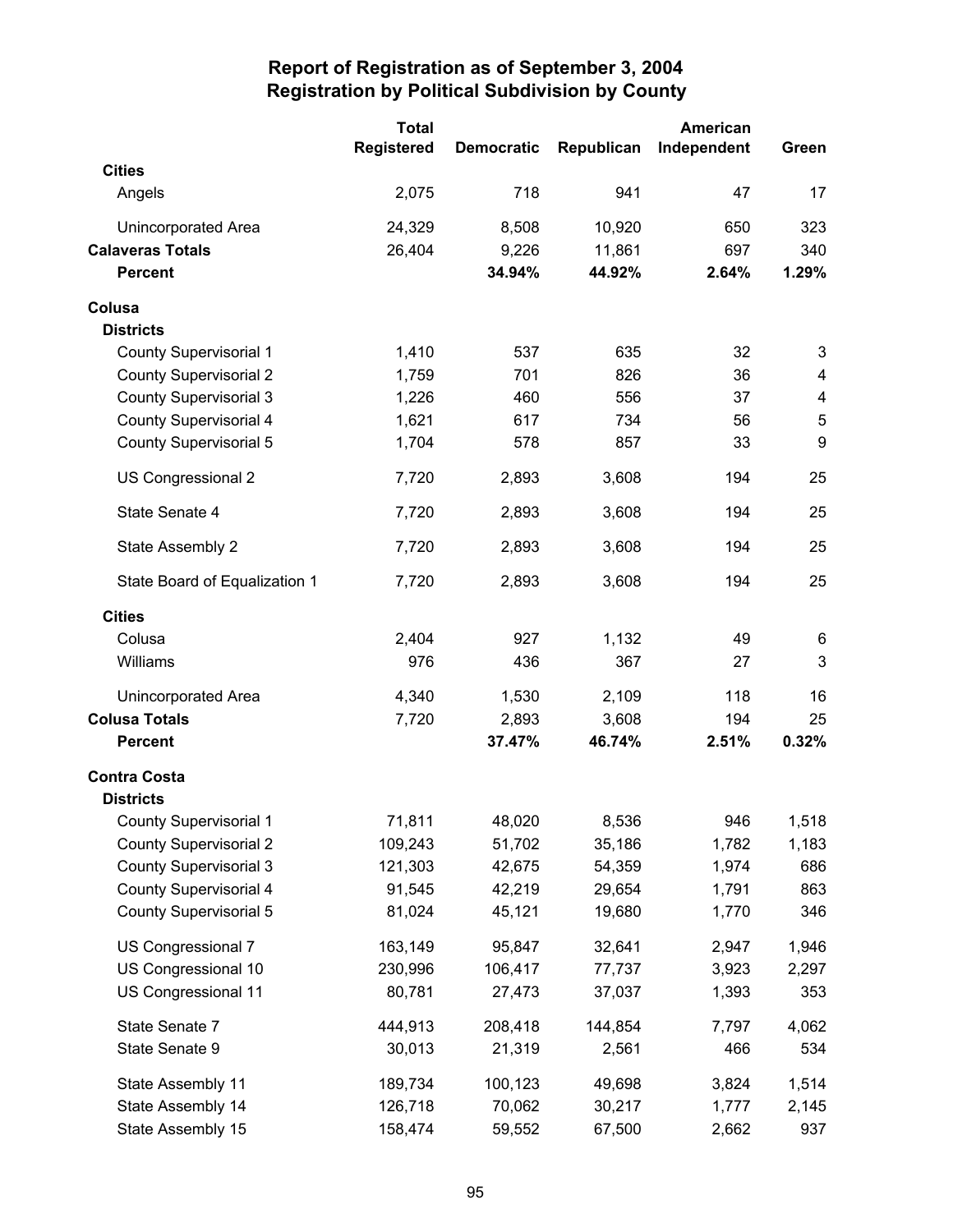|                               |                |                    | Peace and   |                      | <b>Declined to</b> |
|-------------------------------|----------------|--------------------|-------------|----------------------|--------------------|
|                               | Libertarian    | <b>Natural Law</b> | Freedom     | <b>Miscellaneous</b> | <b>State</b>       |
| <b>Cities</b>                 |                |                    |             |                      |                    |
| Angels                        | 46             | 1                  | 7           | 7                    | 291                |
| <b>Unincorporated Area</b>    | 293            | 20                 | 66          | 102                  | 3,447              |
| <b>Calaveras Totals</b>       | 339            | 21                 | 73          | 109                  | 3,738              |
| <b>Percent</b>                | 1.28%          | 0.08%              | 0.28%       | 0.41%                | 14.16%             |
| Colusa                        |                |                    |             |                      |                    |
| <b>Districts</b>              |                |                    |             |                      |                    |
| <b>County Supervisorial 1</b> | 9              | 1                  | 1           | 1                    | 191                |
| <b>County Supervisorial 2</b> | 4              | 0                  | 6           | $\overline{2}$       | 180                |
| <b>County Supervisorial 3</b> | $\overline{2}$ | 1                  | 0           | $\mathbf 0$          | 166                |
| <b>County Supervisorial 4</b> | 5              | 0                  | 3           | 6                    | 195                |
| <b>County Supervisorial 5</b> | 10             | 1                  | 10          | 6                    | 200                |
| US Congressional 2            | 30             | 3                  | 20          | 15                   | 932                |
| State Senate 4                | 30             | 3                  | 20          | 15                   | 932                |
| State Assembly 2              | 30             | 3                  | 20          | 15                   | 932                |
| State Board of Equalization 1 | 30             | 3                  | 20          | 15                   | 932                |
| <b>Cities</b>                 |                |                    |             |                      |                    |
| Colusa                        | 9              | 1                  | 15          | 7                    | 258                |
| Williams                      | $\overline{2}$ | 1                  | $\mathbf 0$ | 0                    | 140                |
| Unincorporated Area           | 19             | 1                  | 5           | 8                    | 534                |
| <b>Colusa Totals</b>          | 30             | 3                  | 20          | 15                   | 932                |
| <b>Percent</b>                | 0.39%          | 0.04%              | 0.26%       | 0.19%                | 12.07%             |
| <b>Contra Costa</b>           |                |                    |             |                      |                    |
| <b>Districts</b>              |                |                    |             |                      |                    |
| County Supervisorial 1        | 291            | 177                | 301         | 436                  | 11,586             |
| <b>County Supervisorial 2</b> | 514            | 145                | 189         | 999                  | 17,543             |
| <b>County Supervisorial 3</b> | 485            | 93                 | 128         | 873                  | 20,030             |
| <b>County Supervisorial 4</b> | 539            | 116                | 260         | 724                  | 15,379             |
| <b>County Supervisorial 5</b> | 344            | 76                 | 285         | 478                  | 12,924             |
| US Congressional 7            | 781            | 318                | 611         | 1,173                | 26,885             |
| US Congressional 10           | 1,081          | 232                | 465         | 1,822                | 37,022             |
| US Congressional 11           | 311            | 57                 | 87          | 515                  | 13,555             |
| State Senate 7                | 2,075          | 481                | 997         | 3,345                | 72,884             |
| State Senate 9                | 98             | 126                | 166         | 165                  | 4,578              |
| State Assembly 11             | 962            | 234                | 595         | 1,408                | 31,376             |
| State Assembly 14             | 564            | 233                | 378         | 933                  | 20,409             |
| State Assembly 15             | 647            | 140                | 190         | 1,169                | 25,677             |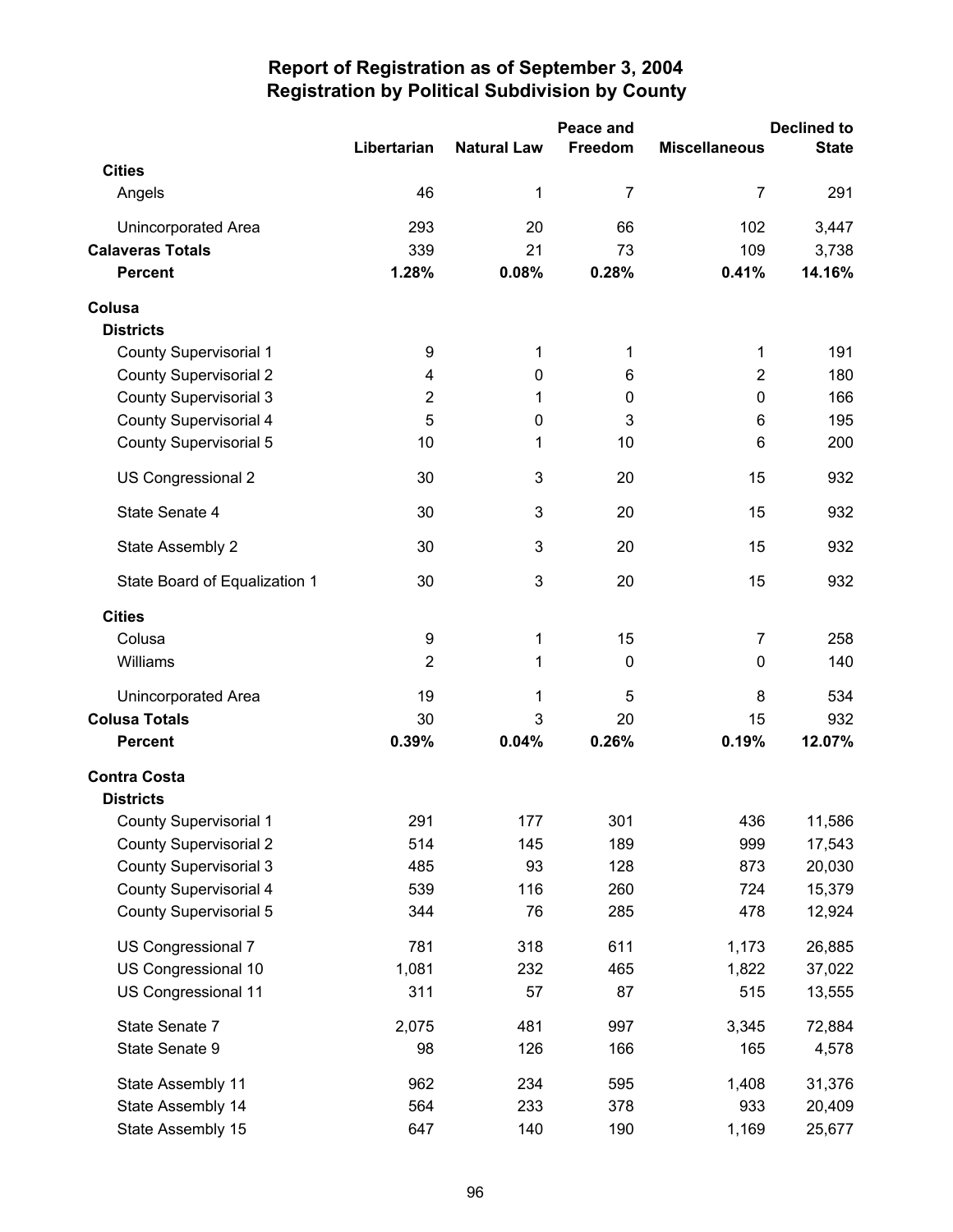|                               | <b>Total</b><br>Registered | <b>Democratic</b> | Republican | American<br>Independent | Green |
|-------------------------------|----------------------------|-------------------|------------|-------------------------|-------|
| State Board of Equalization 1 | 474,926                    | 229,737           | 147,415    | 8,263                   | 4,596 |
| <b>Cities</b>                 |                            |                   |            |                         |       |
| Antioch                       | 40,046                     | 21,722            | 10,522     | 876                     | 173   |
| Brentwood                     | 16,895                     | 6,797             | 6,918      | 349                     | 60    |
| Clayton                       | 7,117                      | 2,642             | 3,199      | 114                     | 30    |
| Concord                       | 53,989                     | 25,833            | 16,638     | 1,111                   | 484   |
| Danville                      | 26,317                     | 8,373             | 12,905     | 367                     | 115   |
| El Cerrito                    | 13,440                     | 8,341             | 1,892      | 94                      | 414   |
| <b>Hercules</b>               | 9,594                      | 5,579             | 1,710      | 133                     | 67    |
| Lafayette                     | 15,765                     | 6,387             | 6,195      | 255                     | 211   |
| Martinez                      | 20,829                     | 10,163            | 5,984      | 409                     | 272   |
| Moraga                        | 9,969                      | 3,738             | 4,258      | 129                     | 79    |
| Oakley                        | 11,349                     | 5,486             | 3,577      | 266                     | 44    |
| Orinda                        | 12,516                     | 5,137             | 4,971      | 165                     | 132   |
| Pinole                        | 9,101                      | 5,264             | 1,982      | 159                     | 96    |
| Pittsburg                     | 21,386                     | 13,234            | 3,746      | 440                     | 80    |
| Pleasant Hill                 | 18,400                     | 8,512             | 5,751      | 343                     | 239   |
| Richmond                      | 36,092                     | 25,351            | 3,471      | 499                     | 655   |
| San Pablo                     | 6,891                      | 4,634             | 736        | 132                     | 84    |
| San Ramon                     | 26,659                     | 9,385             | 11,011     | 478                     | 149   |
| <b>Walnut Creek</b>           | 41,106                     | 17,398            | 15,904     | 607                     | 364   |
| <b>Unincorporated Area</b>    | 77,465                     | 35,761            | 26,045     | 1,337                   | 848   |
| <b>Contra Costa Totals</b>    | 474,926                    | 229,737           | 147,415    | 8,263                   | 4,596 |
| <b>Percent</b>                |                            | 48.37%            | 31.04%     | 1.74%                   | 0.97% |
| <b>Del Norte</b>              |                            |                   |            |                         |       |
| <b>Districts</b>              |                            |                   |            |                         |       |
| <b>County Supervisorial 1</b> | 1,820                      | 747               | 622        | 55                      | 21    |
| <b>County Supervisorial 2</b> | 2,072                      | 794               | 758        | 60                      | 21    |
| <b>County Supervisorial 3</b> | 2,763                      | 1,037             | 1,122      | 72                      | 16    |
| <b>County Supervisorial 4</b> | 2,716                      | 917               | 1,202      | 77                      | 20    |
| County Supervisorial 5        | 2,711                      | 1,086             | 1,012      | 91                      | 43    |
| US Congressional 1            | 12,082                     | 4,581             | 4,716      | 355                     | 121   |
| State Senate 4                | 12,082                     | 4,581             | 4,716      | 355                     | 121   |
| State Assembly 1              | 12,082                     | 4,581             | 4,716      | 355                     | 121   |
| State Board of Equalization 1 | 12,082                     | 4,581             | 4,716      | 355                     | 121   |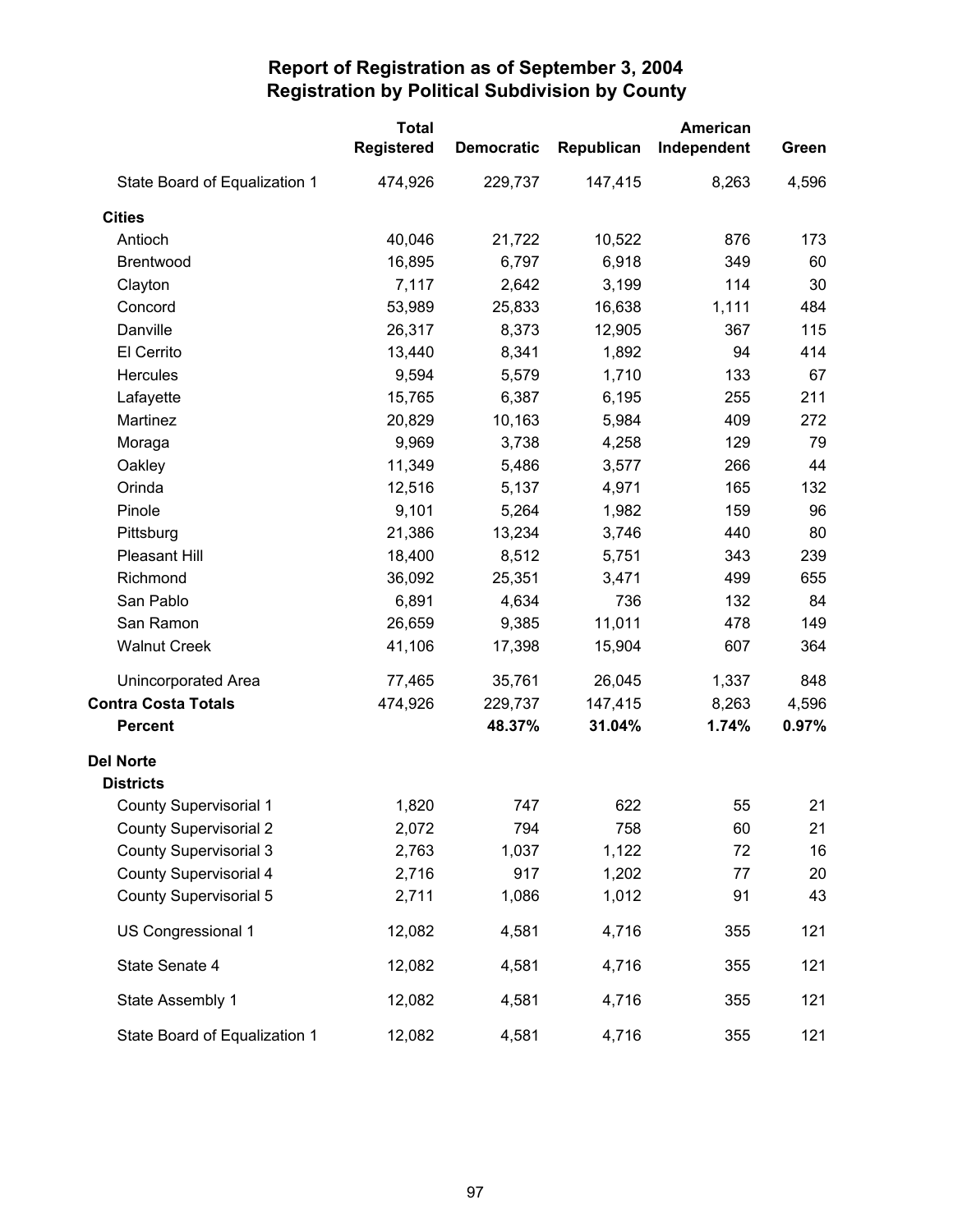|                               |             |                         | Peace and |                      | <b>Declined to</b> |
|-------------------------------|-------------|-------------------------|-----------|----------------------|--------------------|
|                               | Libertarian | <b>Natural Law</b>      | Freedom   | <b>Miscellaneous</b> | <b>State</b>       |
| State Board of Equalization 1 | 2,173       | 607                     | 1,163     | 3,510                | 77,462             |
| <b>Cities</b>                 |             |                         |           |                      |                    |
| Antioch                       | 148         | 33                      | 117       | 216                  | 6,239              |
| Brentwood                     | 60          | 3                       | 25        | 89                   | 2,594              |
| Clayton                       | 25          | 5                       | 11        | 55                   | 1,036              |
| Concord                       | 332         | 67                      | 170       | 434                  | 8,920              |
| Danville                      | 104         | 27                      | 25        | 172                  | 4,229              |
| El Cerrito                    | 69          | $\bf 8$                 | 44        | 85                   | 2,493              |
| Hercules                      | 24          | 24                      | 26        | 69                   | 1,962              |
| Lafayette                     | 78          | 16                      | 20        | 162                  | 2,441              |
| Martinez                      | 148         | 22                      | 46        | 207                  | 3,578              |
| Moraga                        | 43          | 5                       | 6         | 86                   | 1,625              |
| Oakley                        | 52          | $\overline{7}$          | 29        | 68                   | 1,820              |
| Orinda                        | 59          | 14                      | 10        | 116                  | 1,912              |
| Pinole                        | 32          | 14                      | 19        | 65                   | 1,470              |
| Pittsburg                     | 94          | 24                      | 105       | 124                  | 3,539              |
| Pleasant Hill                 | 104         | 29                      | 52        | 151                  | 3,219              |
| Richmond                      | 104         | 128                     | 159       | 202                  | 5,523              |
| San Pablo                     | 25          | 18                      | 47        | 41                   | 1,174              |
| San Ramon                     | 117         | 21                      | 29        | 181                  | 5,288              |
| <b>Walnut Creek</b>           | 175         | 46                      | 49        | 379                  | 6,184              |
| <b>Unincorporated Area</b>    | 380         | 96                      | 174       | 608                  | 12,216             |
| <b>Contra Costa Totals</b>    | 2,173       | 607                     | 1,163     | 3,510                | 77,462             |
| <b>Percent</b>                | 0.46%       | 0.13%                   | 0.24%     | 0.74%                | 16.31%             |
| <b>Del Norte</b>              |             |                         |           |                      |                    |
| <b>Districts</b>              |             |                         |           |                      |                    |
| <b>County Supervisorial 1</b> | 13          | $\overline{\mathbf{c}}$ | 6         | 28                   | 326                |
| <b>County Supervisorial 2</b> | 16          | $\overline{\mathbf{c}}$ | 10        | 19                   | 392                |
| <b>County Supervisorial 3</b> | 25          | 1                       | 4         | 23                   | 463                |
| <b>County Supervisorial 4</b> | 12          | $\pmb{0}$               | 11        | 18                   | 459                |
| <b>County Supervisorial 5</b> | 16          | 3                       | 10        | 23                   | 427                |
| US Congressional 1            | 82          | 8                       | 41        | 111                  | 2,067              |
| State Senate 4                | 82          | 8                       | 41        | 111                  | 2,067              |
| State Assembly 1              | 82          | 8                       | 41        | 111                  | 2,067              |
| State Board of Equalization 1 | 82          | 8                       | 41        | 111                  | 2,067              |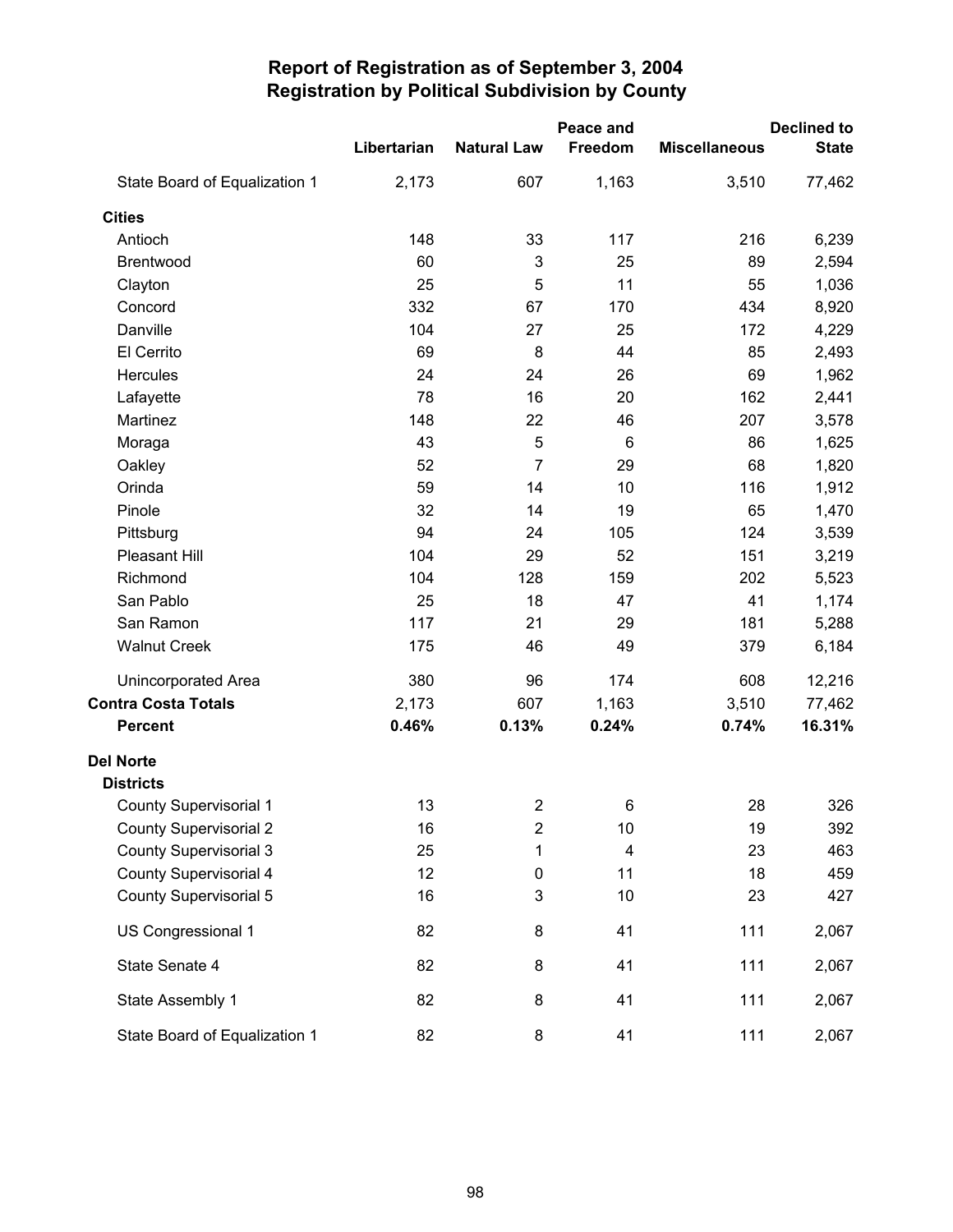|                               | <b>Total</b> |                   |            | <b>American</b> |       |
|-------------------------------|--------------|-------------------|------------|-----------------|-------|
|                               | Registered   | <b>Democratic</b> | Republican | Independent     | Green |
| <b>Cities</b>                 |              |                   |            |                 |       |
| <b>Crescent City</b>          | 1,631        | 655               | 553        | 49              | 18    |
| Unincorporated Area           | 10,451       | 3,926             | 4,163      | 306             | 103   |
| <b>Del Norte Totals</b>       | 12,082       | 4,581             | 4,716      | 355             | 121   |
| <b>Percent</b>                |              | 37.92%            | 39.03%     | 2.94%           | 1.00% |
| <b>El Dorado</b>              |              |                   |            |                 |       |
| <b>Districts</b>              |              |                   |            |                 |       |
| <b>County Supervisorial 1</b> | 20,319       | 5,475             | 11,267     | 373             | 104   |
| <b>County Supervisorial 2</b> | 23,110       | 7,041             | 11,364     | 594             | 212   |
| <b>County Supervisorial 3</b> | 18,853       | 6,502             | 8,430      | 538             | 212   |
| <b>County Supervisorial 4</b> | 21,996       | 6,511             | 11,137     | 508             | 238   |
| <b>County Supervisorial 5</b> | 14,886       | 5,667             | 4,478      | 488             | 343   |
| US Congressional 4            | 99,164       | 31,196            | 46,676     | 2,501           | 1,109 |
| State Senate 1                | 99,164       | 31,196            | 46,676     | 2,501           | 1,109 |
| State Assembly 4              | 79,974       | 26,137            | 35,853     | 2,174           | 1,024 |
| State Assembly 10             | 19,190       | 5,059             | 10,823     | 327             | 85    |
| State Board of Equalization 2 | 99,164       | 31,196            | 46,676     | 2,501           | 1,109 |
| <b>Cities</b>                 |              |                   |            |                 |       |
| Placerville                   | 5,277        | 1,919             | 2,136      | 165             | 88    |
| South Lake Tahoe              | 8,950        | 3,452             | 2,598      | 308             | 202   |
| Unincorporated Area           | 84,937       | 25,825            | 41,942     | 2,028           | 819   |
| <b>El Dorado Totals</b>       | 99,164       | 31,196            | 46,676     | 2,501           | 1,109 |
| <b>Percent</b>                |              | 31.46%            | 47.07%     | 2.52%           | 1.12% |
| <b>Fresno</b>                 |              |                   |            |                 |       |
| <b>Districts</b>              |              |                   |            |                 |       |
| <b>County Supervisorial 1</b> | 58,610       | 27,874            | 23,424     | 956             | 205   |
| <b>County Supervisorial 2</b> | 89,213       | 29,673            | 47,604     | 1,348           | 586   |
| <b>County Supervisorial 3</b> | 51,317       | 26,162            | 18,934     | 743             | 413   |
| <b>County Supervisorial 4</b> | 50,970       | 22,205            | 22,541     | 792             | 135   |
| <b>County Supervisorial 5</b> | 83,581       | 27,490            | 44,004     | 1,531           | 398   |
| US Congressional 18           | 1,359        | 468               | 737        | 20              | 3     |
| US Congressional 19           | 115,873      | 42,558            | 57,568     | 1,856           | 770   |
| US Congressional 20           | 86,209       | 46,226            | 30,218     | 1,240           | 375   |
| US Congressional 21           | 130,250      | 44,152            | 67,984     | 2,254           | 589   |
| State Senate 14               | 219,422      | 73,990            | 115,056    | 3,666           | 1,264 |
| State Senate 16               | 114,269      | 59,414            | 41,451     | 1,704           | 473   |
| State Assembly 29             | 187,561      | 62,886            | 98,539     | 3,149           | 1,040 |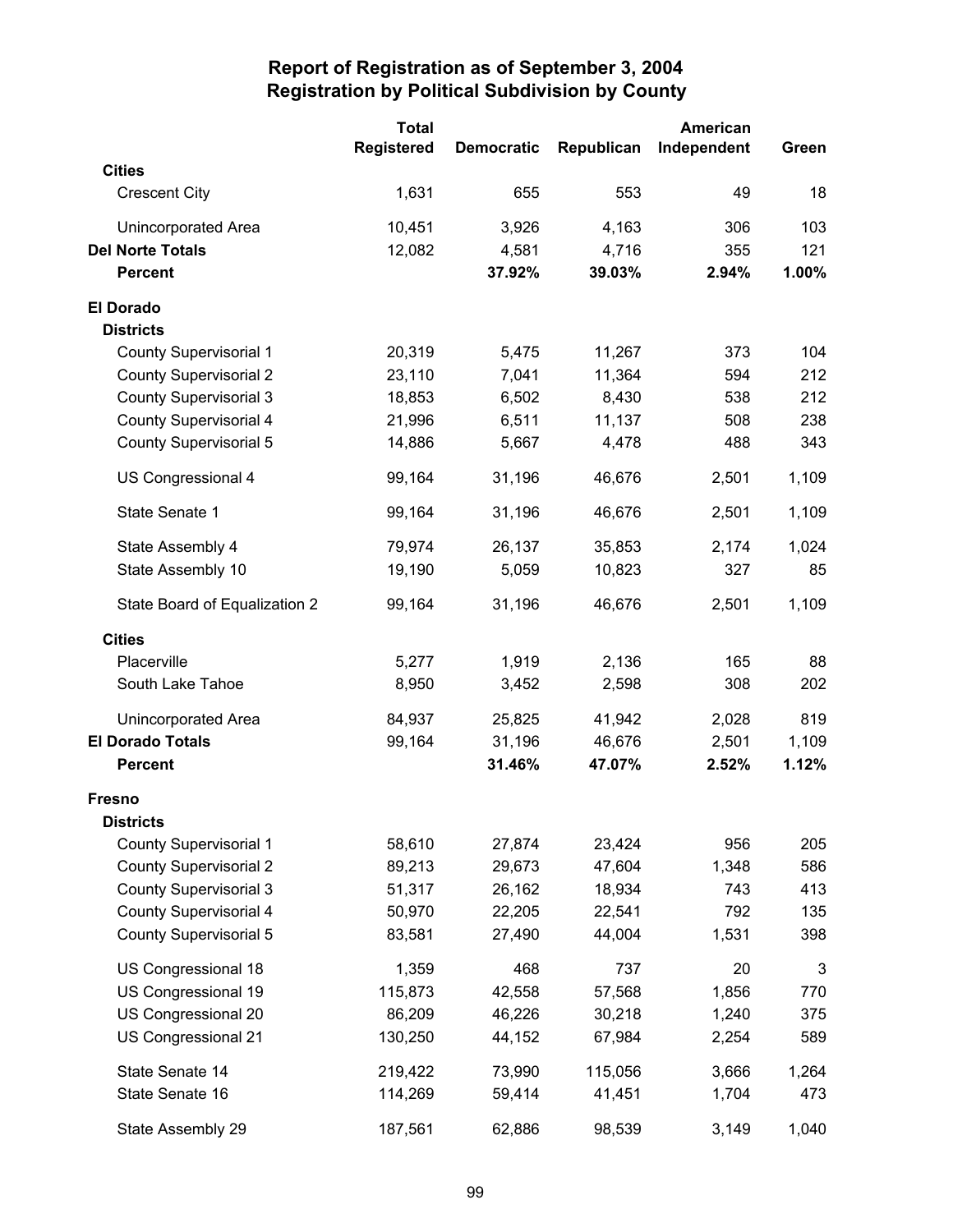|                                   |                  |                    | Peace and      |                      | <b>Declined to</b> |
|-----------------------------------|------------------|--------------------|----------------|----------------------|--------------------|
|                                   | Libertarian      | <b>Natural Law</b> | Freedom        | <b>Miscellaneous</b> | <b>State</b>       |
| <b>Cities</b>                     |                  |                    |                |                      |                    |
| <b>Crescent City</b>              | $\boldsymbol{9}$ | 4                  | $\overline{7}$ | 17                   | 319                |
| <b>Unincorporated Area</b>        | 73               | 4                  | 34             | 94                   | 1,748              |
| <b>Del Norte Totals</b>           | 82               | 8                  | 41             | 111                  | 2,067              |
| <b>Percent</b>                    | 0.68%            | 0.07%              | 0.34%          | 0.92%                | 17.11%             |
| <b>El Dorado</b>                  |                  |                    |                |                      |                    |
| <b>Districts</b>                  |                  |                    |                |                      |                    |
| <b>County Supervisorial 1</b>     | 101              | 10                 | 26             | 123                  | 2,840              |
| <b>County Supervisorial 2</b>     | 189              | 11                 | 63             | 162                  | 3,474              |
| <b>County Supervisorial 3</b>     | 123              | 18                 | 80             | 146                  | 2,804              |
| County Supervisorial 4            | 148              | 12                 | 38             | 156                  | 3,248              |
| <b>County Supervisorial 5</b>     | 135              | 28                 | 81             | 133                  | 3,533              |
| US Congressional 4                | 696              | 79                 | 288            | 720                  | 15,899             |
| State Senate 1                    | 696              | 79                 | 288            | 720                  | 15,899             |
| State Assembly 4                  | 602              | 74                 | 276            | 629                  | 13,205             |
| State Assembly 10                 | 94               | 5                  | 12             | 91                   | 2,694              |
| State Board of Equalization 2     | 696              | 79                 | 288            | 720                  | 15,899             |
| <b>Cities</b>                     |                  |                    |                |                      |                    |
| Placerville                       | 36               | 4                  | 30             | 41                   | 858                |
| South Lake Tahoe                  | 88               | 21                 | 61             | 84                   | 2,136              |
| Unincorporated Area               | 572              | 54                 | 197            | 595                  | 12,905             |
| <b>El Dorado Totals</b>           | 696              | 79                 | 288            | 720                  | 15,899             |
| <b>Percent</b>                    | 0.70%            | 0.08%              | 0.29%          | 0.73%                | 16.03%             |
| <b>Fresno</b><br><b>Districts</b> |                  |                    |                |                      |                    |
| <b>County Supervisorial 1</b>     | 185              | 44                 | 107            | 100                  | 5,715              |
| <b>County Supervisorial 2</b>     | 314              | 61                 | 99             | 143                  | 9,385              |
| <b>County Supervisorial 3</b>     | 170              | 43                 | 107            | 79                   | 4,666              |
| County Supervisorial 4            | 119              | 44                 | 81             | 83                   | 4,970              |
| County Supervisorial 5            | 344              | 33                 | 107            | 142                  | 9,532              |
| US Congressional 18               | 5                | $\pmb{0}$          | 1              | $\overline{2}$       | 123                |
| US Congressional 19               | 415              | 96                 | 146            | 214                  | 12,250             |
| US Congressional 20               | 241              | 70                 | 183            | 117                  | 7,539              |
| US Congressional 21               | 471              | 59                 | 171            | 214                  | 14,356             |
| State Senate 14                   | 813              | 138                | 264            | 377                  | 23,854             |
| State Senate 16                   | 319              | 87                 | 237            | 170                  | 10,414             |
| State Assembly 29                 | 702              | 111                | 226            | 312                  | 20,596             |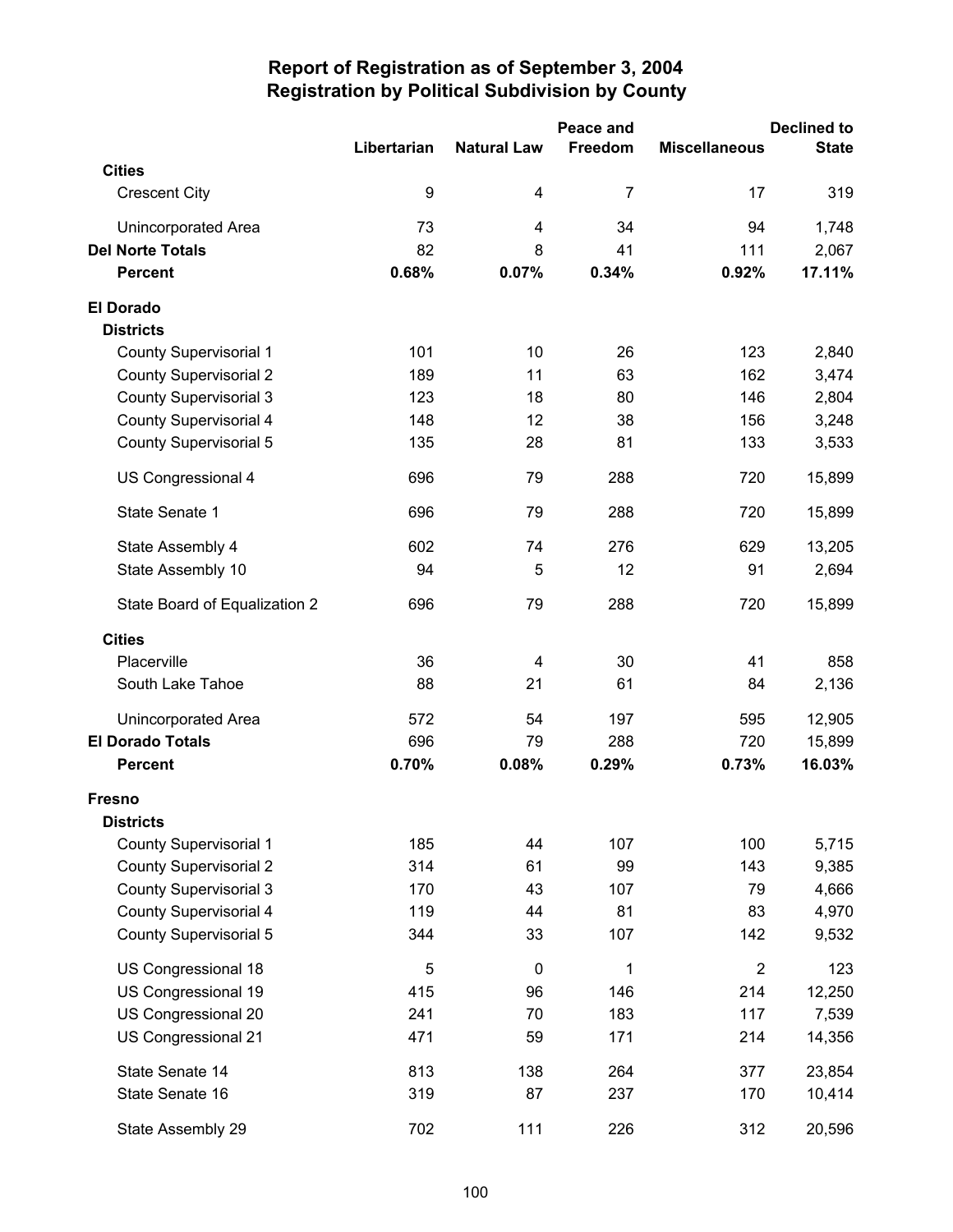|                               | <b>Total</b>      |                   |            | American    |                           |
|-------------------------------|-------------------|-------------------|------------|-------------|---------------------------|
|                               | <b>Registered</b> | <b>Democratic</b> | Republican | Independent | Green                     |
| State Assembly 30             | 14,424            | 4,919             | 7,490      | 286         | 36                        |
| State Assembly 31             | 131,706           | 65,599            | 50,478     | 1,935       | 661                       |
| State Board of Equalization 2 | 333,691           | 133,404           | 156,507    | 5,370       | 1,737                     |
| <b>Cities</b>                 |                   |                   |            |             |                           |
| Clovis                        | 37,996            | 11,402            | 20,986     | 695         | 159                       |
| Coalinga                      | 3,473             | 1,323             | 1,509      | 98          | 8                         |
| Firebaugh                     | 1,443             | 845               | 404        | 23          | $\boldsymbol{2}$          |
| Fowler                        | 1,625             | 798               | 634        | 22          | $\overline{2}$            |
| Fresno                        | 179,388           | 75,701            | 79,972     | 2,777       | 1,124                     |
| Huron                         | 825               | 574               | 120        | 15          | $\overline{2}$            |
| Kerman                        | 2,941             | 1,420             | 1,118      | 56          | 5                         |
| Kingsburg                     | 5,086             | 1,365             | 3,087      | 88          | 12                        |
| Mendota                       | 1,633             | 1,217             | 248        | 17          | $\ensuremath{\mathsf{3}}$ |
| Orange Cove                   | 1,388             | 832               | 382        | 14          | $\ensuremath{\mathsf{3}}$ |
| Parlier                       | 2,664             | 1,856             | 521        | 27          | $\overline{7}$            |
| Reedley                       | 7,053             | 2,729             | 3,429      | 96          | 27                        |
| San Joaquin                   | 453               | 315               | 93         | 4           | $\mathbf 0$               |
| Sanger                        | 6,518             | 3,748             | 2,029      | 75          | 24                        |
| Selma                         | 6,834             | 3,262             | 2,846      | 112         | 12                        |
| Unincorporated Area           | 74,371            | 26,017            | 39,129     | 1,251       | 347                       |
| <b>Fresno Totals</b>          | 333,691           | 133,404           | 156,507    | 5,370       | 1,737                     |
| <b>Percent</b>                |                   | 39.98%            | 46.90%     | 1.61%       | 0.52%                     |
| Glenn                         |                   |                   |            |             |                           |
| <b>Districts</b>              |                   |                   |            |             |                           |
| <b>County Supervisorial 1</b> | 2,361             | 764               | 1,141      | 67          | 6                         |
| <b>County Supervisorial 2</b> | 2,165             | 723               | 1,023      | 53          | 10                        |
| <b>County Supervisorial 3</b> | 2,730             | 830               | 1,456      | 69          | 5                         |
| <b>County Supervisorial 4</b> | 2,247             | 802               | 981        | 64          | $\overline{7}$            |
| <b>County Supervisorial 5</b> | 2,012             | 751               | 938        | 36          | 10                        |
| US Congressional 2            | 11,515            | 3,870             | 5,539      | 289         | 38                        |
| State Senate 4                | 11,515            | 3,870             | 5,539      | 289         | 38                        |
| State Assembly 2              | 11,515            | 3,870             | 5,539      | 289         | 38                        |
| State Board of Equalization 2 | 11,515            | 3,870             | 5,539      | 289         | 38                        |
| <b>Cities</b>                 |                   |                   |            |             |                           |
| Orland                        | 2,379             | 815               | 1,091      | 57          | 11                        |
| Willows                       | 2,548             | 906               | 1,117      | 72          | $\overline{7}$            |
| Unincorporated Area           | 6,588             | 2,149             | 3,331      | 160         | 20                        |
| <b>Glenn Totals</b>           | 11,515            | 3,870             | 5,539      | 289         | 38                        |
| <b>Percent</b>                |                   | 33.61%            | 48.10%     | 2.51%       | 0.33%                     |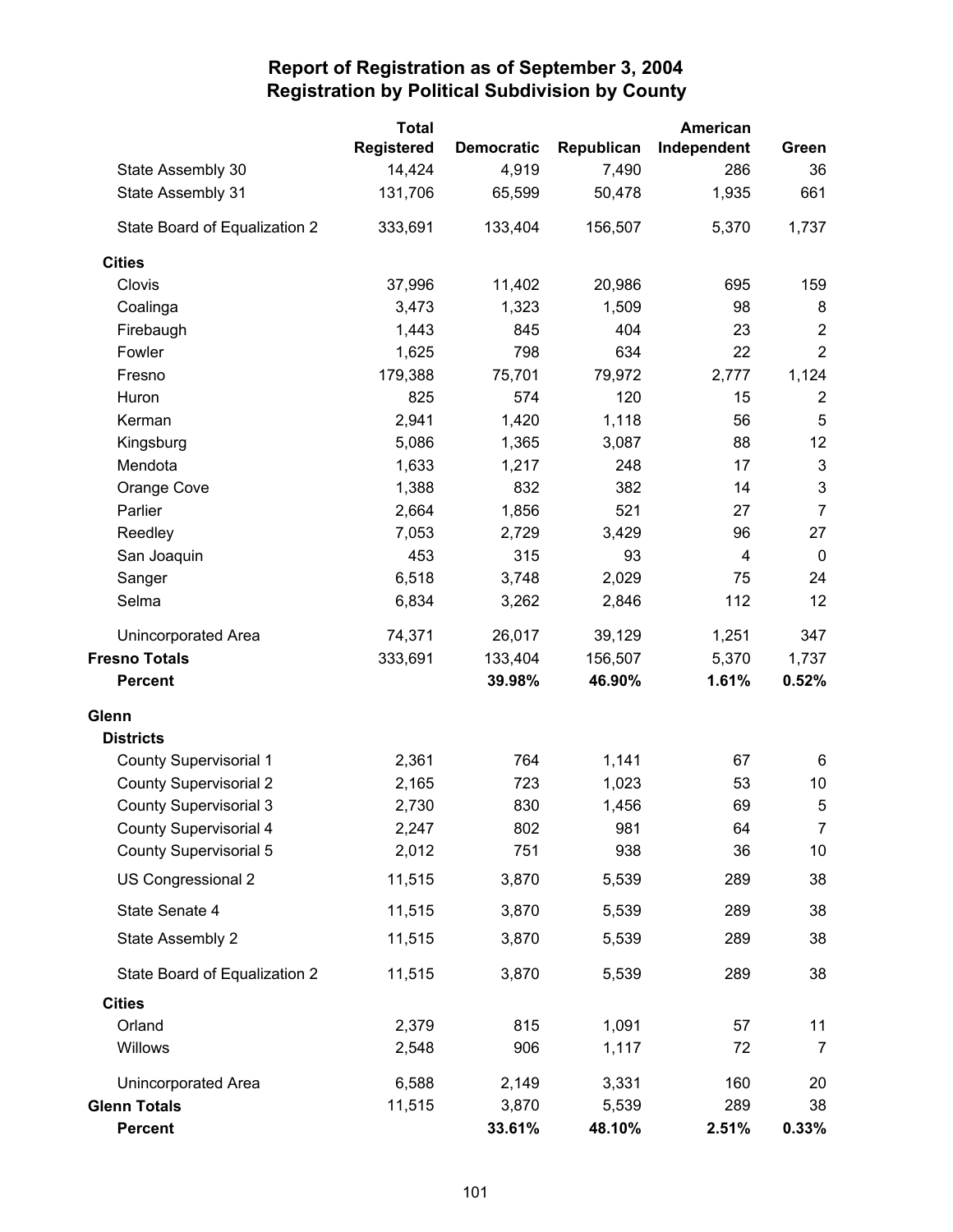|                               |                  |                         | Peace and      |                      | <b>Declined to</b> |
|-------------------------------|------------------|-------------------------|----------------|----------------------|--------------------|
|                               | Libertarian      | <b>Natural Law</b>      | Freedom        | <b>Miscellaneous</b> | <b>State</b>       |
| State Assembly 30             | 46               | 14                      | 29             | 23                   | 1,581              |
| State Assembly 31             | 384              | 100                     | 246            | 212                  | 12,091             |
| State Board of Equalization 2 | 1,132            | 225                     | 501            | 547                  | 34,268             |
| <b>Cities</b>                 |                  |                         |                |                      |                    |
| Clovis                        | 132              | 17                      | 39             | 50                   | 4,516              |
| Coalinga                      | 16               | 5                       | $\overline{7}$ | 8                    | 499                |
| Firebaugh                     | 6                | 1                       | 8              | $\pmb{0}$            | 154                |
| Fowler                        | 1                | 1                       | $\overline{2}$ | $\overline{2}$       | 163                |
| Fresno                        | 601              | 142                     | 280            | 302                  | 18,489             |
| Huron                         | $\overline{2}$   | 3                       | 8              | $\mathbf 0$          | 101                |
| Kerman                        | 10               | $\pmb{0}$               | 6              | 3                    | 323                |
| Kingsburg                     | 13               | 3                       | 6              | 10                   | 502                |
| Mendota                       | 8                | 1                       | 4              | 0                    | 135                |
| Orange Cove                   | $\overline{2}$   | 6                       | 3              | 4                    | 142                |
| Parlier                       | $6\phantom{1}$   | 1                       | 9              | $\overline{4}$       | 233                |
| Reedley                       | 18               | 4                       | 6              | 13                   | 731                |
| San Joaquin                   | $\mathbf 0$      | $\pmb{0}$               | 5              | $\mathbf 0$          | 36                 |
| Sanger                        | 16               | 8                       | 11             | 12                   | 595                |
| Selma                         | $\overline{7}$   | 3                       | 7              | 6                    | 579                |
| Unincorporated Area           | 294              | 30                      | 100            | 133                  | 7,070              |
| <b>Fresno Totals</b>          | 1,132            | 225                     | 501            | 547                  | 34,268             |
| <b>Percent</b>                | 0.34%            | 0.07%                   | 0.15%          | 0.16%                | 10.27%             |
| Glenn                         |                  |                         |                |                      |                    |
| <b>Districts</b>              |                  |                         |                |                      |                    |
| <b>County Supervisorial 1</b> | 12               | $\overline{\mathbf{c}}$ | 8              | 10                   | 351                |
| <b>County Supervisorial 2</b> | 5                | 3                       | 10             | 6                    | 332                |
| <b>County Supervisorial 3</b> | $\boldsymbol{9}$ | $\overline{2}$          | 9              | 3                    | 347                |
| <b>County Supervisorial 4</b> | 10               | $\overline{\mathbf{c}}$ | 5              | 14                   | 362                |
| <b>County Supervisorial 5</b> | 5                | $\pmb{0}$               | 11             | 1                    | 260                |
| US Congressional 2            | 41               | 9                       | 43             | 34                   | 1,652              |
| State Senate 4                | 41               | 9                       | 43             | 34                   | 1,652              |
| State Assembly 2              | 41               | 9                       | 43             | 34                   | 1,652              |
| State Board of Equalization 2 | 41               | 9                       | 43             | 34                   | 1,652              |
| <b>Cities</b>                 |                  |                         |                |                      |                    |
| Orland                        | 5                | 3                       | 12             | 6                    | 379                |
| Willows                       | 10               | $\overline{2}$          | 6              | 14                   | 414                |
| Unincorporated Area           | 26               | 4                       | 25             | 14                   | 859                |
| <b>Glenn Totals</b>           | 41               | 9                       | 43             | 34                   | 1,652              |
| <b>Percent</b>                | 0.36%            | 0.08%                   | 0.37%          | 0.30%                | 14.35%             |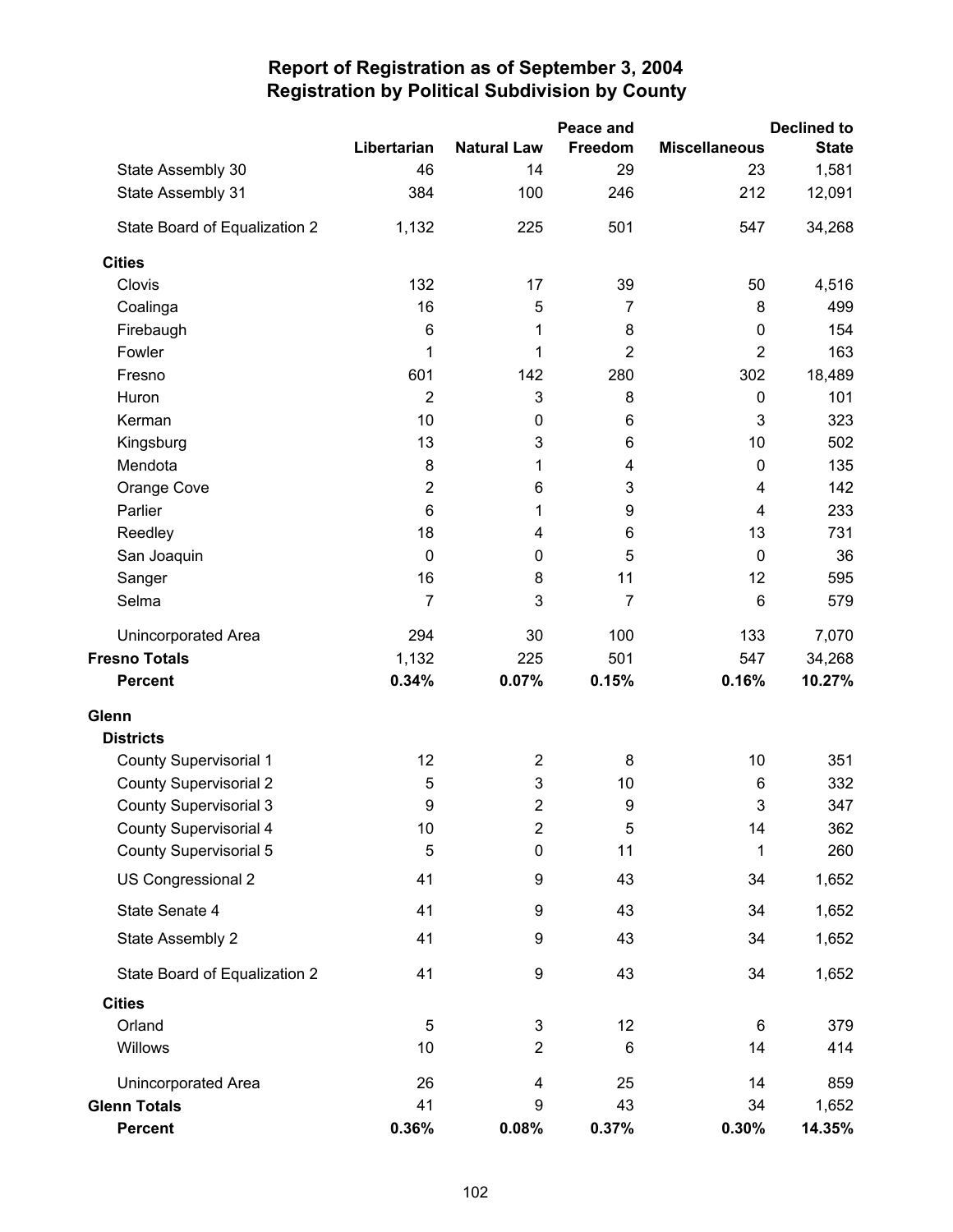|                               | <b>Total</b>      |                   |            | American    |       |
|-------------------------------|-------------------|-------------------|------------|-------------|-------|
|                               | <b>Registered</b> | <b>Democratic</b> | Republican | Independent | Green |
| Humboldt                      |                   |                   |            |             |       |
| <b>Districts</b>              |                   |                   |            |             |       |
| <b>County Supervisorial 1</b> | 15,656            | 6,107             | 6,151      | 337         | 418   |
| <b>County Supervisorial 2</b> | 16,445            | 6,493             | 5,780      | 427         | 652   |
| <b>County Supervisorial 3</b> | 18,269            | 7,822             | 3,405      | 346         | 2,156 |
| <b>County Supervisorial 4</b> | 13,804            | 5,961             | 4,013      | 345         | 651   |
| <b>County Supervisorial 5</b> | 16,761            | 7,385             | 4,697      | 408         | 959   |
| US Congressional 1            | 80,935            | 33,768            | 24,046     | 1,863       | 4,836 |
| State Senate 2                | 80,935            | 33,768            | 24,046     | 1,863       | 4,836 |
| State Assembly 1              | 80,935            | 33,768            | 24,046     | 1,863       | 4,836 |
| State Board of Equalization 1 | 80,935            | 33,768            | 24,046     | 1,863       | 4,836 |
| <b>Cities</b>                 |                   |                   |            |             |       |
| Arcata                        | 12,232            | 5,247             | 1,627      | 241         | 1,700 |
| <b>Blue Lake</b>              | 816               | 343               | 198        | 27          | 73    |
| Eureka                        | 15,178            | 6,536             | 4,670      | 341         | 658   |
| Ferndale                      | 982               | 344               | 441        | 20          | 20    |
| Fortuna                       | 6,275             | 2,275             | 2,724      | 159         | 63    |
| Rio Dell                      | 1,712             | 605               | 681        | 69          | 20    |
| Trinidad                      | 317               | 151               | 67         | 4           | 22    |
| Unincorporated Area           | 43,423            | 18,267            | 13,638     | 1,002       | 2,280 |
| <b>Humboldt Totals</b>        | 80,935            | 33,768            | 24,046     | 1,863       | 4,836 |
| <b>Percent</b>                |                   | 41.72%            | 29.71%     | 2.30%       | 5.98% |
| Imperial                      |                   |                   |            |             |       |
| <b>Districts</b>              |                   |                   |            |             |       |
| <b>County Supervisorial 1</b> | 11,959            | 8,104             | 1,462      | 135         | 36    |
| <b>County Supervisorial 2</b> | 10,397            | 5,365             | 3,258      | 179         | 29    |
| <b>County Supervisorial 3</b> | 10,336            | 5,023             | 3,519      | 197         | 21    |
| <b>County Supervisorial 4</b> | 9,886             | 4,714             | 3,475      | 207         | 16    |
| <b>County Supervisorial 5</b> | 9,473             | 5,295             | 2,502      | 229         | 27    |
| US Congressional 51           | 52,051            | 28,501            | 14,216     | 947         | 129   |
| State Senate 40               | 52,051            | 28,501            | 14,216     | 947         | 129   |
| State Assembly 80             | 52,051            | 28,501            | 14,216     | 947         | 129   |
| State Board of Equalization 3 | 52,051            | 28,501            | 14,216     | 947         | 129   |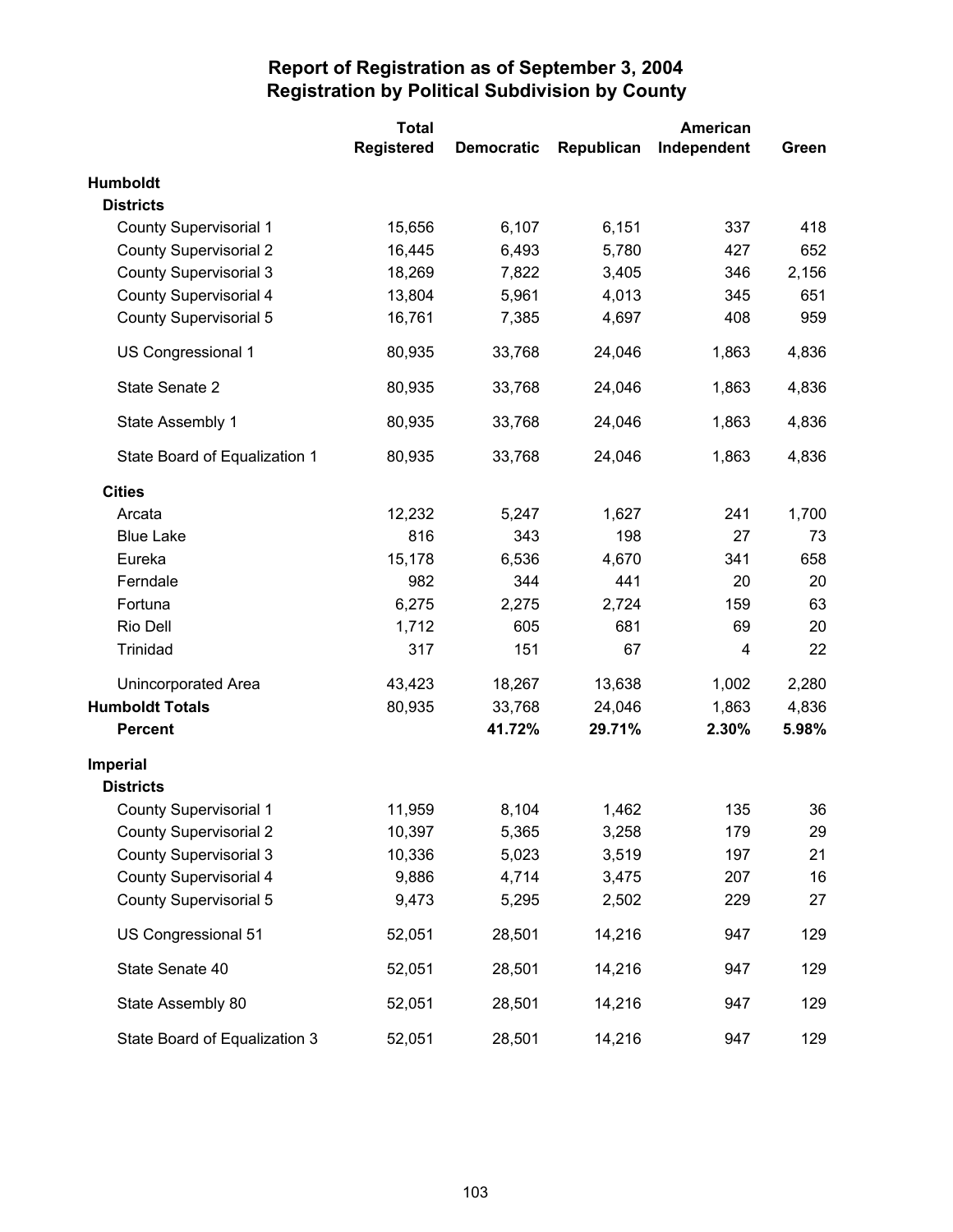|                               |                |                    | Peace and      | <b>Declined to</b>   |              |
|-------------------------------|----------------|--------------------|----------------|----------------------|--------------|
|                               | Libertarian    | <b>Natural Law</b> | Freedom        | <b>Miscellaneous</b> | <b>State</b> |
| <b>Humboldt</b>               |                |                    |                |                      |              |
| <b>Districts</b>              |                |                    |                |                      |              |
| <b>County Supervisorial 1</b> | 132            | 17                 | 42             | 66                   | 2,386        |
| <b>County Supervisorial 2</b> | 147            | 16                 | 56             | 40                   | 2,834        |
| <b>County Supervisorial 3</b> | 180            | 35                 | 76             | 52                   | 4,197        |
| <b>County Supervisorial 4</b> | 132            | 19                 | 53             | 60                   | 2,570        |
| <b>County Supervisorial 5</b> | 144            | 38                 | 68             | 53                   | 3,009        |
| US Congressional 1            | 735            | 125                | 295            | 271                  | 14,996       |
| State Senate 2                | 735            | 125                | 295            | 271                  | 14,996       |
| State Assembly 1              | 735            | 125                | 295            | 271                  | 14,996       |
| State Board of Equalization 1 | 735            | 125                | 295            | 271                  | 14,996       |
| <b>Cities</b>                 |                |                    |                |                      |              |
| Arcata                        | 129            | 27                 | 56             | 34                   | 3,171        |
| <b>Blue Lake</b>              | 10             | 8                  | $\overline{2}$ | 3                    | 152          |
| Eureka                        | 149            | 23                 | 60             | 66                   | 2,675        |
| Ferndale                      | $\overline{2}$ | 1                  | 1              | 1                    | 152          |
| Fortuna                       | 55             | 3                  | 13             | 14                   | 969          |
| Rio Dell                      | 9              | 4                  | 8              | 5                    | 311          |
| Trinidad                      | 4              | 1                  | 1              | $\mathbf 0$          | 67           |
| Unincorporated Area           | 377            | 58                 | 154            | 148                  | 7,499        |
| <b>Humboldt Totals</b>        | 735            | 125                | 295            | 271                  | 14,996       |
| <b>Percent</b>                | 0.91%          | 0.15%              | 0.36%          | 0.33%                | 18.53%       |
| Imperial                      |                |                    |                |                      |              |
| <b>Districts</b>              |                |                    |                |                      |              |
| <b>County Supervisorial 1</b> | 39             | 18                 | 54             | 42                   | 2,069        |
| <b>County Supervisorial 2</b> | 31             | 11                 | 39             | 47                   | 1,438        |
| <b>County Supervisorial 3</b> | 32             | 14                 | 35             | 57                   | 1,438        |
| <b>County Supervisorial 4</b> | 29             | 9                  | 40             | 64                   | 1,332        |
| <b>County Supervisorial 5</b> | 43             | 11                 | 49             | 47                   | 1,270        |
| US Congressional 51           | 174            | 63                 | 217            | 257                  | 7,547        |
| State Senate 40               | 174            | 63                 | 217            | 257                  | 7,547        |
| State Assembly 80             | 174            | 63                 | 217            | 257                  | 7,547        |
| State Board of Equalization 3 | 174            | 63                 | 217            | 257                  | 7,547        |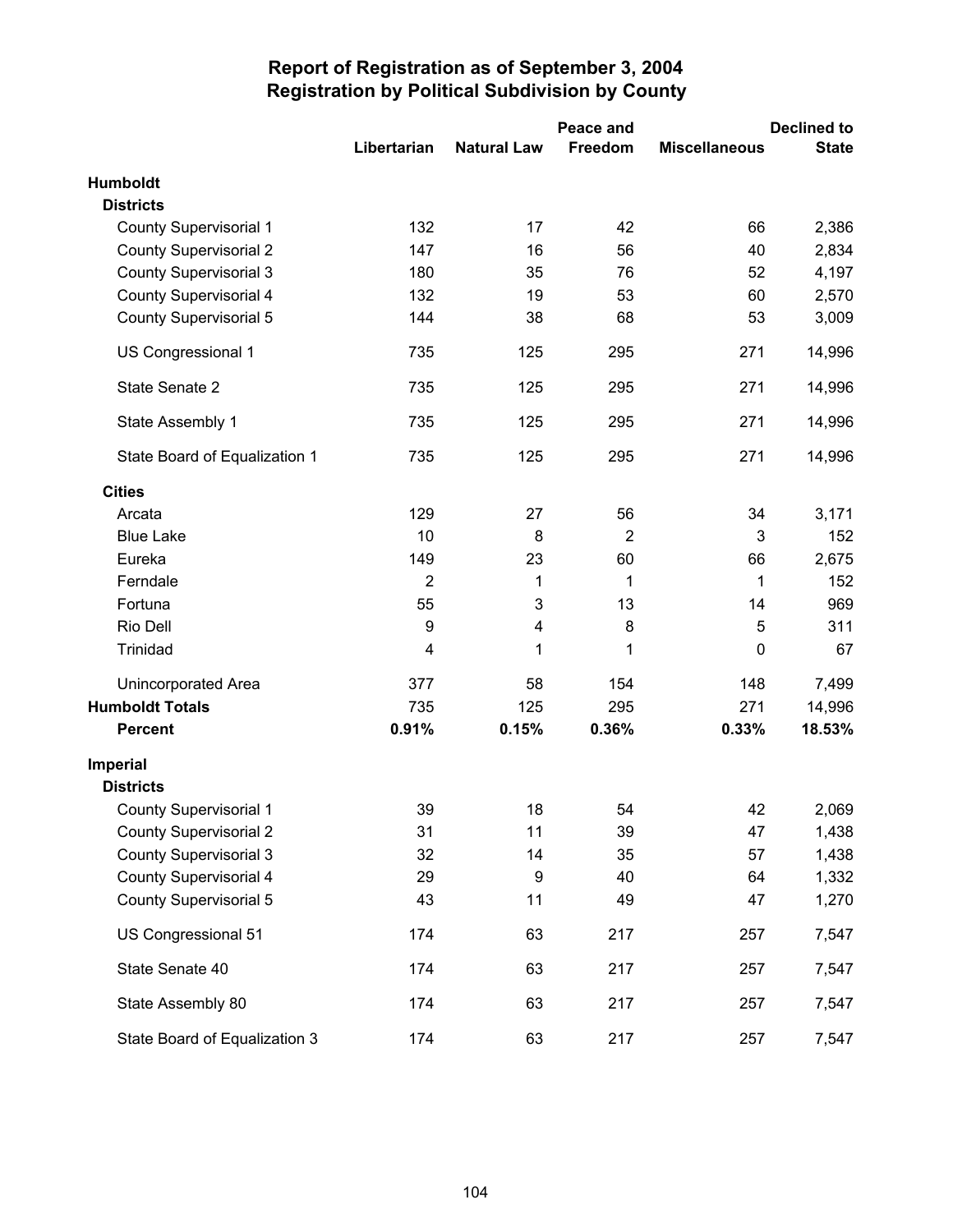|                               | <b>Total</b> |                   | American   |             |             |
|-------------------------------|--------------|-------------------|------------|-------------|-------------|
|                               | Registered   | <b>Democratic</b> | Republican | Independent | Green       |
| <b>Cities</b>                 |              |                   |            |             |             |
| <b>Brawley</b>                | 8,240        | 4,509             | 2,432      | 135         | 13          |
| Calexico                      | 11,814       | 8,032             | 1,410      | 135         | 36          |
| Calipatria                    | 1,068        | 599               | 253        | 16          | 3           |
| El Centro                     | 14,415       | 7,842             | 4,126      | 262         | 33          |
| Holtville                     | 2,047        | 984               | 678        | 53          | 4           |
| Imperial                      | 3,544        | 1,540             | 1,334      | 74          | 6           |
| Westmorland                   | 706          | 410               | 177        | 16          | $\mathbf 0$ |
| Unincorporated Area           | 10,217       | 4,585             | 3,806      | 256         | 34          |
| <b>Imperial Totals</b>        | 52,051       | 28,501            | 14,216     | 947         | 129         |
| <b>Percent</b>                |              | 54.76%            | 27.31%     | 1.82%       | 0.25%       |
| Inyo                          |              |                   |            |             |             |
| <b>Districts</b>              |              |                   |            |             |             |
| <b>County Supervisorial 1</b> | 2,211        | 643               | 1,209      | 46          | 19          |
| <b>County Supervisorial 2</b> | 1,840        | 583               | 842        | 52          | 28          |
| <b>County Supervisorial 3</b> | 2,449        | 771               | 1,216      | 67          | 18          |
| <b>County Supervisorial 4</b> | 1,943        | 640               | 916        | 43          | 13          |
| <b>County Supervisorial 5</b> | 1,669        | 683               | 569        | 70          | 27          |
| US Congressional 25           | 10,112       | 3,320             | 4,752      | 278         | 105         |
| State Senate 18               | 10,112       | 3,320             | 4,752      | 278         | 105         |
| State Assembly 34             | 10,112       | 3,320             | 4,752      | 278         | 105         |
| State Board of Equalization 2 | 10,112       | 3,320             | 4,752      | 278         | 105         |
| <b>Cities</b>                 |              |                   |            |             |             |
| Bishop                        | 1,704        | 551               | 767        | 46          | 26          |
| <b>Unincorporated Area</b>    | 8,408        | 2,769             | 3,985      | 232         | 79          |
| <b>Inyo Totals</b>            | 10,112       | 3,320             | 4,752      | 278         | 105         |
| <b>Percent</b>                |              | 32.83%            | 46.99%     | 2.75%       | 1.04%       |
| Kern                          |              |                   |            |             |             |
| <b>Districts</b>              |              |                   |            |             |             |
| <b>County Supervisorial 1</b> | 52,389       | 19,664            | 24,320     | 1,309       | 135         |
| <b>County Supervisorial 2</b> | 56,512       | 18,622            | 27,592     | 1,624       | 169         |
| <b>County Supervisorial 3</b> | 64,990       | 20,578            | 35,254     | 1,565       | 186         |
| <b>County Supervisorial 4</b> | 65,910       | 19,092            | 37,073     | 1,539       | 202         |
| County Supervisorial 5        | 38,224       | 21,981            | 11,429     | 821         | 70          |
| US Congressional 20           | 57,762       | 34,237            | 16,724     | 1,059       | 67          |
| US Congressional 22           | 220,263      | 65,700            | 118,944    | 5,799       | 695         |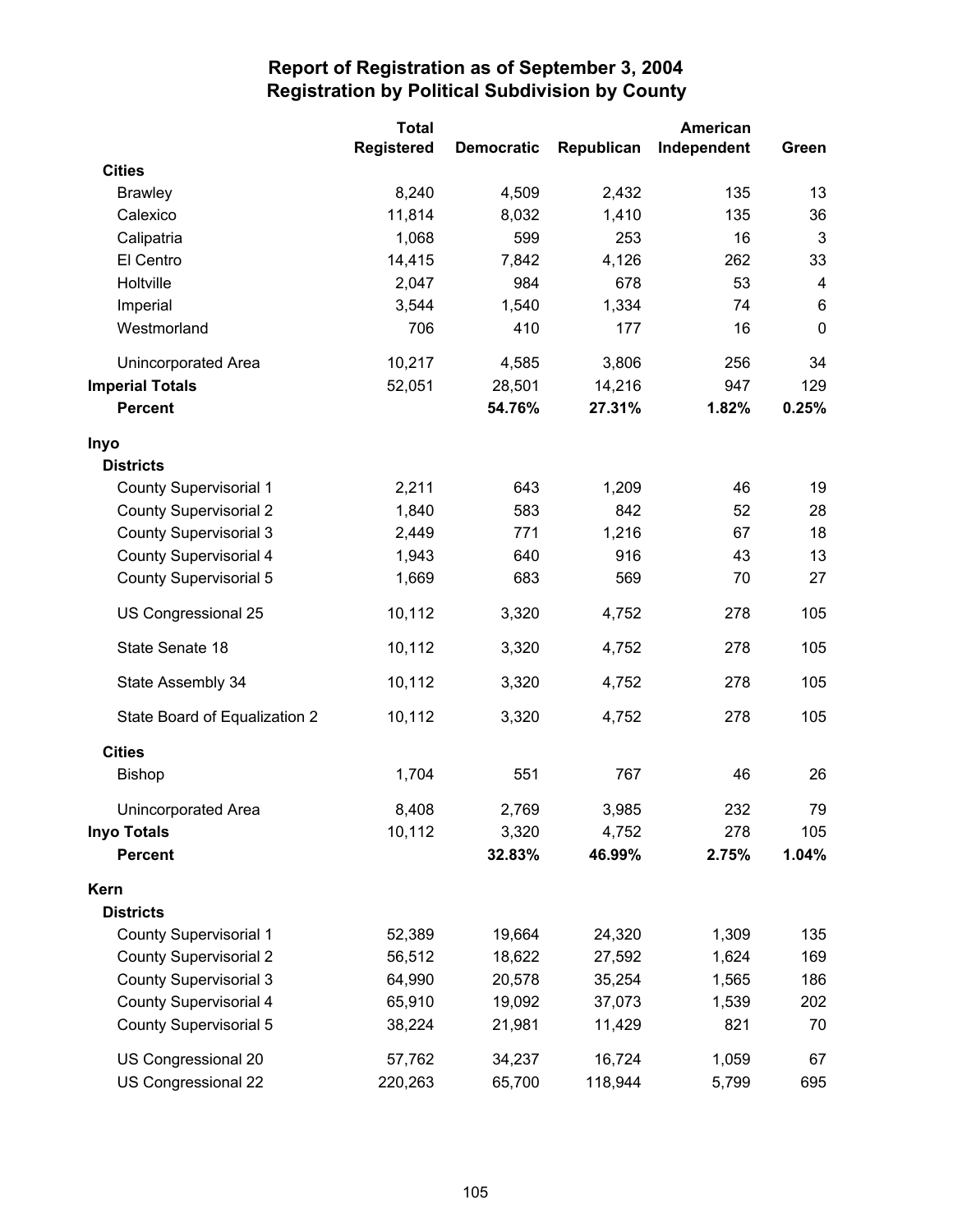|                               |                |                    | <b>Declined to</b> |                      |              |
|-------------------------------|----------------|--------------------|--------------------|----------------------|--------------|
|                               | Libertarian    | <b>Natural Law</b> | Freedom            | <b>Miscellaneous</b> | <b>State</b> |
| <b>Cities</b>                 |                |                    |                    |                      |              |
| <b>Brawley</b>                | 29             | 10                 | 26                 | 46                   | 1,040        |
| Calexico                      | 38             | 17                 | 54                 | 42                   | 2,050        |
| Calipatria                    | 5              | $\overline{2}$     | 10                 | 4                    | 176          |
| El Centro                     | 48             | 16                 | 62                 | 63                   | 1,963        |
| Holtville                     | $\overline{7}$ | $\overline{2}$     | 12                 | 10                   | 297          |
| Imperial                      | $\overline{7}$ | 6                  | 6                  | 23                   | 548          |
| Westmorland                   | 3              | $\pmb{0}$          | 9                  | $\overline{2}$       | 89           |
| Unincorporated Area           | 37             | 10                 | 38                 | 67                   | 1,384        |
| <b>Imperial Totals</b>        | 174            | 63                 | 217                | 257                  | 7,547        |
| <b>Percent</b>                | 0.33%          | 0.12%              | 0.42%              | 0.49%                | 14.50%       |
| Inyo                          |                |                    |                    |                      |              |
| <b>Districts</b>              |                |                    |                    |                      |              |
| <b>County Supervisorial 1</b> | 11             | $\overline{2}$     | 7                  | 9                    | 265          |
| <b>County Supervisorial 2</b> | 12             | 1                  | 5                  | 12                   | 305          |
| <b>County Supervisorial 3</b> | 10             | $\overline{2}$     | 6                  | 17                   | 342          |
| County Supervisorial 4        | 15             | 1                  | 4                  | 10                   | 301          |
| <b>County Supervisorial 5</b> | 20             | 1                  | 5                  | 16                   | 278          |
| US Congressional 25           | 68             | $\overline{7}$     | 27                 | 64                   | 1,491        |
| State Senate 18               | 68             | $\overline{7}$     | 27                 | 64                   | 1,491        |
| State Assembly 34             | 68             | $\overline{7}$     | 27                 | 64                   | 1,491        |
| State Board of Equalization 2 | 68             | $\overline{7}$     | 27                 | 64                   | 1,491        |
| <b>Cities</b>                 |                |                    |                    |                      |              |
| <b>Bishop</b>                 | 11             | 1                  | 5                  | 12                   | 285          |
| <b>Unincorporated Area</b>    | 57             | 6                  | 22                 | 52                   | 1,206        |
| <b>Inyo Totals</b>            | 68             | 7                  | 27                 | 64                   | 1,491        |
| <b>Percent</b>                | 0.67%          | 0.07%              | 0.27%              | 0.63%                | 14.74%       |
| Kern                          |                |                    |                    |                      |              |
| <b>Districts</b>              |                |                    |                    |                      |              |
| <b>County Supervisorial 1</b> | 286            | 45                 | 100                | 87                   | 6,443        |
| <b>County Supervisorial 2</b> | 299            | 45                 | 135                | 158                  | 7,868        |
| <b>County Supervisorial 3</b> | 294            | 33                 | 95                 | 129                  | 6,856        |
| <b>County Supervisorial 4</b> | 312            | 37                 | 83                 | 122                  | 7,450        |
| <b>County Supervisorial 5</b> | 136            | 46                 | 120                | 92                   | 3,529        |
| US Congressional 20           | 173            | 75                 | 175                | 114                  | 5,138        |
| US Congressional 22           | 1,154          | 131                | 358                | 474                  | 27,008       |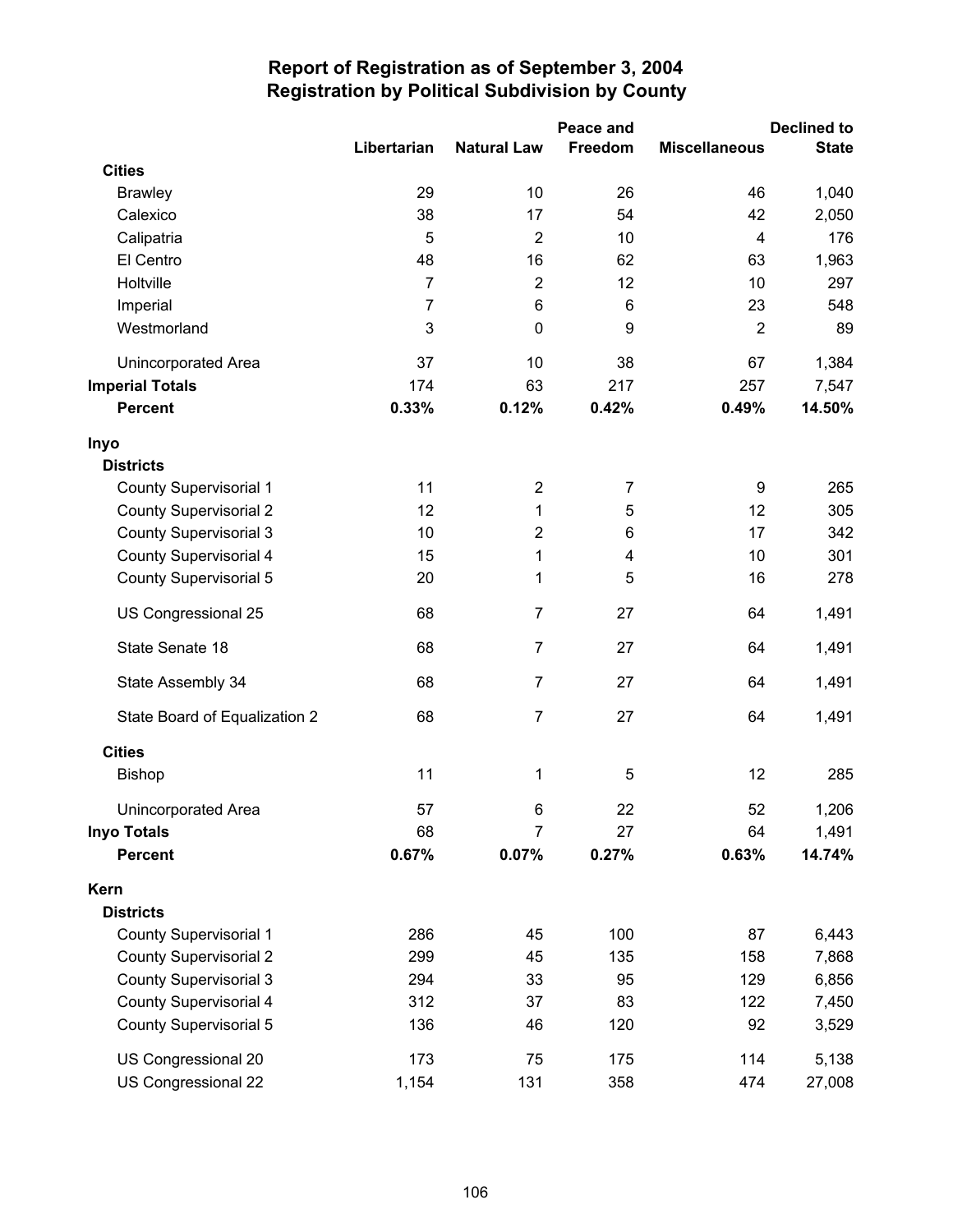|                               | <b>Total</b>      |                   |            | American    |                |
|-------------------------------|-------------------|-------------------|------------|-------------|----------------|
|                               | <b>Registered</b> | <b>Democratic</b> | Republican | Independent | Green          |
| State Senate 16               | 64,361            | 37,279            | 19,313     | 1,223       | 82             |
| State Senate 17               | 8                 | 1                 | 6          | 0           | $\mathbf 0$    |
| State Senate 18               | 213,656           | 62,657            | 116,349    | 5,635       | 680            |
| State Assembly 30             | 52,590            | 31,599            | 14,990     | 944         | 61             |
| State Assembly 32             | 211,111           | 64,017            | 114,066    | 5,387       | 661            |
| State Assembly 34             | 14,316            | 4,320             | 6,606      | 527         | 40             |
| State Assembly 37             | 8                 | 1                 | 6          | 0           | 0              |
| State Board of Equalization 2 | 278,025           | 99,937            | 135,668    | 6,858       | 762            |
| <b>Cities</b>                 |                   |                   |            |             |                |
| Arvin                         | 2,756             | 1,854             | 538        | 53          | 2              |
| <b>Bakersfield</b>            | 118,572           | 41,022            | 60,616     | 2,581       | 333            |
| California City               | 4,063             | 1,273             | 1,799      | 154         | 6              |
| Delano                        | 9,627             | 5,943             | 2,612      | 130         | $\overline{7}$ |
| Maricopa                      | 486               | 151               | 233        | 23          | $\pmb{0}$      |
| McFarland                     | 2,401             | 1,633             | 521        | 42          | $\mathbf{1}$   |
| Ridgecrest                    | 12,614            | 3,229             | 6,573      | 375         | 46             |
| Shafter                       | 4,056             | 2,012             | 1,627      | 62          | 5              |
| Taft                          | 3,039             | 817               | 1,708      | 111         | $\overline{4}$ |
| Tehachapi                     | 3,221             | 1,090             | 1,502      | 124         | 17             |
| Wasco                         | 4,886             | 2,675             | 1,665      | 77          | 6              |
| Unincorporated Area           | 112,304           | 38,238            | 56,274     | 3,126       | 335            |
| <b>Kern Totals</b>            | 278,025           | 99,937            | 135,668    | 6,858       | 762            |
| <b>Percent</b>                |                   | 35.95%            | 48.80%     | 2.47%       | 0.27%          |
| <b>Kings</b>                  |                   |                   |            |             |                |
| <b>Districts</b>              |                   |                   |            |             |                |
| <b>County Supervisorial 1</b> | 8,248             | 2,530             | 4,453      | 170         | 20             |
| <b>County Supervisorial 2</b> | 6,516             | 3,626             | 2,018      | 127         | 13             |
| <b>County Supervisorial 3</b> | 12,695            | 3,705             | 7,290      | 236         | 42             |
| <b>County Supervisorial 4</b> | 10,068            | 4,439             | 4,289      | 184         | 23             |
| <b>County Supervisorial 5</b> | 10,632            | 4,156             | 5,081      | 214         | 23             |
| US Congressional 20           | 48,159            | 18,456            | 23,131     | 931         | 121            |
| State Senate 16               | 48,159            | 18,456            | 23,131     | 931         | 121            |
| State Assembly 30             | 48,159            | 18,456            | 23,131     | 931         | 121            |
| State Board of Equalization 2 | 48,159            | 18,456            | 23,131     | 931         | 121            |
| <b>Cities</b>                 |                   |                   |            |             |                |
| Avenal                        | 1,515             | 727               | 529        | 45          | $\overline{2}$ |
| Corcoran                      | 3,768             | 2,213             | 1,089      | 64          | 10             |
| Hanford                       | 21,207            | 8,216             | 10,216     | 389         | 58             |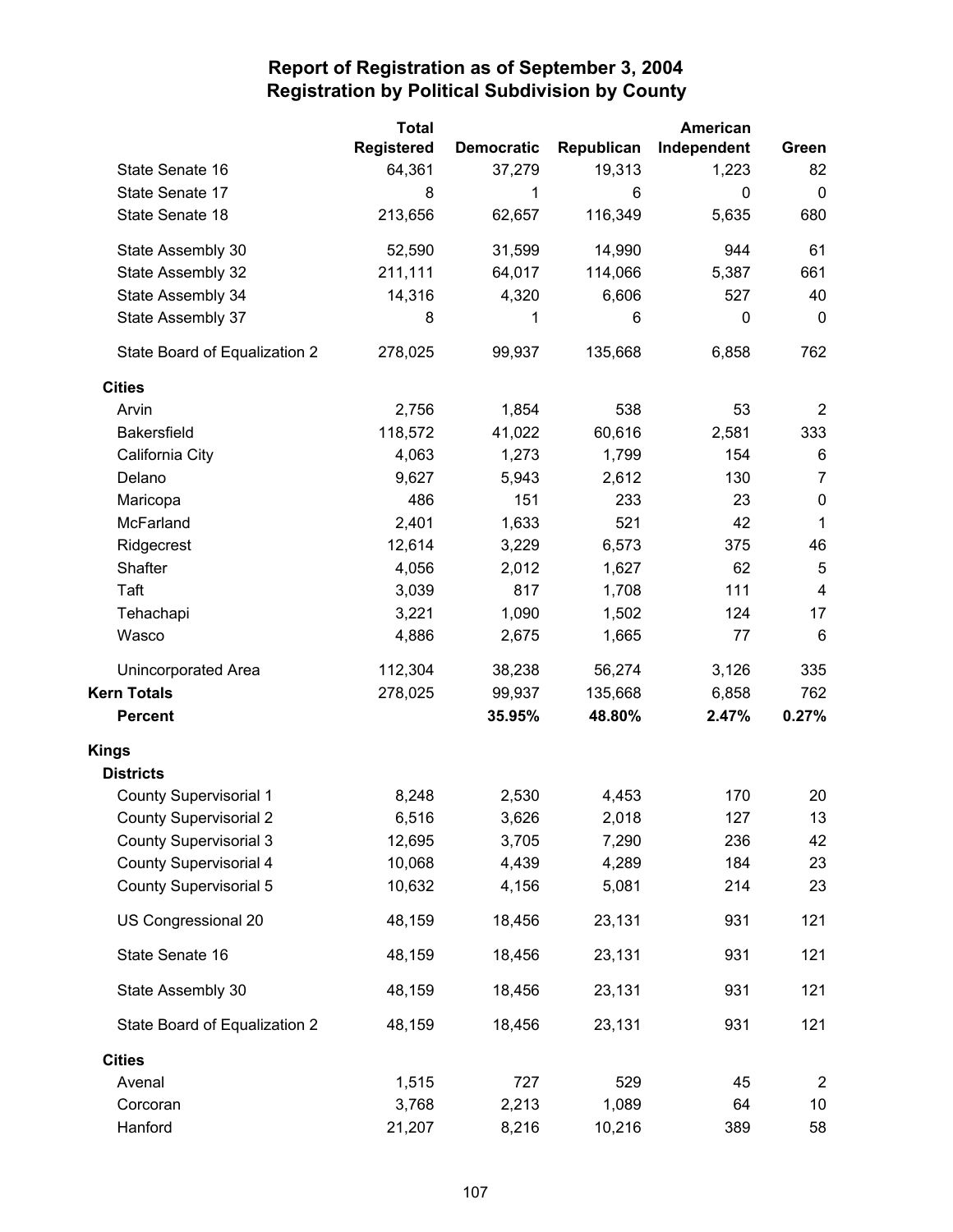|                               |                |                    | Peace and      |                      | <b>Declined to</b> |
|-------------------------------|----------------|--------------------|----------------|----------------------|--------------------|
|                               | Libertarian    | <b>Natural Law</b> | Freedom        | <b>Miscellaneous</b> | <b>State</b>       |
| State Senate 16               | 202            | 76                 | 198            | 127                  | 5,861              |
| State Senate 17               | 1              | $\mathbf 0$        | 0              | $\mathbf 0$          | $\boldsymbol{0}$   |
| State Senate 18               | 1,124          | 130                | 335            | 461                  | 26,285             |
| State Assembly 30             | 146            | 63                 | 160            | 86                   | 4,541              |
| State Assembly 32             | 1,090          | 125                | 333            | 460                  | 24,972             |
| State Assembly 34             | 90             | 18                 | 40             | 42                   | 2,633              |
| State Assembly 37             | 1              | $\pmb{0}$          | 0              | $\mathbf 0$          | 0                  |
| State Board of Equalization 2 | 1,327          | 206                | 533            | 588                  | 32,146             |
| <b>Cities</b>                 |                |                    |                |                      |                    |
| Arvin                         | $\overline{7}$ | $\overline{2}$     | 6              | $\overline{2}$       | 292                |
| <b>Bakersfield</b>            | 447            | 78                 | 188            | 231                  | 13,076             |
| California City               | 23             | 5                  | 10             | 9                    | 784                |
| Delano                        | 20             | 11                 | 27             | 11                   | 866                |
| Maricopa                      | 3              | $\overline{2}$     | 3              | 1                    | 70                 |
| McFarland                     | 6              | 3                  | 9              | 1                    | 185                |
| Ridgecrest                    | 116            | 16                 | 21             | 26                   | 2,212              |
| Shafter                       | 8              | 5                  | 9              | 1                    | 327                |
| Taft                          | 22             | $\overline{2}$     | 4              | 8                    | 363                |
| Tehachapi                     | 17             | $\overline{c}$     | 6              | 6                    | 457                |
| Wasco                         | 18             | $\overline{2}$     | 9              | 10                   | 424                |
| Unincorporated Area           | 640            | 78                 | 241            | 282                  | 13,090             |
| <b>Kern Totals</b>            | 1,327          | 206                | 533            | 588                  | 32,146             |
| <b>Percent</b>                | 0.48%          | 0.07%              | 0.19%          | 0.21%                | 11.56%             |
| <b>Kings</b>                  |                |                    |                |                      |                    |
| <b>Districts</b>              |                |                    |                |                      |                    |
| <b>County Supervisorial 1</b> | 24             | 5                  | $\overline{7}$ | 93                   | 946                |
| <b>County Supervisorial 2</b> | 15             | 9                  | 5              | 75                   | 628                |
| <b>County Supervisorial 3</b> | 51             | 14                 | 5              | 110                  | 1,242              |
| <b>County Supervisorial 4</b> | 20             | 10                 | 6              | 122                  | 975                |
| <b>County Supervisorial 5</b> | 27             | 5                  | 6              | 99                   | 1,021              |
| US Congressional 20           | 137            | 43                 | 29             | 499                  | 4,812              |
| State Senate 16               | 137            | 43                 | 29             | 499                  | 4,812              |
| State Assembly 30             | 137            | 43                 | 29             | 499                  | 4,812              |
| State Board of Equalization 2 | 137            | 43                 | 29             | 499                  | 4,812              |
| <b>Cities</b>                 |                |                    |                |                      |                    |
| Avenal                        | 8              | $\overline{7}$     | $\overline{c}$ | 26                   | 169                |
| Corcoran                      | 5              | 1                  | $\overline{2}$ | 36                   | 348                |
| Hanford                       | 61             | 20                 | 11             | 203                  | 2,033              |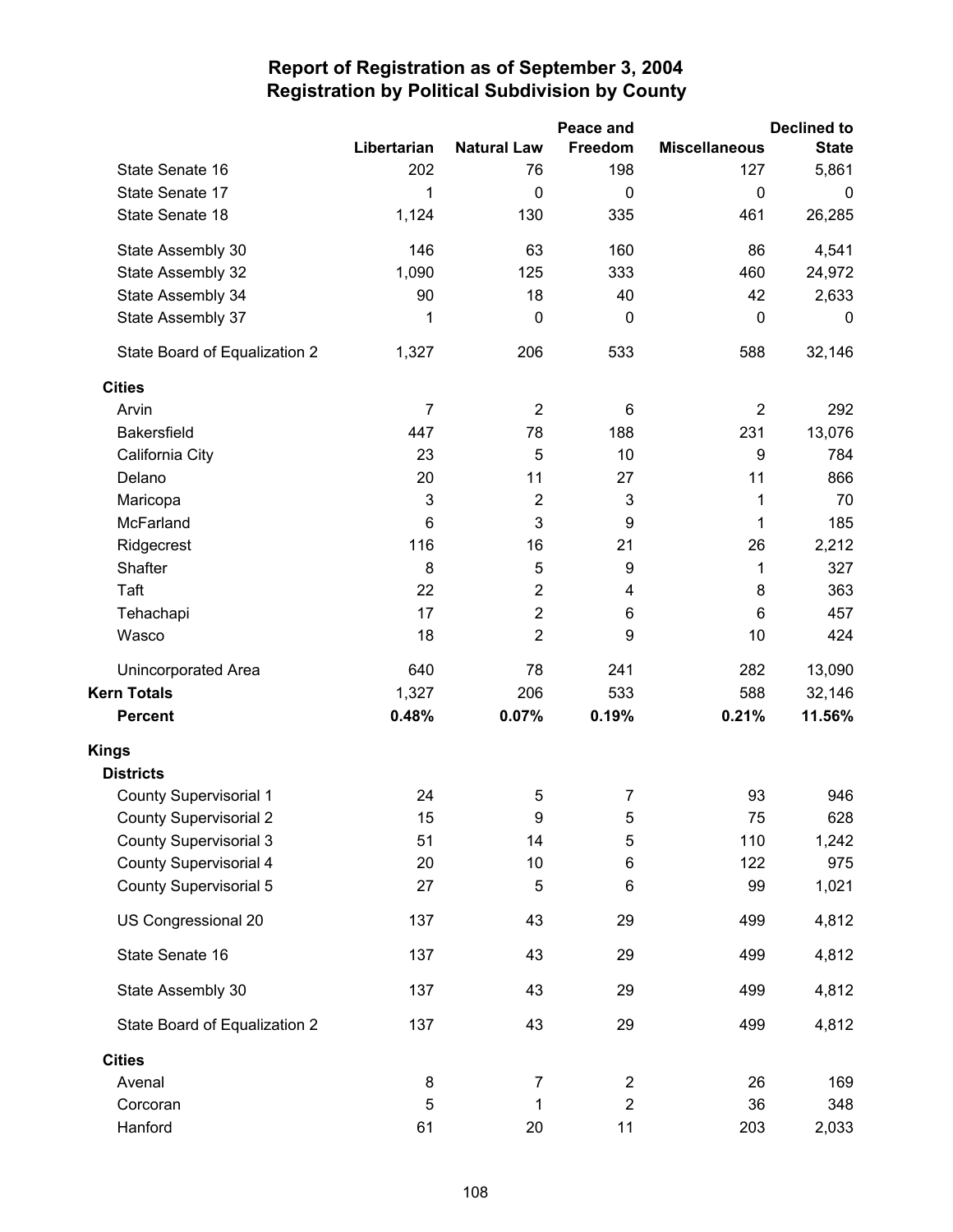|                               | <b>Total</b>      |                   |            | American    |                |
|-------------------------------|-------------------|-------------------|------------|-------------|----------------|
|                               | <b>Registered</b> | <b>Democratic</b> | Republican | Independent | Green          |
| Lemoore                       | 9,117             | 2,708             | 4,988      | 193         | 21             |
| Unincorporated Area           | 12,552            | 4,592             | 6,309      | 240         | 30             |
| <b>Kings Totals</b>           | 48,159            | 18,456            | 23,131     | 931         | 121            |
| <b>Percent</b>                |                   | 38.32%            | 48.03%     | 1.93%       | 0.25%          |
| Lake                          |                   |                   |            |             |                |
| <b>Districts</b>              |                   |                   |            |             |                |
| <b>County Supervisorial 1</b> | 6,477             | 2,735             | 2,208      | 204         | 121            |
| <b>County Supervisorial 2</b> | 5,114             | 2,769             | 1,216      | 174         | 61             |
| <b>County Supervisorial 3</b> | 6,425             | 3,012             | 1,965      | 198         | 91             |
| County Supervisorial 4        | 6,275             | 2,465             | 2,497      | 159         | 108            |
| <b>County Supervisorial 5</b> | 6,666             | 2,789             | 2,416      | 171         | 97             |
| US Congressional 1            | 30,957            | 13,770            | 10,302     | 906         | 478            |
| State Senate 2                | 30,957            | 13,770            | 10,302     | 906         | 478            |
| State Assembly 1              | 30,957            | 13,770            | 10,302     | 906         | 478            |
| State Board of Equalization 1 | 30,957            | 13,770            | 10,302     | 906         | 478            |
| <b>Cities</b>                 |                   |                   |            |             |                |
| Clearlake                     | 5,587             | 3,027             | 1,291      | 200         | 62             |
| Lakeport                      | 2,521             | 1,012             | 958        | 71          | 49             |
| <b>Unincorporated Area</b>    | 22,849            | 9,731             | 8,053      | 635         | 367            |
| <b>Lake Totals</b>            | 30,957            | 13,770            | 10,302     | 906         | 478            |
| <b>Percent</b>                |                   | 44.48%            | 33.28%     | 2.93%       | 1.54%          |
| Lassen                        |                   |                   |            |             |                |
| <b>Districts</b>              |                   |                   |            |             |                |
| <b>County Supervisorial 1</b> | 2,941             | 997               | 1,225      | 135         | 17             |
| <b>County Supervisorial 2</b> | 2,800             | 922               | 1,119      | 120         | 20             |
| <b>County Supervisorial 3</b> | 3,211             | 881               | 1,636      | 125         | 8              |
| <b>County Supervisorial 4</b> | 2,786             | 815               | 1,407      | 79          | 13             |
| County Supervisorial 5        | 2,475             | 766               | 1,080      | 132         | $\overline{7}$ |
| US Congressional 4            | 14,213            | 4,381             | 6,467      | 591         | 65             |
| State Senate 1                | 14,213            | 4,381             | 6,467      | 591         | 65             |
| State Assembly 3              | 14,213            | 4,381             | 6,467      | 591         | 65             |
| State Board of Equalization 2 | 14,213            | 4,381             | 6,467      | 591         | 65             |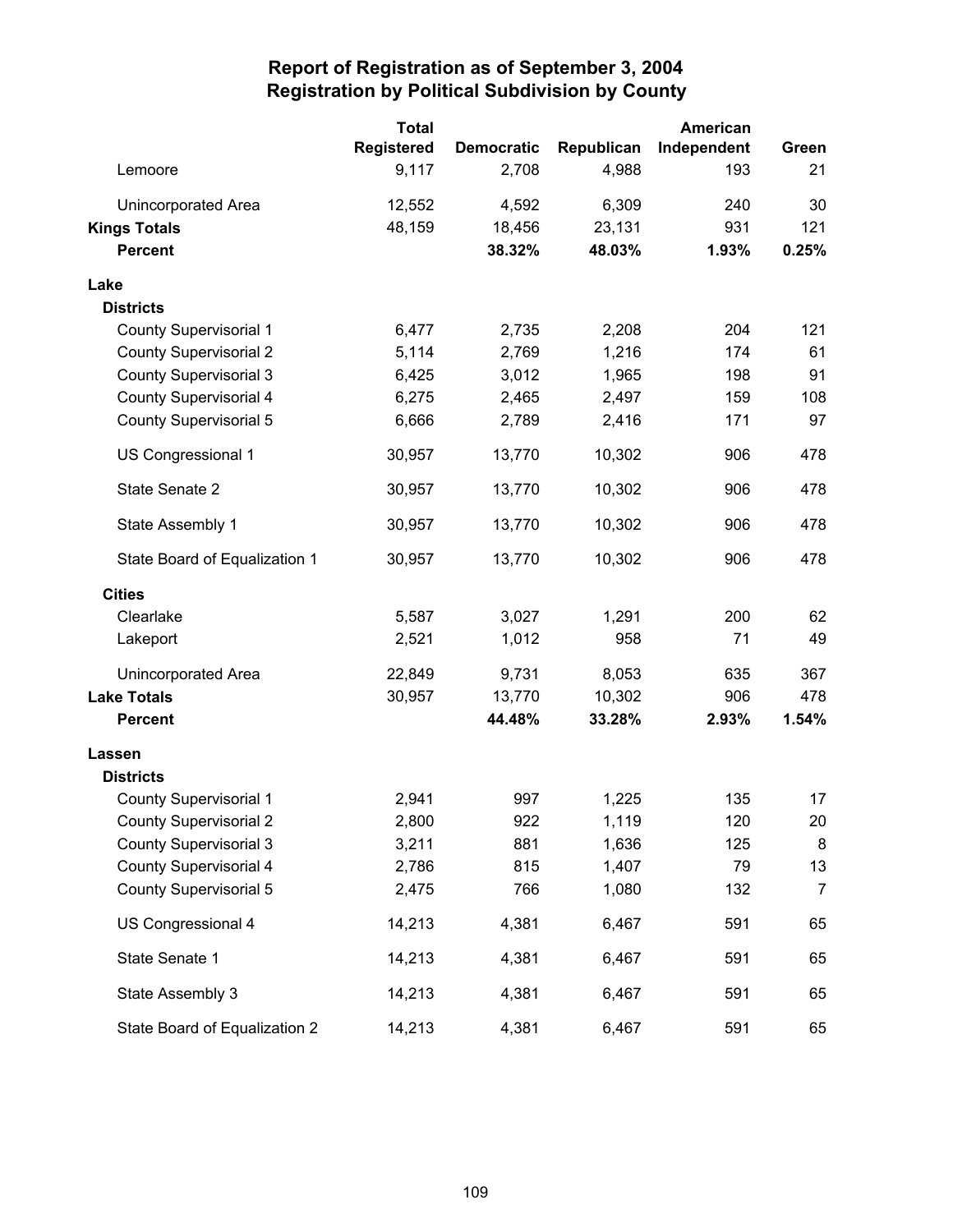|                               |                |                    | <b>Declined to</b> |                      |              |
|-------------------------------|----------------|--------------------|--------------------|----------------------|--------------|
|                               | Libertarian    | <b>Natural Law</b> | Freedom            | <b>Miscellaneous</b> | <b>State</b> |
| Lemoore                       | 28             | 10                 | 4                  | 97                   | 1,068        |
| <b>Unincorporated Area</b>    | 35             | 5                  | 10                 | 137                  | 1,194        |
| <b>Kings Totals</b>           | 137            | 43                 | 29                 | 499                  | 4,812        |
| <b>Percent</b>                | 0.28%          | 0.09%              | 0.06%              | 1.04%                | 9.99%        |
| Lake                          |                |                    |                    |                      |              |
| <b>Districts</b>              |                |                    |                    |                      |              |
| <b>County Supervisorial 1</b> | 39             | 4                  | 23                 | 17                   | 1,126        |
| <b>County Supervisorial 2</b> | 39             | 4                  | 18                 | 17                   | 816          |
| <b>County Supervisorial 3</b> | 42             | 8                  | 29                 | 31                   | 1,049        |
| <b>County Supervisorial 4</b> | 36             | 6                  | 11                 | 19                   | 974          |
| <b>County Supervisorial 5</b> | 45             | 4                  | 19                 | 19                   | 1,106        |
| US Congressional 1            | 201            | 26                 | 100                | 103                  | 5,071        |
| State Senate 2                | 201            | 26                 | 103                | 100                  | 5,071        |
| State Assembly 1              | 201            | 26                 | 100                | 103                  | 5,071        |
| State Board of Equalization 1 | 201            | 26                 | 100                | 103                  | 5,071        |
| <b>Cities</b>                 |                |                    |                    |                      |              |
| Clearlake                     | 43             | 7                  | 18                 | 20                   | 919          |
| Lakeport                      | 11             | 4                  | 5                  | 4                    | 407          |
| Unincorporated Area           | 147            | 15                 | 77                 | 79                   | 3,745        |
| <b>Lake Totals</b>            | 201            | 26                 | 100                | 103                  | 5,071        |
| <b>Percent</b>                | 0.65%          | 0.08%              | 0.32%              | 0.33%                | 16.38%       |
| Lassen                        |                |                    |                    |                      |              |
| <b>Districts</b>              |                |                    |                    |                      |              |
| <b>County Supervisorial 1</b> | 20             | $\pmb{0}$          | 9                  | 17                   | 521          |
| <b>County Supervisorial 2</b> | 19             | 6                  | 7                  | 17                   | 570          |
| <b>County Supervisorial 3</b> | 26             | 1                  | 1                  | 10                   | 523          |
| <b>County Supervisorial 4</b> | $\overline{7}$ | $\overline{c}$     | 4                  | 11                   | 448          |
| <b>County Supervisorial 5</b> | 24             | 4                  | 8                  | 14                   | 440          |
| US Congressional 4            | 96             | 13                 | 29                 | 69                   | 2,502        |
| State Senate 1                | 96             | 13                 | 29                 | 69                   | 2,502        |
| State Assembly 3              | 96             | 13                 | 29                 | 69                   | 2,502        |
| State Board of Equalization 2 | 96             | 13                 | 29                 | 69                   | 2,502        |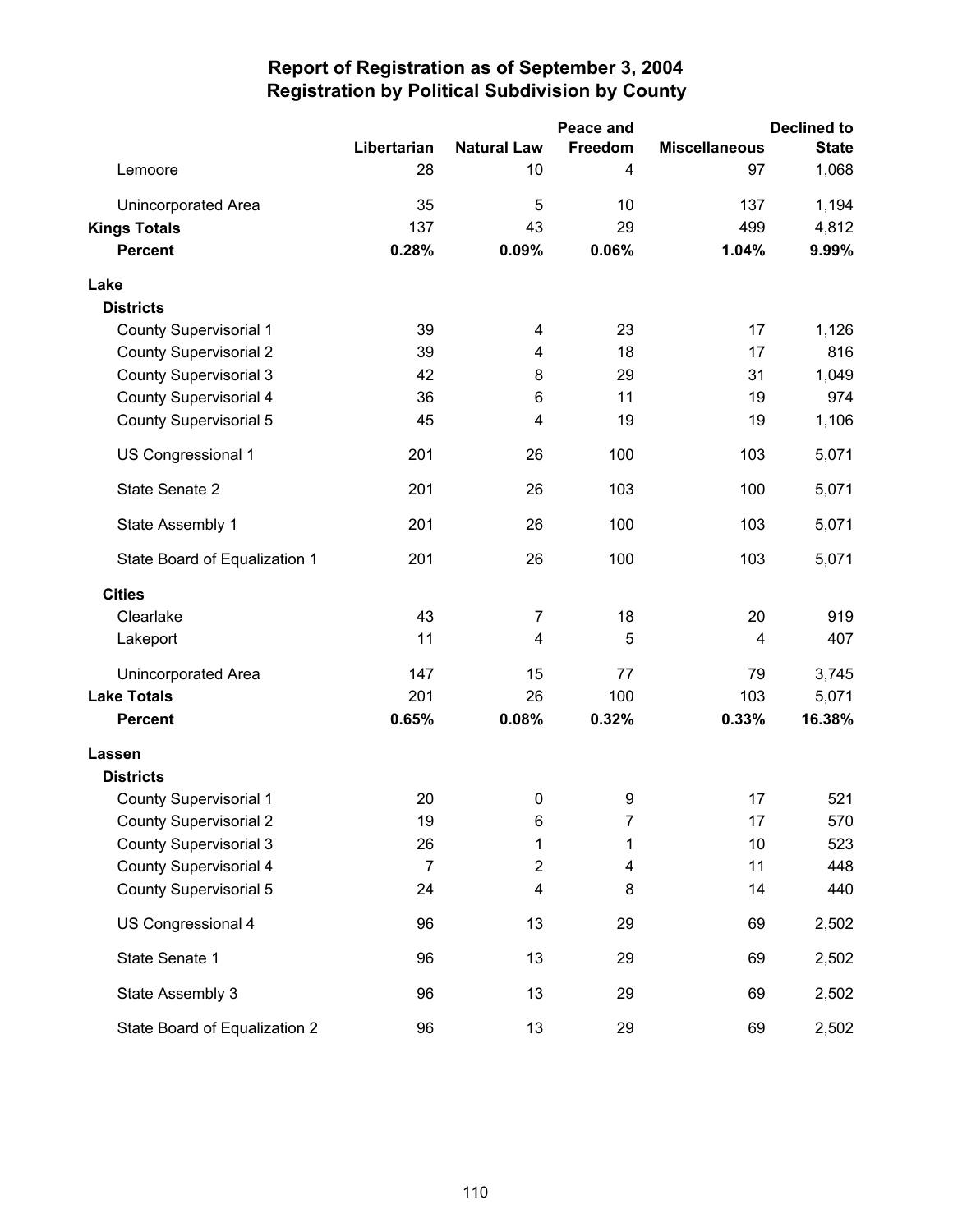|                               | <b>Total</b>      |                   |            | American    |       |
|-------------------------------|-------------------|-------------------|------------|-------------|-------|
|                               | <b>Registered</b> | <b>Democratic</b> | Republican | Independent | Green |
| <b>Cities</b>                 |                   |                   |            |             |       |
| Susanville                    | 4,765             | 1,516             | 2,038      | 178         | 26    |
| <b>Unincorporated Area</b>    | 9,448             | 2,865             | 4,429      | 413         | 39    |
| <b>Lassen Totals</b>          | 14,213            | 4,381             | 6,467      | 591         | 65    |
| <b>Percent</b>                |                   | 30.82%            | 45.50%     | 4.16%       | 0.46% |
| <b>Los Angeles</b>            |                   |                   |            |             |       |
| <b>Districts</b>              |                   |                   |            |             |       |
| <b>County Supervisorial 1</b> | 556,612           | 327,063           | 104,767    | 9,173       | 3,402 |
| <b>County Supervisorial 2</b> | 649,222           | 439,532           | 79,759     | 10,069      | 4,365 |
| <b>County Supervisorial 3</b> | 831,460           | 436,818           | 195,889    | 13,527      | 8,689 |
| <b>County Supervisorial 4</b> | 835,646           | 370,828           | 286,941    | 13,975      | 5,172 |
| <b>County Supervisorial 5</b> | 918,382           | 358,117           | 365,752    | 16,329      | 5,694 |
| US Congressional 22           | 31,033            | 10,078            | 14,883     | 790         | 125   |
| US Congressional 25           | 217,547           | 74,678            | 99,249     | 4,990       | 951   |
| US Congressional 26           | 209,890           | 69,846            | 94,982     | 3,173       | 1,396 |
| US Congressional 27           | 266,693           | 127,166           | 81,352     | 4,708       | 2,003 |
| US Congressional 28           | 216,993           | 122,653           | 45,060     | 3,779       | 1,635 |
| US Congressional 29           | 285,263           | 125,840           | 92,099     | 4,347       | 2,115 |
| US Congressional 30           | 378,268           | 191,849           | 98,149     | 5,425       | 4,051 |
| US Congressional 31           | 160,068           | 94,549            | 26,228     | 2,520       | 1,986 |
| US Congressional 32           | 215,981           | 111,929           | 56,424     | 3,787       | 883   |
| US Congressional 33           | 260,227           | 171,288           | 31,445     | 3,827       | 2,646 |
| US Congressional 34           | 165,923           | 98,094            | 33,308     | 2,838       | 762   |
| US Congressional 35           | 221,331           | 148,598           | 30,845     | 3,619       | 1,107 |
| US Congressional 36           | 304,721           | 134,113           | 98,866     | 5,005       | 2,836 |
| US Congressional 37           | 240,583           | 147,075           | 43,347     | 4,291       | 1,972 |
| US Congressional 38           | 220,524           | 126,481           | 49,741     | 3,658       | 848   |
| US Congressional 39           | 228,964           | 120,003           | 62,916     | 3,880       | 988   |
| US Congressional 42           | 62,062            | 21,323            | 25,477     | 942         | 255   |
| US Congressional 46           | 105,251           | 36,795            | 48,737     | 1,494       | 763   |
| State Senate 17               | 270,377           | 96,597            | 119,969    | 5,962       | 1,279 |
| State Senate 19               | 32,454            | 10,079            | 15,998     | 609         | 146   |
| State Senate 20               | 250,819           | 134,666           | 60,178     | 4,744       | 1,682 |
| State Senate 21               | 401,621           | 185,691           | 124,366    | 6,173       | 3,611 |
| State Senate 22               | 202,171           | 117,725           | 35,632     | 3,200       | 1,693 |
| State Senate 23               | 382,815           | 194,026           | 101,293    | 5,615       | 3,880 |
| State Senate 24               | 283,648           | 151,346           | 69,375     | 4,905       | 1,168 |
| State Senate 25               | 324,905           | 199,077           | 64,723     | 5,080       | 1,720 |
| State Senate 26               | 330,698           | 216,522           | 40,880     | 4,896       | 3,258 |
| State Senate 27               | 336,697           | 169,409           | 97,680     | 5,902       | 2,397 |
| State Senate 28               | 403,817           | 190,482           | 118,602    | 6,578       | 3,572 |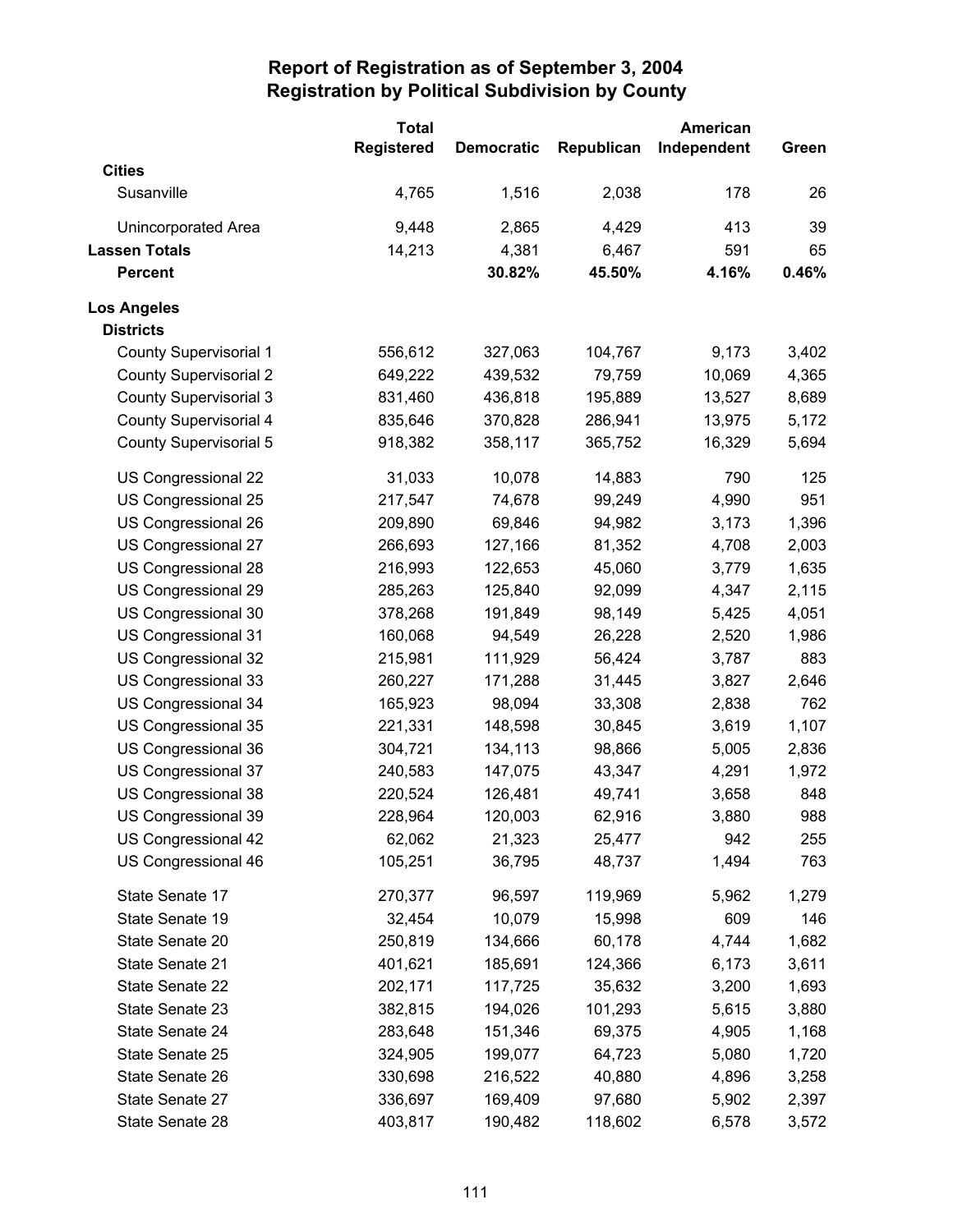|                               |             |                    | Peace and |                      | <b>Declined to</b> |
|-------------------------------|-------------|--------------------|-----------|----------------------|--------------------|
|                               | Libertarian | <b>Natural Law</b> | Freedom   | <b>Miscellaneous</b> | <b>State</b>       |
| <b>Cities</b>                 |             |                    |           |                      |                    |
| Susanville                    | 26          | 7                  | 10        | 26                   | 938                |
| <b>Unincorporated Area</b>    | 70          | 6                  | 19        | 43                   | 1,564              |
| <b>Lassen Totals</b>          | 96          | 13                 | 29        | 69                   | 2,502              |
| <b>Percent</b>                | 0.68%       | 0.09%              | 0.20%     | 0.49%                | 17.60%             |
| <b>Los Angeles</b>            |             |                    |           |                      |                    |
| <b>Districts</b>              |             |                    |           |                      |                    |
| <b>County Supervisorial 1</b> | 2,118       | 1,368              | 8,174     | 2,798                | 97,749             |
| <b>County Supervisorial 2</b> | 2,272       | 4,526              | 6,844     | 3,673                | 98,182             |
| <b>County Supervisorial 3</b> | 5,051       | 1,358              | 3,991     | 7,008                | 159,129            |
| <b>County Supervisorial 4</b> | 4,279       | 1,715              | 6,028     | 5,137                | 141,571            |
| <b>County Supervisorial 5</b> | 4,660       | 1,330              | 3,745     | 6,215                | 156,540            |
| US Congressional 22           | 150         | 37                 | 76        | 189                  | 4,705              |
| US Congressional 25           | 1,198       | 303                | 480       | 1,467                | 34,231             |
| US Congressional 26           | 986         | 258                | 771       | 1,330                | 37,148             |
| US Congressional 27           | 1,613       | 430                | 1,373     | 2,145                | 45,903             |
| US Congressional 28           | 1,211       | 418                | 1,163     | 1,683                | 39,391             |
| US Congressional 29           | 1,366       | 475                | 1,615     | 1,948                | 55,458             |
| US Congressional 30           | 2,159       | 508                | 1,171     | 3,261                | 71,695             |
| US Congressional 31           | 801         | 448                | 1,911     | 1,038                | 30,587             |
| US Congressional 32           | 801         | 441                | 2,282     | 1,102                | 38,332             |
| US Congressional 33           | 1,247       | 1,071              | 1,896     | 1,854                | 44,953             |
| US Congressional 34           | 651         | 458                | 2,919     | 760                  | 26,133             |
| US Congressional 35           | 695         | 1,901              | 2,227     | 1,175                | 31,164             |
| US Congressional 36           | 1,947       | 585                | 1,663     | 2,445                | 57,261             |
| US Congressional 37           | 1,074       | 1,591              | 3,140     | 1,237                | 36,856             |
| US Congressional 38           | 742         | 462                | 2,983     | 1,002                | 34,607             |
| US Congressional 39           | 921         | 680                | 2,533     | 1,133                | 35,910             |
| US Congressional 42           | 222         | 96                 | 288       | 337                  | 13,122             |
| US Congressional 46           | 596         | 135                | 291       | 725                  | 15,715             |
| State Senate 17               | 1,462       | 363                | 691       | 1,870                | 42,184             |
| State Senate 19               | 146         | 23                 | 52        | 196                  | 5,205              |
| State Senate 20               | 1,331       | 542                | 1,746     | 1,817                | 44,113             |
| State Senate 21               | 2,211       | 670                | 1,968     | 3,074                | 73,857             |
| State Senate 22               | 825         | 555                | 2,971     | 1,066                | 38,504             |
| State Senate 23               | 2,217       | 518                | 1,208     | 3,317                | 70,741             |
| State Senate 24               | 1,060       | 579                | 3,156     | 1,437                | 50,622             |
| State Senate 25               | 1,107       | 2,611              | 3,421     | 1,709                | 45,457             |
| State Senate 26               | 1,553       | 1,457              | 2,535     | 2,349                | 57,248             |
| State Senate 27               | 1,685       | 913                | 3,274     | 1,834                | 53,603             |
| State Senate 28               | 2,450       | 908                | 2,206     | 3,139                | 75,880             |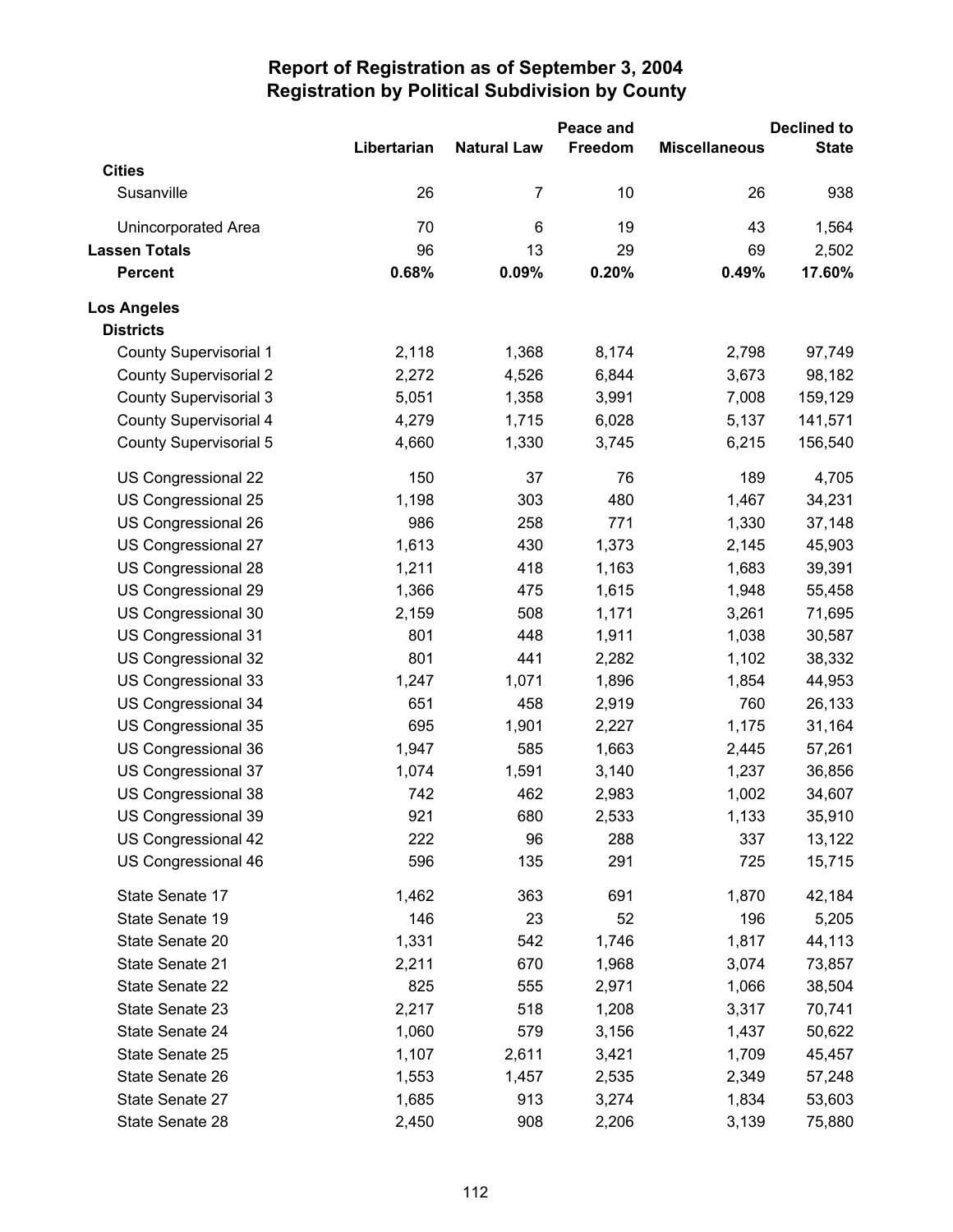|                               | <b>Total</b>      |                   | American   |             |        |
|-------------------------------|-------------------|-------------------|------------|-------------|--------|
|                               | <b>Registered</b> | <b>Democratic</b> | Republican | Independent | Green  |
| State Senate 29               | 242,587           | 82,999            | 103,558    | 3,948       | 1,537  |
| State Senate 30               | 284,771           | 159,926           | 69,915     | 4,655       | 1,147  |
| State Senate 32               | 43,942            | 23,813            | 10,939     | 806         | 232    |
| State Assembly 36             | 123,931           | 44,944            | 55,096     | 3,173       | 444    |
| State Assembly 37             | 35,217            | 12,922            | 14,847     | 677         | 246    |
| State Assembly 38             | 186,981           | 67,237            | 81,777     | 3,482       | 1,084  |
| State Assembly 39             | 109,178           | 64,389            | 21,133     | 2,049       | 575    |
| State Assembly 40             | 162,337           | 78,227            | 48,614     | 2,933       | 1,136  |
| State Assembly 41             | 181,642           | 89,273            | 51,571     | 2,669       | 2,168  |
| State Assembly 42             | 243,390           | 132,421           | 50,861     | 3,563       | 2,475  |
| State Assembly 43             | 182,174           | 80,837            | 57,230     | 3,289       | 1,742  |
| State Assembly 44             | 211,508           | 96,195            | 69,127     | 2,831       | 1,779  |
| State Assembly 45             | 120,032           | 70,227            | 18,782     | 1,982       | 1,621  |
| State Assembly 46             | 82,329            | 54,343            | 9,517      | 1,396       | 507    |
| State Assembly 47             | 195,477           | 128,478           | 24,908     | 2,635       | 1,889  |
| State Assembly 48             | 118,461           | 85,049            | 9,889      | 1,830       | 754    |
| State Assembly 49             | 141,151           | 66,050            | 37,120     | 2,151       | 592    |
| State Assembly 50             | 115,429           | 71,196            | 20,666     | 2,031       | 468    |
| State Assembly 51             | 154,465           | 98,415            | 26,030     | 2,497       | 734    |
| State Assembly 52             | 118,605           | 86,321            | 10,070     | 2,099       | 740    |
| State Assembly 53             | 233,109           | 95,371            | 81,893     | 3,795       | 2,323  |
| State Assembly 54             | 215,292           | 93,889            | 76,857     | 3,556       | 2,063  |
| State Assembly 55             | 160,838           | 88,419            | 39,405     | 2,846       | 749    |
| State Assembly 56             | 128,797           | 67,002            | 34,658     | 2,151       | 468    |
| State Assembly 57             | 154,549           | 78,380            | 44,936     | 2,853       | 570    |
| State Assembly 58             | 164,148           | 87,313            | 45,146     | 2,450       | 654    |
| State Assembly 59             | 119,222           | 40,735            | 55,455     | 1,984       | 996    |
| State Assembly 60             | 89,028            | 30,870            | 36,558     | 1,341       | 310    |
| State Assembly 61             | 44,032            | 23,855            | 10,962     | 810         | 235    |
| State Board of Equalization 2 | 377,106           | 143,400           | 158,282    | 8,044       | 1,938  |
| State Board of Equalization 3 | 111,175           | 43,233            | 45,737     | 1,650       | 902    |
| State Board of Equalization 4 | 3,303,041         | 1,745,725         | 829,089    | 53,379      | 24,482 |
| <b>Cities</b>                 |                   |                   |            |             |        |
| Agoura Hills                  | 12,026            | 4,906             | 4,583      | 232         | 74     |
| Alhambra                      | 31,824            | 15,361            | 7,923      | 435         | 177    |
| Arcadia                       | 26,349            | 7,278             | 11,793     | 340         | 110    |
| Artesia                       | 5,775             | 2,851             | 1,654      | 74          | 26     |
| Avalon                        | 1,619             | 587               | 693        | 24          | 29     |
| Azusa                         | 15,240            | 6,998             | 5,033      | 314         | 68     |
| <b>Baldwin Park</b>           | 21,531            | 12,582            | 4,267      | 384         | 63     |
| Bell                          | 7,718             | 4,870             | 1,177      | 130         | 20     |
| <b>Bell Gardens</b>           | 9,006             | 5,729             | 1,106      | 193         | 47     |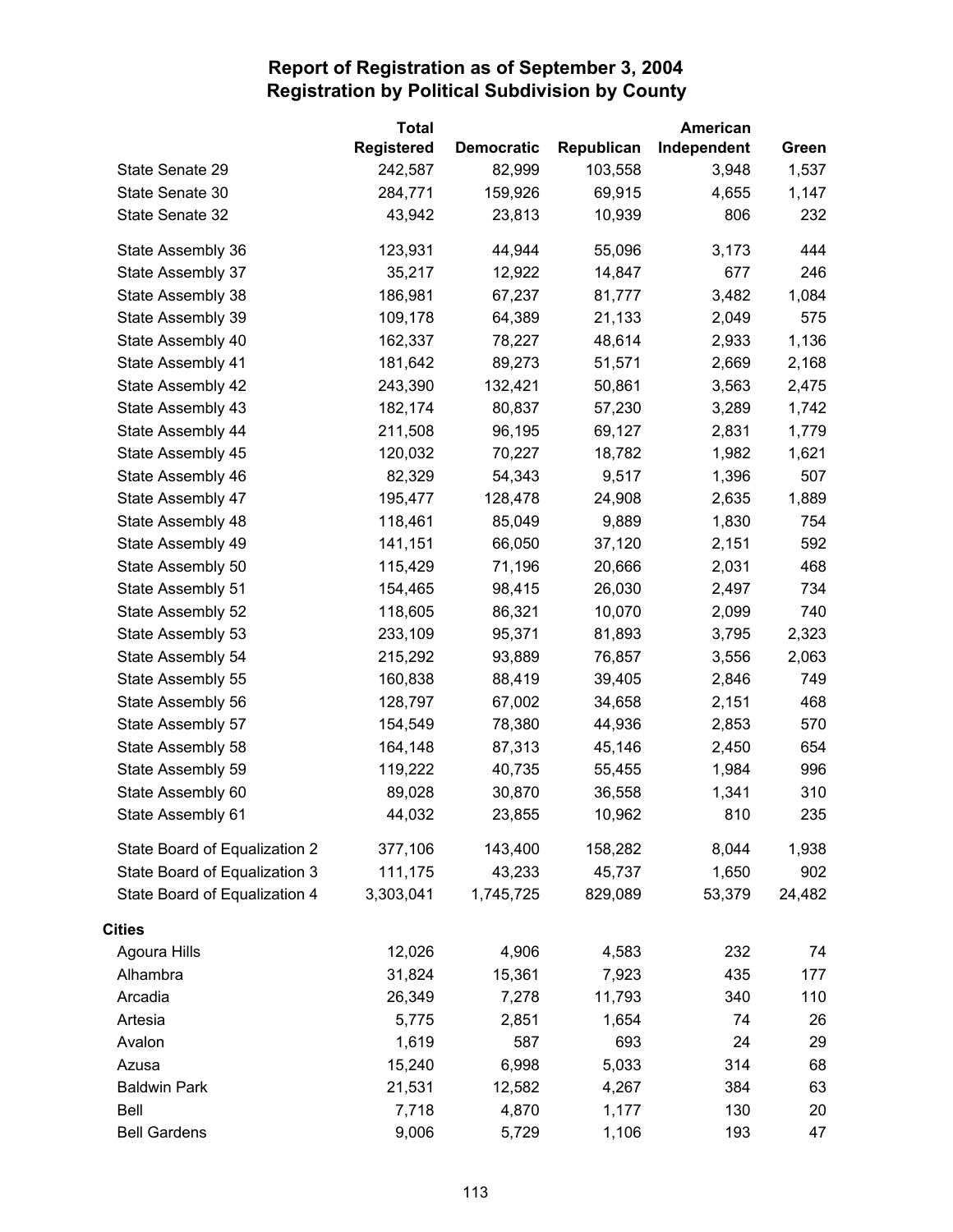|                               |             |                    | Peace and      |                      | <b>Declined to</b> |
|-------------------------------|-------------|--------------------|----------------|----------------------|--------------------|
|                               | Libertarian | <b>Natural Law</b> | Freedom        | <b>Miscellaneous</b> | <b>State</b>       |
| State Senate 29               | 1,176       | 346                | 1,020          | 1,489                | 46,514             |
| State Senate 30               | 990         | 721                | 3,830          | 1,330                | 42,257             |
| State Senate 32               | 167         | 91                 | 704            | 204                  | 6,986              |
| State Assembly 36             | 587         | 211                | 338            | 736                  | 18,402             |
| State Assembly 37             | 215         | 45                 | 123            | 277                  | 5,865              |
| State Assembly 38             | 1,125       | 204                | 487            | 1,437                | 30,148             |
| State Assembly 39             | 496         | 256                | 896            | 684                  | 18,700             |
| State Assembly 40             | 921         | 274                | 921            | 1,280                | 28,031             |
| State Assembly 41             | 1,105       | 266                | 603            | 1,655                | 32,332             |
| State Assembly 42             | 1,507       | 293                | 650            | 2,157                | 49,463             |
| State Assembly 43             | 1,138       | 305                | 872            | 1,550                | 35,211             |
| State Assembly 44             | 978         | 390                | 1,101          | 1,369                | 37,738             |
| State Assembly 45             | 723         | 275                | 1,504          | 848                  | 24,070             |
| State Assembly 46             | 319         | 291                | 1,853          | 373                  | 13,730             |
| State Assembly 47             | 821         | 761                | 1,098          | 1,353                | 33,534             |
| State Assembly 48             | 317         | 1,025              | 1,433          | 613                  | 17,551             |
| State Assembly 49             | 454         | 241                | 1,362          | 779                  | 32,402             |
| State Assembly 50             | 421         | 410                | 1,923          | 475                  | 17,839             |
| State Assembly 51             | 540         | 1,107              | 1,281          | 856                  | 23,005             |
| State Assembly 52             | 306         | 1,314              | 2,172          | 431                  | 15,152             |
| State Assembly 53             | 1,569       | 390                | 1,019          | 1,999                | 44,750             |
| State Assembly 54             | 1,326       | 419                | 1,345          | 1,435                | 34,402             |
| State Assembly 55             | 734         | 566                | 1,610          | 851                  | 25,658             |
| State Assembly 56             | 474         | 289                | 1,423          | 634                  | 21,698             |
| State Assembly 57             | 601         | 287                | 1,246          | 773                  | 24,903             |
| State Assembly 58             | 516         | 306                | 1,952          | 797                  | 25,014             |
| State Assembly 59             | 673         | 150                | 420            | 753                  | 18,056             |
| State Assembly 60             | 345         | 131                | 446            | 512                  | 18,515             |
| State Assembly 61             | 169         | 91                 | 704            | 204                  | 7,002              |
| State Board of Equalization 2 | 1,848       | 578                | 1,724          | 2,328                | 58,964             |
| State Board of Equalization 3 | 677         | 159                | 479            | 806                  | 17,532             |
| State Board of Equalization 4 | 15,855      | 9,560              | 26,579         | 21,697               | 576,675            |
| <b>Cities</b>                 |             |                    |                |                      |                    |
| Agoura Hills                  | 88          | 8                  | 18             | 88                   | 2,029              |
| Alhambra                      | 89          | 48                 | 290            | 172                  | 7,329              |
| Arcadia                       | 83          | 29                 | 82             | 166                  | 6,468              |
| Artesia                       | 22          | 20                 | 55             | 27                   | 1,046              |
| Avalon                        | 12          | $\overline{2}$     | $\overline{7}$ | 12                   | 253                |
| Azusa                         | 80          | 25                 | 144            | 94                   | 2,484              |
| <b>Baldwin Park</b>           | 73          | 54                 | 207            | 92                   | 3,809              |
| Bell                          | 29          | 27                 | 169            | 27                   | 1,269              |
| <b>Bell Gardens</b>           | 26          | 52                 | 206            | 33                   | 1,614              |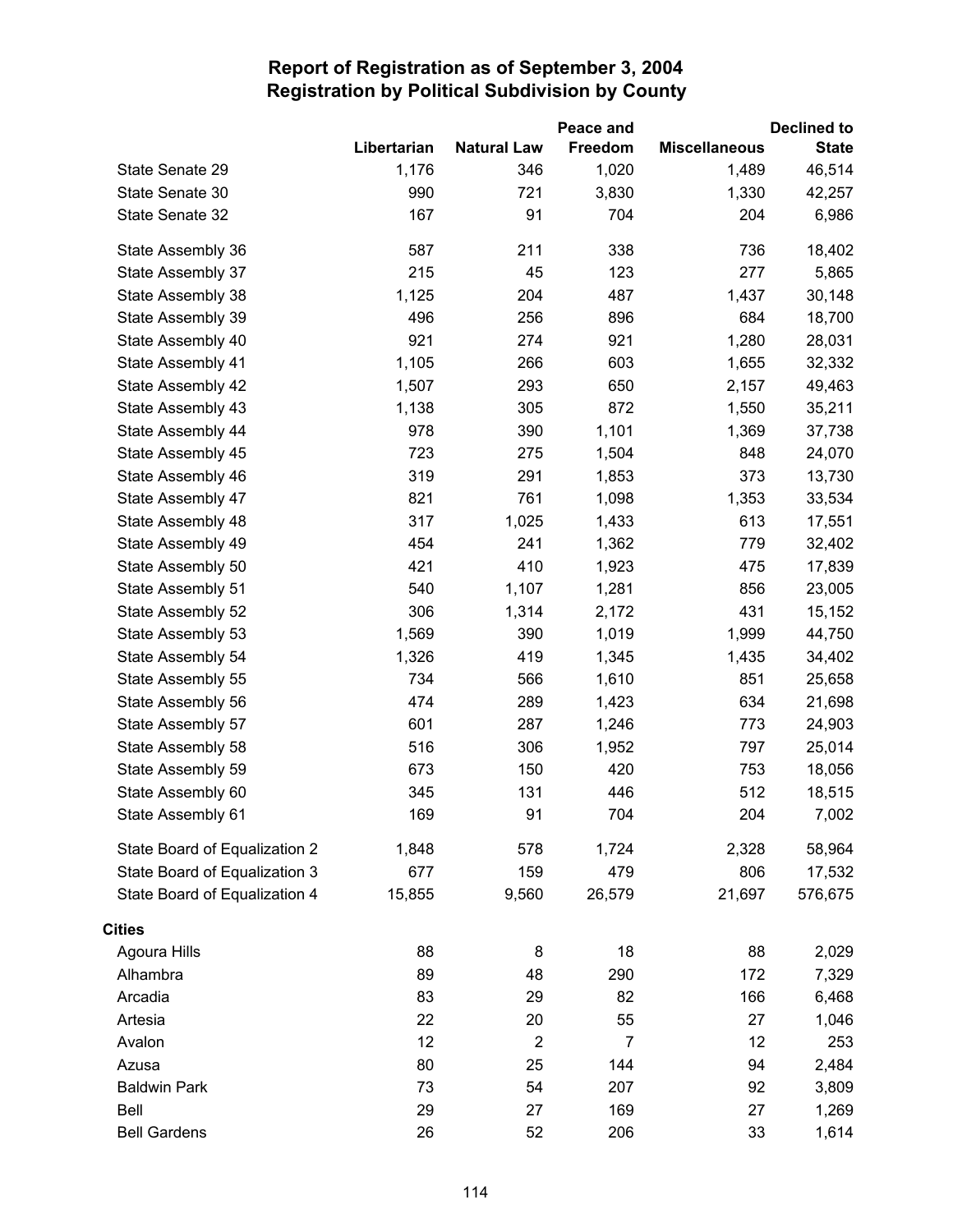|                         | <b>Total</b>      |                   |            | American    |             |
|-------------------------|-------------------|-------------------|------------|-------------|-------------|
|                         | <b>Registered</b> | <b>Democratic</b> | Republican | Independent | Green       |
| <b>Bellflower</b>       | 25,865            | 13,599            | 7,125      | 513         | 100         |
| <b>Beverly Hills</b>    | 20,254            | 10,451            | 5,101      | 260         | 95          |
| <b>Bradbury</b>         | 541               | 117               | 306        | 10          | 6           |
| <b>Burbank</b>          | 50,486            | 21,783            | 17,599     | 869         | 365         |
| Calabasas               | 12,356            | 5,643             | 4,255      | 168         | 73          |
| Carson                  | 42,587            | 26,381            | 7,515      | 672         | 136         |
| Cerritos                | 26,744            | 10,757            | 9,271      | 316         | 78          |
| Claremont               | 20,206            | 8,602             | 7,248      | 301         | 334         |
| Commerce                | 4,962             | 3,580             | 537        | 61          | 20          |
| Compton                 | 31,399            | 24,032            | 2,003      | 475         | 213         |
| Covina                  | 21,360            | 8,750             | 8,644      | 418         | 84          |
| Cudahy                  | 4,207             | 2,675             | 599        | 60          | 12          |
| <b>Culver City</b>      | 22,180            | 12,890            | 4,468      | 290         | 267         |
| Diamond Bar             | 27,279            | 9,456             | 10,544     | 412         | 119         |
| Downey                  | 41,801            | 20,606            | 13,921     | 636         | 136         |
| Duarte                  | 9,991             | 4,609             | 3,362      | 169         | 53          |
| El Monte                | 26,530            | 14,284            | 5,704      | 541         | 91          |
| El Segundo              | 9,717             | 3,142             | 4,302      | 210         | 73          |
| Gardena                 | 22,597            | 13,598            | 4,392      | 369         | 100         |
| Glendale                | 83,133            | 31,055            | 32,151     | 1,518       | 583         |
| Glendora                | 27,354            | 7,924             | 14,690     | 466         | 146         |
| <b>Hawaiian Gardens</b> | 3,533             | 2,077             | 641        | 79          | 17          |
| Hawthorne               | 26,383            | 16,082            | 4,775      | 464         | 119         |
| Hermosa Beach           | 12,846            | 4,397             | 4,931      | 228         | 113         |
| <b>Hidden Hills</b>     | 1,225             | 476               | 571        | 12          | 5           |
| <b>Huntington Park</b>  | 12,298            | 8,087             | 1,687      | 206         | 46          |
| Industry                | 104               | 26                | 63         | 1           | $\mathbf 1$ |
| Inglewood               | 41,890            | 31,362            | 3,495      | 630         | 127         |
| Irwindale               | 715               | 484               | 127        | 13          | 4           |
| La Canada Flintridge    | 13,124            | 3,514             | 7,371      | 108         | 60          |
| La Habra Heights        | 3,402             | 761               | 2,026      | 64          | 13          |
| La Mirada               | 23,852            | 9,164             | 10,540     | 368         | 77          |
| La Puente               | 12,424            | 7,695             | 2,295      | 219         | 42          |
| La Verne                | 18,261            | 6,356             | 8,640      | 308         | 110         |
| Lakewood                | 39,975            | 18,162            | 14,461     | 719         | 182         |
| Lancaster               | 49,655            | 17,186            | 22,889     | 1,268       | 178         |
| Lawndale                | 9,686             | 5,067             | 2,341      | 191         | 55          |
| Lomita                  | 9,656             | 3,653             | 3,955      | 181         | 74          |
| Long Beach              | 191,431           | 96,611            | 53,632     | 3,542       | 1,902       |
| Los Angeles             | 1,361,000         | 770,766           | 282,104    | 22,043      | 12,721      |
| Lynwood                 | 16,614            | 11,639            | 1,594      | 307         | 68          |
| Malibu                  | 8,446             | 3,530             | 2,912      | 120         | 105         |
| Manhattan Beach         | 22,873            | 8,126             | 10,067     | 325         | 126         |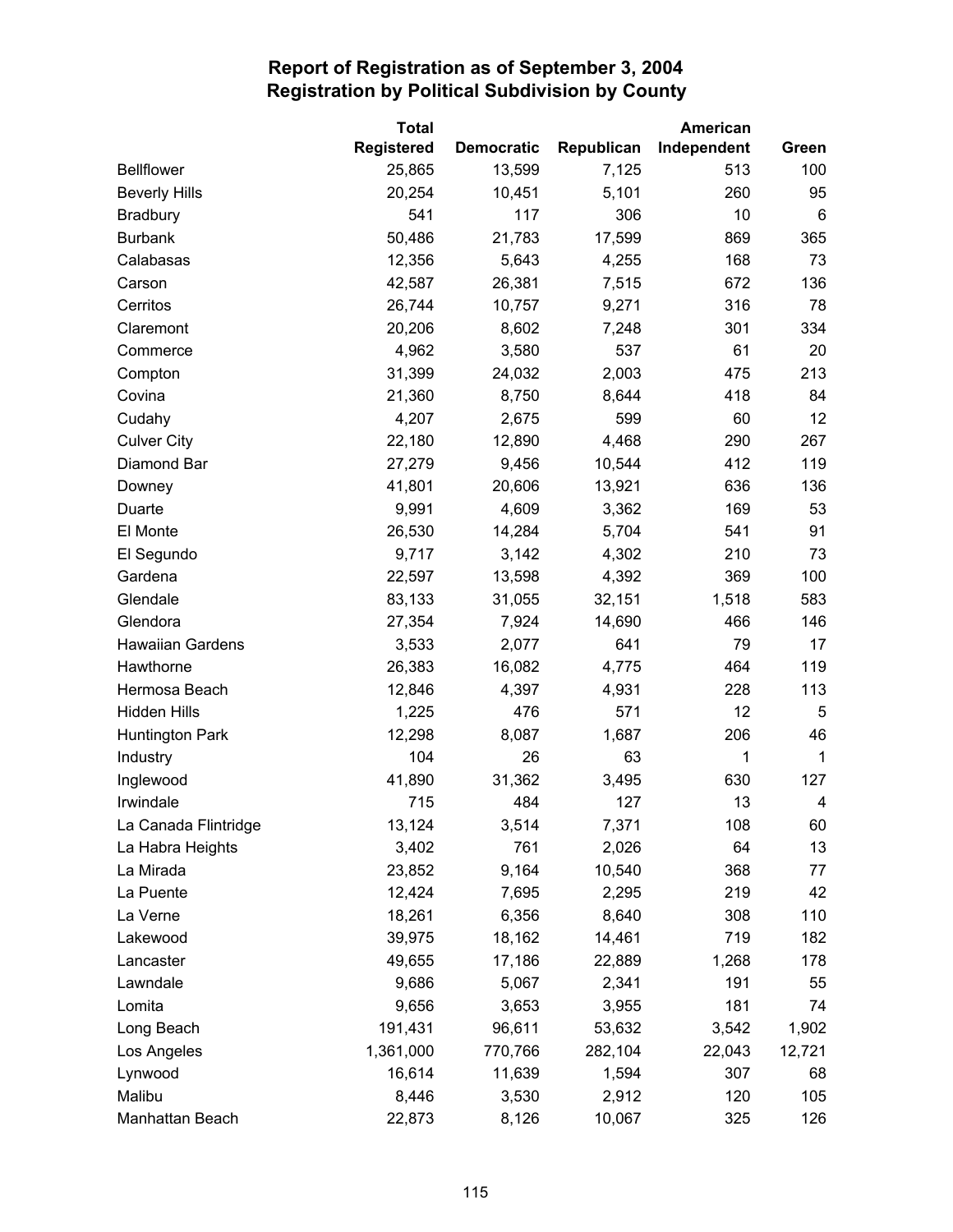|                         |                |                    | Peace and      |                      | <b>Declined to</b> |
|-------------------------|----------------|--------------------|----------------|----------------------|--------------------|
|                         | Libertarian    | <b>Natural Law</b> | Freedom        | <b>Miscellaneous</b> | <b>State</b>       |
| <b>Bellflower</b>       | 119            | 53                 | 251            | 133                  | 3,972              |
| <b>Beverly Hills</b>    | 87             | 20                 | 51             | 151                  | 4,038              |
| Bradbury                | 4              | 1                  | 1              | 3                    | 93                 |
| <b>Burbank</b>          | 322            | 57                 | 178            | 418                  | 8,895              |
| Calabasas               | 70             | 12                 | 39             | 100                  | 1,996              |
| Carson                  | 168            | 203                | 351            | 235                  | 6,926              |
| Cerritos                | 71             | 46                 | 171            | 143                  | 5,891              |
| Claremont               | 129            | 59                 | 65             | 128                  | 3,340              |
| Commerce                | 23             | 7                  | 109            | 12                   | 613                |
| Compton                 | 51             | 526                | 609            | 114                  | 3,376              |
| Covina                  | 83             | 28                 | 115            | 106                  | 3,132              |
| Cudahy                  | 12             | 17                 | 125            | 15                   | 692                |
| <b>Culver City</b>      | 126            | 57                 | 76             | 187                  | 3,819              |
| Diamond Bar             | 113            | 44                 | 131            | 140                  | 6,320              |
| Downey                  | 149            | 72                 | 414            | 217                  | 5,650              |
| Duarte                  | 35             | 28                 | 60             | 59                   | 1,616              |
| El Monte                | 99             | 76                 | 315            | 133                  | 5,287              |
| El Segundo              | 77             | 15                 | 49             | 79                   | 1,770              |
| Gardena                 | 68             | 160                | 159            | 121                  | 3,630              |
| Glendale                | 475            | 146                | 427            | 680                  | 16,098             |
| Glendora                | 142            | 24                 | 99             | 168                  | 3,695              |
| <b>Hawaiian Gardens</b> | 21             | 9                  | 58             | 15                   | 616                |
| Hawthorne               | 106            | 192                | 272            | 155                  | 4,218              |
| Hermosa Beach           | 113            | 14                 | 24             | 133                  | 2,893              |
| <b>Hidden Hills</b>     | $\overline{7}$ | 1                  | $\overline{4}$ | 4                    | 145                |
| Huntington Park         | 39             | 56                 | 279            | 45                   | 1,853              |
| Industry                | $\overline{2}$ | 0                  | $\mathbf 0$    | 0                    | 11                 |
| Inglewood               | 94             | 333                | 345            | 205                  | 5,299              |
| Irwindale               | 1              | 3                  | 3              | 4                    | 76                 |
| La Canada Flintridge    | 58             | 11                 | 32             | 79                   | 1,891              |
| La Habra Heights        | 14             | $\mathbf 2$        | 11             | 23                   | 488                |
| La Mirada               | 120            | 27                 | 116            | 170                  | 3,270              |
| La Puente               | 40             | 21                 | 134            | 70                   | 1,908              |
| La Verne                | 85             | 20                 | 66             | 102                  | 2,574              |
| Lakewood                | 202            | 76                 | 222            | 221                  | 5,730              |
| Lancaster               | 223            | 73                 | 115            | 287                  | 7,436              |
| Lawndale                | 48             | 40                 | 92             | 78                   | 1,774              |
| Lomita                  | 62             | 22                 | 48             | 65                   | 1,596              |
| Long Beach              | 1,108          | 541                | 1,929          | 1,128                | 31,038             |
| Los Angeles             | 7,237          | 3,951              | 10,132         | 9,959                | 242,087            |
| Lynwood                 | 49             | 112                | 324            | 54                   | 2,467              |
| Malibu                  | 56             | 14                 | 26             | 95                   | 1,588              |
| Manhattan Beach         | 138            | 20                 | 35             | 180                  | 3,856              |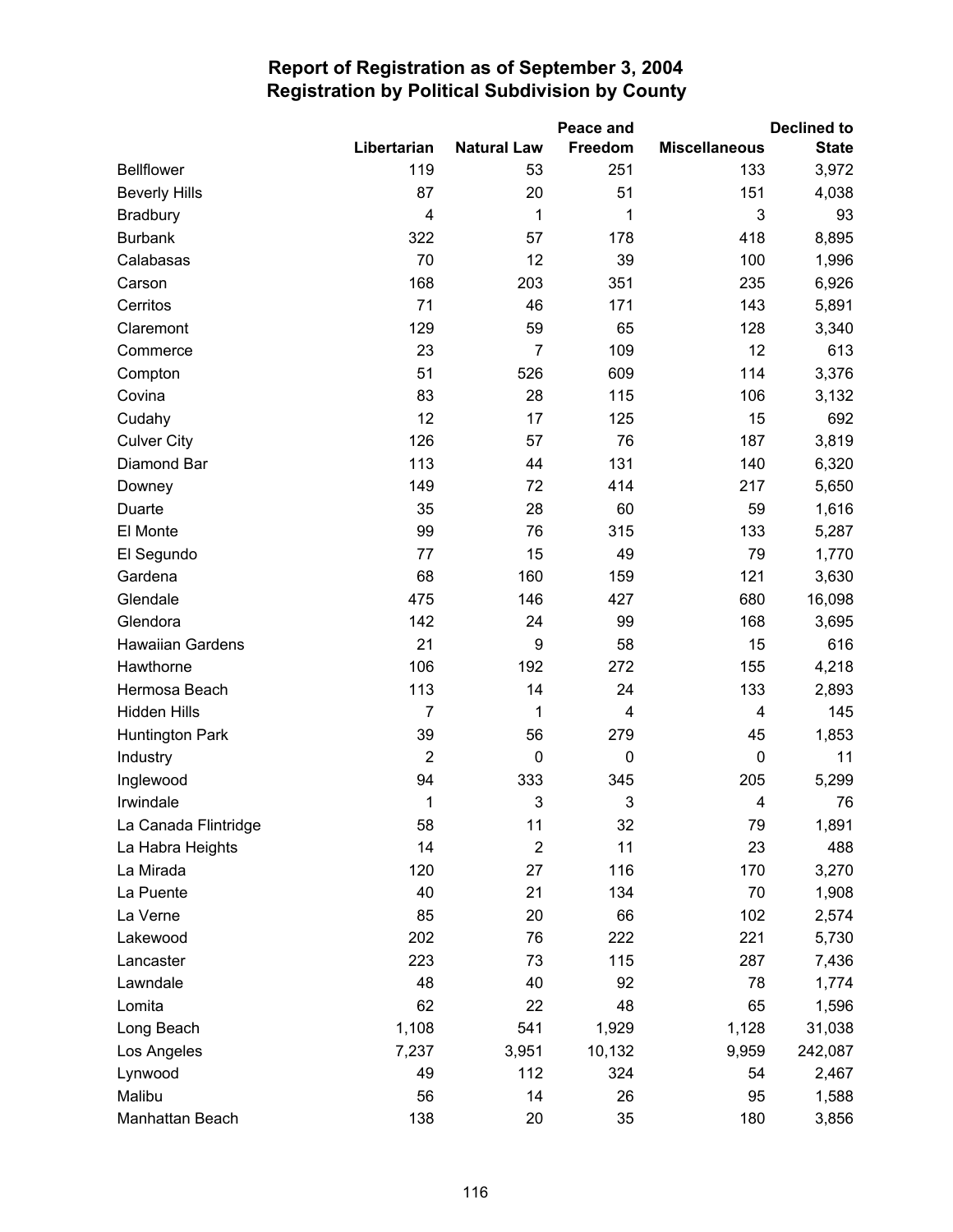|                              | <b>Total</b>      |                   |            | American    |                |
|------------------------------|-------------------|-------------------|------------|-------------|----------------|
|                              | <b>Registered</b> | <b>Democratic</b> | Republican | Independent | Green          |
| Maywood                      | 5,884             | 3,767             | 679        | 107         | 28             |
| Monrovia                     | 17,137            | 6,905             | 6,687      | 324         | 127            |
| Montebello                   | 23,570            | 14,482            | 4,672      | 332         | 108            |
| <b>Monterey Park</b>         | 24,500            | 11,247            | 5,774      | 312         | 99             |
| Norwalk                      | 35,193            | 20,035            | 8,035      | 636         | 130            |
| Palmdale                     | 47,665            | 19,574            | 18,888     | 1,188       | 145            |
| Palos Verdes Estates         | 9,427             | 2,279             | 5,507      | 96          | 38             |
| Paramount                    | 14,087            | 9,092             | 2,174      | 246         | 53             |
| Pasadena                     | 67,319            | 32,902            | 20,567     | 848         | 655            |
| Pico Rivera                  | 25,212            | 16,781            | 4,180      | 364         | 89             |
| Pomona                       | 43,942            | 23,813            | 10,939     | 806         | 232            |
| Rancho Palos Verdes          | 25,759            | 7,996             | 12,953     | 308         | 98             |
| Redondo Beach                | 37,051            | 13,748            | 14,172     | 650         | 292            |
| <b>Rolling Hills</b>         | 1,387             | 255               | 917        | 15          | $\overline{2}$ |
| <b>Rolling Hills Estates</b> | 5,250             | 1,401             | 3,006      | 44          | 17             |
| Rosemead                     | 16,509            | 8,032             | 3,703      | 294         | 63             |
| San Dimas                    | 18,969            | 6,362             | 9,016      | 312         | 92             |
| San Fernando                 | 7,034             | 4,574             | 1,116      | 101         | 33             |
| San Gabriel                  | 14,027            | 5,966             | 4,122      | 206         | 57             |
| San Marino                   | 8,056             | 1,654             | 4,288      | 66          | 18             |
| Santa Clarita                | 76,096            | 24,582            | 36,277     | 1,616       | 349            |
| Santa Fe Springs             | 7,482             | 4,735             | 1,501      | 136         | 19             |
| Santa Monica                 | 56,794            | 30,291            | 11,276     | 872         | 1,026          |
| Sierra Madre                 | 7,206             | 2,564             | 3,182      | 124         | 101            |
| Signal Hill                  | 4,612             | 2,261             | 1,330      | 91          | 35             |
| South El Monte               | 5,856             | 3,640             | 943        | 97          | 15             |
| South Gate                   | 26,720            | 17,110            | 4,005      | 441         | 137            |
| South Pasadena               | 13,739            | 5,900             | 4,452      | 191         | 157            |
| <b>Temple City</b>           | 15,189            | 5,617             | 5,563      | 247         | 80             |
| Torrance                     | 70,496            | 25,442            | 29,981     | 1,079       | 377            |
| Vernon                       | 65                | 37                | 16         | 1           | 0              |
| Walnut                       | 14,911            | 5,138             | 5,104      | 215         | 43             |
| West Covina                  | 43,479            | 20,334            | 14,080     | 734         | 170            |
| West Hollywood               | 22,380            | 13,570            | 2,808      | 318         | 292            |
| Westlake Village             | 5,602             | 1,740             | 2,765      | 98          | 32             |
| Whittier                     | 36,467            | 15,646            | 14,421     | 575         | 206            |
| Unincorporated Area          | 394,220           | 202,569           | 110,926    | 6,727       | 2,064          |
| <b>Los Angeles Totals</b>    | 3,791,322         | 1,932,358         | 1,033,108  | 63,073      | 27,322         |
| <b>Percent</b>               |                   | 50.97%            | 27.25%     | 1.66%       | 0.72%          |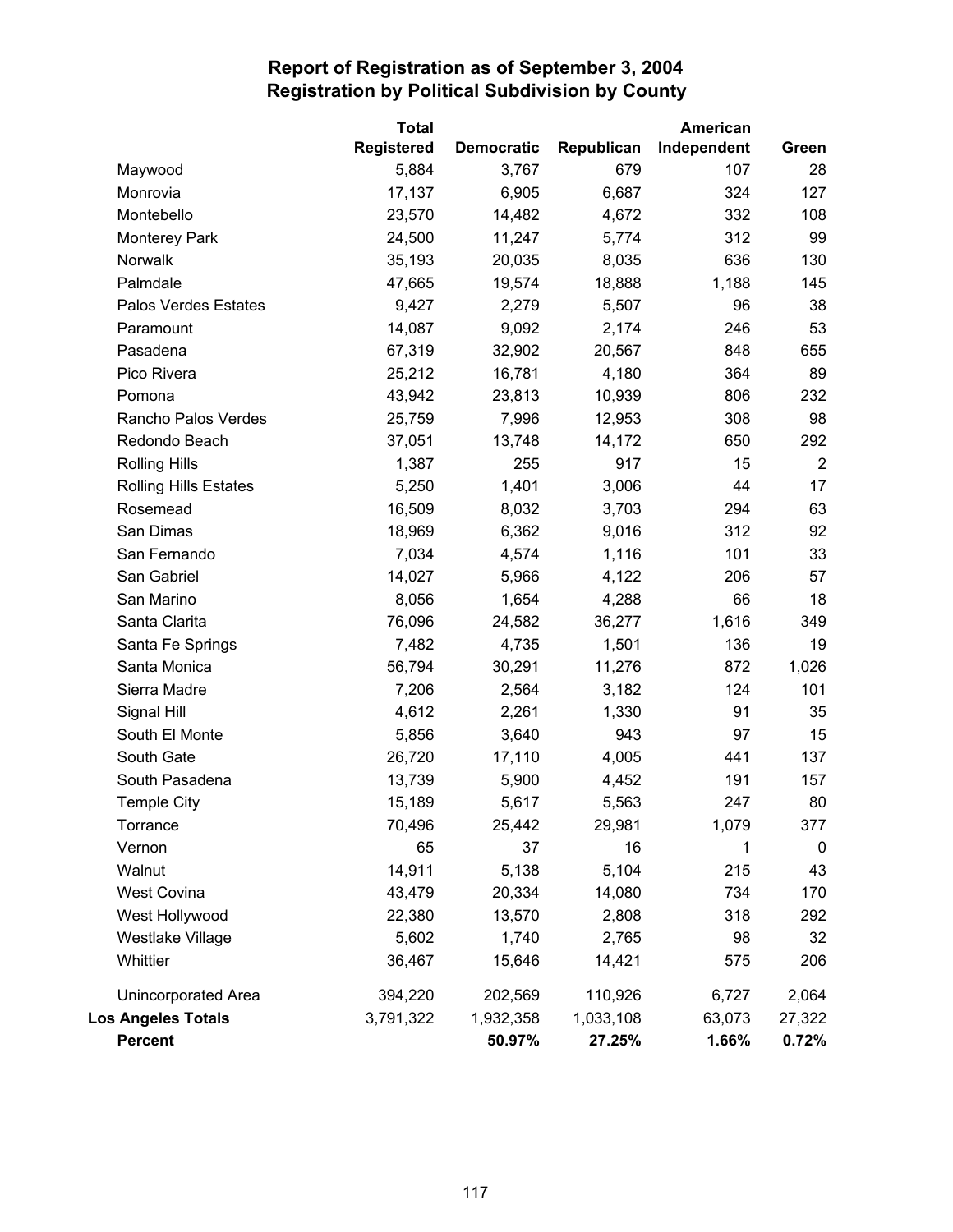|                              |                  |                    | Peace and |                      | <b>Declined to</b> |
|------------------------------|------------------|--------------------|-----------|----------------------|--------------------|
|                              | Libertarian      | <b>Natural Law</b> | Freedom   | <b>Miscellaneous</b> | <b>State</b>       |
| Maywood                      | 30               | 39                 | 127       | 18                   | 1,089              |
| Monrovia                     | 109              | 28                 | 88        | 115                  | 2,754              |
| Montebello                   | 69               | 39                 | 353       | 119                  | 3,396              |
| <b>Monterey Park</b>         | 61               | 30                 | 267       | 137                  | 6,573              |
| Norwalk                      | 123              | 97                 | 510       | 163                  | 5,464              |
| Palmdale                     | 219              | 83                 | 155       | 255                  | 7,158              |
| Palos Verdes Estates         | 42               | $\boldsymbol{9}$   | 11        | 75                   | 1,370              |
| Paramount                    | 53               | 53                 | 228       | 53                   | 2,135              |
| Pasadena                     | 338              | 110                | 343       | 445                  | 11,111             |
| Pico Rivera                  | 67               | 66                 | 283       | 110                  | 3,272              |
| Pomona                       | 167              | 91                 | 704       | 204                  | 6,986              |
| Rancho Palos Verdes          | 127              | 20                 | 51        | 180                  | 4,026              |
| Redondo Beach                | 268              | 63                 | 94        | 371                  | 7,393              |
| <b>Rolling Hills</b>         | 1                | 1                  | 3         | 5                    | 188                |
| <b>Rolling Hills Estates</b> | 25               | 8                  | 15        | 32                   | 702                |
| Rosemead                     | 69               | 40                 | 212       | 79                   | 4,017              |
| San Dimas                    | 81               | 15                 | 77        | 119                  | 2,895              |
| San Fernando                 | 25               | $\overline{7}$     | 64        | 52                   | 1,062              |
| San Gabriel                  | 46               | 12                 | 98        | 82                   | 3,438              |
| San Marino                   | 25               | 5                  | 10        | 52                   | 1,938              |
| Santa Clarita                | 405              | 81                 | 116       | 576                  | 12,094             |
| Santa Fe Springs             | 21               | $\boldsymbol{9}$   | 74        | 30                   | 957                |
| Santa Monica                 | 365              | 105                | 245       | 607                  | 12,007             |
| Sierra Madre                 | 62               | 10                 | 16        | 57                   | 1,090              |
| Signal Hill                  | 40               | 9                  | 29        | 27                   | 790                |
| South El Monte               | 18               | 11                 | 63        | 20                   | 1,049              |
| South Gate                   | 92               | 92                 | 472       | 112                  | 4,259              |
| South Pasadena               | 80               | 25                 | 53        | 73                   | 2,808              |
| <b>Temple City</b>           | 49               | 27                 | 67        | 92                   | 3,447              |
| Torrance                     | 400              | 120                | 274       | 437                  | 12,386             |
| Vernon                       | $\boldsymbol{0}$ | $\mathbf 0$        | 0         | $\pmb{0}$            | 11                 |
| Walnut                       | 44               | 23                 | 92        | 84                   | 4,168              |
| West Covina                  | 163              | 79                 | 292       | 230                  | 7,397              |
| West Hollywood               | 134              | 27                 | 61        | 217                  | 4,953              |
| Westlake Village             | 32               | 5                  | 12        | 44                   | 874                |
| Whittier                     | 152              | 54                 | 232       | 202                  | 4,979              |
| <b>Unincorporated Area</b>   | 1,630            | 1,350              | 3,751     | 2,232                | 62,971             |
| <b>Los Angeles Totals</b>    | 18,380           | 10,297             | 28,782    | 24,831               | 653,171            |
| <b>Percent</b>               | 0.48%            | 0.27%              | 0.76%     | 0.65%                | 17.23%             |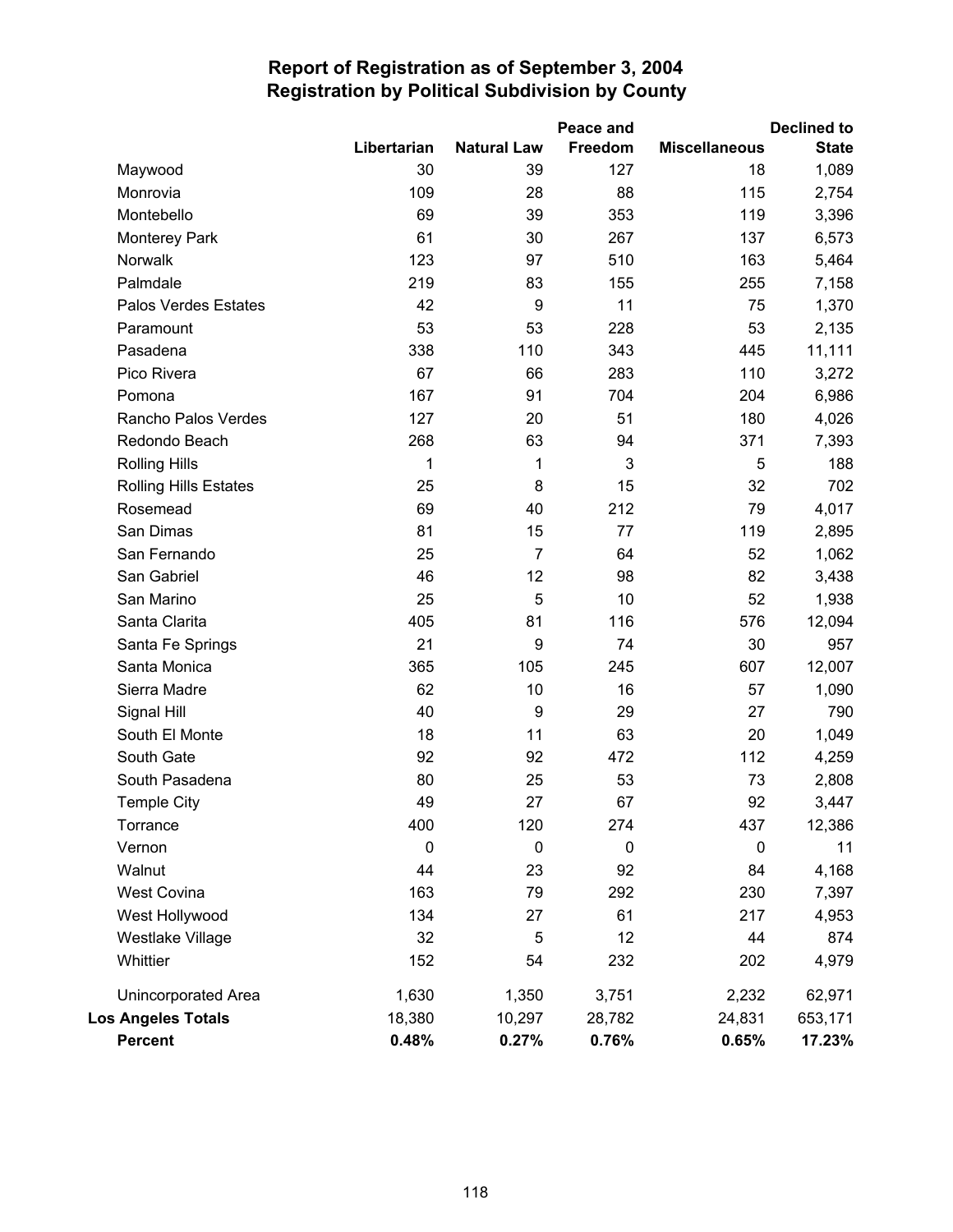|                               | <b>Total</b> |                   |            | American    |       |
|-------------------------------|--------------|-------------------|------------|-------------|-------|
|                               | Registered   | <b>Democratic</b> | Republican | Independent | Green |
| <b>Madera</b>                 |              |                   |            |             |       |
| <b>Districts</b>              |              |                   |            |             |       |
| <b>County Supervisorial 1</b> | 11,989       | 3,609             | 6,610      | 239         | 59    |
| <b>County Supervisorial 2</b> | 8,612        | 3,123             | 4,290      | 185         | 22    |
| <b>County Supervisorial 3</b> | 8,538        | 3,514             | 3,916      | 124         | 33    |
| <b>County Supervisorial 4</b> | 5,162        | 2,811             | 1,586      | 98          | 7     |
| <b>County Supervisorial 5</b> | 12,444       | 3,355             | 7,057      | 290         | 121   |
| US Congressional 18           | 666          | 200               | 397        | 12          | 3     |
| US Congressional 19           | 46,079       | 16,212            | 23,062     | 924         | 239   |
| State Senate 12               | 18,207       | 8,122             | 7,553      | 316         | 51    |
| State Senate 14               | 28,538       | 8,290             | 15,906     | 620         | 191   |
| State Assembly 25             | 26,054       | 7,973             | 14,079     | 593         | 180   |
| State Assembly 29             | 20,691       | 8,439             | 9,380      | 343         | 62    |
| State Board of Equalization 2 | 46,745       | 16,412            | 23,459     | 936         | 242   |
| <b>Cities</b>                 |              |                   |            |             |       |
| Chowchilla                    | 2,907        | 1,005             | 1,514      | 56          | 9     |
| Madera                        | 12,332       | 5,604             | 5,044      | 196         | 39    |
| Unincorporated Area           | 31,506       | 9,803             | 16,901     | 684         | 194   |
| <b>Madera Totals</b>          | 46,745       | 16,412            | 23,459     | 936         | 242   |
| <b>Percent</b>                |              | 35.11%            | 50.19%     | 2.00%       | 0.52% |
| <b>Marin</b>                  |              |                   |            |             |       |
| <b>Districts</b>              |              |                   |            |             |       |
| <b>County Supervisorial 1</b> | 30,350       | 15,383            | 7,934      | 472         | 583   |
| <b>County Supervisorial 2</b> | 33,377       | 18,039            | 6,955      | 573         | 1,146 |
| <b>County Supervisorial 3</b> | 33,254       | 17,107            | 7,496      | 516         | 730   |
| County Supervisorial 4        | 22,594       | 12,067            | 4,541      | 372         | 914   |
| <b>County Supervisorial 5</b> | 28,081       | 12,935            | 8,506      | 576         | 417   |
| US Congressional 6            | 147,656      | 75,531            | 35,432     | 2,509       | 3,790 |
| State Senate 3                | 147,656      | 75,531            | 35,432     | 2,509       | 3,790 |
| State Assembly 6              | 147,656      | 75,531            | 35,432     | 2,509       | 3,790 |
| State Board of Equalization 1 | 147,656      | 75,531            | 35,432     | 2,509       | 3,790 |
| <b>Cities</b>                 |              |                   |            |             |       |
| <b>Belvedere</b>              | 1,522        | 504               | 700        | 27          | 13    |
| Corte Madera                  | 5,798        | 3,067             | 1,282      | 94          | 117   |
| Fairfax                       | 5,204        | 3,114             | 530        | 84          | 389   |
| Larkspur                      | 8,025        | 4,097             | 2,046      | 134         | 157   |
| Mill Valley                   | 9,500        | 5,512             | 1,684      | 135         | 215   |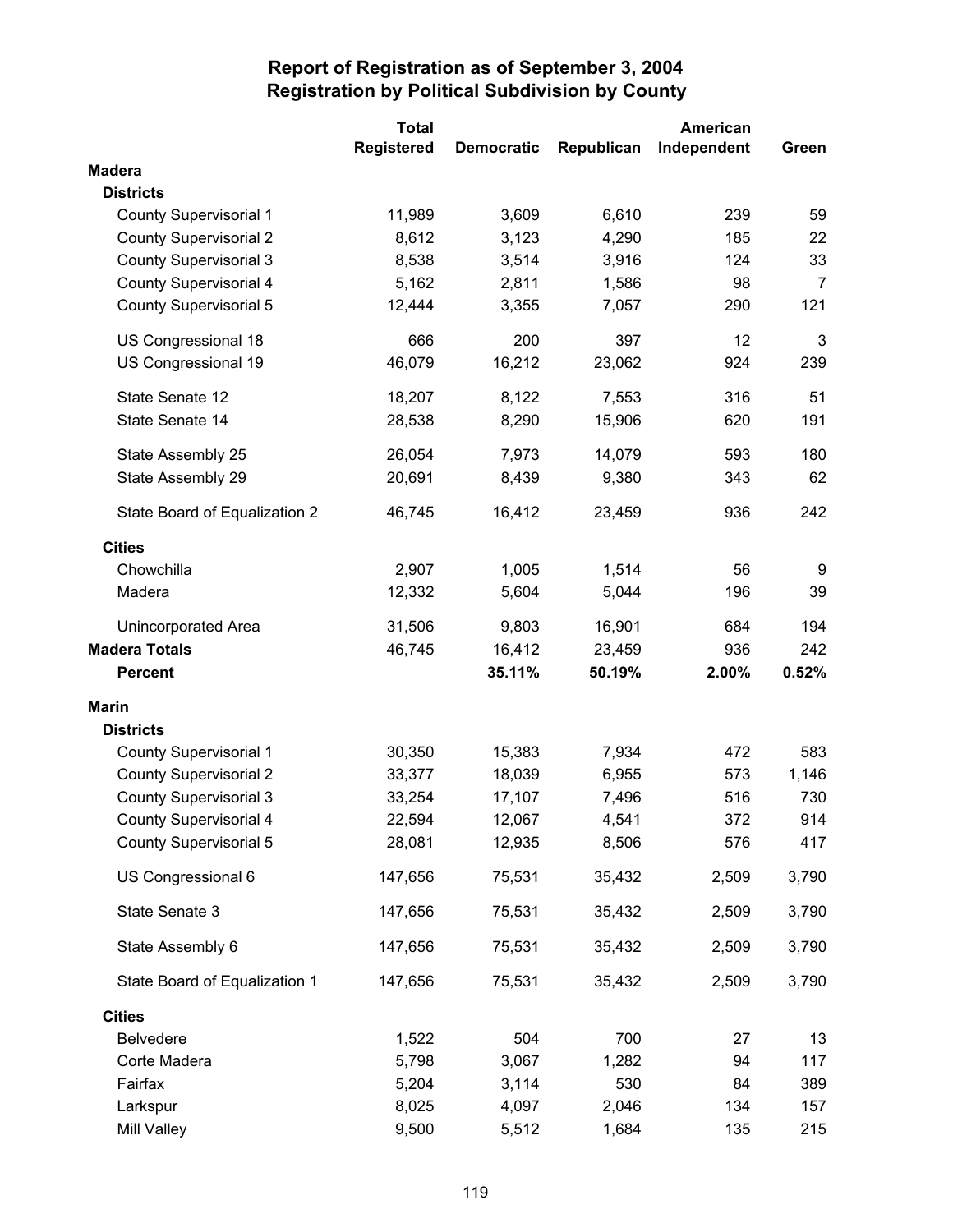|                               |             |                    | Peace and   |                      | <b>Declined to</b> |
|-------------------------------|-------------|--------------------|-------------|----------------------|--------------------|
|                               | Libertarian | <b>Natural Law</b> | Freedom     | <b>Miscellaneous</b> | <b>State</b>       |
| <b>Madera</b>                 |             |                    |             |                      |                    |
| <b>Districts</b>              |             |                    |             |                      |                    |
| <b>County Supervisorial 1</b> | 56          | 6                  | 11          | 62                   | 1,337              |
| <b>County Supervisorial 2</b> | 33          | 9                  | 9           | 33                   | 908                |
| <b>County Supervisorial 3</b> | 14          | 5                  | 12          | 32                   | 888                |
| County Supervisorial 4        | 11          | 8                  | 14          | 17                   | 610                |
| <b>County Supervisorial 5</b> | 92          | 8                  | 13          | 64                   | 1,444              |
| US Congressional 18           | 1           | $\mathbf 0$        | $\mathbf 0$ | 6                    | 47                 |
| US Congressional 19           | 205         | 36                 | 59          | 202                  | 5,140              |
| State Senate 12               | 38          | 19                 | 31          | 65                   | 2,012              |
| State Senate 14               | 168         | 17                 | 28          | 143                  | 3,175              |
| State Assembly 25             | 151         | 18                 | 25          | 121                  | 2,914              |
| State Assembly 29             | 55          | 18                 | 34          | 87                   | 2,273              |
| State Board of Equalization 2 | 206         | 36                 | 59          | 208                  | 5,187              |
| <b>Cities</b>                 |             |                    |             |                      |                    |
| Chowchilla                    | 14          | $\overline{2}$     | 6           | 11                   | 290                |
| Madera                        | 23          | 11                 | 23          | 41                   | 1,351              |
| Unincorporated Area           | 169         | 23                 | 30          | 156                  | 3,546              |
| <b>Madera Totals</b>          | 206         | 36                 | 59          | 208                  | 5,187              |
| <b>Percent</b>                | 0.44%       | 0.08%              | 0.13%       | 0.44%                | 11.10%             |
| <b>Marin</b>                  |             |                    |             |                      |                    |
| <b>Districts</b>              |             |                    |             |                      |                    |
| <b>County Supervisorial 1</b> | 172         | 30                 | 57          | 103                  | 5,616              |
| <b>County Supervisorial 2</b> | 187         | 38                 | 85          | 97                   | 6,257              |
| <b>County Supervisorial 3</b> | 177         | 39                 | 76          | 101                  | 7,012              |
| <b>County Supervisorial 4</b> | 129         | 17                 | 68          | 74                   | 4,412              |
| <b>County Supervisorial 5</b> | 139         | 18                 | 67          | 131                  | 5,292              |
| US Congressional 6            | 804         | 142                | 353         | 506                  | 28,589             |
| State Senate 3                | 804         | 142                | 353         | 506                  | 28,589             |
| State Assembly 6              | 804         | 142                | 353         | 506                  | 28,589             |
| State Board of Equalization 1 | 804         | 142                | 353         | 506                  | 28,589             |
| <b>Cities</b>                 |             |                    |             |                      |                    |
| <b>Belvedere</b>              | 4           | $\overline{2}$     | 0           | 1                    | 271                |
| Corte Madera                  | 29          | 3                  | 13          | 16                   | 1,177              |
| Fairfax                       | 27          | 8                  | 32          | 10                   | 1,010              |
| Larkspur                      | 43          | 8                  | 12          | 24                   | 1,504              |
| Mill Valley                   | 61          | 18                 | 21          | 16                   | 1,838              |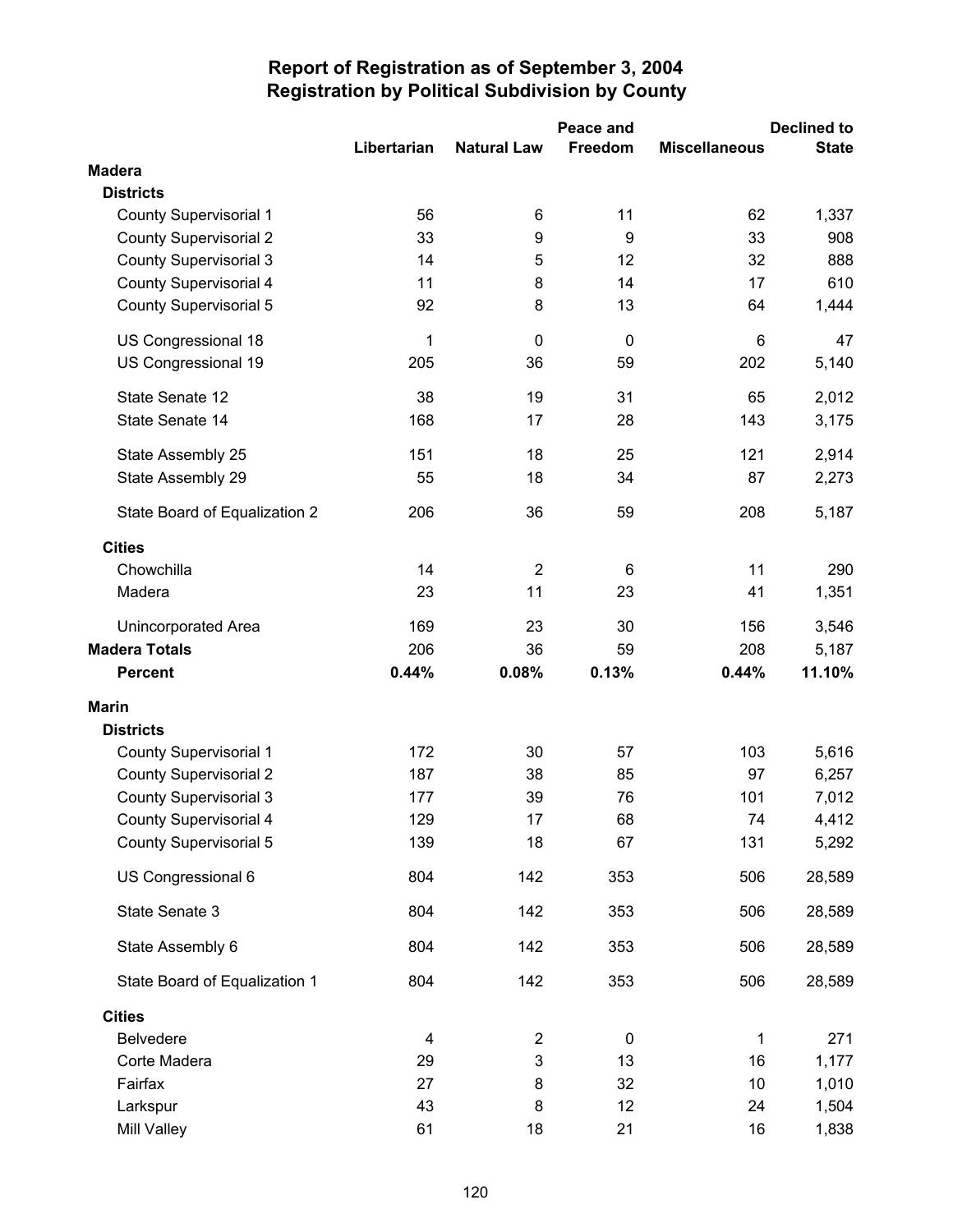|                               | <b>Total</b>      |                   |            | American    |       |
|-------------------------------|-------------------|-------------------|------------|-------------|-------|
|                               | <b>Registered</b> | <b>Democratic</b> | Republican | Independent | Green |
| Novato                        | 26,947            | 12,565            | 8,066      | 559         | 391   |
| Ross                          | 1,629             | 657               | 616        | 32          | 14    |
| San Anselmo                   | 8,203             | 4,833             | 1,261      | 137         | 305   |
| San Rafael                    | 28,483            | 14,556            | 6,938      | 471         | 626   |
| Sausalito                     | 5,142             | 2,503             | 1,063      | 85          | 138   |
| Tiburon                       | 5,869             | 2,592             | 1,832      | 81          | 51    |
| Unincorporated Area           | 41,334            | 21,531            | 9,414      | 670         | 1,374 |
| <b>Marin Totals</b>           | 147,656           | 75,531            | 35,432     | 2,509       | 3,790 |
| <b>Percent</b>                |                   | 51.15%            | 24.00%     | 1.70%       | 2.57% |
| <b>Mariposa</b>               |                   |                   |            |             |       |
| <b>Districts</b>              |                   |                   |            |             |       |
| <b>County Supervisorial 1</b> | 1,703             | 730               | 510        | 46          | 71    |
| <b>County Supervisorial 2</b> | 1,981             | 661               | 920        | 74          | 11    |
| <b>County Supervisorial 3</b> | 2,257             | 693               | 1,170      | 61          | 31    |
| County Supervisorial 4        | 2,248             | 725               | 1,157      | 52          | 11    |
| <b>County Supervisorial 5</b> | 2,366             | 661               | 1,282      | 53          | 25    |
| US Congressional 19           | 10,555            | 3,470             | 5,039      | 286         | 149   |
| State Senate 14               | 10,555            | 3,470             | 5,039      | 286         | 149   |
| State Assembly 25             | 10,555            | 3,470             | 5,039      | 286         | 149   |
| State Board of Equalization 2 | 10,555            | 3,470             | 5,039      | 286         | 149   |
| <b>Cities</b>                 |                   |                   |            |             |       |
| Unincorporated Area           | 10,555            | 3,470             | 5,039      | 286         | 149   |
| <b>Mariposa Totals</b>        | 10,555            | 3,470             | 5,039      | 286         | 149   |
| <b>Percent</b>                |                   | 32.88%            | 47.74%     | 2.71%       | 1.41% |
| <b>Mendocino</b>              |                   |                   |            |             |       |
| <b>Districts</b>              |                   |                   |            |             |       |
| <b>County Supervisorial 1</b> | 9,651             | 3,891             | 3,340      | 271         | 336   |
| <b>County Supervisorial 2</b> | 8,344             | 3,806             | 2,391      | 210         | 298   |
| <b>County Supervisorial 3</b> | 10,196            | 4,529             | 2,403      | 327         | 676   |
| <b>County Supervisorial 4</b> | 9,810             | 5,005             | 2,160      | 255         | 441   |
| County Supervisorial 5        | 10,337            | 5,117             | 2,169      | 198         | 757   |
| US Congressional 1            | 48,338            | 22,348            | 12,463     | 1,261       | 2,508 |
| State Senate 2                | 48,338            | 22,348            | 12,463     | 1,261       | 2,508 |
| State Assembly 1              | 48,338            | 22,348            | 12,463     | 1,261       | 2,508 |
| State Board of Equalization 1 | 48,338            | 22,348            | 12,463     | 1,261       | 2,508 |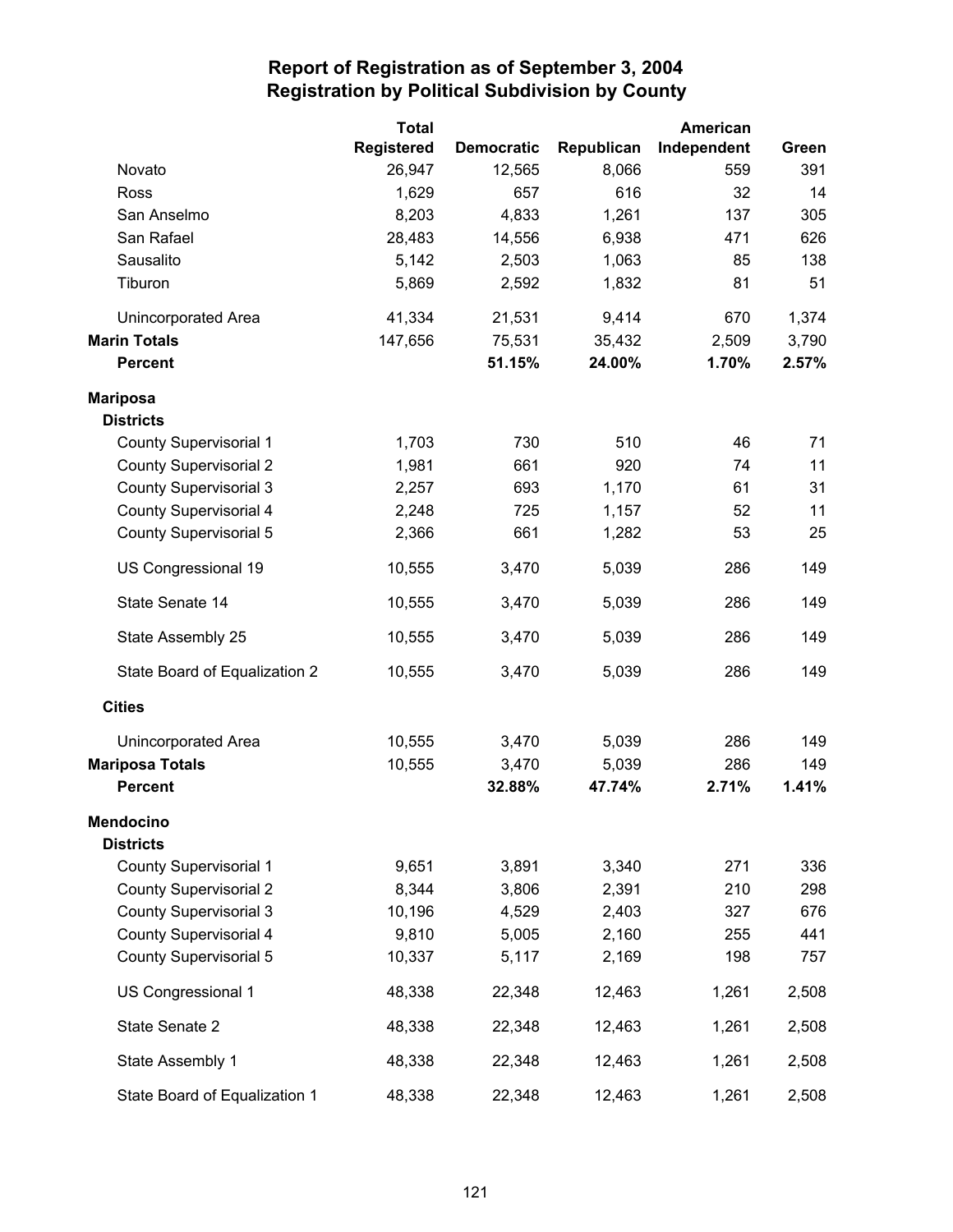|                               |                |                    | Peace and      |                      | <b>Declined to</b> |
|-------------------------------|----------------|--------------------|----------------|----------------------|--------------------|
|                               | Libertarian    | <b>Natural Law</b> | Freedom        | <b>Miscellaneous</b> | <b>State</b>       |
| Novato                        | 136            | 17                 | 60             | 125                  | 5,028              |
| Ross                          | 12             | 1                  | $\mathbf 0$    | 5                    | 292                |
| San Anselmo                   | 42             | 10                 | 18             | 24                   | 1,573              |
| San Rafael                    | 164            | 33                 | 74             | 87                   | 5,534              |
| Sausalito                     | 34             | 5                  | 6              | 21                   | 1,287              |
| Tiburon                       | 19             | 4                  | 15             | 17                   | 1,258              |
| <b>Unincorporated Area</b>    | 233            | 33                 | 102            | 160                  | 7,817              |
| <b>Marin Totals</b>           | 804            | 142                | 353            | 506                  | 28,589             |
| <b>Percent</b>                | 0.54%          | 0.10%              | 0.24%          | 0.34%                | 19.36%             |
| <b>Mariposa</b>               |                |                    |                |                      |                    |
| <b>Districts</b>              |                |                    |                |                      |                    |
| <b>County Supervisorial 1</b> | 14             | 0                  | 9              | 33                   | 290                |
| <b>County Supervisorial 2</b> | $\overline{7}$ | 3                  | 3              | 40                   | 262                |
| <b>County Supervisorial 3</b> | 12             | $\mathbf 1$        | $\overline{7}$ | 35                   | 247                |
| <b>County Supervisorial 4</b> | 14             | $\overline{2}$     | 8              | 25                   | 254                |
| <b>County Supervisorial 5</b> | 26             | 1                  | 4              | 36                   | 278                |
| US Congressional 19           | 73             | $\overline{7}$     | 31             | 169                  | 1,331              |
| State Senate 14               | 73             | $\overline{7}$     | 31             | 169                  | 1,331              |
| State Assembly 25             | 73             | $\overline{7}$     | 31             | 169                  | 1,331              |
| State Board of Equalization 2 | 73             | $\overline{7}$     | 31             | 169                  | 1,331              |
| <b>Cities</b>                 |                |                    |                |                      |                    |
| <b>Unincorporated Area</b>    | 73             | $\overline{7}$     | 31             | 169                  | 1,331              |
| <b>Mariposa Totals</b>        | 73             | $\overline{7}$     | 31             | 169                  | 1,331              |
| <b>Percent</b>                | 0.69%          | 0.07%              | 0.29%          | 1.60%                | 12.61%             |
| <b>Mendocino</b>              |                |                    |                |                      |                    |
| <b>Districts</b>              |                |                    |                |                      |                    |
| <b>County Supervisorial 1</b> | 52             | 12                 | 37             | 41                   | 1,671              |
| <b>County Supervisorial 2</b> | 54             | 14                 | 37             | 43                   | 1,491              |
| <b>County Supervisorial 3</b> | 92             | 18                 | 90             | 135                  | 1,926              |
| <b>County Supervisorial 4</b> | 75             | 9                  | 44             | 35                   | 1,786              |
| <b>County Supervisorial 5</b> | 97             | 9                  | 58             | 58                   | 1,874              |
| US Congressional 1            | 370            | 62                 | 266            | 312                  | 8,748              |
| State Senate 2                | 370            | 62                 | 266            | 312                  | 8,748              |
| State Assembly 1              | 370            | 62                 | 266            | 312                  | 8,748              |
| State Board of Equalization 1 | 370            | 62                 | 266            | 312                  | 8,748              |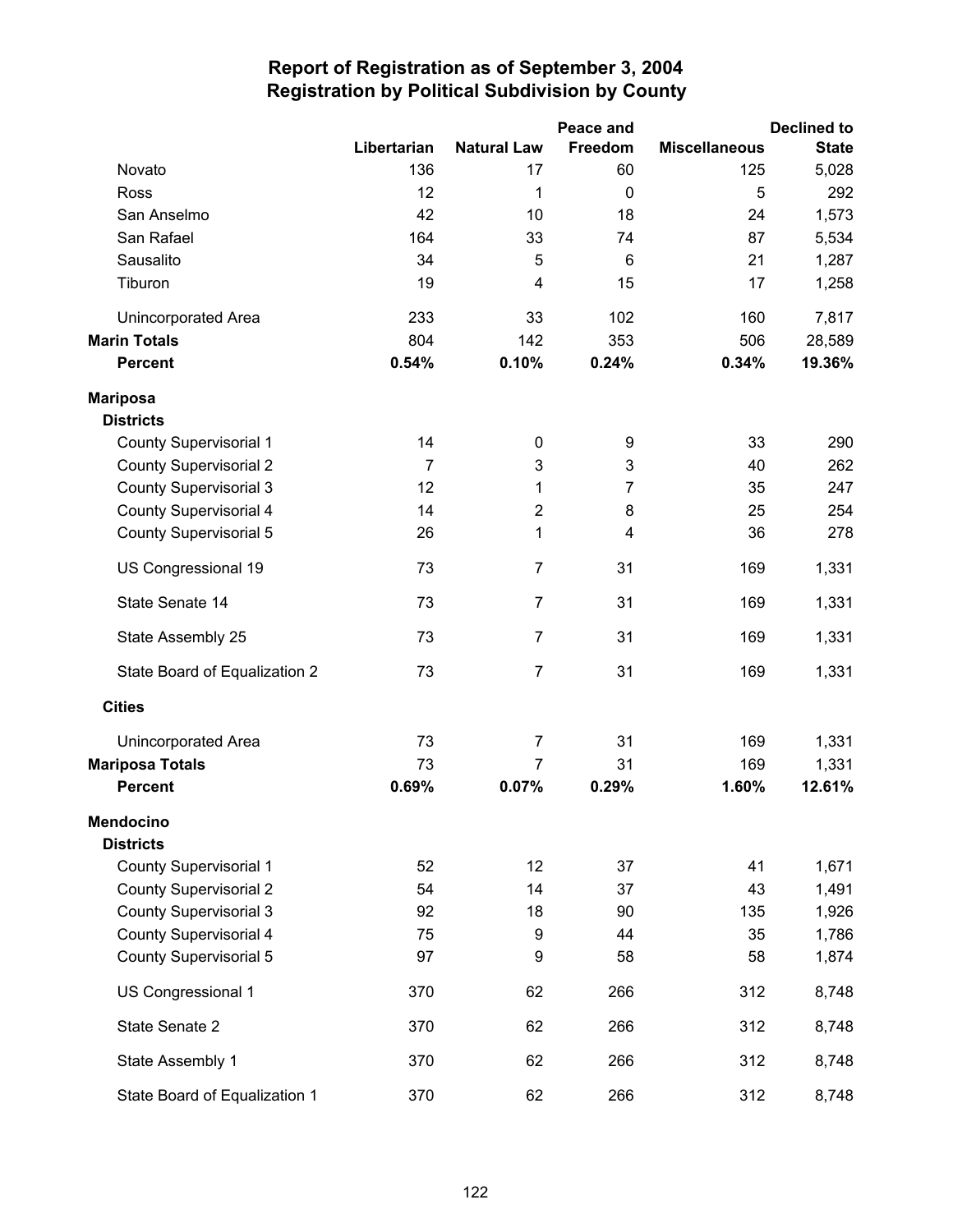|                               | <b>Total</b>      |                   |            | American    |                  |
|-------------------------------|-------------------|-------------------|------------|-------------|------------------|
|                               | <b>Registered</b> | <b>Democratic</b> | Republican | Independent | Green            |
| <b>Cities</b>                 |                   |                   |            |             |                  |
| Fort Bragg                    | 3,391             | 1,745             | 738        | 99          | 123              |
| Point Arena                   | 245               | 106               | 34         | 12          | 16               |
| Ukiah                         | 7,564             | 3,482             | 2,160      | 182         | 265              |
| Willits                       | 2,389             | 1,125             | 606        | 71          | 91               |
| Unincorporated Area           | 34,749            | 15,890            | 8,925      | 897         | 2,013            |
| <b>Mendocino Totals</b>       | 48,338            | 22,348            | 12,463     | 1,261       | 2,508            |
| <b>Percent</b>                |                   | 46.23%            | 25.78%     | 2.61%       | 5.19%            |
| <b>Merced</b>                 |                   |                   |            |             |                  |
| <b>Districts</b>              |                   |                   |            |             |                  |
| <b>County Supervisorial 1</b> | 13,369            | 7,496             | 4,477      | 168         | 37               |
| <b>County Supervisorial 2</b> | 22,531            | 9,891             | 10,159     | 350         | 126              |
| <b>County Supervisorial 3</b> | 22,561            | 9,082             | 10,803     | 407         | 81               |
| <b>County Supervisorial 4</b> | 17,557            | 7,753             | 7,473      | 361         | 37               |
| <b>County Supervisorial 5</b> | 16,949            | 7,837             | 7,091      | 307         | 37               |
| US Congressional 18           | 92,967            | 42,059            | 40,003     | 1,593       | 318              |
| State Senate 12               | 92,967            | 42,059            | 40,003     | 1,593       | 318              |
| State Assembly 17             | 92,967            | 42,059            | 40,003     | 1,593       | 318              |
| State Board of Equalization 2 | 92,967            | 42,059            | 40,003     | 1,593       | 318              |
| <b>Cities</b>                 |                   |                   |            |             |                  |
| Atwater                       | 11,013            | 4,448             | 5,204      | 192         | 24               |
| Dos Palos                     | 1,977             | 957               | 803        | 53          | 3                |
| Gustine                       | 2,246             | 1,193             | 756        | 46          | 4                |
| Livingston                    | 3,223             | 1,891             | 882        | 57          | 6                |
| Los Banos                     | 11,454            | 5,333             | 4,698      | 193         | 25               |
| Merced                        | 30,085            | 14,117            | 12,744     | 471         | 157              |
| Unincorporated Area           | 32,969            | 14,120            | 14,916     | 581         | 99               |
| <b>Merced Totals</b>          | 92,967            | 42,059            | 40,003     | 1,593       | 318              |
| <b>Percent</b>                |                   | 45.24%            | 43.03%     | 1.71%       | 0.34%            |
| <b>Modoc</b>                  |                   |                   |            |             |                  |
| <b>Districts</b>              |                   |                   |            |             |                  |
| <b>County Supervisorial 1</b> | 797               | 223               | 429        | 19          | 8                |
| <b>County Supervisorial 2</b> | 1,209             | 453               | 523        | 39          | 5                |
| <b>County Supervisorial 3</b> | 1,038             | 353               | 516        | 41          | $\bf 8$          |
| <b>County Supervisorial 4</b> | 1,232             | 424               | 592        | 29          | $\boldsymbol{2}$ |
| <b>County Supervisorial 5</b> | 1,035             | 305               | 562        | 30          | $\mathbf 2$      |
| US Congressional 4            | 5,311             | 1,758             | 2,622      | 158         | 25               |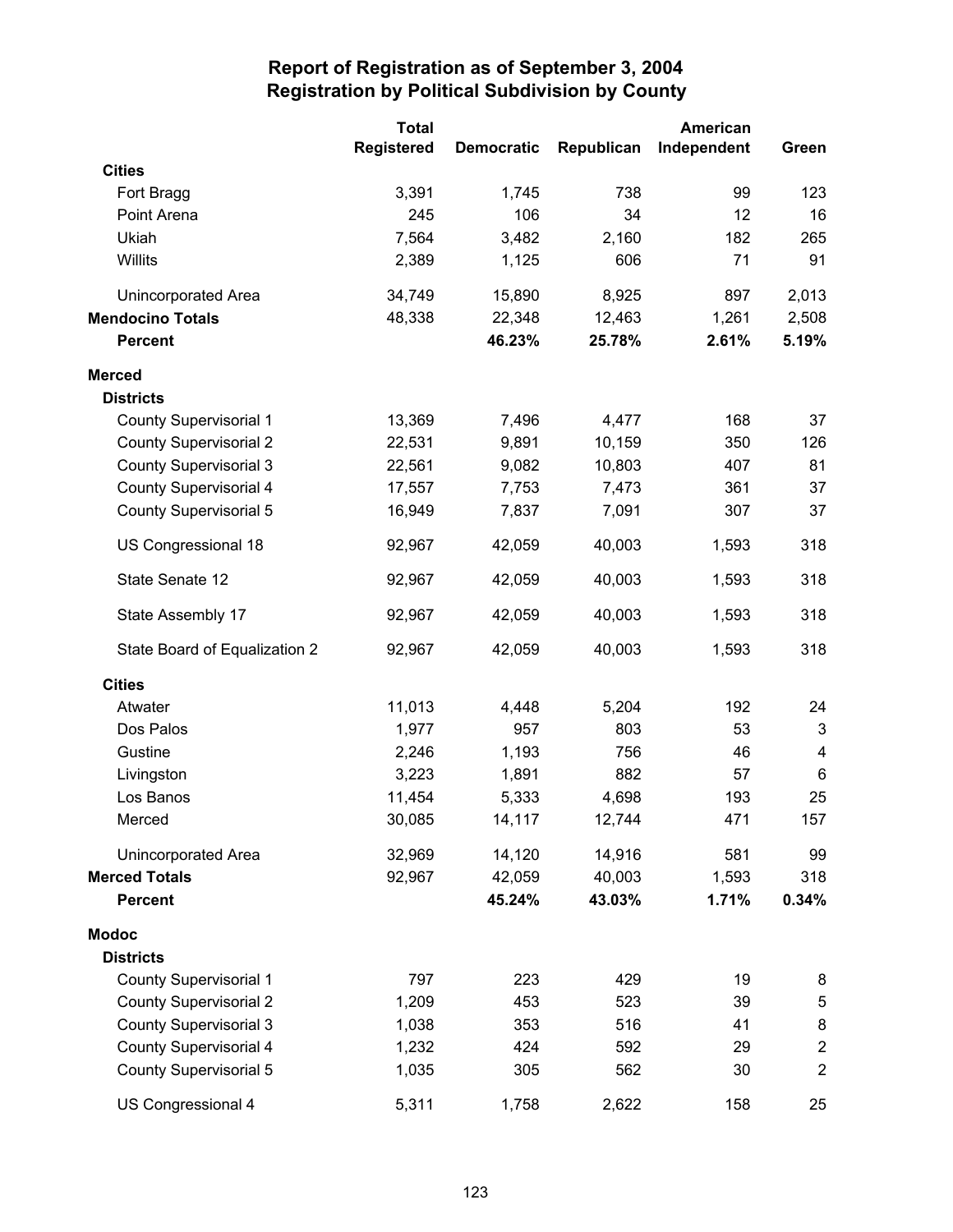|                               | Peace and      |                         |                  | <b>Declined to</b>      |              |  |
|-------------------------------|----------------|-------------------------|------------------|-------------------------|--------------|--|
|                               | Libertarian    | <b>Natural Law</b>      | Freedom          | <b>Miscellaneous</b>    | <b>State</b> |  |
| <b>Cities</b>                 |                |                         |                  |                         |              |  |
| Fort Bragg                    | 22             | $\overline{7}$          | 16               | 14                      | 627          |  |
| Point Arena                   | $\overline{2}$ | $\mathbf 0$             | $\overline{4}$   | $\overline{7}$          | 64           |  |
| Ukiah                         | 48             | 12                      | 34               | 38                      | 1,343        |  |
| Willits                       | 16             | $6\phantom{1}$          | 13               | 25                      | 436          |  |
| <b>Unincorporated Area</b>    | 282            | 37                      | 199              | 228                     | 6,278        |  |
| <b>Mendocino Totals</b>       | 370            | 62                      | 266              | 312                     | 8,748        |  |
| <b>Percent</b>                | 0.77%          | 0.13%                   | 0.55%            | 0.65%                   | 18.10%       |  |
| <b>Merced</b>                 |                |                         |                  |                         |              |  |
| <b>Districts</b>              |                |                         |                  |                         |              |  |
| <b>County Supervisorial 1</b> | 29             | 11                      | 26               | 16                      | 1,109        |  |
| <b>County Supervisorial 2</b> | 53             | $\overline{7}$          | 24               | 34                      | 1,887        |  |
| <b>County Supervisorial 3</b> | 54             | 13                      | 23               | 29                      | 2,069        |  |
| <b>County Supervisorial 4</b> | 68             | $\overline{7}$          | 46               | 43                      | 1,769        |  |
| <b>County Supervisorial 5</b> | 44             | 8                       | 30               | 17                      | 1,578        |  |
| US Congressional 18           | 248            | 46                      | 149              | 139                     | 8,412        |  |
| State Senate 12               | 248            | 46                      | 149              | 139                     | 8,412        |  |
| State Assembly 17             | 248            | 46                      | 149              | 139                     | 8,412        |  |
| State Board of Equalization 2 | 248            | 46                      | 149              | 139                     | 8,412        |  |
| <b>Cities</b>                 |                |                         |                  |                         |              |  |
| Atwater                       | 28             | 6                       | 9                | 19                      | 1,083        |  |
| Dos Palos                     | 5              | 1                       | 8                | 1                       | 146          |  |
| Gustine                       | 9              | 1                       | 6                | 3                       | 228          |  |
| Livingston                    | 8              | 5                       | 11               | $\overline{\mathbf{4}}$ | 359          |  |
| Los Banos                     | 32             | 4                       | 17               | 13                      | 1,139        |  |
| Merced                        | 69             | 16                      | 36               | 37                      | 2,438        |  |
| <b>Unincorporated Area</b>    | 97             | 13                      | 62               | 62                      | 3,019        |  |
| <b>Merced Totals</b>          | 248            | 46                      | 149              | 139                     | 8,412        |  |
| <b>Percent</b>                | 0.27%          | 0.05%                   | 0.16%            | 0.15%                   | 9.05%        |  |
| <b>Modoc</b>                  |                |                         |                  |                         |              |  |
| <b>Districts</b>              |                |                         |                  |                         |              |  |
| <b>County Supervisorial 1</b> | 6              | $\pmb{0}$               | $\pmb{0}$        | $\overline{2}$          | 110          |  |
| <b>County Supervisorial 2</b> | 6              | 0                       | $\mathbf 0$      | 3                       | 180          |  |
| <b>County Supervisorial 3</b> | 5              | 1                       | 1                | $\pmb{0}$               | 113          |  |
| <b>County Supervisorial 4</b> | 6              | $\overline{\mathbf{c}}$ | $\boldsymbol{2}$ | 5                       | 170          |  |
| <b>County Supervisorial 5</b> | 13             | 1                       | $\mathbf 2$      | $\boldsymbol{2}$        | 118          |  |
| US Congressional 4            | 36             | 4                       | 5                | 12                      | 691          |  |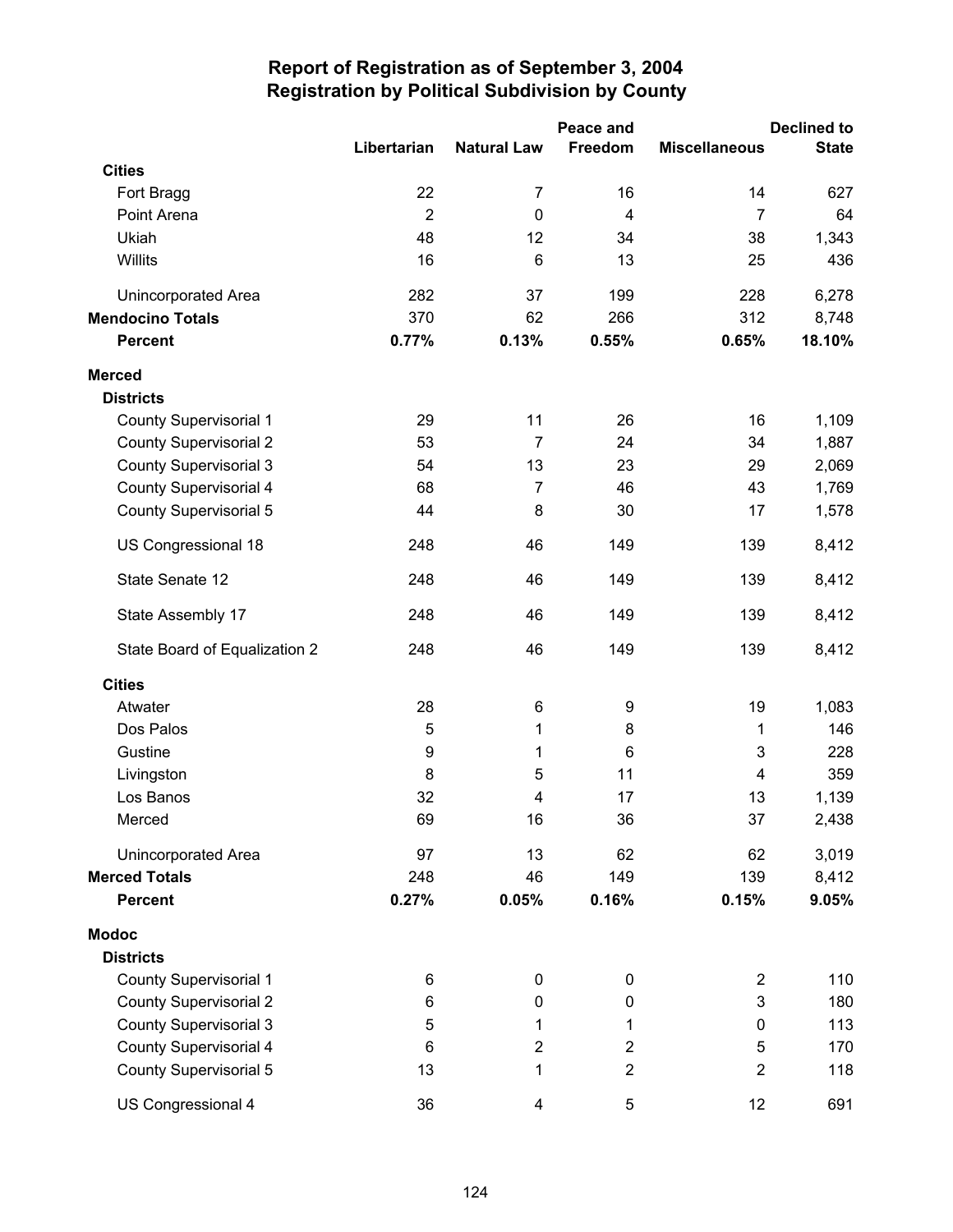|                               | <b>Total</b>      |                   |            | American    |       |
|-------------------------------|-------------------|-------------------|------------|-------------|-------|
|                               | <b>Registered</b> | <b>Democratic</b> | Republican | Independent | Green |
| State Senate 1                | 5,311             | 1,758             | 2,622      | 158         | 25    |
| State Assembly 2              | 5,311             | 1,758             | 2,622      | 158         | 25    |
| State Board of Equalization 2 | 5,311             | 1,758             | 2,622      | 158         | 25    |
| <b>Cities</b>                 |                   |                   |            |             |       |
| Alturas                       | 1,563             | 627               | 665        | 65          | 11    |
| Unincorporated Area           | 3,748             | 1,131             | 1,957      | 93          | 14    |
| <b>Modoc Totals</b>           | 5,311             | 1,758             | 2,622      | 158         | 25    |
| <b>Percent</b>                |                   | 33.10%            | 49.37%     | 2.97%       | 0.47% |
| <b>Mono</b>                   |                   |                   |            |             |       |
| <b>Districts</b>              |                   |                   |            |             |       |
| <b>County Supervisorial 1</b> | 1,098             | 367               | 364        | 48          | 33    |
| <b>County Supervisorial 2</b> | 1,464             | 501               | 606        | 49          | 24    |
| <b>County Supervisorial 3</b> | 1,236             | 366               | 464        | 40          | 34    |
| <b>County Supervisorial 4</b> | 1,302             | 396               | 624        | 29          | 21    |
| <b>County Supervisorial 5</b> | 1,295             | 406               | 498        | 38          | 27    |
| US Congressional 25           | 6,395             | 2,036             | 2,556      | 204         | 139   |
| State Senate 1                | 6,395             | 2,036             | 2,556      | 204         | 139   |
| State Assembly 25             | 6,395             | 2,036             | 2,556      | 204         | 139   |
| State Board of Equalization 2 | 6,395             | 2,036             | 2,556      | 204         | 139   |
| <b>Cities</b>                 |                   |                   |            |             |       |
| <b>Mammoth Lakes</b>          | 3,269             | 1,046             | 1,170      | 115         | 88    |
| Unincorporated Area           | 3,126             | 990               | 1,386      | 89          | 51    |
| <b>Mono Totals</b>            | 6,395             | 2,036             | 2,556      | 204         | 139   |
| <b>Percent</b>                |                   | 31.84%            | 39.97%     | 3.19%       | 2.17% |
| <b>Monterey</b>               |                   |                   |            |             |       |
| <b>Districts</b>              |                   |                   |            |             |       |
| <b>County Supervisorial 1</b> | 17,899            | 10,867            | 4,156      | 238         | 53    |
| <b>County Supervisorial 2</b> | 32,205            | 16,293            | 9,829      | 654         | 218   |
| <b>County Supervisorial 3</b> | 18,083            | 9,784             | 5,376      | 338         | 54    |
| <b>County Supervisorial 4</b> | 31,998            | 15,314            | 9,941      | 645         | 367   |
| <b>County Supervisorial 5</b> | 52,385            | 21,448            | 19,765     | 969         | 695   |
| US Congressional 17           | 152,570           | 73,706            | 49,067     | 2,844       | 1,387 |
| State Senate 12               | 61,453            | 33,668            | 17,634     | 1,002       | 223   |
| State Senate 15               | 91,117            | 40,038            | 31,433     | 1,842       | 1,164 |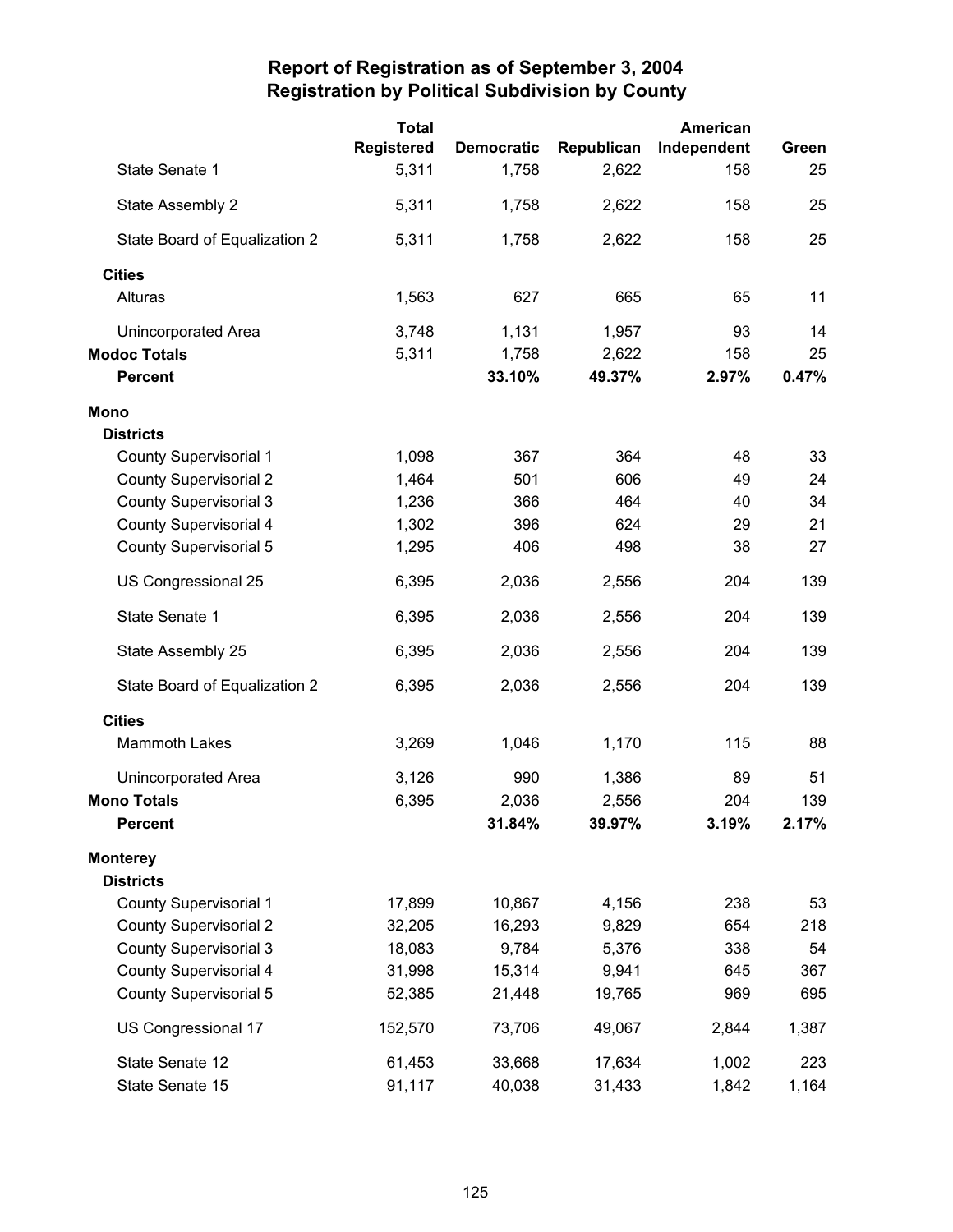|                               |             |                         | Peace and      |                      | <b>Declined to</b> |
|-------------------------------|-------------|-------------------------|----------------|----------------------|--------------------|
|                               | Libertarian | <b>Natural Law</b>      | Freedom        | <b>Miscellaneous</b> | <b>State</b>       |
| State Senate 1                | 36          | 4                       | 5              | 12                   | 691                |
| State Assembly 2              | 36          | 4                       | 5              | 12                   | 691                |
| State Board of Equalization 2 | 36          | 4                       | 5              | 12                   | 691                |
| <b>Cities</b>                 |             |                         |                |                      |                    |
| Alturas                       | 6           | 1                       | 1              | 3                    | 184                |
| <b>Unincorporated Area</b>    | 30          | 3                       | $\overline{4}$ | 9                    | 507                |
| <b>Modoc Totals</b>           | 36          | 4                       | 5              | 12                   | 691                |
| <b>Percent</b>                | 0.68%       | 0.08%                   | 0.09%          | 0.23%                | 13.01%             |
| <b>Mono</b>                   |             |                         |                |                      |                    |
| <b>Districts</b>              |             |                         |                |                      |                    |
| <b>County Supervisorial 1</b> | 19          | 0                       | 3              | $\pmb{0}$            | 264                |
| <b>County Supervisorial 2</b> | 8           | 0                       | 4              | 0                    | 272                |
| <b>County Supervisorial 3</b> | 15          | $\overline{2}$          | 5              | $\mathbf 0$          | 310                |
| <b>County Supervisorial 4</b> | 9           | 1                       | $\overline{2}$ | 0                    | 220                |
| <b>County Supervisorial 5</b> | 14          | 1                       | 3              | $\mathbf 0$          | 308                |
| US Congressional 25           | 65          | 4                       | 17             | $\mathbf 0$          | 1,374              |
| State Senate 1                | 65          | 4                       | 17             | 0                    | 1,374              |
| State Assembly 25             | 65          | 4                       | 17             | $\pmb{0}$            | 1,374              |
| State Board of Equalization 2 | 65          | 4                       | 17             | $\pmb{0}$            | 1,374              |
| <b>Cities</b>                 |             |                         |                |                      |                    |
| <b>Mammoth Lakes</b>          | 45          | $\overline{2}$          | 9              | $\boldsymbol{0}$     | 794                |
| Unincorporated Area           | 20          | $\overline{\mathbf{c}}$ | 8              | 0                    | 580                |
| <b>Mono Totals</b>            | 65          | 4                       | 17             | $\pmb{0}$            | 1,374              |
| <b>Percent</b>                | 1.02%       | 0.06%                   | 0.27%          | $0.00\%$             | 21.49%             |
| <b>Monterey</b>               |             |                         |                |                      |                    |
| <b>Districts</b>              |             |                         |                |                      |                    |
| County Supervisorial 1        | 42          | 28                      | 63             | 39                   | 2,413              |
| <b>County Supervisorial 2</b> | 170         | 31                      | 81             | 71                   | 4,858              |
| <b>County Supervisorial 3</b> | 56          | 14                      | 62             | 49                   | 2,350              |
| <b>County Supervisorial 4</b> | 137         | 26                      | 85             | 92                   | 5,391              |
| <b>County Supervisorial 5</b> | 279         | 49                      | 84             | 136                  | 8,960              |
| US Congressional 17           | 684         | 148                     | 375            | 387                  | 23,972             |
| State Senate 12               | 201         | 66                      | 171            | 133                  | 8,355              |
| State Senate 15               | 483         | 82                      | 204            | 254                  | 15,617             |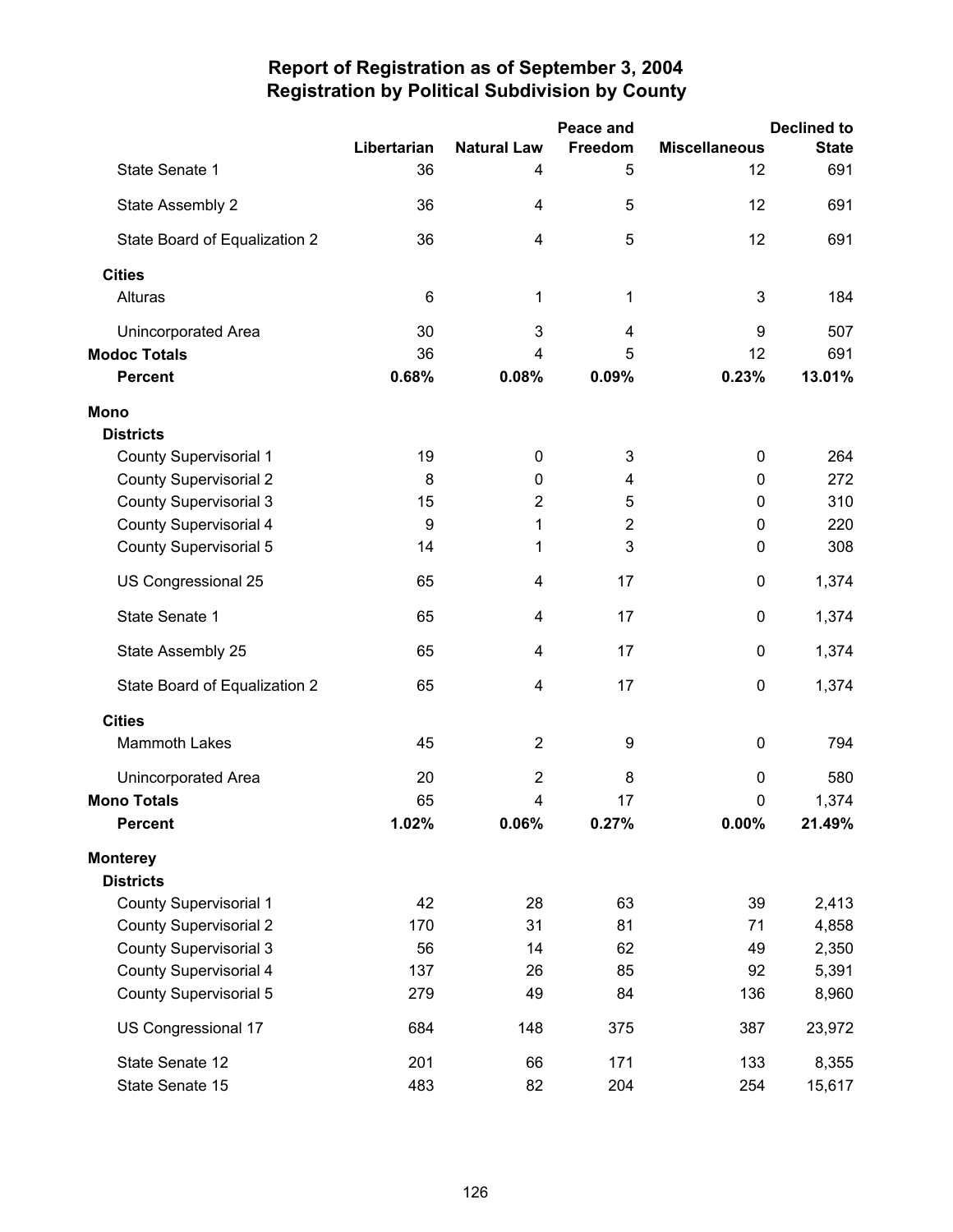|                               | <b>Total</b>      |                   |            | American    |                |
|-------------------------------|-------------------|-------------------|------------|-------------|----------------|
|                               | <b>Registered</b> | <b>Democratic</b> | Republican | Independent | Green          |
| State Assembly 27             | 85,212            | 38,216            | 28,502     | 1,667       | 1,116          |
| State Assembly 28             | 67,358            | 35,490            | 20,565     | 1,177       | 271            |
| State Board of Equalization 1 | 152,570           | 73,706            | 49,067     | 2,844       | 1,387          |
| <b>Cities</b>                 |                   |                   |            |             |                |
| Carmel-by-the-Sea             | 3,049             | 1,174             | 1,268      | 42          | 45             |
| Del Rey Oaks                  | 1,066             | 503               | 340        | 22          | 12             |
| Gonzales                      | 2,300             | 1,352             | 561        | 30          | 6              |
| Greenfield                    | 2,780             | 1,830             | 542        | 57          | 6              |
| King                          | 2,387             | 1,262             | 753        | 41          | $\overline{4}$ |
| Marina                        | 8,150             | 3,899             | 2,342      | 176         | 85             |
| Monterey                      | 14,018            | 6,549             | 4,199      | 279         | 185            |
| Pacific Grove                 | 9,695             | 4,766             | 2,693      | 188         | 185            |
| Salinas                       | 44,534            | 23,931            | 13,154     | 711         | 178            |
| Sand City                     | 106               | 30                | 36         | 6           | $\mathbf{1}$   |
| Seaside                       | 10,265            | 5,586             | 2,395      | 192         | 107            |
| Soledad                       | 3,538             | 2,202             | 732        | 49          | 9              |
| <b>Unincorporated Area</b>    | 50,682            | 20,622            | 20,052     | 1,051       | 564            |
| <b>Monterey Totals</b>        | 152,570           | 73,706            | 49,067     | 2,844       | 1,387          |
| <b>Percent</b>                |                   | 48.31%            | 32.16%     | 1.86%       | 0.91%          |
| <b>Napa</b>                   |                   |                   |            |             |                |
| <b>Districts</b>              |                   |                   |            |             |                |
| <b>County Supervisorial 1</b> | 11,731            | 5,567             | 3,633      | 251         | 210            |
| <b>County Supervisorial 2</b> | 14,380            | 6,630             | 4,928      | 344         | 159            |
| <b>County Supervisorial 3</b> | 13,206            | 5,410             | 4,783      | 290         | 235            |
| <b>County Supervisorial 4</b> | 12,335            | 5,554             | 4,265      | 295         | 160            |
| <b>County Supervisorial 5</b> | 13,735            | 6,862             | 3,825      | 322         | 205            |
| US Congressional 1            | 65,387            | 30,023            | 21,434     | 1,502       | 969            |
| State Senate 2                | 65,387            | 30,023            | 21,434     | 1,502       | 969            |
| State Assembly 7              | 65,387            | 30,023            | 21,434     | 1,502       | 969            |
| State Board of Equalization 1 | 65,387            | 30,023            | 21,434     | 1,502       | 969            |
| <b>Cities</b>                 |                   |                   |            |             |                |
| American Canyon               | 6,129             | 3,230             | 1,496      | 154         | 39             |
| Calistoga                     | 2,171             | 1,065             | 608        | 46          | 52             |
| Napa                          | 35,872            | 17,042            | 11,358     | 845         | 553            |
| St. Helena                    | 3,142             | 1,401             | 1,070      | 60          | 58             |
| Yountville                    | 2,182             | 1,064             | 680        | 52          | 23             |
| Unincorporated Area           | 15,891            | 6,221             | 6,222      | 345         | 244            |
| <b>Napa Totals</b>            | 65,387            | 30,023            | 21,434     | 1,502       | 969            |
| <b>Percent</b>                |                   | 45.92%            | 32.78%     | 2.30%       | 1.48%          |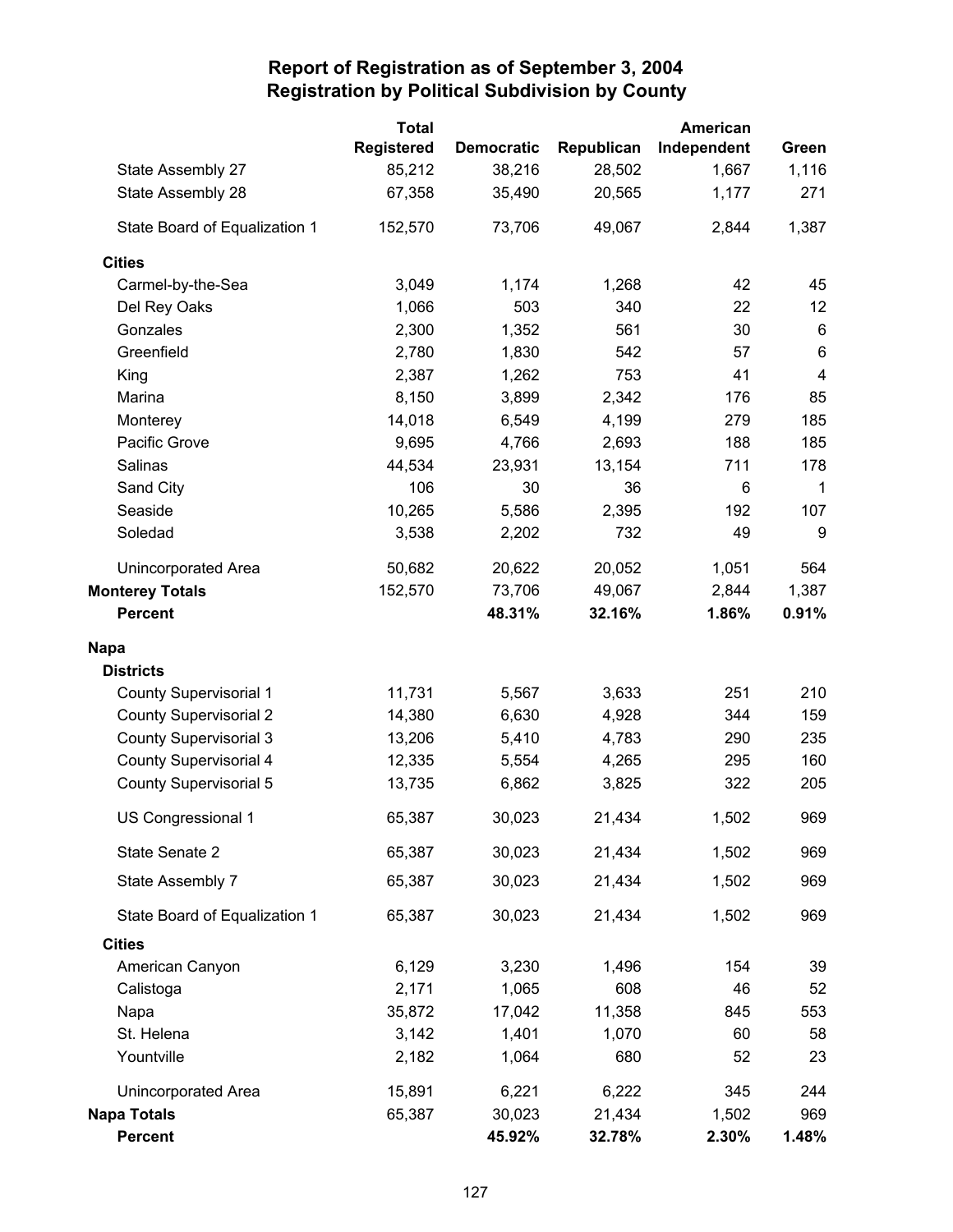|                               |                |                         | Peace and      |                      | <b>Declined to</b> |
|-------------------------------|----------------|-------------------------|----------------|----------------------|--------------------|
|                               | Libertarian    | <b>Natural Law</b>      | Freedom        | <b>Miscellaneous</b> | <b>State</b>       |
| State Assembly 27             | 446            | 79                      | 193            | 231                  | 14,762             |
| State Assembly 28             | 238            | 69                      | 182            | 156                  | 9,210              |
| State Board of Equalization 1 | 684            | 148                     | 375            | 387                  | 23,972             |
| <b>Cities</b>                 |                |                         |                |                      |                    |
| Carmel-by-the-Sea             | 11             | 5                       | 6              | 8                    | 490                |
| Del Rey Oaks                  | 4              | 1                       | $\overline{2}$ | 8                    | 174                |
| Gonzales                      | $\overline{7}$ | 4                       | 6              | 13                   | 321                |
| Greenfield                    | 3              | 5                       | 10             | 5                    | 322                |
| King                          | 10             | $\mathbf 2$             | 11             | 3                    | 301                |
| Marina                        | 29             | 9                       | 24             | 19                   | 1,567              |
| Monterey                      | 83             | 14                      | 19             | 40                   | 2,650              |
| Pacific Grove                 | 53             | 6                       | 23             | 27                   | 1,754              |
| Salinas                       | 144            | 50                      | 111            | 89                   | 6,166              |
| Sand City                     | $\mathbf 0$    | $\mathbf 0$             | 1              | $\overline{2}$       | 30                 |
| Seaside                       | 51             | 10                      | 37             | 32                   | 1,855              |
| Soledad                       | 10             | $\mathbf 0$             | 11             | 15                   | 510                |
| Unincorporated Area           | 279            | 42                      | 114            | 126                  | 7,832              |
| <b>Monterey Totals</b>        | 684            | 148                     | 375            | 387                  | 23,972             |
| <b>Percent</b>                | 0.45%          | 0.10%                   | 0.25%          | 0.25%                | 15.71%             |
| <b>Napa</b>                   |                |                         |                |                      |                    |
| <b>Districts</b>              |                |                         |                |                      |                    |
| <b>County Supervisorial 1</b> | 71             | 5                       | 28             | 95                   | 1,871              |
| <b>County Supervisorial 2</b> | 76             | 16                      | 27             | 137                  | 2,063              |
| <b>County Supervisorial 3</b> | 94             | 13                      | 26             | 106                  | 2,249              |
| <b>County Supervisorial 4</b> | 67             | 13                      | 29             | 94                   | 1,858              |
| <b>County Supervisorial 5</b> | 90             | 12                      | 29             | 133                  | 2,257              |
| US Congressional 1            | 398            | 59                      | 139            | 565                  | 10,298             |
| State Senate 2                | 398            | 59                      | 139            | 565                  | 10,298             |
| State Assembly 7              | 398            | 59                      | 139            | 565                  | 10,298             |
| State Board of Equalization 1 | 398            | 59                      | 139            | 565                  | 10,298             |
| <b>Cities</b>                 |                |                         |                |                      |                    |
| American Canyon               | 24             | $\overline{\mathbf{c}}$ | 14             | 73                   | 1,097              |
| Calistoga                     | 14             | 1                       | 6              | 17                   | 362                |
| Napa                          | 204            | 34                      | 74             | 305                  | 5,457              |
| St. Helena                    | 13             | $\mathbf 2$             | 6              | 25                   | 507                |
| Yountville                    | 13             | 3                       | 4              | 22                   | 321                |
| Unincorporated Area           | 130            | 17                      | 35             | 123                  | 2,554              |
| <b>Napa Totals</b>            | 398            | 59                      | 139            | 565                  | 10,298             |
| Percent                       | 0.61%          | 0.09%                   | 0.21%          | 0.86%                | 15.75%             |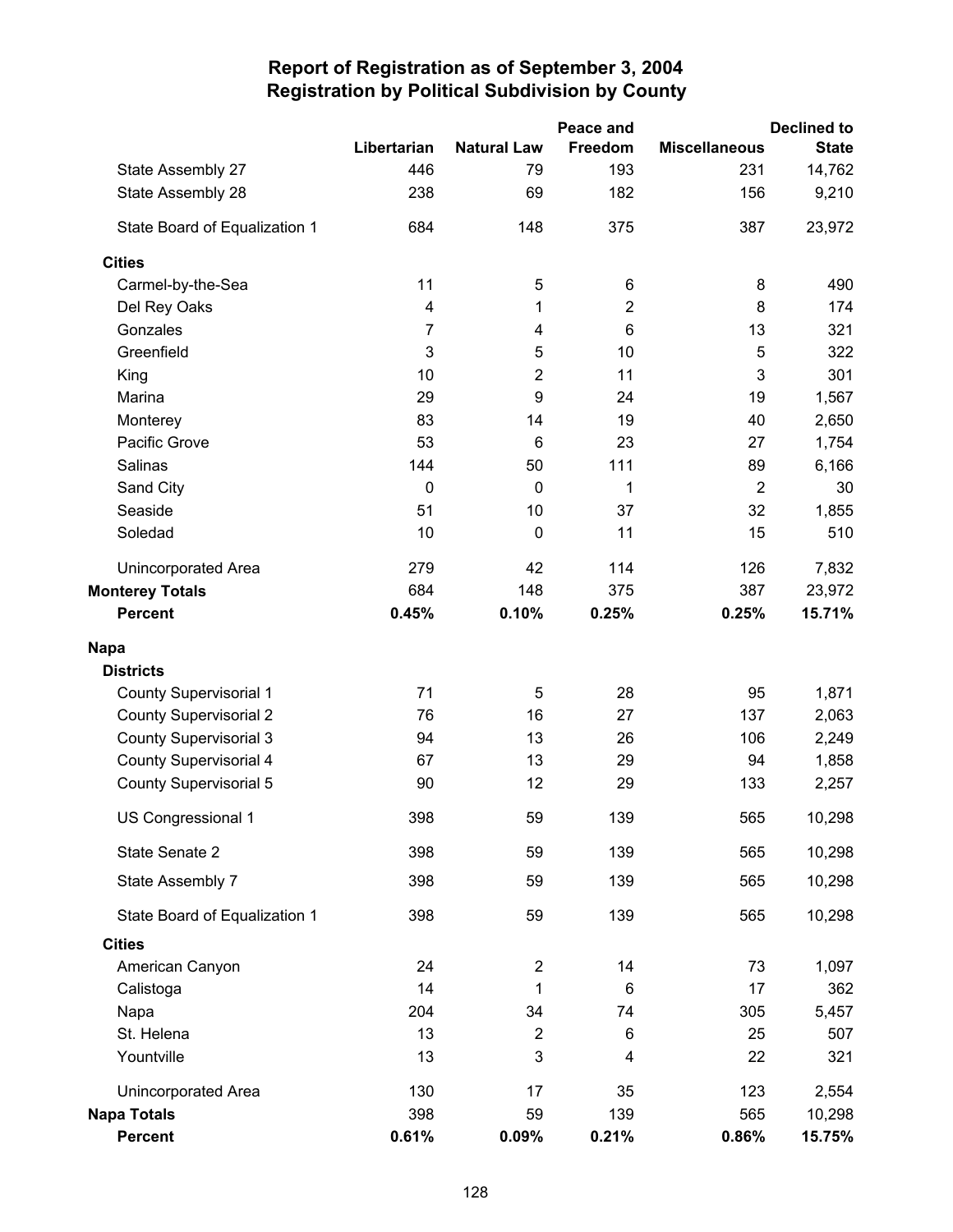|                               | <b>Total</b>      |                   |            | American    |       |
|-------------------------------|-------------------|-------------------|------------|-------------|-------|
|                               | <b>Registered</b> | <b>Democratic</b> | Republican | Independent | Green |
| <b>Nevada</b>                 |                   |                   |            |             |       |
| <b>Districts</b>              |                   |                   |            |             |       |
| <b>County Supervisorial 1</b> | 13,701            | 4,768             | 5,725      | 270         | 514   |
| <b>County Supervisorial 2</b> | 13,591            | 3,707             | 7,578      | 250         | 139   |
| <b>County Supervisorial 3</b> | 11,683            | 4,052             | 4,867      | 292         | 267   |
| <b>County Supervisorial 4</b> | 13,071            | 3,904             | 6,124      | 303         | 454   |
| <b>County Supervisorial 5</b> | 10,012            | 3,492             | 3,220      | 300         | 273   |
| US Congressional 4            | 62,058            | 19,923            | 27,514     | 1,415       | 1,647 |
| State Senate 1                | 11,148            | 3,803             | 3,812      | 327         | 312   |
| State Senate 4                | 50,910            | 16,120            | 23,702     | 1,088       | 1,335 |
| State Assembly 3              | 62,058            | 19,923            | 27,514     | 1,415       | 1,647 |
| State Board of Equalization 2 | 62,058            | 19,923            | 27,514     | 1,415       | 1,647 |
| <b>Cities</b>                 |                   |                   |            |             |       |
| <b>Grass Valley</b>           | 6,548             | 2,310             | 2,592      | 170         | 165   |
| Nevada City                   | 2,024             | 821               | 637        | 36          | 106   |
| <b>Truckee</b>                | 8,339             | 2,924             | 2,623      | 246         | 221   |
| <b>Unincorporated Area</b>    | 45,147            | 13,868            | 21,662     | 963         | 1,155 |
| <b>Nevada Totals</b>          | 62,058            | 19,923            | 27,514     | 1,415       | 1,647 |
| <b>Percent</b>                |                   | 32.10%            | 44.34%     | 2.28%       | 2.65% |
| Orange                        |                   |                   |            |             |       |
| <b>Districts</b>              |                   |                   |            |             |       |
| <b>County Supervisorial 1</b> | 188,448           | 77,405            | 71,694     | 3,358       | 795   |
| <b>County Supervisorial 2</b> | 345,899           | 99,561            | 173,074    | 6,910       | 2,564 |
| <b>County Supervisorial 3</b> | 301,960           | 82,366            | 156,703    | 5,294       | 1,703 |
| <b>County Supervisorial 4</b> | 229,580           | 82,733            | 99,403     | 4,765       | 1,259 |
| <b>County Supervisorial 5</b> | 338,907           | 87,873            | 179,749    | 6,860       | 1,756 |
| US Congressional 40           | 301,432           | 98,854            | 141,832    | 5,878       | 1,645 |
| US Congressional 42           | 210,797           | 55,278            | 115,288    | 4,056       | 876   |
| US Congressional 44           | 63,385            | 13,836            | 36,630     | 1,271       | 375   |
| US Congressional 46           | 268,739           | 79,120            | 129,556    | 5,572       | 2,080 |
| US Congressional 47           | 176,877           | 78,826            | 61,810     | 3,296       | 776   |
| US Congressional 48           | 383,564           | 104,024           | 195,507    | 7,114       | 2,325 |
| State Senate 29               | 119,782           | 33,970            | 64,115     | 2,272       | 515   |
| State Senate 33               | 479,857           | 130,535           | 251,490    | 9,038       | 2,381 |
| State Senate 34               | 257,104           | 109,514           | 93,360     | 5,136       | 1,125 |
| State Senate 35               | 497,576           | 143,909           | 243,784    | 9,638       | 3,712 |
| State Senate 38               | 50,475            | 12,010            | 27,874     | 1,103       | 344   |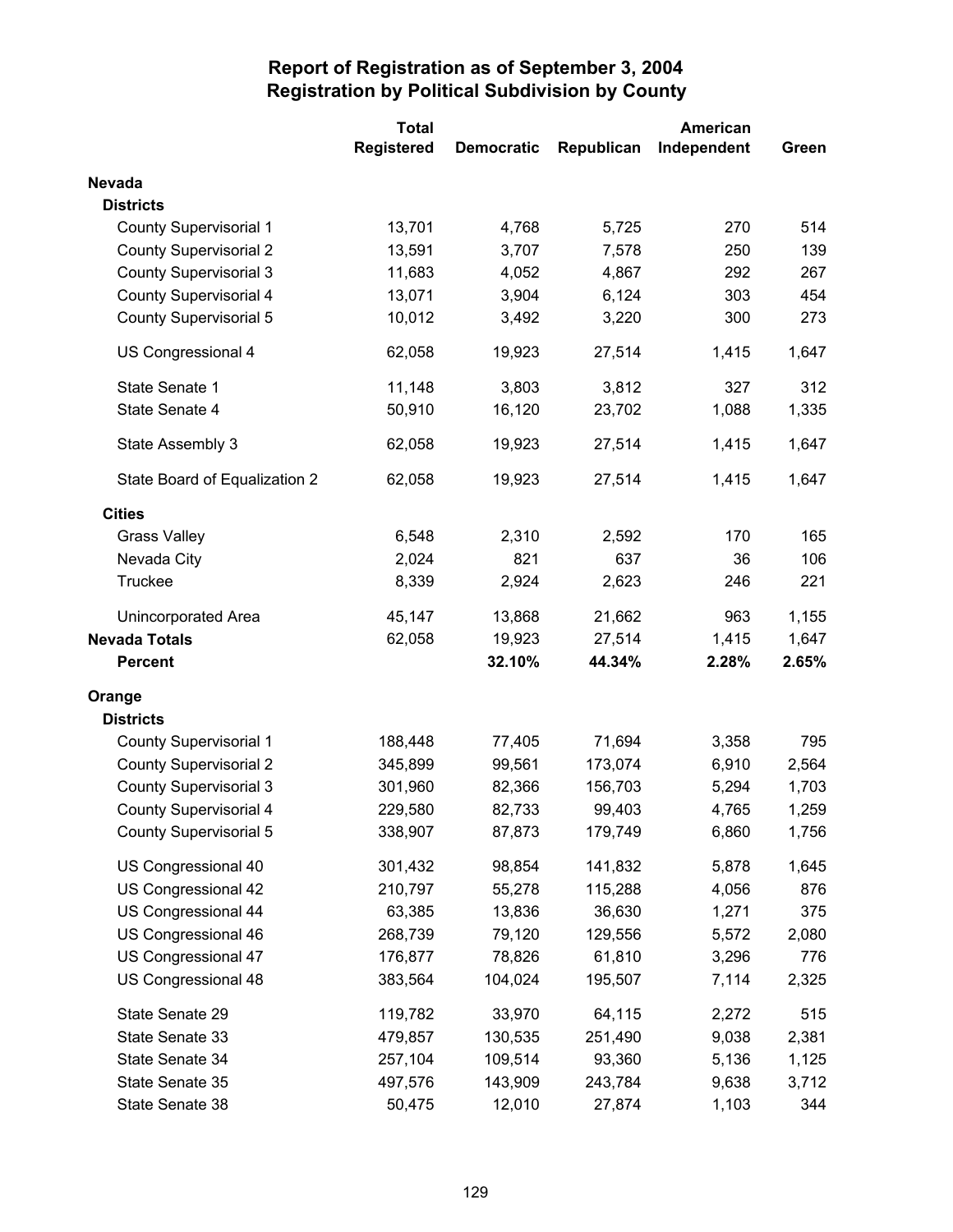|                               |             |                    | Peace and | <b>Declined to</b>   |              |  |
|-------------------------------|-------------|--------------------|-----------|----------------------|--------------|--|
|                               | Libertarian | <b>Natural Law</b> | Freedom   | <b>Miscellaneous</b> | <b>State</b> |  |
| <b>Nevada</b>                 |             |                    |           |                      |              |  |
| <b>Districts</b>              |             |                    |           |                      |              |  |
| <b>County Supervisorial 1</b> | 127         | 9                  | 24        | 58                   | 2,206        |  |
| <b>County Supervisorial 2</b> | 73          | 11                 | 18        | 70                   | 1,745        |  |
| <b>County Supervisorial 3</b> | 105         | 11                 | 18        | 65                   | 2,006        |  |
| <b>County Supervisorial 4</b> | 107         | $\overline{7}$     | 30        | 59                   | 2,083        |  |
| <b>County Supervisorial 5</b> | 120         | 12                 | 25        | 15                   | 2,555        |  |
| US Congressional 4            | 532         | 50                 | 115       | 267                  | 10,595       |  |
| State Senate 1                | 133         | 11                 | 26        | 18                   | 2,706        |  |
| State Senate 4                | 399         | 39                 | 89        | 249                  | 7,889        |  |
| State Assembly 3              | 532         | 50                 | 115       | 267                  | 10,595       |  |
| State Board of Equalization 2 | 532         | 50                 | 115       | 267                  | 10,595       |  |
|                               |             |                    |           |                      |              |  |
| <b>Cities</b>                 |             |                    |           |                      |              |  |
| <b>Grass Valley</b>           | 69          | 7                  | 8         | 33                   | 1,194        |  |
| Nevada City                   | 16          | 1                  | 6         | $\overline{7}$       | 394          |  |
| <b>Truckee</b>                | 99          | 10                 | 18        | 10                   | 2,188        |  |
| Unincorporated Area           | 348         | 32                 | 83        | 217                  | 6,819        |  |
| <b>Nevada Totals</b>          | 532         | 50                 | 115       | 267                  | 10,595       |  |
| <b>Percent</b>                | 0.86%       | 0.08%              | 0.19%     | 0.43%                | 17.07%       |  |
| Orange                        |             |                    |           |                      |              |  |
| <b>Districts</b>              |             |                    |           |                      |              |  |
| <b>County Supervisorial 1</b> | 1,138       | 443                | 733       | 786                  | 32,096       |  |
| <b>County Supervisorial 2</b> | 2,906       | 728                | 825       | 1,668                | 57,663       |  |
| <b>County Supervisorial 3</b> | 1,994       | 453                | 569       | 1,270                | 51,608       |  |
| <b>County Supervisorial 4</b> | 1,513       | 454                | 980       | 1,105                | 37,368       |  |
| <b>County Supervisorial 5</b> | 2,265       | 487                | 475       | 1,528                | 57,914       |  |
| US Congressional 40           | 2,056       | 529                | 1,048     | 1,429                | 48,161       |  |
| US Congressional 42           | 1,175       | 276                | 403       | 890                  | 32,555       |  |
| US Congressional 44           | 454         | 105                | 95        | 303                  | 10,316       |  |
| US Congressional 46           | 2,377       | 683                | 690       | 1,379                | 47,282       |  |
| US Congressional 47           | 1,039       | 385                | 801       | 723                  | 29,221       |  |
| US Congressional 48           | 2,715       | 587                | 545       | 1,633                | 69,114       |  |
| State Senate 29               | 638         | 178                | 301       | 560                  | 17,233       |  |
| State Senate 33               | 3,226       | 669                | 881       | 2,037                | 79,600       |  |
| State Senate 34               | 1,543       | 571                | 1,192     | 1,157                | 43,506       |  |
| State Senate 35               | 4,006       | 1,044              | 1,106     | 2,277                | 88,100       |  |
| State Senate 38               | 403         | 103                | 102       | 326                  | 8,210        |  |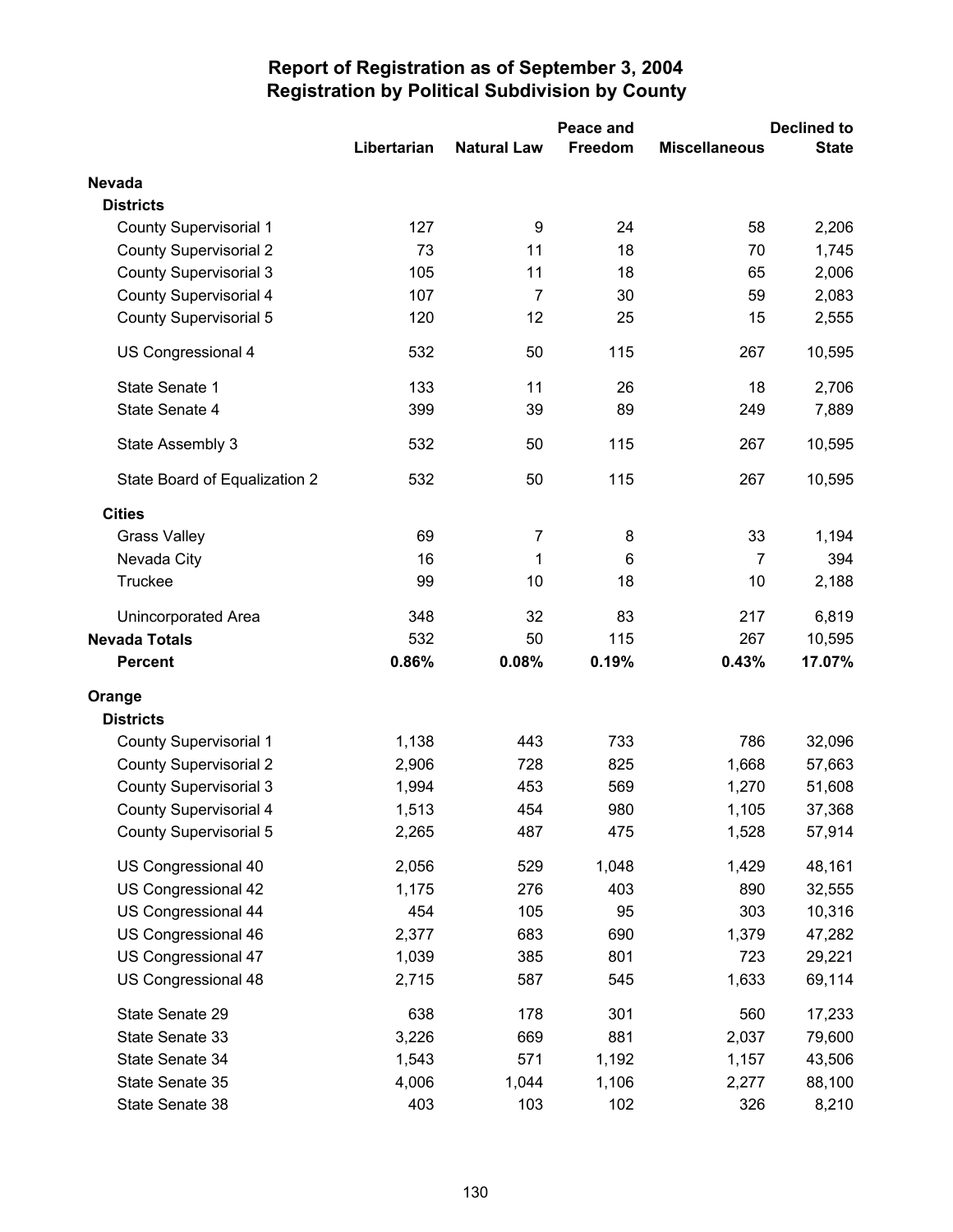|                               | <b>Total</b>                |                             |                      | American           |              |
|-------------------------------|-----------------------------|-----------------------------|----------------------|--------------------|--------------|
|                               | <b>Registered</b><br>32,079 | <b>Democratic</b><br>12,554 | Republican<br>12,580 | Independent<br>761 | Green<br>140 |
| State Assembly 56             | 94,664                      | 24,979                      | 52,901               | 1,680              | 376          |
| State Assembly 60             | 238,403                     | 74,942                      |                      | 4,805              | 1,605        |
| State Assembly 67             |                             |                             | 113,020              |                    |              |
| State Assembly 68             | 191,275                     | 61,442                      | 86,252               | 4,033              | 1,207        |
| State Assembly 69             | 107,016                     | 50,901                      | 35,100               | 1,786              | 496          |
| State Assembly 70             | 256,671                     | 71,488                      | 127,888              | 4,621              | 1,659        |
| State Assembly 71             | 152,947                     | 37,394                      | 85,447               | 2,850              | 627          |
| State Assembly 72             | 192,966                     | 62,140                      | 92,778               | 3,728              | 1,156        |
| State Assembly 73             | 138,773                     | 34,098                      | 74,657               | 2,923              | 811          |
| State Board of Equalization 3 | 1,404,794                   | 429,938                     | 680,623              | 27,187             | 8,077        |
| <b>Cities</b>                 |                             |                             |                      |                    |              |
| Aliso Viejo                   | 24,271                      | 6,492                       | 11,840               | 561                | 130          |
| Anaheim                       | 120,185                     | 42,967                      | 52,748               | 2,537              | 542          |
| <b>Brea</b>                   | 21,685                      | 6,021                       | 11,736               | 429                | 91           |
| <b>Buena Park</b>             | 31,851                      | 12,455                      | 12,480               | 758                | 139          |
| Costa Mesa                    | 51,655                      | 14,860                      | 24,033               | 1,246              | 618          |
| Cypress                       | 25,138                      | 8,586                       | 11,298               | 435                | 134          |
| Dana Point                    | 22,271                      | 5,596                       | 11,782               | 507                | 139          |
| <b>Fountain Valley</b>        | 32,671                      | 9,382                       | 16,626               | 603                | 153          |
| Fullerton                     | 61,677                      | 19,424                      | 29,342               | 1,120              | 487          |
| Garden Grove                  | 67,562                      | 24,423                      | 28,796               | 1,274              | 267          |
| Huntington Beach              | 119,387                     | 33,209                      | 59,315               | 2,549              | 996          |
| Irvine                        | 84,038                      | 24,334                      | 37,790               | 1,300              | 656          |
| La Habra                      | 24,247                      | 8,805                       | 10,859               | 497                | 109          |
| La Palma                      | 7,849                       | 2,833                       | 3,350                | 128                | 27           |
| Laguna Beach                  | 17,548                      | 6,388                       | 7,049                | 363                | 217          |
| Laguna Hills                  | 17,569                      | 4,468                       | 9,216                | 335                | 93           |
| Laguna Niguel                 | 38,567                      | 9,535                       | 20,666               | 763                | 187          |
| Laguna Woods                  | 16,344                      | 6,915                       | 7,104                | 225                | 26           |
| Lake Forest                   | 41,443                      | 10,625                      | 21,965               | 893                | 176          |
| Los Alamitos                  | 6,120                       | 2,160                       | 2,790                | 119                | 40           |
| <b>Mission Viejo</b>          | 57,690                      | 14,700                      | 31,425               | 1,124              | 253          |
| Newport Beach                 | 57,041                      | 11,428                      | 34,990               | 992                | 339          |
| Orange                        | 61,236                      | 17,782                      | 31,742               | 1,168              | 337          |
| Placentia                     | 24,896                      | 7,380                       | 12,757               | 461                | 114          |
| Rancho Santa Margarita        | 26,387                      | 6,126                       | 14,565               | 572                | 91           |
| San Clemente                  | 34,979                      | 7,974                       | 19,479               | 766                | 259          |
| San Juan Capistrano           | 17,490                      | 4,424                       | 9,655                | 362                | 90           |
| Santa Ana                     | 85,934                      | 41,862                      | 27,674               | 1,372              | 403          |
| Seal Beach                    | 18,623                      | 6,818                       | 8,834                | 256                | 108          |
| Stanton                       | 12,376                      | 4,944                       | 4,632                | 282                | 51           |
| <b>Tustin</b>                 | 29,417                      | 8,708                       | 13,858               | 604                | 185          |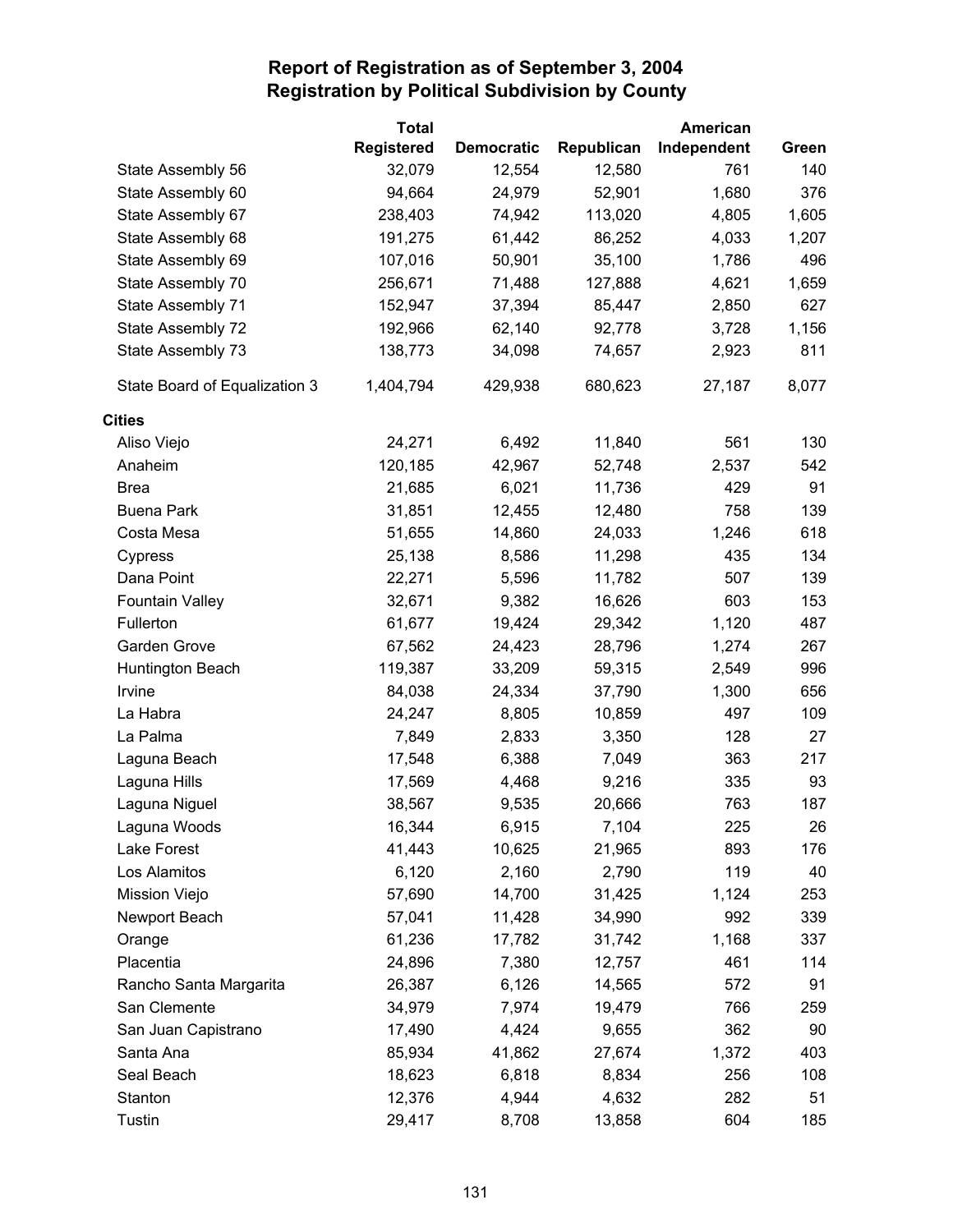|                               |             |                    | Peace and |                      | <b>Declined to</b> |
|-------------------------------|-------------|--------------------|-----------|----------------------|--------------------|
|                               | Libertarian | <b>Natural Law</b> | Freedom   | <b>Miscellaneous</b> | <b>State</b>       |
| State Assembly 56             | 196         | 53                 | 161       | 148                  | 5,486              |
| State Assembly 60             | 508         | 106                | 196       | 365                  | 13,553             |
| State Assembly 67             | 1,854       | 544                | 678       | 1,164                | 39,791             |
| State Assembly 68             | 1,549       | 434                | 649       | 1,000                | 34,709             |
| State Assembly 69             | 654         | 245                | 436       | 364                  | 17,034             |
| State Assembly 70             | 1,775       | 392                | 367       | 996                  | 47,485             |
| State Assembly 71             | 959         | 195                | 206       | 623                  | 24,646             |
| State Assembly 72             | 1,291       | 359                | 670       | 957                  | 29,887             |
| State Assembly 73             | 1,030       | 237                | 219       | 740                  | 24,058             |
| State Board of Equalization 3 | 9,816       | 2,565              | 3,582     | 6,357                | 236,649            |
| <b>Cities</b>                 |             |                    |           |                      |                    |
| Aliso Viejo                   | 164         | 29                 | 28        | 98                   | 4,929              |
| Anaheim                       | 723         | 207                | 458       | 539                  | 19,464             |
| <b>Brea</b>                   | 127         | 29                 | 39        | 98                   | 3,115              |
| <b>Buena Park</b>             | 195         | 52                 | 161       | 147                  | 5,464              |
| Costa Mesa                    | 655         | 112                | 140       | 279                  | 9,712              |
| Cypress                       | 173         | 40                 | 102       | 109                  | 4,261              |
| Dana Point                    | 188         | 32                 | 33        | 142                  | 3,852              |
| <b>Fountain Valley</b>        | 210         | 66                 | 79        | 154                  | 5,398              |
| Fullerton                     | 507         | 136                | 240       | 324                  | 10,097             |
| Garden Grove                  | 423         | 152                | 248       | 330                  | 11,649             |
| Huntington Beach              | 1,126       | 350                | 277       | 648                  | 20,917             |
| Irvine                        | 569         | 174                | 119       | 258                  | 18,838             |
| La Habra                      | 125         | 45                 | 102       | 94                   | 3,611              |
| La Palma                      | 25          | $\boldsymbol{9}$   | 33        | 26                   | 1,418              |
| Laguna Beach                  | 158         | 33                 | 38        | 96                   | 3,206              |
| Laguna Hills                  | 127         | 28                 | 26        | 65                   | 3,211              |
| Laguna Niguel                 | 241         | 66                 | 51        | 170                  | 6,888              |
| Laguna Woods                  | 35          | 4                  | 5         | 52                   | 1,978              |
| Lake Forest                   | 314         | 50                 | 62        | 187                  | 7,171              |
| Los Alamitos                  | 40          | 6                  | 22        | 24                   | 919                |
| Mission Viejo                 | 336         | 75                 | 84        | 263                  | 9,430              |
| Newport Beach                 | 394         | 67                 | 59        | 199                  | 8,573              |
| Orange                        | 447         | 80                 | 158       | 255                  | 9,267              |
| Placentia                     | 146         | 51                 | 62        | 145                  | 3,780              |
| Rancho Santa Margarita        | 164         | 43                 | 30        | 78                   | 4,718              |
| San Clemente                  | 295         | 73                 | 73        | 214                  | 5,846              |
| San Juan Capistrano           | 119         | 31                 | 29        | 118                  | 2,662              |
| Santa Ana                     | 510         | 190                | 336       | 273                  | 13,314             |
| Seal Beach                    | 87          | 19                 | 23        | 73                   | 2,405              |
| Stanton                       | 87          | 30                 | 52        | 80                   | 2,218              |
| Tustin                        | 258         | 56                 | 71        | 161                  | 5,516              |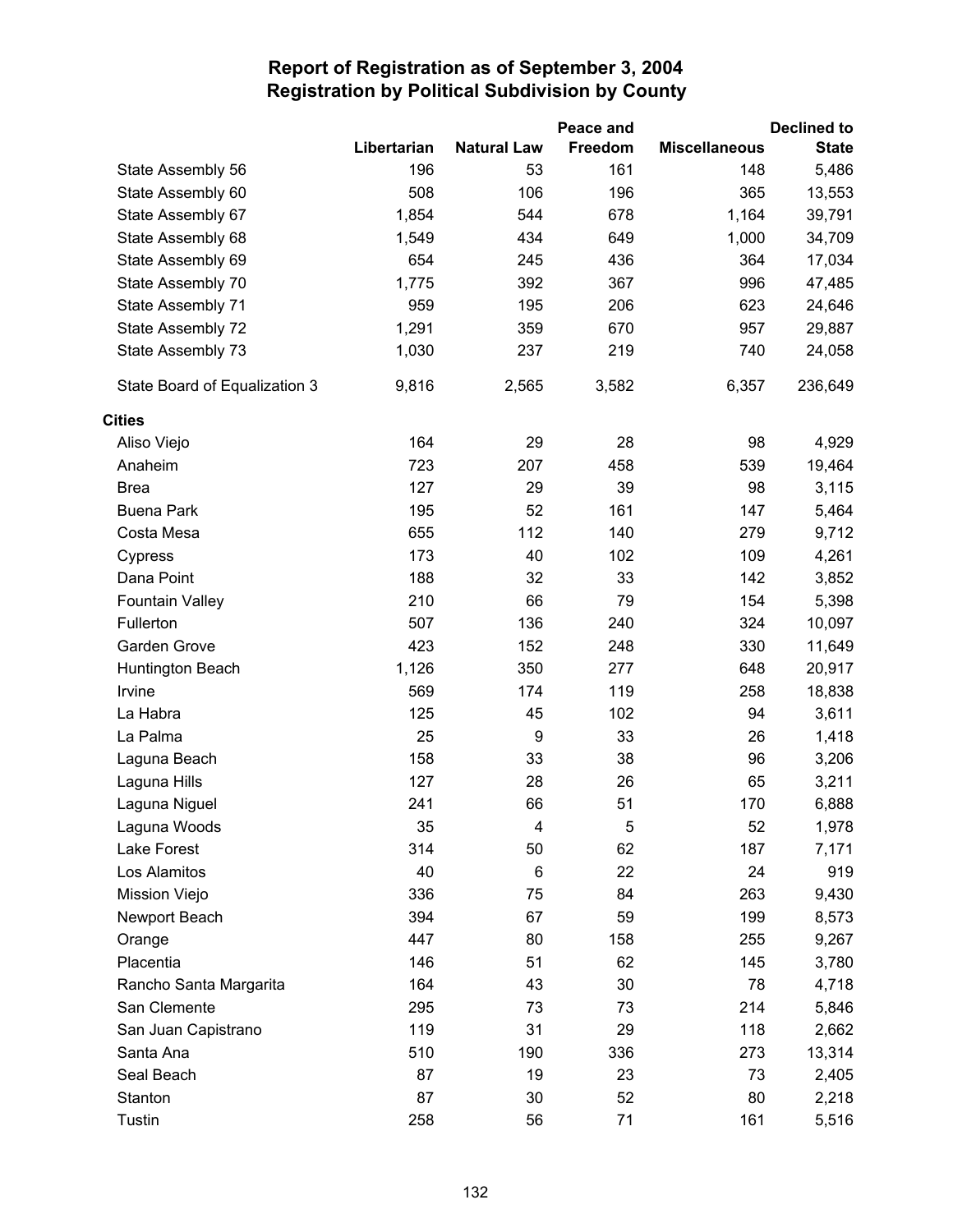|                               | <b>Total</b>      |                   |            | American    |                |
|-------------------------------|-------------------|-------------------|------------|-------------|----------------|
|                               | <b>Registered</b> | <b>Democratic</b> | Republican | Independent | Green          |
| <b>Villa Park</b>             | 4,253             | 725               | 2,940      | 48          | 12             |
| Westminster                   | 41,280            | 13,162            | 18,677     | 826         | 161            |
| Yorba Linda                   | 38,116            | 8,545             | 23,135     | 669         | 139            |
| Unincorporated Area           | 62,998            | 15,882            | 35,475     | 1,043       | 308            |
| <b>Orange Totals</b>          | 1,404,794         | 429,938           | 680,623    | 27,187      | 8,077          |
| <b>Percent</b>                |                   | 30.61%            | 48.45%     | 1.94%       | 0.57%          |
| <b>Placer</b>                 |                   |                   |            |             |                |
| <b>Districts</b>              |                   |                   |            |             |                |
| <b>County Supervisorial 1</b> | 34,272            | 10,651            | 17,792     | 642         | 182            |
| <b>County Supervisorial 2</b> | 41,400            | 11,660            | 22,819     | 782         | 183            |
| <b>County Supervisorial 3</b> | 30,093            | 9,103             | 15,221     | 561         | 299            |
| County Supervisorial 4        | 34,929            | 9,094             | 19,795     | 588         | 212            |
| <b>County Supervisorial 5</b> | 29,230            | 8,997             | 13,003     | 688         | 442            |
| US Congressional 4            | 169,924           | 49,505            | 88,630     | 3,261       | 1,318          |
| State Senate 1                | 106,932           | 31,684            | 54,339     | 2,090       | 977            |
| State Senate 4                | 62,992            | 17,821            | 34,291     | 1,171       | 341            |
| State Assembly 3              | 16,571            | 4,843             | 8,212      | 337         | 194            |
| State Assembly 4              | 140,286           | 41,654            | 72,432     | 2,736       | 1,035          |
| State Assembly 5              | 13,067            | 3,008             | 7,986      | 188         | 89             |
| State Board of Equalization 2 | 169,924           | 49,505            | 88,630     | 3,261       | 1,318          |
| <b>Cities</b>                 |                   |                   |            |             |                |
| Auburn                        | 7,915             | 2,520             | 3,736      | 149         | 108            |
| Colfax                        | 940               | 298               | 403        | 31          | 16             |
| Lincoln                       | 13,970            | 4,343             | 7,510      | 273         | 28             |
| Loomis                        | 3,833             | 1,101             | 2,011      | 79          | 29             |
| Rocklin                       | 26,573            | 7,062             | 14,736     | 485         | 144            |
| Roseville                     | 53,277            | 15,843            | 28,118     | 974         | 287            |
| Unincorporated Area           | 63,416            | 18,338            | 32,116     | 1,270       | 706            |
| <b>Placer Totals</b>          | 169,924           | 49,505            | 88,630     | 3,261       | 1,318          |
| <b>Percent</b>                |                   | 29.13%            | 52.16%     | 1.92%       | 0.78%          |
| <b>Plumas</b>                 |                   |                   |            |             |                |
| <b>Districts</b>              |                   |                   |            |             |                |
| <b>County Supervisorial 1</b> | 2,401             | 865               | 945        | 90          | 10             |
| <b>County Supervisorial 2</b> | 2,564             | 929               | 1,013      | 89          | 35             |
| <b>County Supervisorial 3</b> | 2,516             | 774               | 1,323      | 70          | $\overline{7}$ |
| <b>County Supervisorial 4</b> | 2,837             | 1,015             | 1,138      | 98          | 45             |
| <b>County Supervisorial 5</b> | 3,217             | 1,065             | 1,523      | 78          | 29             |
| US Congressional 4            | 13,535            | 4,648             | 5,942      | 425         | 126            |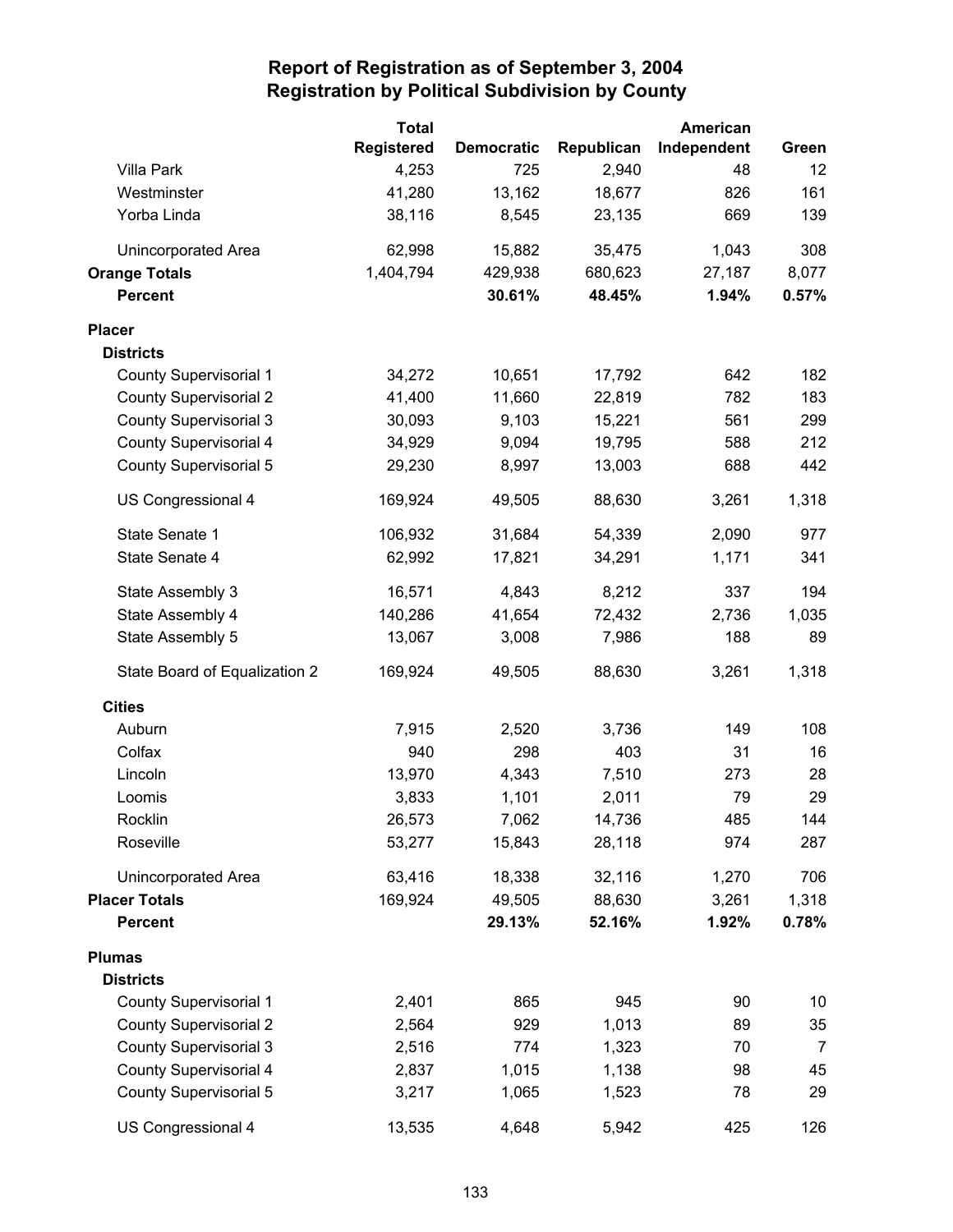|                               |             |                    | Peace and      |                      | <b>Declined to</b> |
|-------------------------------|-------------|--------------------|----------------|----------------------|--------------------|
|                               | Libertarian | <b>Natural Law</b> | Freedom        | <b>Miscellaneous</b> | <b>State</b>       |
| Villa Park                    | 19          | 2                  | $\overline{2}$ | 11                   | 494                |
| Westminster                   | 235         | 112                | 153            | 204                  | 7,750              |
| Yorba Linda                   | 174         | 39                 | 70             | 171                  | 5,174              |
| <b>Unincorporated Area</b>    | 420         | 77                 | 117            | 272                  | 9,404              |
| <b>Orange Totals</b>          | 9,816       | 2,565              | 3,582          | 6,357                | 236,649            |
| <b>Percent</b>                | 0.70%       | 0.18%              | 0.25%          | 0.45%                | 16.85%             |
| <b>Placer</b>                 |             |                    |                |                      |                    |
| <b>Districts</b>              |             |                    |                |                      |                    |
| <b>County Supervisorial 1</b> | 154         | 16                 | 47             | 58                   | 4,730              |
| <b>County Supervisorial 2</b> | 198         | 11                 | 41             | 61                   | 5,645              |
| <b>County Supervisorial 3</b> | 210         | 14                 | 51             | 141                  | 4,493              |
| <b>County Supervisorial 4</b> | 176         | $\overline{7}$     | 34             | 61                   | 4,962              |
| <b>County Supervisorial 5</b> | 292         | 35                 | 81             | 153                  | 5,539              |
| US Congressional 4            | 1,030       | 83                 | 254            | 474                  | 25,369             |
| State Senate 1                | 678         | 61                 | 176            | 322                  | 16,605             |
| State Senate 4                | 352         | 22                 | 78             | 152                  | 8,764              |
| State Assembly 3              | 142         | 13                 | 43             | 104                  | 2,683              |
| State Assembly 4              | 820         | 65                 | 205            | 345                  | 20,994             |
| State Assembly 5              | 68          | 5                  | 6              | 25                   | 1,692              |
| State Board of Equalization 2 | 1,030       | 83                 | 254            | 474                  | 25,369             |
| <b>Cities</b>                 |             |                    |                |                      |                    |
| Auburn                        | 70          | 3                  | 12             | 40                   | 1,277              |
| Colfax                        | 8           | 1                  | 5              | 6                    | 172                |
| Lincoln                       | 46          | 5                  | 13             | 12                   | 1,740              |
| Loomis                        | 23          | $\overline{2}$     | 8              | 12                   | 568                |
| Rocklin                       | 145         | 9                  | 35             | 41                   | 3,916              |
| Roseville                     | 248         | 17                 | 70             | 84                   | 7,636              |
| <b>Unincorporated Area</b>    | 490         | 46                 | 111            | 279                  | 10,060             |
| <b>Placer Totals</b>          | 1,030       | 83                 | 254            | 474                  | 25,369             |
| <b>Percent</b>                | 0.61%       | 0.05%              | 0.15%          | 0.28%                | 14.93%             |
| <b>Plumas</b>                 |             |                    |                |                      |                    |
| <b>Districts</b>              |             |                    |                |                      |                    |
| <b>County Supervisorial 1</b> | 12          | 1                  | 9              | 0                    | 469                |
| <b>County Supervisorial 2</b> | 24          | 5                  | 7              | 0                    | 462                |
| <b>County Supervisorial 3</b> | 11          | 0                  | 7              | 0                    | 324                |
| <b>County Supervisorial 4</b> | 20          | 7                  | 8              | $\overline{2}$       | 504                |
| <b>County Supervisorial 5</b> | 20          | $\overline{2}$     | 8              | $\overline{2}$       | 490                |
| US Congressional 4            | 87          | 15                 | 39             | 4                    | 2,249              |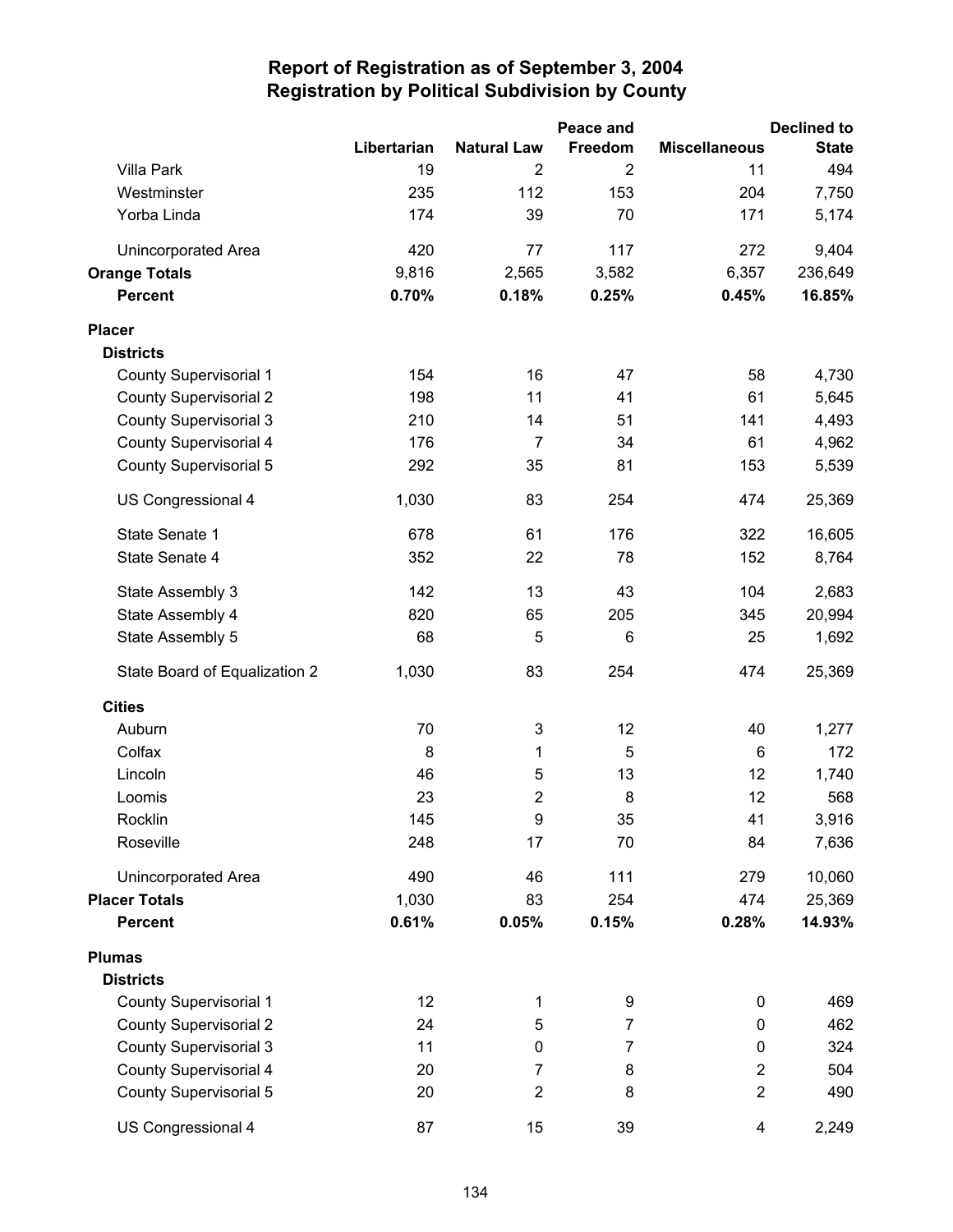|                               | <b>Total</b> |                   |            | <b>American</b> |       |
|-------------------------------|--------------|-------------------|------------|-----------------|-------|
|                               | Registered   | <b>Democratic</b> | Republican | Independent     | Green |
| State Senate 1                | 13,535       | 4,648             | 5,942      | 425             | 126   |
| State Assembly 3              | 13,535       | 4,648             | 5,942      | 425             | 126   |
| State Board of Equalization 2 | 13,535       | 4,648             | 5,942      | 425             | 126   |
| <b>Cities</b>                 |              |                   |            |                 |       |
| Portola                       | 1,136        | 472               | 348        | 44              | 6     |
| <b>Unincorporated Area</b>    | 12,399       | 4,176             | 5,594      | 381             | 120   |
| <b>Plumas Totals</b>          | 13,535       | 4,648             | 5,942      | 425             | 126   |
| <b>Percent</b>                |              | 34.34%            | 43.90%     | 3.14%           | 0.93% |
| <b>Riverside</b>              |              |                   |            |                 |       |
| <b>Districts</b>              |              |                   |            |                 |       |
| <b>County Supervisorial 1</b> | 138,439      | 47,327            | 64,936     | 2,880           | 711   |
| <b>County Supervisorial 2</b> | 128,073      | 44,053            | 59,454     | 2,740           | 598   |
| <b>County Supervisorial 3</b> | 180,242      | 50,755            | 96,526     | 4,171           | 685   |
| <b>County Supervisorial 4</b> | 138,711      | 54,566            | 63,902     | 2,295           | 364   |
| <b>County Supervisorial 5</b> | 126,482      | 51,105            | 52,013     | 2,947           | 416   |
| US Congressional 41           | 56,975       | 19,705            | 27,979     | 1,414           | 200   |
| US Congressional 44           | 234,128      | 82,348            | 107,551    | 4,851           | 1,167 |
| US Congressional 45           | 302,572      | 110,371           | 141,993    | 6,042           | 973   |
| US Congressional 49           | 118,272      | 35,382            | 59,308     | 2,726           | 434   |
| State Senate 31               | 141,152      | 53,677            | 60,698     | 2,976           | 814   |
| State Senate 36               | 102,884      | 24,509            | 58,084     | 2,316           | 352   |
| State Senate 37               | 410,161      | 141,731           | 195,718    | 8,858           | 1,488 |
| State Senate 40               | 57,750       | 27,889            | 22,331     | 883             | 120   |
| State Assembly 63             | 3,969        | 1,597             | 1,642      | 90              | 11    |
| State Assembly 64             | 208,327      | 70,121            | 99,770     | 4,287           | 1,039 |
| State Assembly 65             | 152,886      | 56,308            | 69,970     | 3,645           | 517   |
| State Assembly 66             | 154,088      | 46,438            | 77,433     | 3,455           | 600   |
| State Assembly 71             | 76,490       | 24,006            | 37,989     | 1,555           | 286   |
| State Assembly 80             | 116,187      | 49,336            | 50,027     | 2,001           | 321   |
| State Board of Equalization 3 | 711,947      | 247,806           | 336,831    | 15,033          | 2,774 |
| <b>Cities</b>                 |              |                   |            |                 |       |
| Banning                       | 12,554       | 5,000             | 5,736      | 304             | 26    |
| Beaumont                      | 6,111        | 2,092             | 2,798      | 182             | 28    |
| <b>Blythe</b>                 | 4,929        | 2,251             | 2,016      | 89              | 9     |
| Calimesa                      | 3,975        | 1,255             | 2,096      | 100             | 10    |
| Canyon Lake                   | 6,019        | 1,256             | 3,767      | 140             | 13    |
| <b>Cathedral City</b>         | 17,745       | 6,747             | 8,224      | 307             | 50    |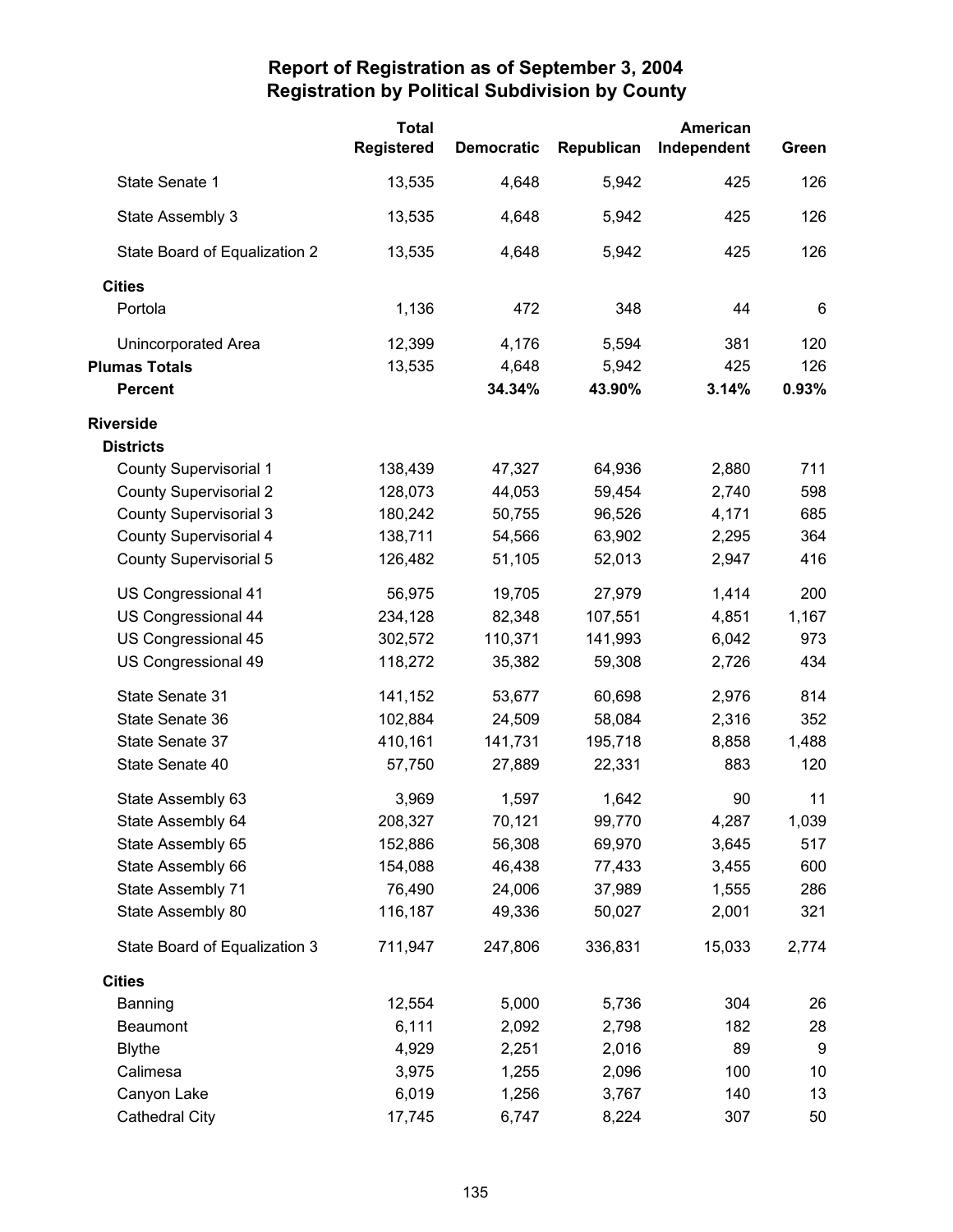|                               |             |                    | Peace and      |                      | <b>Declined to</b> |
|-------------------------------|-------------|--------------------|----------------|----------------------|--------------------|
|                               | Libertarian | <b>Natural Law</b> | Freedom        | <b>Miscellaneous</b> | <b>State</b>       |
| State Senate 1                | 87          | 15                 | 39             | 4                    | 2,249              |
| State Assembly 3              | 87          | 15                 | 39             | 4                    | 2,249              |
| State Board of Equalization 2 | 87          | 15                 | 39             | 4                    | 2,249              |
| <b>Cities</b>                 |             |                    |                |                      |                    |
| Portola                       | 7           | $\mathbf 0$        | 8              | $\pmb{0}$            | 251                |
| <b>Unincorporated Area</b>    | 80          | 15                 | 31             | 4                    | 1,998              |
| <b>Plumas Totals</b>          | 87          | 15                 | 39             | 4                    | 2,249              |
| <b>Percent</b>                | 0.64%       | 0.11%              | 0.29%          | 0.03%                | 16.62%             |
| <b>Riverside</b>              |             |                    |                |                      |                    |
| <b>Districts</b>              |             |                    |                |                      |                    |
| <b>County Supervisorial 1</b> | 816         | 235                | 839            | 923                  | 19,772             |
| <b>County Supervisorial 2</b> | 765         | 223                | 460            | 732                  | 19,048             |
| <b>County Supervisorial 3</b> | 823         | 154                | 272            | 1,249                | 25,607             |
| <b>County Supervisorial 4</b> | 403         | 90                 | 177            | 772                  | 16,142             |
| <b>County Supervisorial 5</b> | 682         | 228                | 459            | 819                  | 17,813             |
| US Congressional 41           | 254         | 59                 | 115            | 359                  | 6,890              |
| US Congressional 44           | 1,325       | 424                | 1,222          | 1,394                | 33,846             |
| US Congressional 45           | 1,230       | 296                | 611            | 1,877                | 39,179             |
| US Congressional 49           | 680         | 151                | 259            | 865                  | 18,467             |
| State Senate 31               | 820         | 320                | 986            | 876                  | 19,985             |
| State Senate 36               | 525         | 86                 | 156            | 688                  | 16,168             |
| State Senate 37               | 2,001       | 468                | 952            | 2,634                | 56,311             |
| State Senate 40               | 143         | 56                 | 113            | 297                  | 5,918              |
| State Assembly 63             | 19          | 11                 | 16             | 22                   | 561                |
| State Assembly 64             | 1,162       | 312                | 1,003          | 1,309                | 29,324             |
| State Assembly 65             | 694         | 201                | 362            | 1,081                | 20,108             |
| State Assembly 66             | 861         | 229                | 445            | 1,034                | 23,593             |
| State Assembly 71             | 411         | 89                 | 193            | 427                  | 11,534             |
| State Assembly 80             | 342         | 88                 | 188            | 622                  | 13,262             |
| State Board of Equalization 3 | 3,489       | 930                | 2,207          | 4,495                | 98,382             |
| <b>Cities</b>                 |             |                    |                |                      |                    |
| Banning                       | 40          | 18                 | 22             | 67                   | 1,341              |
| Beaumont                      | 38          | $\overline{7}$     | 13             | 41                   | 912                |
| <b>Blythe</b>                 | 13          | 4                  | $\overline{7}$ | 17                   | 523                |
| Calimesa                      | 17          | $\mathbf 2$        | 4              | 25                   | 466                |
| Canyon Lake                   | 40          | 3                  | 8              | 39                   | 753                |
| <b>Cathedral City</b>         | 50          | 11                 | 35             | 110                  | 2,211              |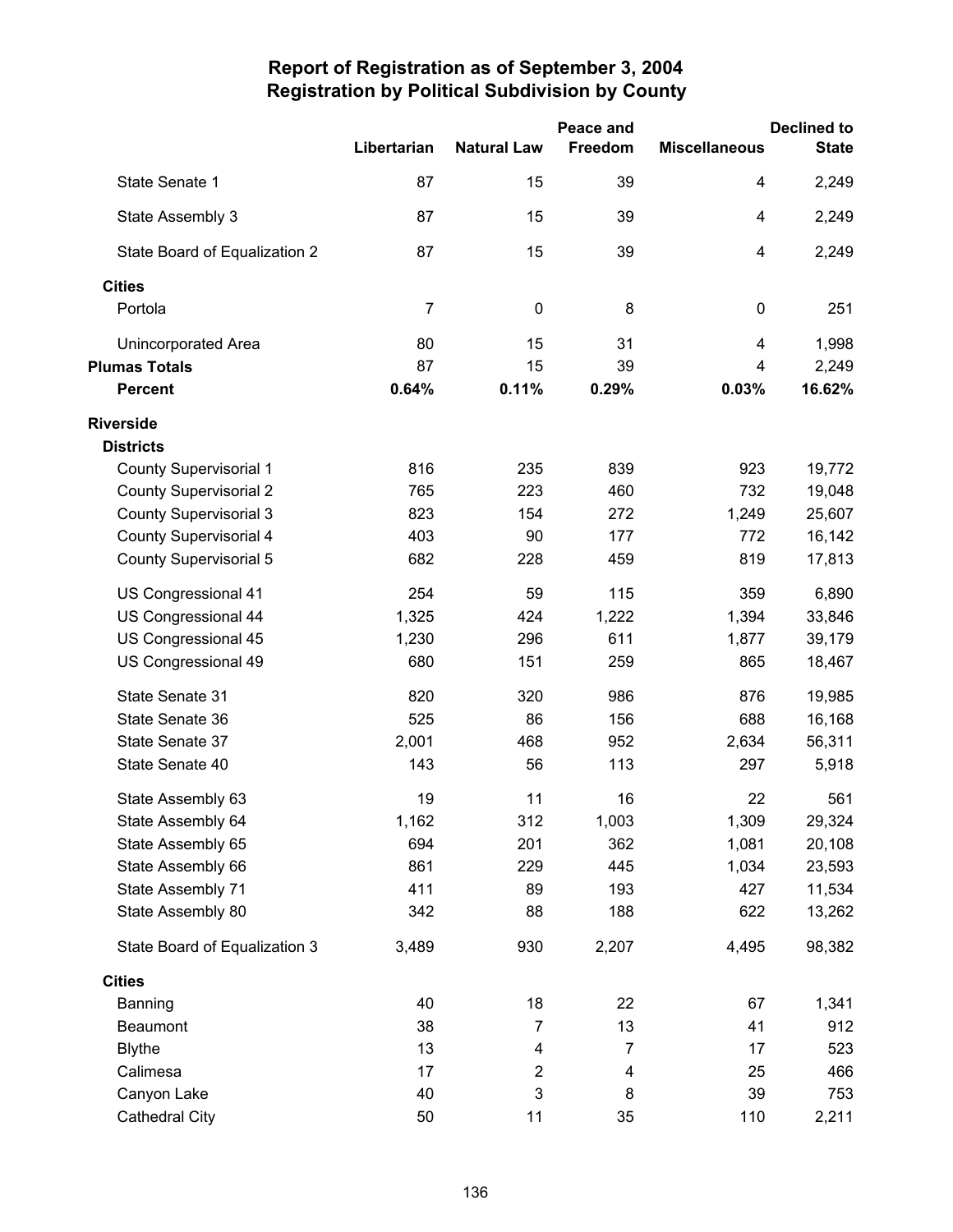|                               | <b>Total</b> |                   |            | American    |                |
|-------------------------------|--------------|-------------------|------------|-------------|----------------|
|                               | Registered   | <b>Democratic</b> | Republican | Independent | Green          |
| Coachella                     | 6,542        | 4,676             | 1,324      | 59          | 6              |
| Corona                        | 54,006       | 16,670            | 27,026     | 986         | 216            |
| Desert Hot Springs            | 6,817        | 2,117             | 3,706      | 145         | 27             |
| Hemet                         | 30,580       | 10,851            | 14,948     | 718         | 121            |
| <b>Indian Wells</b>           | 2,883        | 525               | 1,994      | 44          | $\overline{2}$ |
| Indio                         | 17,774       | 9,257             | 6,461      | 239         | 31             |
| La Quinta                     | 15,028       | 4,390             | 8,311      | 290         | 39             |
| Lake Elsinore                 | 12,284       | 3,756             | 5,923      | 307         | 51             |
| Moreno Valley                 | 55,817       | 24,052            | 21,239     | 1,163       | 168            |
| Murrieta                      | 34,569       | 8,186             | 19,742     | 763         | 88             |
| Norco                         | 10,954       | 3,056             | 5,968      | 331         | 30             |
| Palm Desert                   | 23,966       | 7,180             | 13,046     | 444         | 56             |
| Palm Springs                  | 24,569       | 10,630            | 9,727      | 454         | 104            |
| Perris                        | 12,508       | 5,834             | 3,696      | 327         | 45             |
| Rancho Mirage                 | 9,125        | 2,763             | 4,892      | 118         | 26             |
| Riverside                     | 105,154      | 39,687            | 45,428     | 2,129       | 679            |
| San Jacinto                   | 10,652       | 3,719             | 5,112      | 273         | 52             |
| Temecula                      | 32,635       | 7,655             | 18,363     | 704         | 116            |
| <b>Unincorporated Area</b>    | 194,751      | 64,201            | 95,288     | 4,417       | 781            |
| <b>Riverside Totals</b>       | 711,947      | 247,806           | 336,831    | 15,033      | 2,774          |
| <b>Percent</b>                |              | 34.81%            | 47.31%     | 2.11%       | 0.39%          |
| <b>Sacramento</b>             |              |                   |            |             |                |
| <b>Districts</b>              |              |                   |            |             |                |
| <b>County Supervisorial 1</b> | 111,373      | 55,514            | 27,671     | 2,783       | 1,964          |
| <b>County Supervisorial 2</b> | 99,486       | 55,291            | 23,620     | 2,049       | 728            |
| <b>County Supervisorial 3</b> | 129,535      | 54,017            | 49,633     | 2,655       | 1,528          |
| <b>County Supervisorial 4</b> | 132,524      | 43,807            | 62,506     | 2,771       | 950            |
| <b>County Supervisorial 5</b> | 137,956      | 55,007            | 54,640     | 3,021       | 837            |
| US Congressional 3            | 311,367      | 113,486           | 136,918    | 6,491       | 2,210          |
| US Congressional 4            | 17,178       | 5,446             | 8,453      | 393         | 126            |
| US Congressional 5            | 280,618      | 143,946           | 72,078     | 6,351       | 3,662          |
| US Congressional 10           | 1,711        | 758               | 621        | 44          | 9              |
| State Senate 1                | 209,407      | 73,362            | 96,938     | 4,097       | 1,447          |
| State Senate 5                | 21,426       | 9,188             | 7,850      | 411         | 89             |
| State Senate 6                | 380,041      | 181,086           | 113,282    | 8,771       | 4,471          |
| State Assembly 4              | 39,117       | 15,200            | 15,094     | 997         | 242            |
| State Assembly 5              | 218,157      | 80,565            | 93,161     | 4,723       | 1,943          |
| State Assembly 9              | 177,788      | 97,861            | 39,367     | 3,825       | 2,656          |
| State Assembly 10             | 130,676      | 53,392            | 50,230     | 2,737       | 971            |
| State Assembly 15             | 45,136       | 16,618            | 20,218     | 997         | 195            |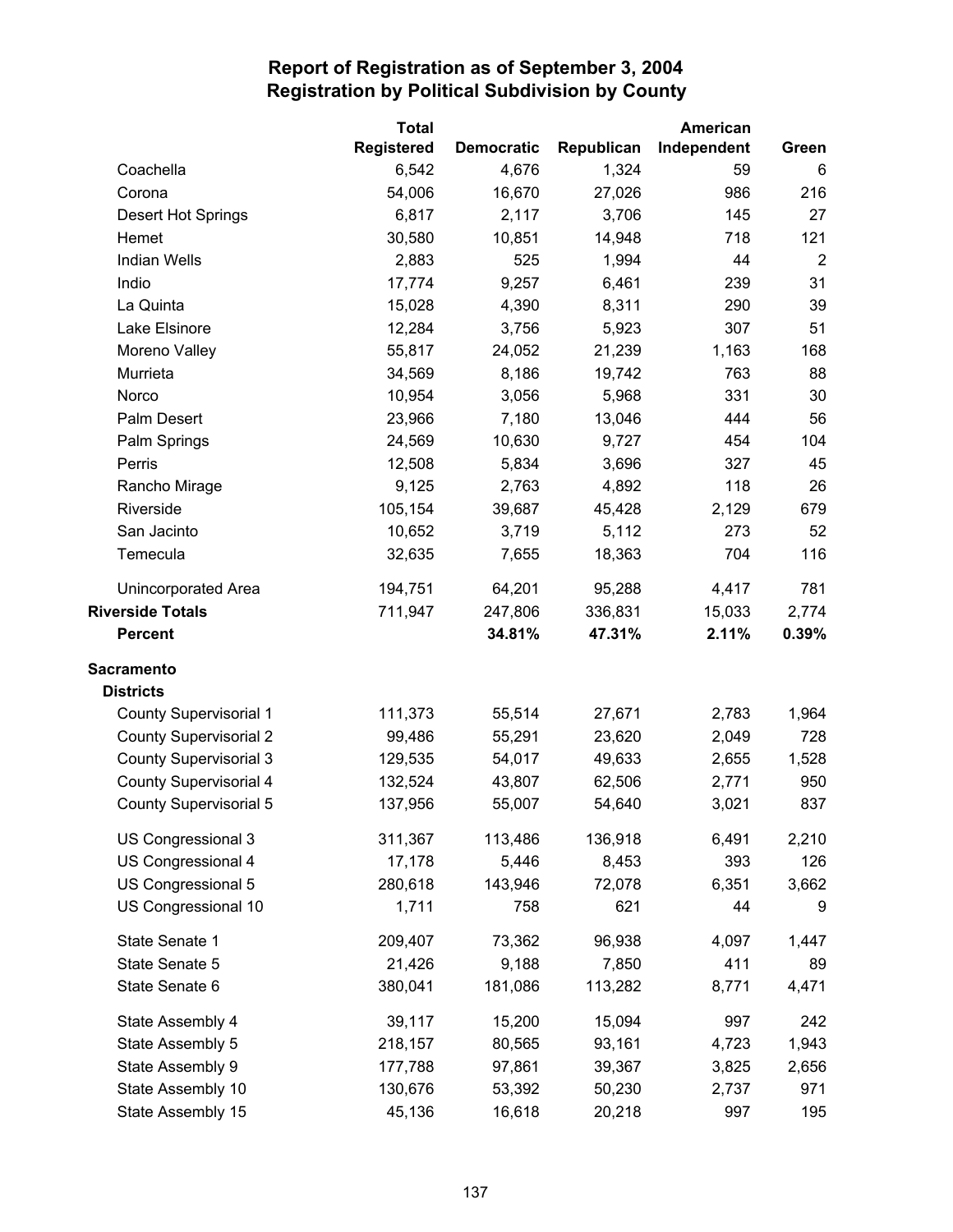|                               |             |                         | Peace and |                      | <b>Declined to</b> |
|-------------------------------|-------------|-------------------------|-----------|----------------------|--------------------|
|                               | Libertarian | <b>Natural Law</b>      | Freedom   | <b>Miscellaneous</b> | <b>State</b>       |
| Coachella                     | 7           | 10                      | 17        | 22                   | 421                |
| Corona                        | 282         | 66                      | 129       | 284                  | 8,347              |
| Desert Hot Springs            | 32          | 6                       | 10        | 46                   | 728                |
| Hemet                         | 90          | 34                      | 50        | 248                  | 3,520              |
| <b>Indian Wells</b>           | $\bf 8$     | $\mathbf 0$             | 1         | 11                   | 298                |
| Indio                         | 37          | 14                      | 34        | 83                   | 1,618              |
| La Quinta                     | 34          | $\overline{7}$          | 17        | 65                   | 1,875              |
| Lake Elsinore                 | 92          | 12                      | 34        | 97                   | 2,012              |
| Moreno Valley                 | 337         | 101                     | 259       | 289                  | 8,209              |
| Murrieta                      | 160         | 34                      | 49        | 224                  | 5,323              |
| Norco                         | 74          | 14                      | 25        | 69                   | 1,387              |
| Palm Desert                   | 87          | 10                      | 14        | 181                  | 2,948              |
| Palm Springs                  | 92          | 16                      | 30        | 127                  | 3,389              |
| Perris                        | 74          | 42                      | 68        | 134                  | 2,288              |
| Rancho Mirage                 | 28          | $\overline{7}$          | 5         | 57                   | 1,229              |
| Riverside                     | 655         | 232                     | 814       | 655                  | 14,875             |
| San Jacinto                   | 46          | 11                      | 35        | 74                   | 1,330              |
| Temecula                      | 155         | 19                      | 40        | 206                  | 5,377              |
| <b>Unincorporated Area</b>    | 1,001       | 250                     | 487       | 1,324                | 27,002             |
| <b>Riverside Totals</b>       | 3,489       | 930                     | 2,207     | 4,495                | 98,382             |
| <b>Percent</b>                | 0.49%       | 0.13%                   | 0.31%     | 0.63%                | 13.82%             |
| <b>Sacramento</b>             |             |                         |           |                      |                    |
| <b>Districts</b>              |             |                         |           |                      |                    |
| <b>County Supervisorial 1</b> | 728         | 209                     | 1,489     | 393                  | 20,622             |
| <b>County Supervisorial 2</b> | 364         | 135                     | 1,355     | 327                  | 15,617             |
| <b>County Supervisorial 3</b> | 641         | 101                     | 594       | 418                  | 19,948             |
| <b>County Supervisorial 4</b> | 748         | 81                      | 326       | 462                  | 20,873             |
| <b>County Supervisorial 5</b> | 568         | 103                     | 722       | 399                  | 22,659             |
| US Congressional 3            | 1,513       | 220                     | 1,110     | 978                  | 48,441             |
| US Congressional 4            | 105         | 7                       | 38        | 73                   | 2,537              |
| US Congressional 5            | 1,417       | 400                     | 3,330     | 941                  | 48,493             |
| US Congressional 10           | 14          | $\overline{\mathbf{c}}$ | 8         | 7                    | 248                |
| State Senate 1                | 983         | 124                     | 627       | 590                  | 31,239             |
| State Senate 5                | 72          | 16                      | 86        | 45                   | 3,669              |
| State Senate 6                | 1,994       | 489                     | 3,773     | 1,364                | 64,811             |
| State Assembly 4              | 211         | 56                      | 242       | 155                  | 6,920              |
| State Assembly 5              | 1,196       | 152                     | 847       | 746                  | 34,824             |
| State Assembly 9              | 902         | 292                     | 2,521     | 584                  | 29,780             |
| State Assembly 10             | 567         | 98                      | 724       | 397                  | 21,560             |
| State Assembly 15             | 173         | 31                      | 152       | 117                  | 6,635              |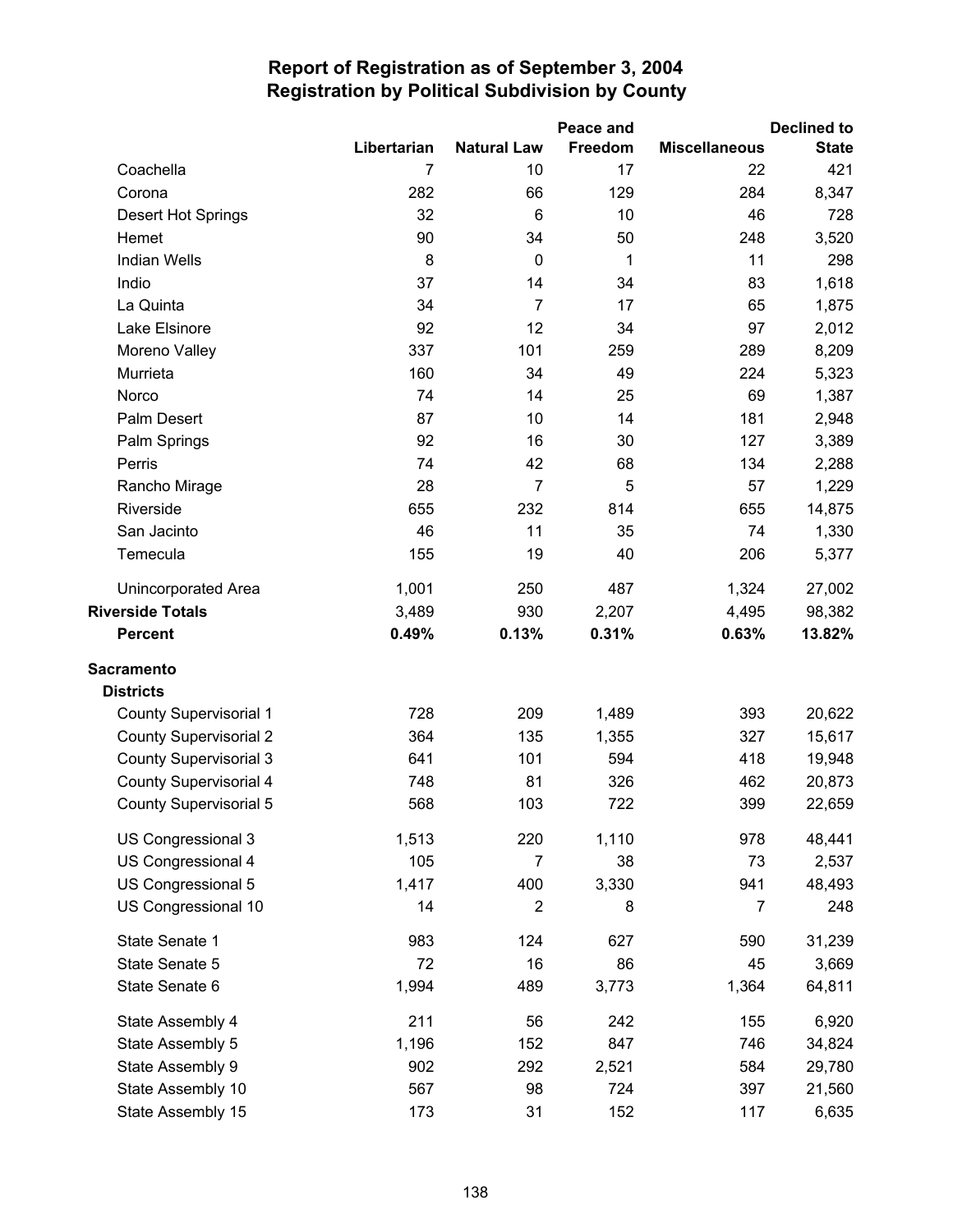|                               | <b>Total</b>      |                   |            | American    |                |
|-------------------------------|-------------------|-------------------|------------|-------------|----------------|
|                               | <b>Registered</b> | <b>Democratic</b> | Republican | Independent | Green          |
| State Board of Equalization 2 | 610,874           | 263,636           | 218,070    | 13,279      | 6,007          |
| <b>Cities</b>                 |                   |                   |            |             |                |
| <b>Citrus Heights</b>         | 40,891            | 14,558            | 18,033     | 981         | 357            |
| <b>Elk Grove</b>              | 54,940            | 21,946            | 22,174     | 1,099       | 270            |
| Folsom                        | 30,630            | 8,897             | 15,723     | 580         | 155            |
| Galt                          | 9,088             | 3,430             | 3,931      | 249         | 35             |
| Isleton                       | 513               | 270               | 128        | 17          | 3              |
| Rancho Cordova                | 23,565            | 9,677             | 8,239      | 655         | 207            |
| Sacramento                    | 189,973           | 100,948           | 45,472     | 3,986       | 2,849          |
| Unincorporated Area           | 261,274           | 103,910           | 104,370    | 5,712       | 2,131          |
| <b>Sacramento Totals</b>      | 610,874           | 263,636           | 218,070    | 13,279      | 6,007          |
| <b>Percent</b>                |                   | 43.16%            | 35.70%     | 2.17%       | 0.98%          |
| <b>San Benito</b>             |                   |                   |            |             |                |
| <b>Districts</b>              |                   |                   |            |             |                |
| <b>County Supervisorial 1</b> | 4,926             | 1,944             | 1,960      | 117         | 29             |
| <b>County Supervisorial 2</b> | 5,521             | 2,458             | 1,929      | 132         | 63             |
| <b>County Supervisorial 3</b> | 3,938             | 2,044             | 1,105      | 93          | 20             |
| County Supervisorial 4        | 5,927             | 2,096             | 2,784      | 113         | 39             |
| <b>County Supervisorial 5</b> | 4,135             | 2,528             | 738        | 85          | 30             |
| US Congressional 17           | 24,447            | 11,070            | 8,516      | 540         | 181            |
| State Senate 12               | 24,447            | 11,070            | 8,516      | 540         | 181            |
| State Assembly 28             | 24,447            | 11,070            | 8,516      | 540         | 181            |
| State Board of Equalization 1 | 24,447            | 11,070            | 8,516      | 540         | 181            |
| <b>Cities</b>                 |                   |                   |            |             |                |
| Hollister                     | 13,871            | 6,966             | 3,980      | 330         | 85             |
| San Juan Bautista             | 824               | 426               | 215        | 19          | $\overline{7}$ |
| Unincorporated Area           | 9,752             | 3,678             | 4,321      | 191         | 89             |
| <b>San Benito Totals</b>      | 24,447            | 11,070            | 8,516      | 540         | 181            |
| <b>Percent</b>                |                   | 45.28%            | 34.83%     | 2.21%       | 0.74%          |
| San Bernardino                |                   |                   |            |             |                |
| <b>Districts</b>              |                   |                   |            |             |                |
| <b>County Supervisorial 1</b> | 144,310           | 48,108            | 67,520     | 4,684       | 462            |
| <b>County Supervisorial 2</b> | 149,528           | 55,711            | 65,975     | 3,160       | 719            |
| <b>County Supervisorial 3</b> | 168,851           | 56,584            | 82,225     | 4,177       | 948            |
| <b>County Supervisorial 4</b> | 121,580           | 50,887            | 48,327     | 2,363       | 449            |
| <b>County Supervisorial 5</b> | 109,995           | 57,938            | 33,663     | 2,357       | 332            |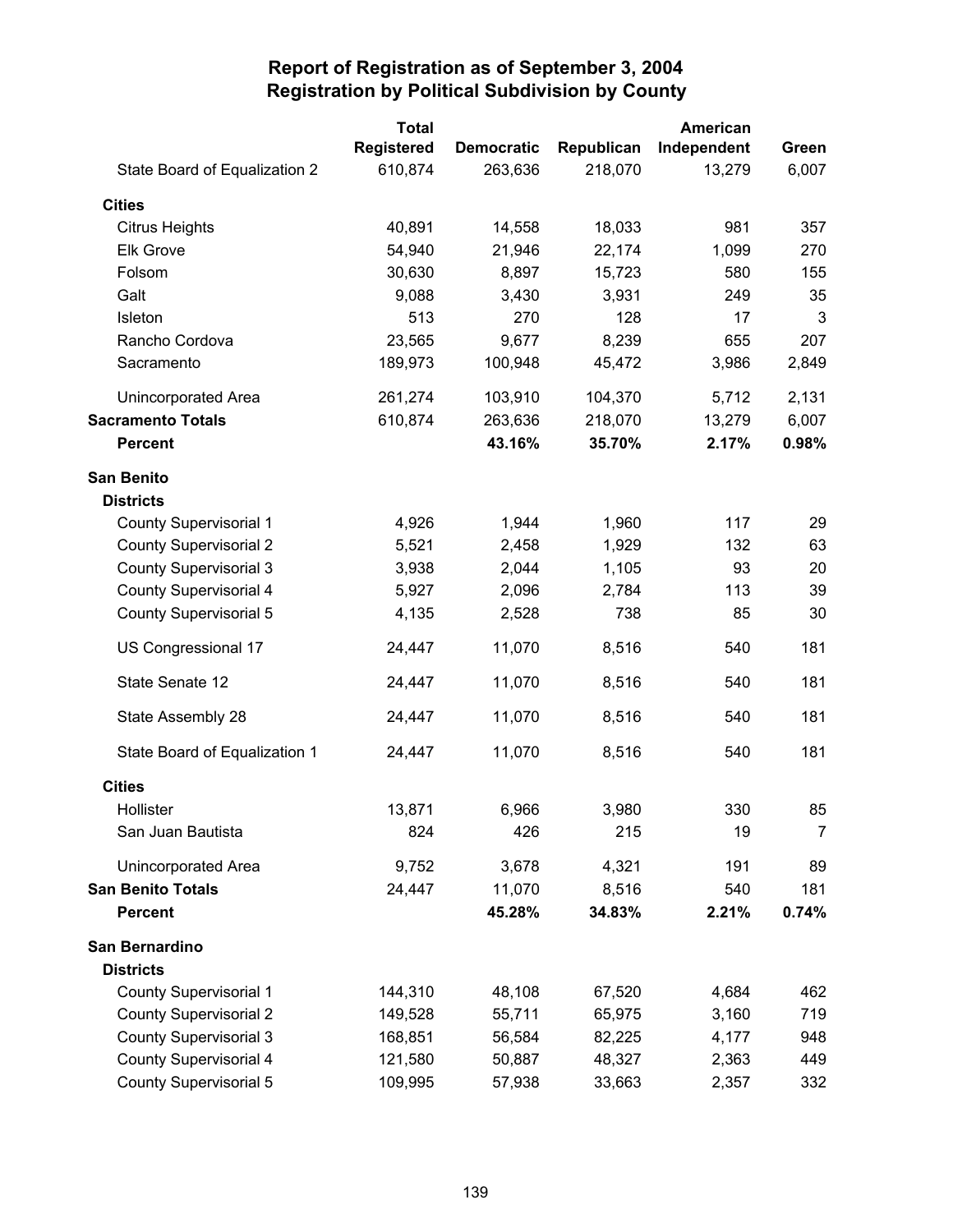|                               |             |                           | Peace and |                      | <b>Declined to</b> |
|-------------------------------|-------------|---------------------------|-----------|----------------------|--------------------|
|                               | Libertarian | <b>Natural Law</b>        | Freedom   | <b>Miscellaneous</b> | <b>State</b>       |
| State Board of Equalization 2 | 3,049       | 629                       | 4,486     | 1,999                | 99,719             |
| <b>Cities</b>                 |             |                           |           |                      |                    |
| <b>Citrus Heights</b>         | 247         | 26                        | 130       | 189                  | 6,370              |
| <b>Elk Grove</b>              | 176         | 38                        | 237       | 124                  | 8,876              |
| Folsom                        | 172         | 8                         | 41        | 66                   | 4,988              |
| Galt                          | 44          | 11                        | 28        | 25                   | 1,335              |
| Isleton                       | 3           | 1                         | 3         | $\overline{2}$       | 86                 |
| Rancho Cordova                | 131         | 24                        | 182       | 101                  | 4,349              |
| Sacramento                    | 992         | 284                       | 2,338     | 603                  | 32,501             |
| Unincorporated Area           | 1,284       | 237                       | 1,527     | 889                  | 41,214             |
| <b>Sacramento Totals</b>      | 3,049       | 629                       | 4,486     | 1,999                | 99,719             |
| <b>Percent</b>                | 0.50%       | 0.10%                     | 0.73%     | 0.33%                | 16.32%             |
| <b>San Benito</b>             |             |                           |           |                      |                    |
| <b>Districts</b>              |             |                           |           |                      |                    |
| <b>County Supervisorial 1</b> | 25          | 5                         | 14        | 28                   | 804                |
| <b>County Supervisorial 2</b> | 32          | 4                         | 6         | 25                   | 872                |
| <b>County Supervisorial 3</b> | 25          | 6                         | 10        | 18                   | 617                |
| <b>County Supervisorial 4</b> | 36          | $\ensuremath{\mathsf{3}}$ | 7         | 25                   | 824                |
| <b>County Supervisorial 5</b> | 23          | 1                         | 20        | 19                   | 691                |
| US Congressional 17           | 141         | 19                        | 57        | 115                  | 3,808              |
| State Senate 12               | 141         | 19                        | 57        | 115                  | 3,808              |
| State Assembly 28             | 141         | 19                        | 57        | 115                  | 3,808              |
| State Board of Equalization 1 | 141         | 19                        | 57        | 115                  | 3,808              |
| <b>Cities</b>                 |             |                           |           |                      |                    |
| Hollister                     | 67          | 12                        | 40        | 78                   | 2,313              |
| San Juan Bautista             | 8           | $\overline{2}$            | 1         | $\overline{2}$       | 144                |
| Unincorporated Area           | 66          | 5                         | 16        | 35                   | 1,351              |
| <b>San Benito Totals</b>      | 141         | 19                        | 57        | 115                  | 3,808              |
| <b>Percent</b>                | 0.58%       | 0.08%                     | 0.23%     | 0.47%                | 15.58%             |
| San Bernardino                |             |                           |           |                      |                    |
| <b>Districts</b>              |             |                           |           |                      |                    |
| <b>County Supervisorial 1</b> | 880         | 124                       | 382       | 884                  | 21,266             |
| <b>County Supervisorial 2</b> | 680         | 154                       | 522       | 823                  | 21,784             |
| <b>County Supervisorial 3</b> | 898         | 178                       | 475       | 1,119                | 22,247             |
| <b>County Supervisorial 4</b> | 543         | 235                       | 535       | 592                  | 17,649             |
| County Supervisorial 5        | 381         | 182                       | 789       | 609                  | 13,744             |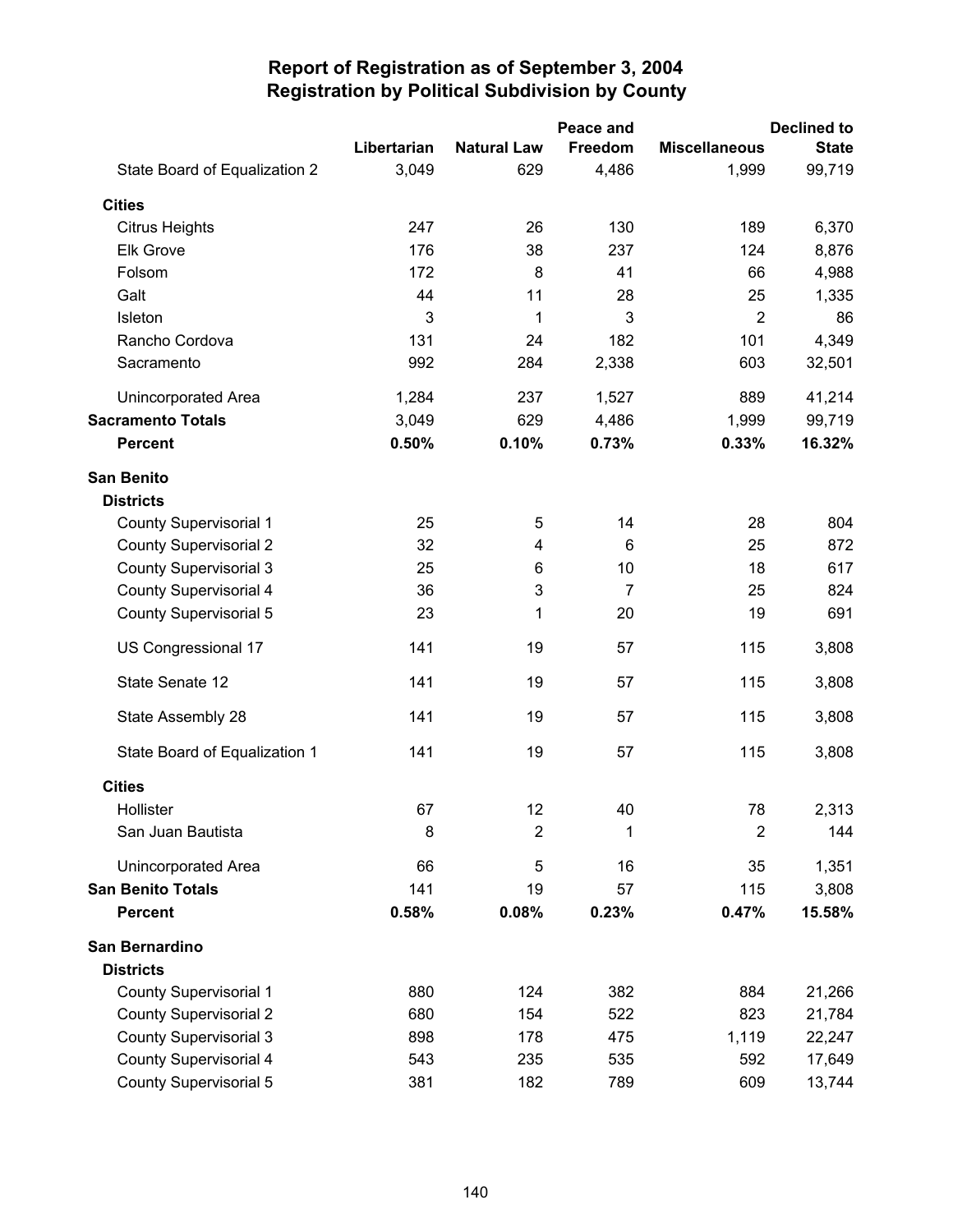|                               | <b>Total</b>      |                   |            | American    |                |
|-------------------------------|-------------------|-------------------|------------|-------------|----------------|
|                               | <b>Registered</b> | <b>Democratic</b> | Republican | Independent | Green          |
| US Congressional 25           | 59,462            | 22,137            | 25,066     | 2,016       | 171            |
| US Congressional 26           | 118,787           | 41,517            | 55,419     | 2,484       | 646            |
| US Congressional 41           | 253,091           | 81,631            | 124,836    | 6,795       | 1,241          |
| US Congressional 42           | 58,078            | 20,988            | 26,035     | 1,095       | 185            |
| US Congressional 43           | 204,846           | 102,955           | 66,354     | 4,351       | 667            |
| State Senate 17               | 108,217           | 34,925            | 52,695     | 3,270       | 353            |
| State Senate 18               | 50,163            | 17,693            | 21,258     | 1,929       | 247            |
| State Senate 29               | 59,356            | 21,520            | 26,532     | 1,127       | 189            |
| State Senate 31               | 253,057           | 83,303            | 124,607    | 5,659       | 1,359          |
| State Senate 32               | 223,471           | 111,787           | 72,618     | 4,756       | 762            |
| State Assembly 32             | 745               | 281               | 277        | 45          | $\mathbf 1$    |
| State Assembly 34             | 20,339            | 7,932             | 7,789      | 841         | 62             |
| State Assembly 36             | 59,190            | 20,246            | 27,445     | 1,830       | 211            |
| State Assembly 59             | 107,957           | 34,565            | 53,601     | 2,988       | 433            |
| State Assembly 60             | 31,322            | 10,223            | 14,607     | 566         | 82             |
| State Assembly 61             | 90,314            | 40,680            | 33,745     | 1,800       | 368            |
| State Assembly 62             | 128,987           | 68,205            | 38,460     | 2,745       | 365            |
| State Assembly 63             | 200,091           | 70,855            | 93,395     | 4,237       | 1,018          |
| State Assembly 65             | 55,319            | 16,241            | 28,391     | 1,689       | 370            |
| State Board of Equalization 2 | 267,861           | 125,458           | 94,718     | 5,464       | 892            |
| State Board of Equalization 3 | 426,403           | 143,770           | 202,992    | 11,277      | 2,018          |
| <b>Cities</b>                 |                   |                   |            |             |                |
| Adelanto                      | 5,597             | 2,359             | 1,956      | 218         | 11             |
| <b>Apple Valley</b>           | 28,363            | 8,338             | 14,832     | 816         | 72             |
| <b>Barstow</b>                | 7,704             | 3,371             | 2,614      | 321         | 22             |
| <b>Big Bear Lake</b>          | 3,234             | 796               | 1,842      | 74          | 25             |
| Chino                         | 25,109            | 10,144            | 10,651     | 503         | 95             |
| Chino Hills                   | 31,322            | 10,223            | 14,607     | 566         | 82             |
| Colton                        | 15,665            | 8,491             | 4,457      | 323         | 51             |
| Fontana                       | 44,907            | 21,583            | 14,825     | 931         | 145            |
| <b>Grand Terrace</b>          | 5,695             | 2,099             | 2,631      | 135         | 32             |
| Hesperia                      | 28,120            | 9,427             | 13,270     | 894         | 80             |
| Highland                      | 19,789            | 7,854             | 8,491      | 453         | 59             |
| Loma Linda                    | 8,165             | 2,353             | 3,942      | 163         | 57             |
| Montclair                     | 10,437            | 5,327             | 3,106      | 216         | 48             |
| <b>Needles</b>                | 1,884             | 902               | 575        | 83          | $\overline{2}$ |
| Ontario                       | 50,719            | 23,544            | 18,304     | 1,004       | 209            |
| Rancho Cucamonga              | 65,082            | 21,925            | 31,232     | 1,366       | 291            |
| Redlands                      | 34,606            | 11,107            | 17,726     | 692         | 230            |
| Rialto                        | 30,895            | 16,263            | 9,581      | 633         | 73             |
| San Bernardino                | 65,143            | 31,430            | 23,008     | 1,452       | 221            |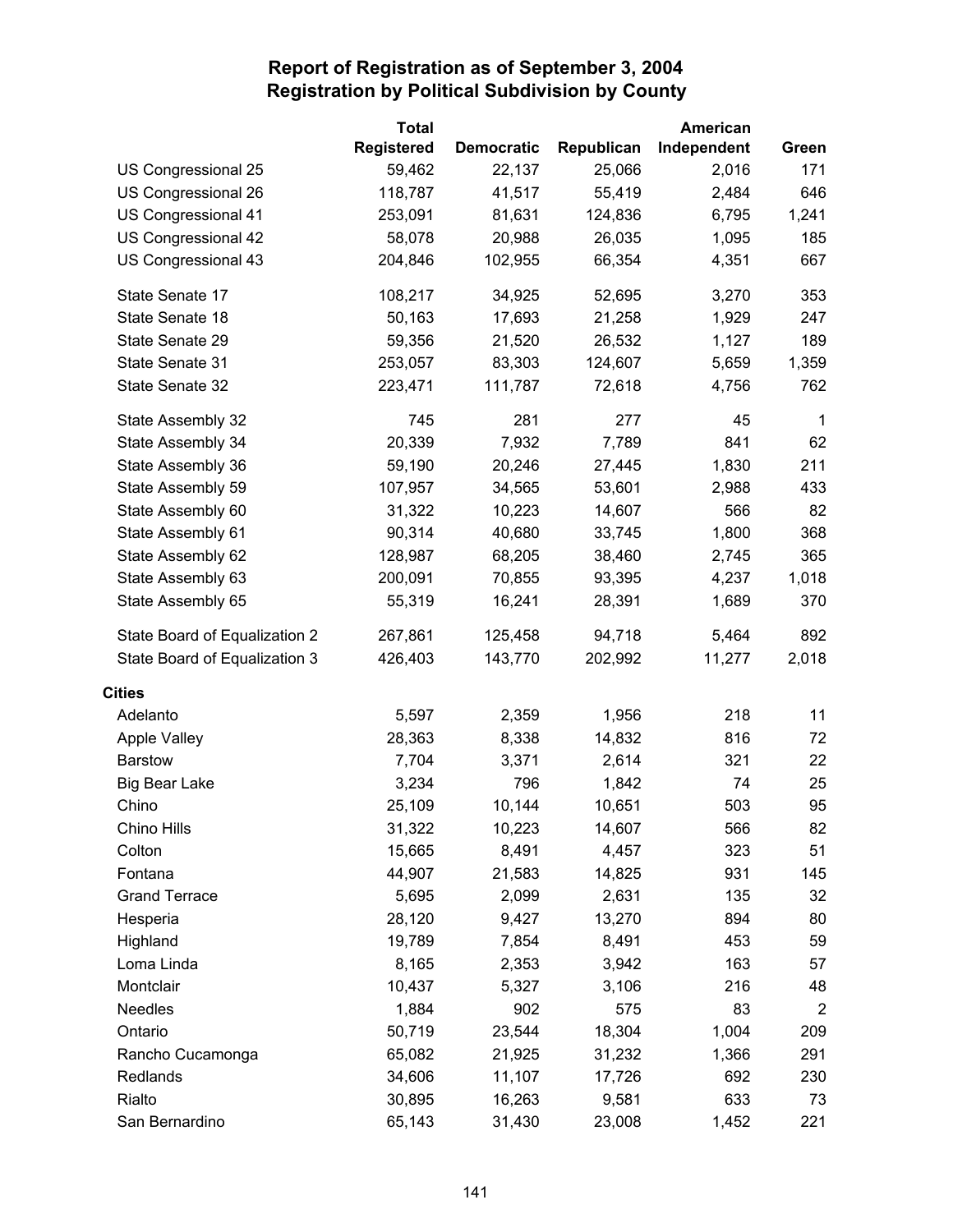|                               |                  |                         | Peace and |                      | <b>Declined to</b> |
|-------------------------------|------------------|-------------------------|-----------|----------------------|--------------------|
|                               | Libertarian      | <b>Natural Law</b>      | Freedom   | <b>Miscellaneous</b> | <b>State</b>       |
| US Congressional 25           | 332              | 54                      | 172       | 363                  | 9,151              |
| US Congressional 26           | 573              | 111                     | 399       | 626                  | 17,012             |
| US Congressional 41           | 1,446            | 255                     | 726       | 1,628                | 34,533             |
| US Congressional 42           | 259              | 138                     | 176       | 288                  | 8,914              |
| US Congressional 43           | 772              | 315                     | 1,230     | 1,122                | 27,080             |
| State Senate 17               | 637              | 93                      | 277       | 669                  | 15,298             |
| State Senate 18               | 366              | 51                      | 137       | 346                  | 8,136              |
| State Senate 29               | 267              | 143                     | 185       | 298                  | 9,095              |
| State Senate 31               | 1,247            | 245                     | 746       | 1,488                | 34,403             |
| State Senate 32               | 865              | 341                     | 1,358     | 1,226                | 29,758             |
| State Assembly 32             | $\boldsymbol{9}$ | 1                       | $\pmb{0}$ | 5                    | 126                |
| State Assembly 34             | 147              | 14                      | 52        | 121                  | 3,381              |
| State Assembly 36             | 364              | 52                      | 165       | 391                  | 8,486              |
| State Assembly 59             | 620              | 109                     | 336       | 632                  | 14,673             |
| State Assembly 60             | 157              | 83                      | 89        | 154                  | 5,361              |
| State Assembly 61             | 386              | 152                     | 446       | 439                  | 12,298             |
| State Assembly 62             | 451              | 210                     | 851       | 732                  | 16,968             |
| State Assembly 63             | 894              | 194                     | 634       | 1,153                | 27,711             |
| State Assembly 65             | 354              | 58                      | 130       | 400                  | 7,686              |
| State Board of Equalization 2 | 1,057            | 463                     | 1,440     | 1,416                | 36,953             |
| State Board of Equalization 3 | 2,325            | 410                     | 1,263     | 2,611                | 59,737             |
| <b>Cities</b>                 |                  |                         |           |                      |                    |
| Adelanto                      | 39               | 9                       | 22        | 35                   | 948                |
| <b>Apple Valley</b>           | 141              | 25                      | 59        | 123                  | 3,957              |
| <b>Barstow</b>                | 28               | $\overline{\mathbf{4}}$ | 15        | 33                   | 1,296              |
| <b>Big Bear Lake</b>          | 29               | 5                       | 8         | 16                   | 439                |
| Chino                         | 92               | 48                      | 83        | 127                  | 3,366              |
| Chino Hills                   | 157              | 83                      | 89        | 154                  | 5,361              |
| Colton                        | 48               | 28                      | 74        | 80                   | 2,113              |
| Fontana                       | 165              | 53                      | 221       | 269                  | 6,715              |
| <b>Grand Terrace</b>          | 29               | 4                       | 24        | 29                   | 712                |
| Hesperia                      | 172              | 24                      | 72        | 191                  | 3,990              |
| Highland                      | 79               | 25                      | 54        | 129                  | 2,645              |
| Loma Linda                    | 34               | 9                       | 31        | 65                   | 1,511              |
| Montclair                     | 42               | 14                      | 82        | 52                   | 1,550              |
| <b>Needles</b>                | 11               | $\pmb{0}$               | 11        | 9                    | 291                |
| Ontario                       | 228              | 77                      | 262       | 238                  | 6,853              |
| Rancho Cucamonga              | 299              | 60                      | 185       | 376                  | 9,348              |
| Redlands                      | 189              | 32                      | 79        | 201                  | 4,350              |
| Rialto                        | 109              | 52                      | 299       | 176                  | 3,709              |
| San Bernardino                | 254              | 99                      | 408       | 401                  | 7,870              |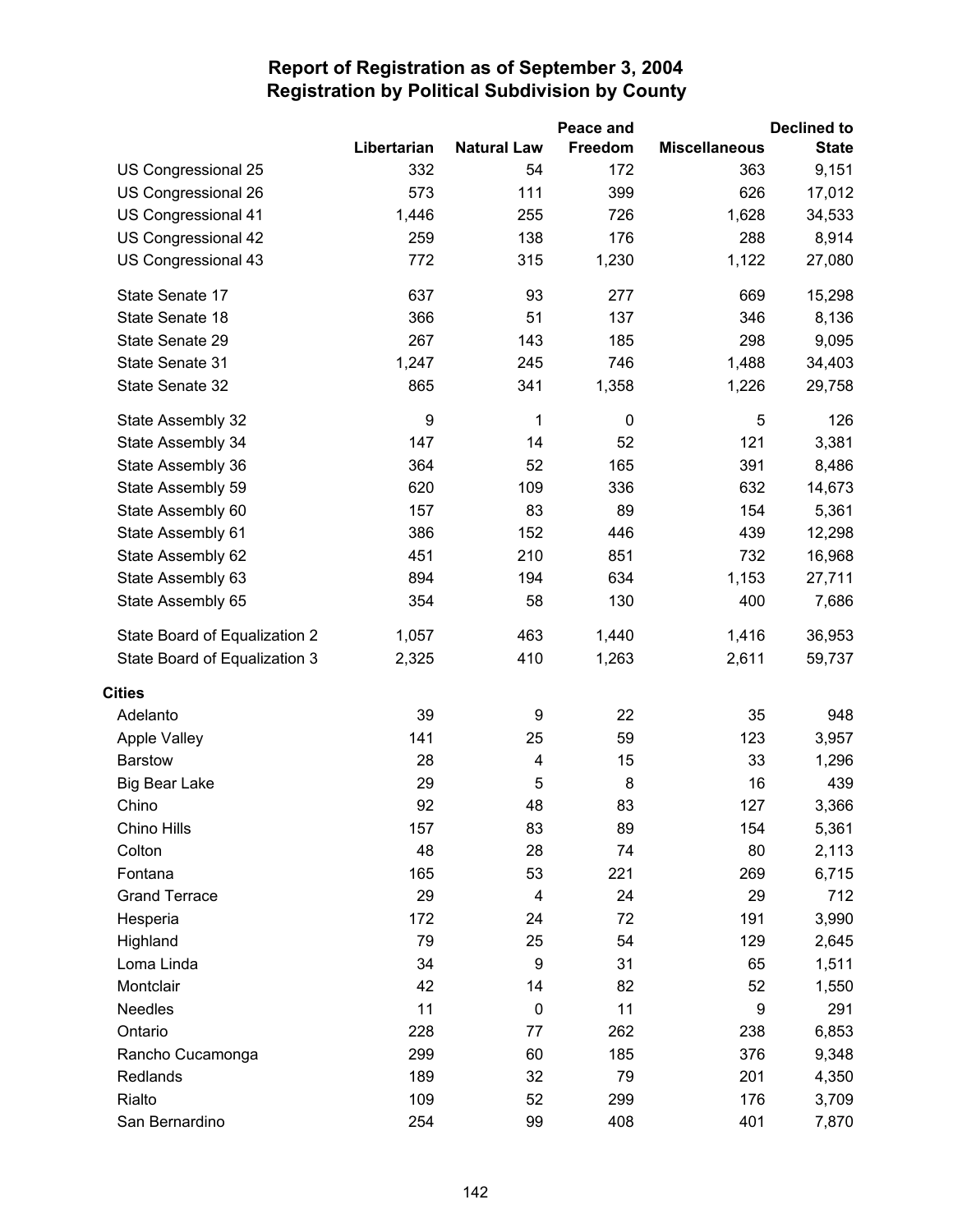|                               | <b>Total</b>      |                   |            | American    |        |
|-------------------------------|-------------------|-------------------|------------|-------------|--------|
|                               | <b>Registered</b> | <b>Democratic</b> | Republican | Independent | Green  |
| <b>Twenty-nine Palms</b>      | 5,366             | 1,458             | 2,602      | 182         | 30     |
| Upland                        | 33,387            | 11,303            | 16,116     | 645         | 213    |
| Victorville                   | 28,036            | 10,705            | 12,018     | 794         | 78     |
| Yucaipa                       | 22,372            | 6,454             | 12,203     | 602         | 100    |
| <b>Yucca Valley</b>           | 8,742             | 2,651             | 4,509      | 282         | 34     |
| Unincorporated Area           | 113,925           | 39,121            | 52,612     | 3,393       | 650    |
| <b>San Bernardino Totals</b>  | 694,264           | 269,228           | 297,710    | 16,741      | 2,910  |
| <b>Percent</b>                |                   | 38.78%            | 42.88%     | 2.41%       | 0.42%  |
| San Diego                     |                   |                   |            |             |        |
| <b>Districts</b>              |                   |                   |            |             |        |
| <b>County Supervisorial 1</b> | 240,289           | 100,270           | 80,647     | 5,179       | 1,872  |
| <b>County Supervisorial 2</b> | 294,662           | 91,974            | 136,512    | 7,259       | 1,644  |
| <b>County Supervisorial 3</b> | 317,056           | 97,805            | 136,799    | 6,751       | 2,505  |
| <b>County Supervisorial 4</b> | 283,760           | 125,210           | 81,894     | 6,323       | 3,359  |
| <b>County Supervisorial 5</b> | 268,373           | 73,685            | 132,729    | 6,301       | 1,612  |
| US Congressional 49           | 174,445           | 48,565            | 85,839     | 4,251       | 1,005  |
| US Congressional 50           | 359,508           | 107,394           | 162,443    | 7,731       | 2,667  |
| US Congressional 51           | 209,518           | 96,646            | 65,378     | 4,071       | 894    |
| US Congressional 52           | 348,383           | 106,897           | 161,415    | 8,225       | 1,948  |
| US Congressional 53           | 312,286           | 129,442           | 93,506     | 7,535       | 4,478  |
| State Senate 36               | 370,310           | 107,604           | 179,130    | 8,631       | 1,959  |
| State Senate 38               | 374,071           | 107,407           | 175,931    | 8,705       | 2,674  |
| State Senate 39               | 459,656           | 185,618           | 149,123    | 10,270      | 5,209  |
| State Senate 40               | 200,103           | 88,315            | 64,397     | 4,207       | 1,150  |
| State Assembly 66             | 42,036            | 9,577             | 23,709     | 1,015       | 206    |
| State Assembly 73             | 76,505            | 23,514            | 34,701     | 1,897       | 472    |
| State Assembly 74             | 222,755           | 64,652            | 104,211    | 5,163       | 1,808  |
| State Assembly 75             | 238,359           | 69,180            | 107,680    | 4,748       | 1,453  |
| State Assembly 76             | 238,079           | 95,260            | 73,824     | 5,715       | 3,642  |
| State Assembly 77             | 222,970           | 67,476            | 104,915    | 5,642       | 1,273  |
| State Assembly 78             | 215,421           | 90,956            | 75,372     | 4,393       | 1,249  |
| State Assembly 79             | 148,015           | 68,329            | 44,169     | 3,240       | 889    |
| State Board of Equalization 3 | 1,404,140         | 488,944           | 568,581    | 31,813      | 10,992 |
| <b>Cities</b>                 |                   |                   |            |             |        |
| Carlsbad                      | 53,950            | 14,821            | 26,201     | 1,195       | 393    |
| Chula Vista                   | 88,048            | 36,668            | 31,719     | 1,737       | 427    |
| Coronado                      | 10,774            | 2,524             | 5,912      | 205         | 59     |
| Del Mar                       | 3,214             | 1,135             | 1,243      | 67          | 26     |
| El Cajon                      | 41,556            | 13,470            | 18,725     | 1,162       | 195    |
| Encinitas                     | 35,391            | 11,942            | 13,721     | 792         | 572    |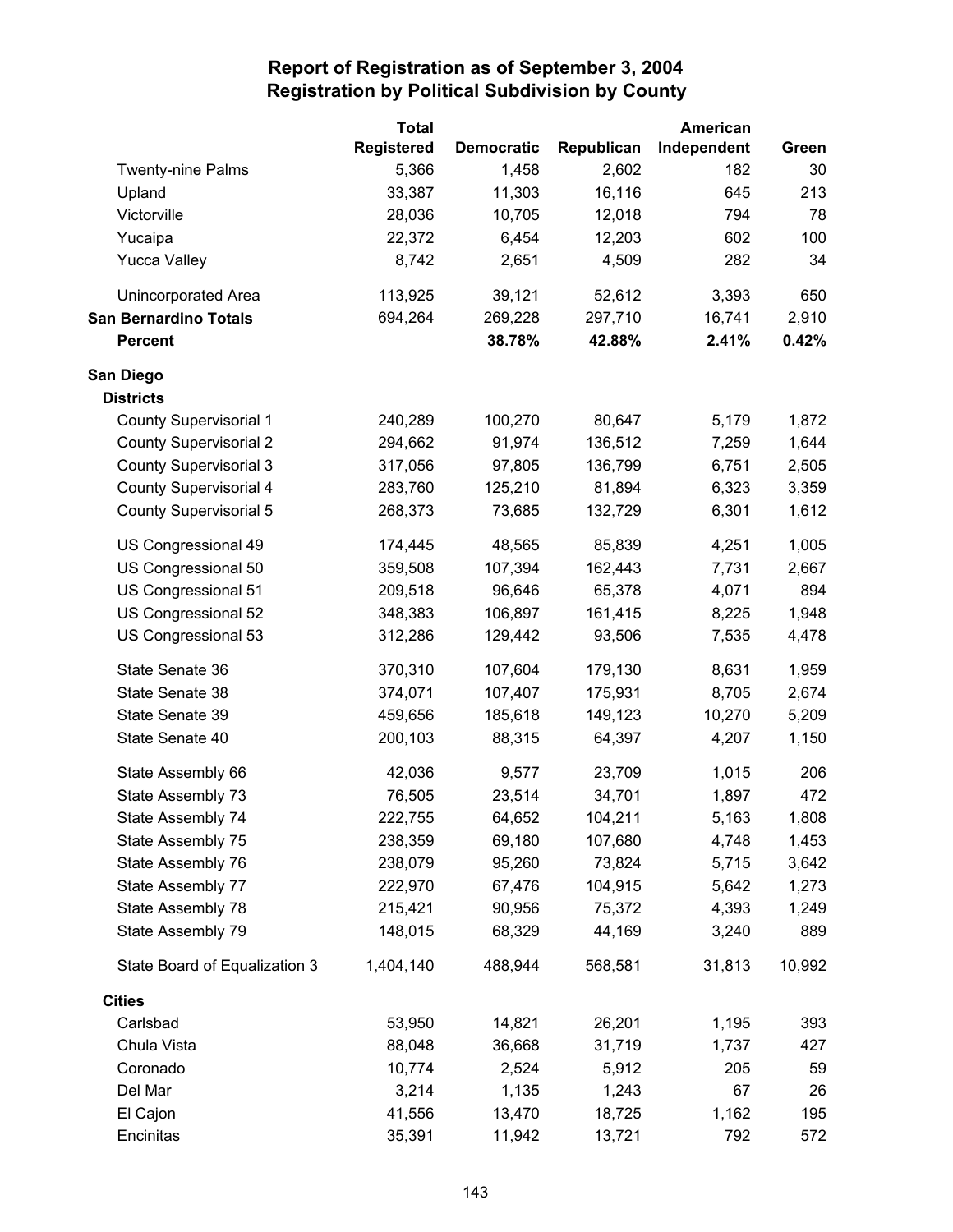|                               |             |                    | Peace and |                      | <b>Declined to</b> |
|-------------------------------|-------------|--------------------|-----------|----------------------|--------------------|
|                               | Libertarian | <b>Natural Law</b> | Freedom   | <b>Miscellaneous</b> | <b>State</b>       |
| <b>Twenty-nine Palms</b>      | 36          | 4                  | 23        | 36                   | 995                |
| Upland                        | 131         | 25                 | 94        | 133                  | 4,727              |
| Victorville                   | 111         | 22                 | 86        | 176                  | 4,046              |
| Yucaipa                       | 115         | 18                 | 37        | 155                  | 2,688              |
| <b>Yucca Valley</b>           | 43          | 8                  | 14        | 55                   | 1,146              |
| <b>Unincorporated Area</b>    | 801         | 145                | 371       | 768                  | 16,064             |
| <b>San Bernardino Totals</b>  | 3,382       | 873                | 2,703     | 4,027                | 96,690             |
| <b>Percent</b>                | 0.49%       | 0.13%              | 0.39%     | 0.58%                | 13.93%             |
| San Diego                     |             |                    |           |                      |                    |
| <b>Districts</b>              |             |                    |           |                      |                    |
| <b>County Supervisorial 1</b> | 1,497       | 1,596              | 912       | 1,203                | 47,113             |
| <b>County Supervisorial 2</b> | 2,122       | 994                | 603       | 2,044                | 51,510             |
| <b>County Supervisorial 3</b> | 2,161       | 782                | 491       | 1,772                | 67,990             |
| <b>County Supervisorial 4</b> | 2,280       | 1,571              | 887       | 1,733                | 60,503             |
| <b>County Supervisorial 5</b> | 1,842       | 465                | 424       | 1,497                | 49,818             |
| US Congressional 49           | 1,258       | 305                | 319       | 989                  | 31,914             |
| US Congressional 50           | 2,475       | 845                | 557       | 2,195                | 73,201             |
| US Congressional 51           | 936         | 1,731              | 767       | 1,015                | 38,080             |
| US Congressional 52           | 2,340       | 1,053              | 631       | 2,266                | 63,608             |
| US Congressional 53           | 2,893       | 1,474              | 1,043     | 1,784                | 70,131             |
| State Senate 36               | 2,479       | 1,015              | 626       | 2,323                | 66,543             |
| State Senate 38               | 2,607       | 805                | 636       | 2,237                | 73,069             |
| State Senate 39               | 3,778       | 2,179              | 1,204     | 2,741                | 99,534             |
| State Senate 40               | 1,038       | 1,409              | 851       | 948                  | 37,788             |
| State Assembly 66             | 324         | 54                 | 63        | 216                  | 6,872              |
| State Assembly 73             | 540         | 128                | 155       | 429                  | 14,669             |
| State Assembly 74             | 1,583       | 504                | 354       | 1,356                | 43,124             |
| State Assembly 75             | 1,525       | 522                | 315       | 1,243                | 51,693             |
| State Assembly 76             | 2,302       | 883                | 662       | 1,559                | 54,232             |
| State Assembly 77             | 1,608       | 720                | 424       | 1,525                | 39,387             |
| State Assembly 78             | 1,191       | 1,286              | 591       | 1,164                | 39,219             |
| State Assembly 79             | 829         | 1,311              | 753       | 757                  | 27,738             |
| State Board of Equalization 3 | 9,902       | 5,408              | 3,317     | 8,249                | 276,934            |
| <b>Cities</b>                 |             |                    |           |                      |                    |
| Carlsbad                      | 326         | 94                 | 38        | 304                  | 10,578             |
| Chula Vista                   | 359         | 457                | 241       | 390                  | 16,050             |
| Coronado                      | 52          | 16                 | 9         | 40                   | 1,957              |
| Del Mar                       | 20          | 12                 | 6         | 11                   | 694                |
| El Cajon                      | 278         | 169                | 109       | 266                  | 7,182              |
| Encinitas                     | 319         | 123                | 65        | 241                  | 7,616              |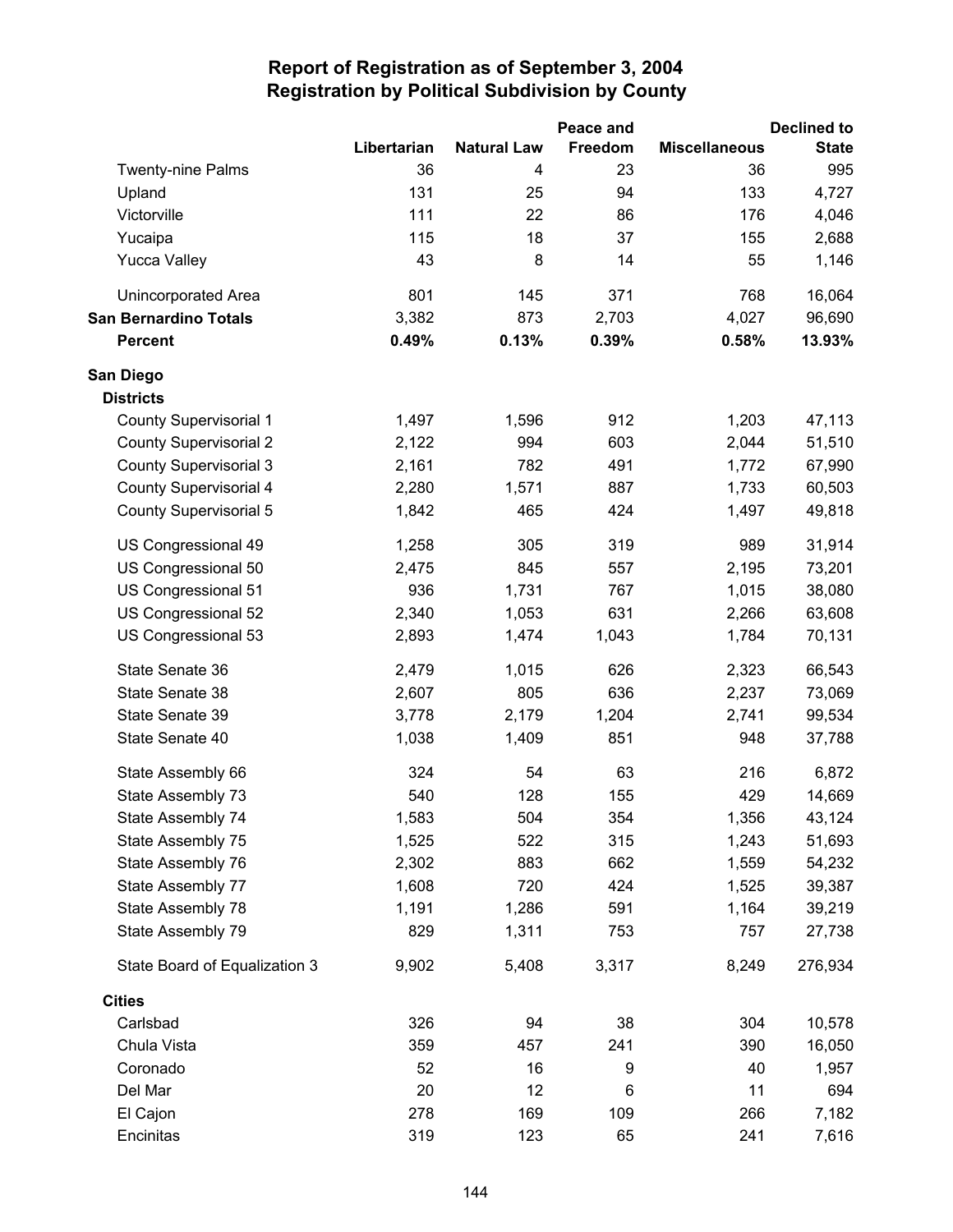|                                | <b>Total</b>      |                   |            | American    |        |
|--------------------------------|-------------------|-------------------|------------|-------------|--------|
|                                | <b>Registered</b> | <b>Democratic</b> | Republican | Independent | Green  |
| Escondido                      | 53,253            | 14,923            | 25,686     | 1,436       | 318    |
| Imperial Beach                 | 10,434            | 3,809             | 3,598      | 343         | 91     |
| La Mesa                        | 31,054            | 11,488            | 12,415     | 733         | 264    |
| Lemon Grove                    | 12,222            | 5,354             | 4,140      | 282         | 84     |
| <b>National City</b>           | 16,319            | 8,493             | 4,146      | 308         | 61     |
| Oceanside                      | 74,251            | 23,114            | 33,437     | 1,834       | 467    |
| Poway                          | 27,599            | 7,056             | 13,865     | 578         | 121    |
| San Diego                      | 620,432           | 243,188           | 211,802    | 13,287      | 6,119  |
| San Marcos                     | 27,944            | 7,960             | 13,416     | 648         | 155    |
| Santee                         | 28,761            | 8,491             | 13,447     | 755         | 142    |
| Solana Beach                   | 8,261             | 2,581             | 3,652      | 165         | 85     |
| Vista                          | 33,467            | 9,766             | 15,577     | 851         | 208    |
| Unincorporated Area            | 227,210           | 62,161            | 115,879    | 5,435       | 1,205  |
| San Diego Totals               | 1,404,140         | 488,944           | 568,581    | 31,813      | 10,992 |
| <b>Percent</b>                 |                   | 34.82%            | 40.49%     | 2.27%       | 0.78%  |
| <b>San Francisco</b>           |                   |                   |            |             |        |
| <b>Districts</b>               |                   |                   |            |             |        |
| <b>County Supervisorial 1</b>  | 39,932            | 19,766            | 5,299      | 599         | 1,210  |
| <b>County Supervisorial 2</b>  | 45,961            | 21,228            | 11,177     | 827         | 743    |
| <b>County Supervisorial 3</b>  | 36,501            | 17,112            | 5,293      | 627         | 846    |
| <b>County Supervisorial 4</b>  | 39,451            | 18,599            | 5,314      | 643         | 999    |
| <b>County Supervisorial 5</b>  | 50,443            | 28,750            | 3,336      | 869         | 2,761  |
| County Supervisorial 6         | 38,597            | 20,674            | 3,623      | 835         | 1,471  |
| <b>County Supervisorial 7</b>  | 41,950            | 22,241            | 7,529      | 630         | 896    |
| <b>County Supervisorial 8</b>  | 53,470            | 34,228            | 3,701      | 688         | 2,441  |
| <b>County Supervisorial 9</b>  | 34,604            | 20,250            | 2,343      | 489         | 1,878  |
| <b>County Supervisorial 10</b> | 39,939            | 24,914            | 2,574      | 869         | 636    |
| <b>County Supervisorial 11</b> | 34,631            | 19,747            | 3,372      | 586         | 517    |
| US Congressional 8             | 372,458           | 204,386           | 40,834     | 6,418       | 12,372 |
| US Congressional 12            | 83,021            | 43,123            | 12,727     | 1,244       | 2,026  |
| State Senate 3                 | 260,432           | 145,714           | 26,957     | 4,538       | 9,774  |
| State Senate 8                 | 195,047           | 101,795           | 26,604     | 3,124       | 4,624  |
| State Assembly 12              | 194,990           | 101,404           | 26,579     | 3,157       | 4,406  |
| State Assembly 13              | 260,489           | 146,105           | 26,982     | 4,505       | 9,992  |
| State Board of Equalization 1  | 455,479           | 247,509           | 53,561     | 7,662       | 14,398 |
| <b>Cities</b>                  |                   |                   |            |             |        |
| San Francisco                  | 455,479           | 247,509           | 53,561     | 7,662       | 14,398 |
| <b>San Francisco Totals</b>    | 455,479           | 247,509           | 53,561     | 7,662       | 14,398 |
| <b>Percent</b>                 |                   | 54.34%            | 11.76%     | 1.68%       | 3.16%  |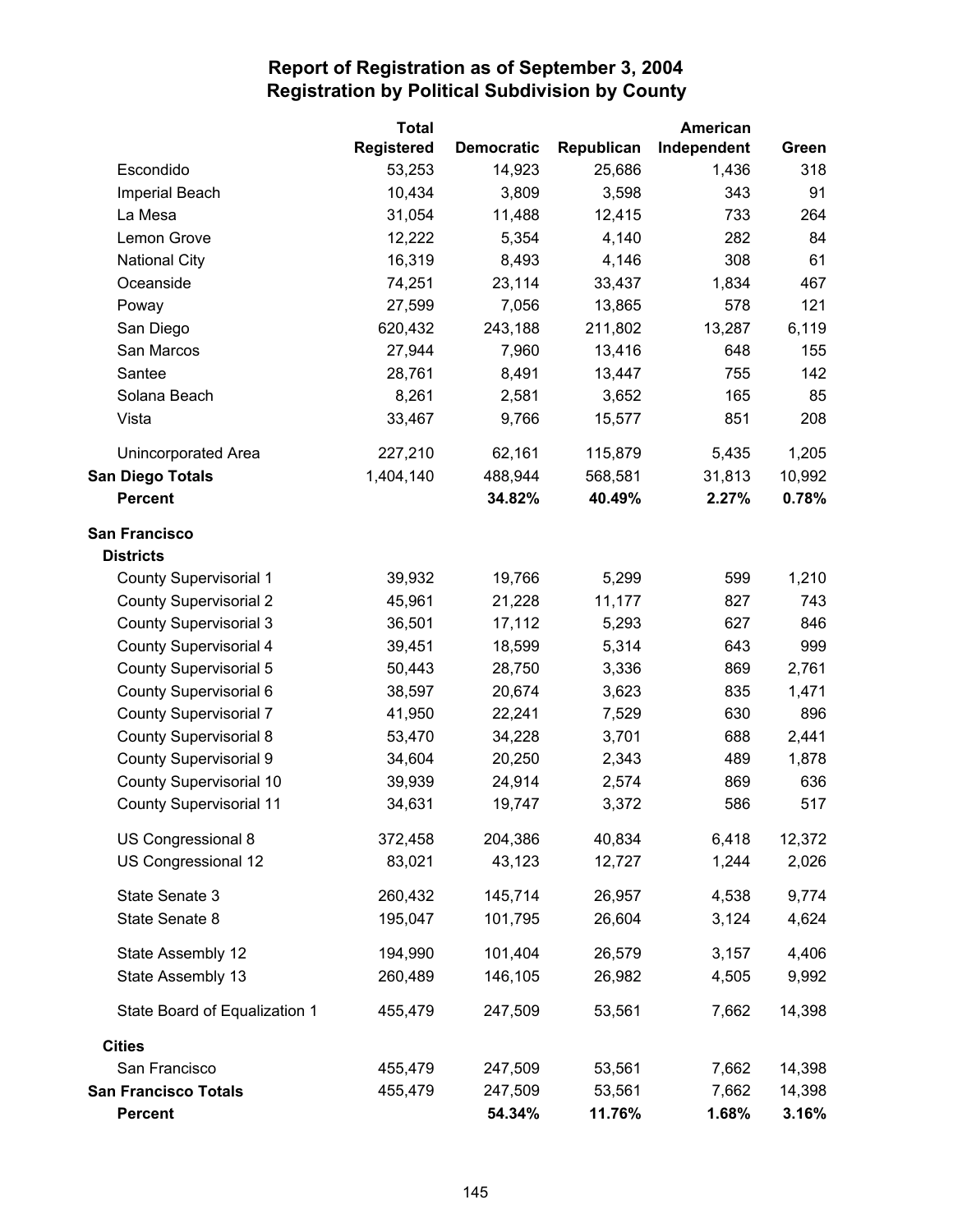|                                |             |                    | Peace and |                      | <b>Declined to</b> |
|--------------------------------|-------------|--------------------|-----------|----------------------|--------------------|
|                                | Libertarian | <b>Natural Law</b> | Freedom   | <b>Miscellaneous</b> | <b>State</b>       |
| Escondido                      | 391         | 126                | 124       | 399                  | 9,850              |
| Imperial Beach                 | 112         | 78                 | 73        | 48                   | 2,282              |
| La Mesa                        | 213         | 100                | 81        | 228                  | 5,532              |
| Lemon Grove                    | 98          | 63                 | 33        | 84                   | 2,084              |
| <b>National City</b>           | 82          | 151                | 102       | 77                   | 2,899              |
| Oceanside                      | 532         | 127                | 156       | 417                  | 14,167             |
| Poway                          | 195         | 42                 | 28        | 186                  | 5,528              |
| San Diego                      | 4,559       | 2,957              | 1,668     | 3,480                | 133,372            |
| San Marcos                     | 184         | 50                 | 53        | 136                  | 5,342              |
| Santee                         | 228         | 110                | 48        | 228                  | 5,312              |
| Solana Beach                   | 72          | 26                 | 9         | 43                   | 1,628              |
| Vista                          | 266         | 75                 | 68        | 221                  | 6,435              |
| Unincorporated Area            | 1,616       | 632                | 406       | 1,450                | 38,426             |
| <b>San Diego Totals</b>        | 9,902       | 5,408              | 3,317     | 8,249                | 276,934            |
| <b>Percent</b>                 | 0.71%       | 0.39%              | 0.24%     | 0.59%                | 19.72%             |
| <b>San Francisco</b>           |             |                    |           |                      |                    |
| <b>Districts</b>               |             |                    |           |                      |                    |
| <b>County Supervisorial 1</b>  | 202         | 65                 | 159       | 71                   | 12,561             |
| <b>County Supervisorial 2</b>  | 242         | 45                 | 72        | 97                   | 11,530             |
| <b>County Supervisorial 3</b>  | 245         | 46                 | 128       | 74                   | 12,130             |
| <b>County Supervisorial 4</b>  | 186         | 69                 | 163       | 80                   | 13,398             |
| <b>County Supervisorial 5</b>  | 362         | 94                 | 308       | 133                  | 13,830             |
| County Supervisorial 6         | 331         | 89                 | 241       | 81                   | 11,252             |
| <b>County Supervisorial 7</b>  | 194         | 56                 | 104       | 84                   | 10,216             |
| <b>County Supervisorial 8</b>  | 326         | 53                 | 210       | 101                  | 11,722             |
| <b>County Supervisorial 9</b>  | 184         | 78                 | 277       | 72                   | 9,033              |
| County Supervisorial 10        | 159         | 168                | 286       | 75                   | 10,258             |
| <b>County Supervisorial 11</b> | 105         | 96                 | 210       | 62                   | 9,936              |
| US Congressional 8             | 2,130       | 739                | 1,884     | 767                  | 102,928            |
| US Congressional 12            | 406         | 120                | 274       | 163                  | 22,938             |
| State Senate 3                 | 1,635       | 495                | 1,375     | 571                  | 69,373             |
| State Senate 8                 | 901         | 364                | 783       | 359                  | 56,493             |
| State Assembly 12              | 873         | 381                | 813       | 356                  | 57,021             |
| State Assembly 13              | 1,663       | 478                | 1,345     | 574                  | 68,845             |
| State Board of Equalization 1  | 2,536       | 859                | 2,158     | 930                  | 125,866            |
| <b>Cities</b>                  |             |                    |           |                      |                    |
| San Francisco                  | 2,536       | 859                | 2,158     | 930                  | 125,866            |
| <b>San Francisco Totals</b>    | 2,536       | 859                | 2,158     | 930                  | 125,866            |
| <b>Percent</b>                 | 0.56%       | 0.19%              | 0.47%     | 0.20%                | 27.63%             |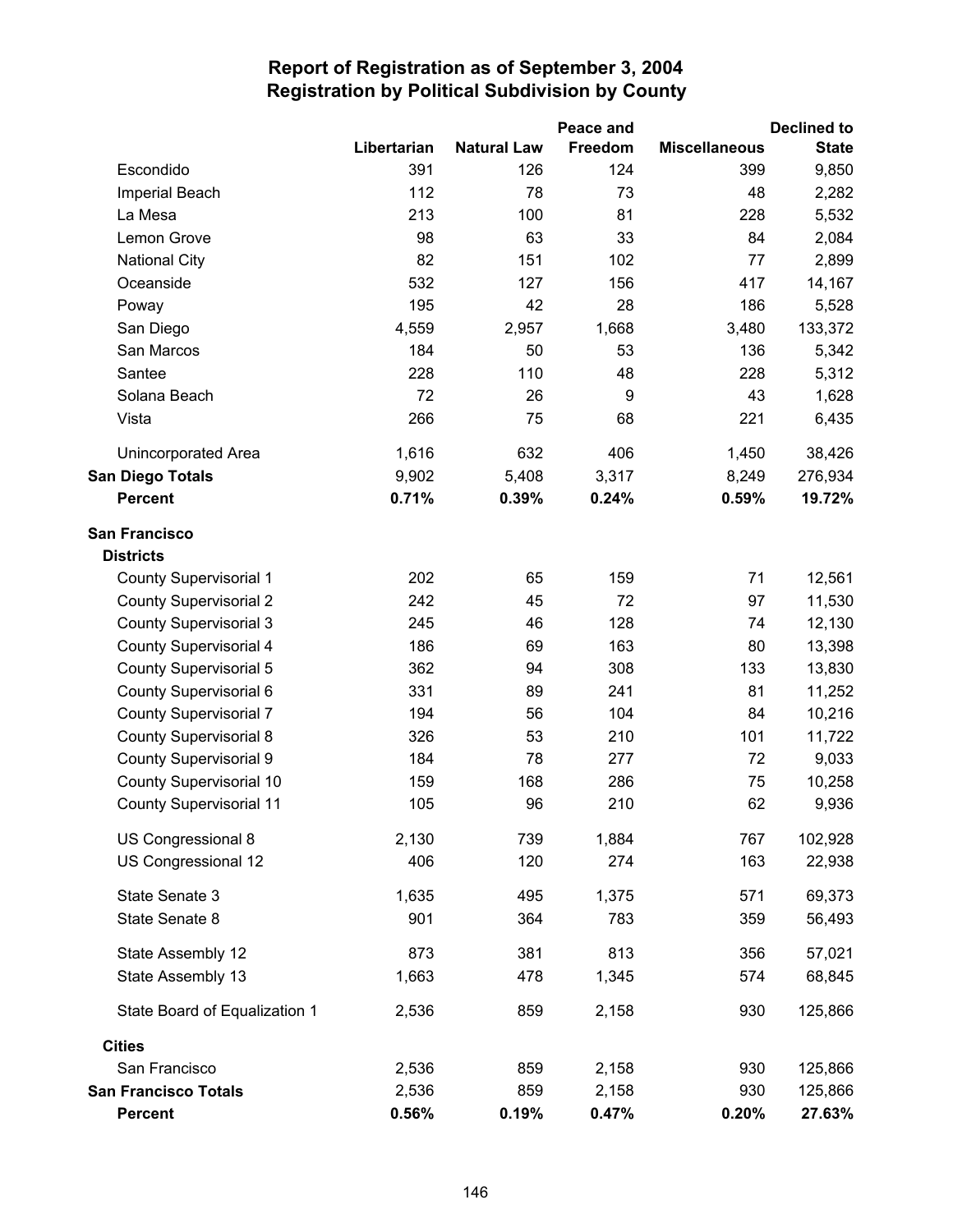|                               | <b>Total</b>      |                   |            | American    |       |
|-------------------------------|-------------------|-------------------|------------|-------------|-------|
|                               | <b>Registered</b> | <b>Democratic</b> | Republican | Independent | Green |
| San Joaquin                   |                   |                   |            |             |       |
| <b>Districts</b>              |                   |                   |            |             |       |
| <b>County Supervisorial 1</b> | 47,464            | 26,368            | 16,095     | 505         | 140   |
| <b>County Supervisorial 2</b> | 48,708            | 22,466            | 20,384     | 650         | 227   |
| <b>County Supervisorial 3</b> | 54,202            | 23,259            | 23,616     | 802         | 171   |
| <b>County Supervisorial 4</b> | 57,677            | 18,643            | 31,397     | 1,044       | 203   |
| <b>County Supervisorial 5</b> | 57,099            | 20,983            | 26,728     | 1,078       | 185   |
| US Congressional 11           | 190,445           | 71,734            | 91,905     | 3,211       | 719   |
| US Congressional 18           | 74,705            | 39,985            | 26,315     | 868         | 207   |
| State Senate 5                | 193,799           | 89,030            | 79,067     | 2,775       | 678   |
| State Senate 14               | 71,351            | 22,689            | 39,153     | 1,304       | 248   |
| State Assembly 10             | 60,772            | 21,844            | 31,019     | 991         | 216   |
| State Assembly 15             | 8,394             | 3,950             | 3,152      | 134         | 27    |
| State Assembly 17             | 86,681            | 42,409            | 32,758     | 1,178       | 299   |
| State Assembly 26             | 109,303           | 43,516            | 51,291     | 1,776       | 384   |
| State Board of Equalization 2 | 265,150           | 111,719           | 118,220    | 4,079       | 926   |
| <b>Cities</b>                 |                   |                   |            |             |       |
| Escalon                       | 3,266             | 1,155             | 1,618      | 67          | 5     |
| Lathrop                       | 4,338             | 2,047             | 1,623      | 74          | 8     |
| Lodi                          | 27,052            | 8,602             | 14,814     | 477         | 93    |
| Manteca                       | 24,244            | 9,399             | 10,997     | 493         | 85    |
| Ripon                         | 6,132             | 1,602             | 3,643      | 121         | 8     |
| Stockton                      | 112,130           | 54,606            | 44,302     | 1,337       | 406   |
| Tracy                         | 28,700            | 11,302            | 12,188     | 523         | 99    |
| <b>Unincorporated Area</b>    | 59,288            | 23,006            | 29,035     | 987         | 222   |
| <b>San Joaquin Totals</b>     | 265,150           | 111,719           | 118,220    | 4,079       | 926   |
| <b>Percent</b>                |                   | 42.13%            | 44.59%     | 1.54%       | 0.35% |
| San Luis Obispo               |                   |                   |            |             |       |
| <b>Districts</b>              |                   |                   |            |             |       |
| <b>County Supervisorial 1</b> | 28,998            | 8,418             | 14,934     | 699         | 219   |
| <b>County Supervisorial 2</b> | 32,192            | 13,062            | 11,425     | 649         | 774   |
| <b>County Supervisorial 3</b> | 30,287            | 11,766            | 11,416     | 672         | 594   |
| <b>County Supervisorial 4</b> | 30,592            | 10,896            | 13,697     | 673         | 263   |
| <b>County Supervisorial 5</b> | 28,419            | 9,496             | 12,020     | 663         | 524   |
| US Congressional 22           | 71,692            | 22,108            | 35,075     | 1,606       | 780   |
| US Congressional 23           | 78,796            | 31,530            | 28,417     | 1,750       | 1,594 |
| State Senate 15               | 150,488           | 53,638            | 63,492     | 3,356       | 2,374 |
| State Assembly 33             | 150,488           | 53,638            | 63,492     | 3,356       | 2,374 |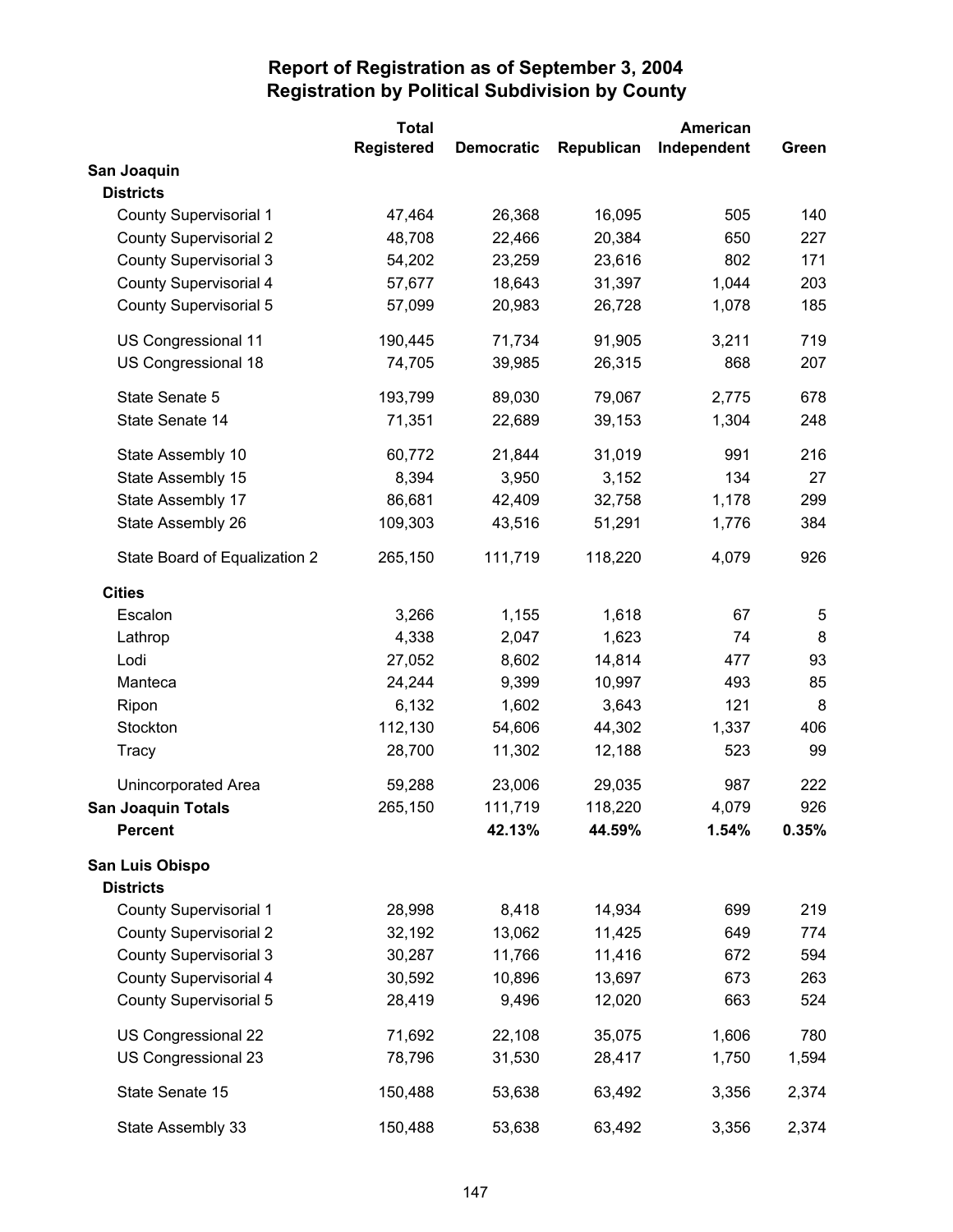|                               |             |                         | Peace and | <b>Declined to</b>   |              |  |
|-------------------------------|-------------|-------------------------|-----------|----------------------|--------------|--|
|                               | Libertarian | <b>Natural Law</b>      | Freedom   | <b>Miscellaneous</b> | <b>State</b> |  |
| San Joaquin                   |             |                         |           |                      |              |  |
| <b>Districts</b>              |             |                         |           |                      |              |  |
| <b>County Supervisorial 1</b> | 79          | 25                      | 391       | 190                  | 3,671        |  |
| <b>County Supervisorial 2</b> | 151         | 35                      | 301       | 304                  | 4,190        |  |
| <b>County Supervisorial 3</b> | 146         | 36                      | 257       | 416                  | 5,499        |  |
| County Supervisorial 4        | 233         | 23                      | 161       | 436                  | 5,537        |  |
| <b>County Supervisorial 5</b> | 232         | 23                      | 140       | 479                  | 7,251        |  |
| US Congressional 11           | 698         | 89                      | 610       | 1,455                | 20,024       |  |
| US Congressional 18           | 143         | 53                      | 640       | 370                  | 6,124        |  |
| State Senate 5                | 550         | 117                     | 1,032     | 1,280                | 19,270       |  |
| State Senate 14               | 291         | 25                      | 218       | 545                  | 6,878        |  |
| State Assembly 10             | 240         | 29                      | 194       | 440                  | 5,799        |  |
| State Assembly 15             | 23          | 6                       | 37        | 57                   | 1,008        |  |
| State Assembly 17             | 234         | 51                      | 536       | 509                  | 8,707        |  |
| State Assembly 26             | 344         | 56                      | 483       | 819                  | 10,634       |  |
| State Board of Equalization 2 | 841         | 142                     | 1,250     | 1,825                | 26,148       |  |
| <b>Cities</b>                 |             |                         |           |                      |              |  |
| Escalon                       | 14          | $\overline{\mathbf{c}}$ | 16        | 33                   | 356          |  |
| Lathrop                       | 10          | $\overline{2}$          | 26        | 42                   | 506          |  |
| Lodi                          | 127         | 12                      | 75        | 218                  | 2,634        |  |
| Manteca                       | 91          | 10                      | 88        | 217                  | 2,864        |  |
| Ripon                         | 16          | $\mathbf 0$             | 14        | 56                   | 672          |  |
| Stockton                      | 243         | 77                      | 719       | 632                  | 9,808        |  |
| Tracy                         | 120         | 13                      | 58        | 237                  | 4,160        |  |
| Unincorporated Area           | 220         | 26                      | 254       | 390                  | 5,148        |  |
| <b>San Joaquin Totals</b>     | 841         | 142                     | 1,250     | 1,825                | 26,148       |  |
| <b>Percent</b>                | 0.32%       | 0.05%                   | 0.47%     | 0.69%                | 9.86%        |  |
| San Luis Obispo               |             |                         |           |                      |              |  |
| <b>Districts</b>              |             |                         |           |                      |              |  |
| <b>County Supervisorial 1</b> | 141         | 20                      | 61        | 336                  | 4,170        |  |
| <b>County Supervisorial 2</b> | 234         | 58                      | 73        | 443                  | 5,474        |  |
| <b>County Supervisorial 3</b> | 210         | 32                      | 53        | 390                  | 5,154        |  |
| <b>County Supervisorial 4</b> | 189         | 30                      | 57        | 433                  | 4,354        |  |
| County Supervisorial 5        | 234         | 34                      | 63        | 366                  | 5,019        |  |
| US Congressional 22           | 429         | 75                      | 147       | 906                  | 10,566       |  |
| US Congressional 23           | 579         | 99                      | 160       | 1,062                | 13,605       |  |
| State Senate 15               | 1,008       | 174                     | 307       | 1,968                | 24,171       |  |
| State Assembly 33             | 1,008       | 174                     | 307       | 1,968                | 24,171       |  |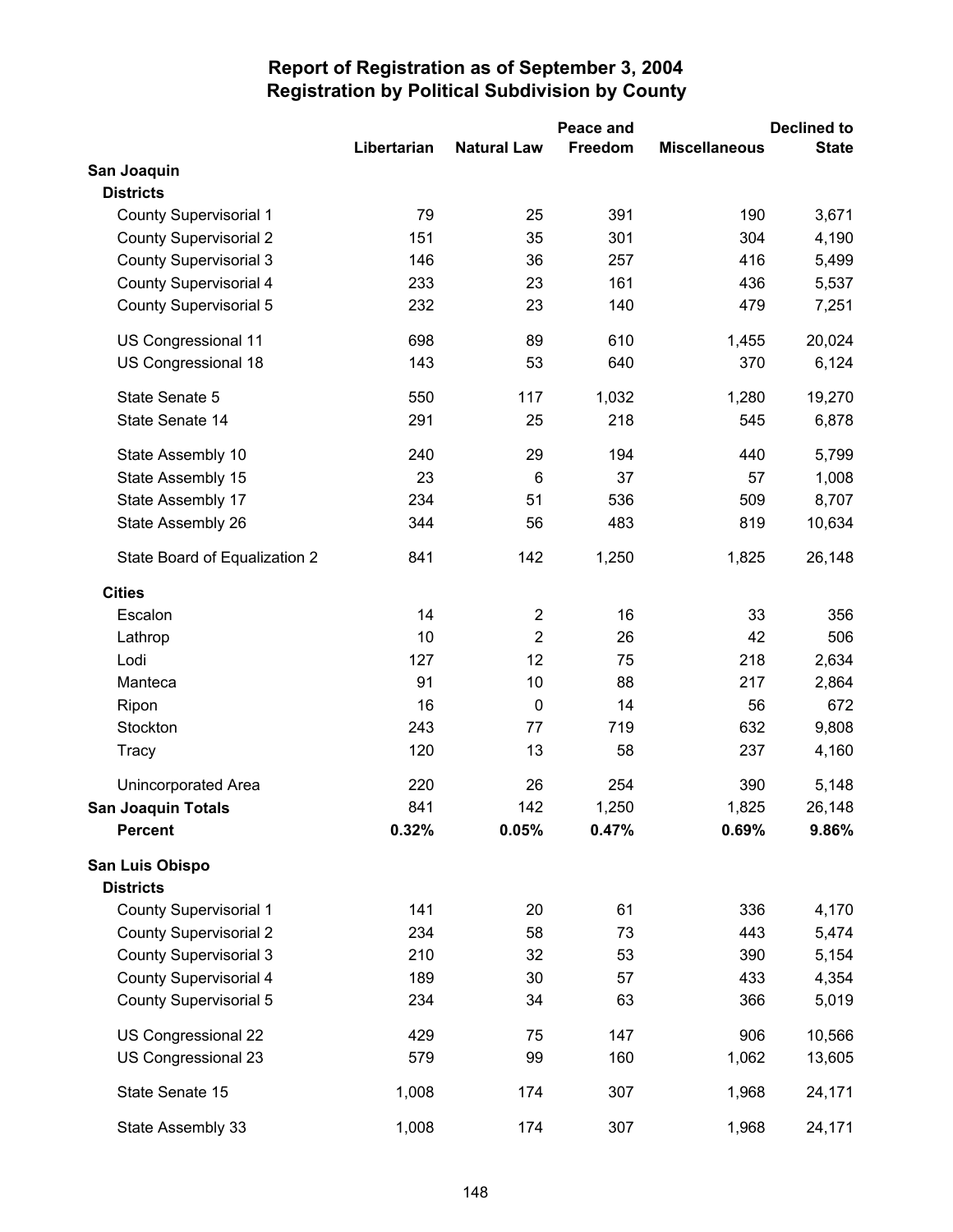|                               | <b>Total</b>      |                   |            | American    |                         |
|-------------------------------|-------------------|-------------------|------------|-------------|-------------------------|
|                               | <b>Registered</b> | <b>Democratic</b> | Republican | Independent | Green                   |
| State Board of Equalization 1 | 150,488           | 53,638            | 63,492     | 3,356       | 2,374                   |
| <b>Cities</b>                 |                   |                   |            |             |                         |
| Arroyo Grande                 | 10,844            | 3,883             | 4,913      | 217         | 97                      |
| Atascadero                    | 16,128            | 5,237             | 7,459      | 357         | 209                     |
| El Paso de Robles             | 13,517            | 4,328             | 6,527      | 336         | 105                     |
| Grover Beach                  | 6,913             | 2,827             | 2,464      | 181         | 103                     |
| Morro Bay                     | 7,292             | 2,981             | 2,541      | 156         | 182                     |
| Pismo Beach                   | 5,841             | 1,977             | 2,616      | 135         | 70                      |
| San Luis Obispo               | 27,075            | 11,062            | 8,851      | 601         | 690                     |
| Unincorporated Area           | 62,878            | 21,343            | 28,121     | 1,373       | 918                     |
| <b>San Luis Obispo Totals</b> | 150,488           | 53,638            | 63,492     | 3,356       | 2,374                   |
| <b>Percent</b>                |                   | 35.64%            | 42.19%     | 2.23%       | 1.58%                   |
| San Mateo                     |                   |                   |            |             |                         |
| <b>Districts</b>              |                   |                   |            |             |                         |
| <b>County Supervisorial 1</b> | 68,812            | 34,003            | 18,683     | 1,283       | 655                     |
| <b>County Supervisorial 2</b> | 70,455            | 34,003            | 19,196     | 1,249       | 658                     |
| <b>County Supervisorial 3</b> | 85,963            | 39,674            | 24,777     | 1,654       | 1,386                   |
| <b>County Supervisorial 4</b> | 59,147            | 29,778            | 15,395     | 1,010       | 789                     |
| <b>County Supervisorial 5</b> | 57,673            | 31,957            | 9,830      | 997         | 488                     |
| US Congressional 12           | 244,246           | 122,922           | 60,375     | 4,496       | 2,512                   |
| US Congressional 14           | 97,804            | 46,493            | 27,506     | 1,697       | 1,464                   |
| State Senate 8                | 241,035           | 121,415           | 58,623     | 4,489       | 2,701                   |
| State Senate 11               | 101,015           | 48,000            | 29,258     | 1,704       | 1,275                   |
| State Assembly 12             | 25,452            | 14,165            | 4,091      | 422         | 237                     |
| State Assembly 19             | 210,780           | 105,689           | 52,083     | 4,020       | 2,501                   |
| State Assembly 21             | 105,818           | 49,561            | 31,707     | 1,751       | 1,238                   |
| State Board of Equalization 1 | 342,050           | 169,415           | 87,881     | 6,193       | 3,976                   |
| <b>Cities</b>                 |                   |                   |            |             |                         |
| Atherton                      | 4,977             | 1,402             | 2,603      | 54          | 42                      |
| <b>Belmont</b>                | 14,215            | 6,871             | 3,804      | 268         | 170                     |
| <b>Brisbane</b>               | 2,184             | 1,214             | 353        | 38          | 60                      |
| <b>Burlingame</b>             | 15,234            | 7,076             | 4,509      | 288         | 185                     |
| Colma                         | 559               | 320               | 80         | 12          | $\overline{\mathbf{4}}$ |
| Daly City                     | 38,306            | 21,011            | 6,322      | 636         | 290                     |
| East Palo Alto                | 8,116             | 5,152             | 917        | 160         | 82                      |
| <b>Foster City</b>            | 14,832            | 6,464             | 4,396      | 228         | 97                      |
| Half Moon Bay                 | 6,481             | 2,885             | 1,869      | 140         | 161                     |
| Hillsborough                  | 6,971             | 2,042             | 3,457      | 96          | 32                      |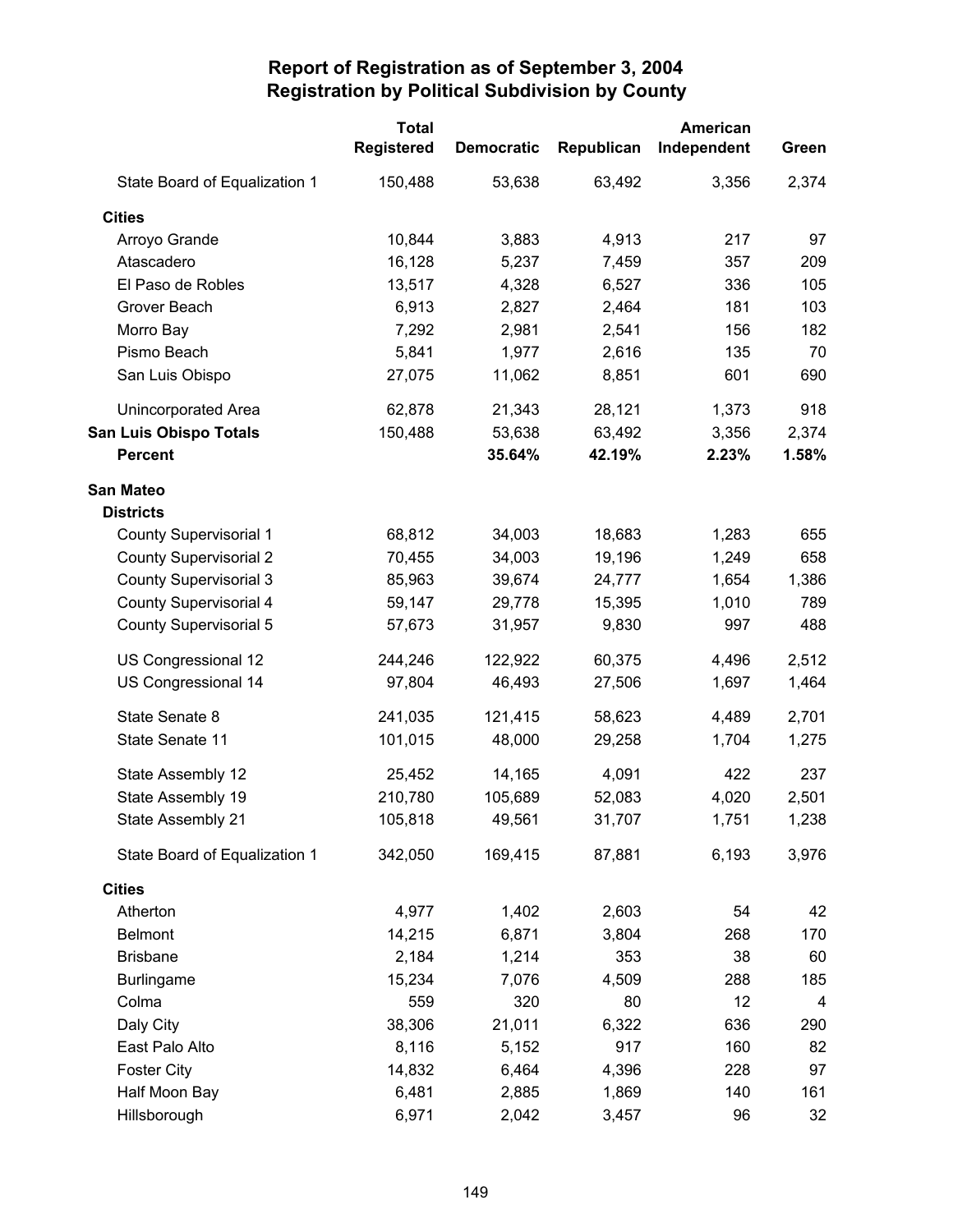|                               |             | Peace and               |                | <b>Declined to</b>   |              |
|-------------------------------|-------------|-------------------------|----------------|----------------------|--------------|
|                               | Libertarian | <b>Natural Law</b>      | Freedom        | <b>Miscellaneous</b> | <b>State</b> |
| State Board of Equalization 1 | 1,008       | 174                     | 307            | 1,968                | 24,171       |
| <b>Cities</b>                 |             |                         |                |                      |              |
| Arroyo Grande                 | 60          | 11                      | 17             | 142                  | 1,504        |
| Atascadero                    | 118         | 24                      | 37             | 219                  | 2,468        |
| El Paso de Robles             | 66          | 13                      | 29             | 163                  | 1,950        |
| Grover Beach                  | 42          | 8                       | 21             | 97                   | 1,170        |
| Morro Bay                     | 47          | 12                      | 17             | 100                  | 1,256        |
| Pismo Beach                   | 42          | $\overline{2}$          | $\overline{7}$ | 76                   | 916          |
| San Luis Obispo               | 213         | 32                      | 36             | 332                  | 5,258        |
| Unincorporated Area           | 420         | 72                      | 143            | 839                  | 9,649        |
| <b>San Luis Obispo Totals</b> | 1,008       | 174                     | 307            | 1,968                | 24,171       |
| <b>Percent</b>                | 0.67%       | 0.12%                   | 0.20%          | 1.31%                | 16.06%       |
| <b>San Mateo</b>              |             |                         |                |                      |              |
| <b>Districts</b>              |             |                         |                |                      |              |
| <b>County Supervisorial 1</b> | 277         | 85                      | 160            | 172                  | 13,494       |
| <b>County Supervisorial 2</b> | 351         | 101                     | 148            | 182                  | 14,567       |
| <b>County Supervisorial 3</b> | 550         | 71                      | 183            | 322                  | 17,346       |
| <b>County Supervisorial 4</b> | 347         | 68                      | 235            | 199                  | 11,326       |
| <b>County Supervisorial 5</b> | 179         | 109                     | 200            | 129                  | 13,784       |
| US Congressional 12           | 1,057       | 339                     | 614            | 642                  | 51,289       |
| US Congressional 14           | 647         | 95                      | 312            | 362                  | 19,228       |
| State Senate 8                | 1,098       | 339                     | 629            | 694                  | 51,047       |
| State Senate 11               | 606         | 95                      | 297            | 310                  | 19,470       |
| State Assembly 12             | 78          | 50                      | 110            | 54                   | 6,245        |
| State Assembly 19             | 988         | 289                     | 520            | 631                  | 44,059       |
| State Assembly 21             | 638         | 95                      | 296            | 319                  | 20,213       |
| State Board of Equalization 1 | 1,704       | 434                     | 926            | 1,004                | 70,517       |
| <b>Cities</b>                 |             |                         |                |                      |              |
| Atherton                      | 31          | $\pmb{0}$               | 4              | 10                   | 831          |
| <b>Belmont</b>                | 99          | 16                      | 28             | 35                   | 2,924        |
| <b>Brisbane</b>               | 17          | $\overline{\mathbf{4}}$ | 3              | 8                    | 487          |
| <b>Burlingame</b>             | 72          | 10                      | 17             | 45                   | 3,032        |
| Colma                         | 1           | $\mathbf 0$             | 3              | 1                    | 138          |
| Daly City                     | 110         | 74                      | 148            | 85                   | 9,630        |
| East Palo Alto                | 45          | 28                      | 80             | 24                   | 1,628        |
| <b>Foster City</b>            | 62          | 22                      | 20             | 39                   | 3,504        |
| Half Moon Bay                 | 46          | 5                       | 21             | 45                   | 1,309        |
| Hillsborough                  | 23          | 4                       | $\overline{7}$ | 10                   | 1,300        |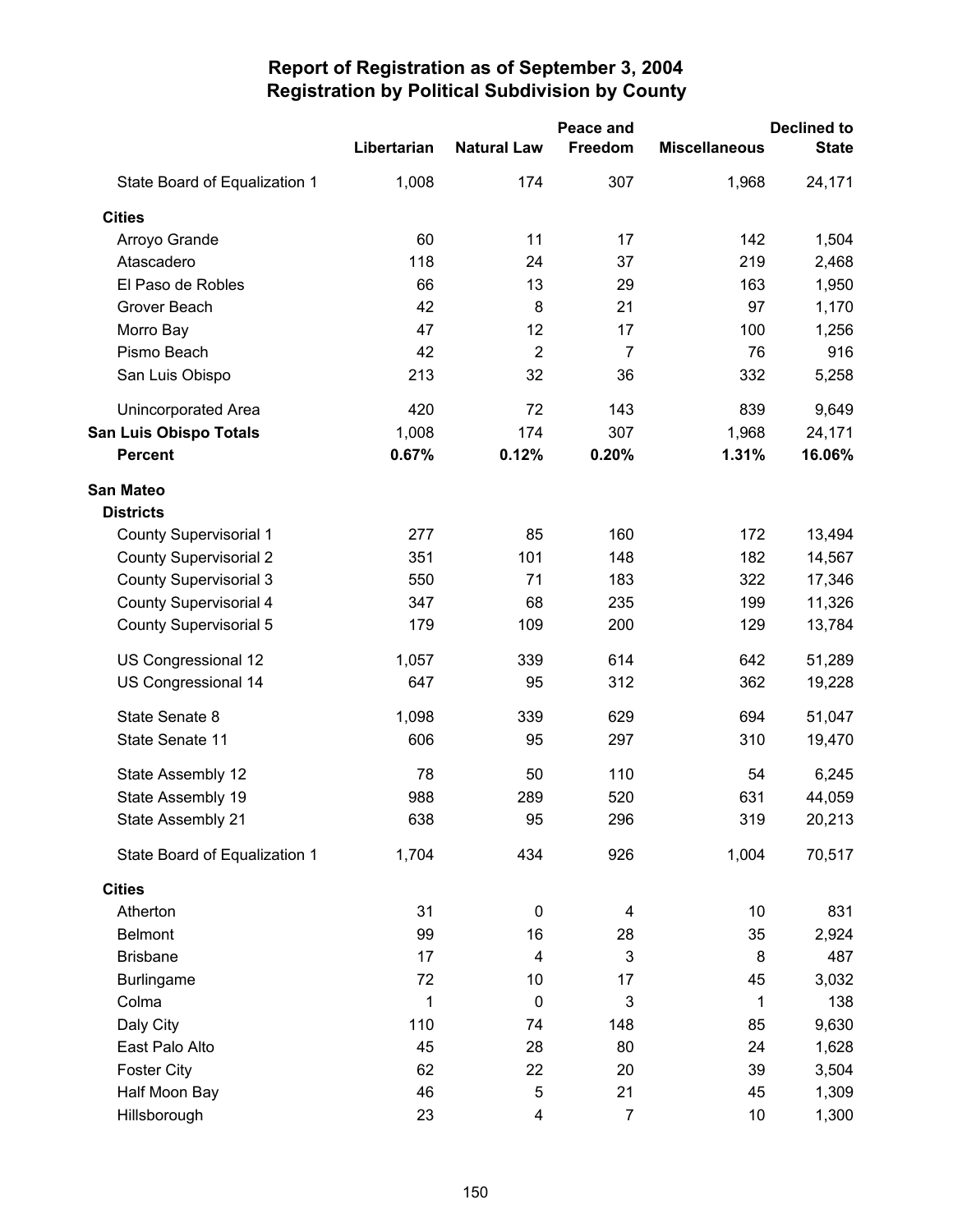|                               | <b>Total</b>      |                   |            | American    |       |
|-------------------------------|-------------------|-------------------|------------|-------------|-------|
|                               | <b>Registered</b> | <b>Democratic</b> | Republican | Independent | Green |
| Menlo Park                    | 18,023            | 8,415             | 5,343      | 236         | 251   |
| Millbrae                      | 10,644            | 5,149             | 3,022      | 200         | 95    |
| Pacifica                      | 21,467            | 11,731            | 4,030      | 515         | 371   |
| Portola Valley                | 3,330             | 1,339             | 1,297      | 46          | 30    |
| <b>Redwood City</b>           | 33,892            | 15,922            | 9,929      | 611         | 422   |
| San Bruno                     | 18,493            | 10,205            | 3,801      | 393         | 189   |
| San Carlos                    | 17,611            | 8,070             | 5,605      | 323         | 157   |
| San Mateo                     | 44,632            | 22,019            | 12,201     | 806         | 417   |
| South San Francisco           | 25,961            | 15,074            | 4,522      | 482         | 208   |
| Woodside                      | 3,828             | 1,308             | 1,656      | 59          | 42    |
| Unincorporated Area           | 32,294            | 15,746            | 8,165      | 602         | 671   |
| <b>San Mateo Totals</b>       | 342,050           | 169,415           | 87,881     | 6,193       | 3,976 |
| <b>Percent</b>                |                   | 49.53%            | 25.69%     | 1.81%       | 1.16% |
| Santa Barbara                 |                   |                   |            |             |       |
| <b>Districts</b>              |                   |                   |            |             |       |
| <b>County Supervisorial 1</b> | 39,026            | 17,916            | 10,999     | 736         | 1,069 |
| <b>County Supervisorial 2</b> | 48,448            | 21,097            | 15,960     | 771         | 1,033 |
| <b>County Supervisorial 3</b> | 42,125            | 15,234            | 15,457     | 841         | 835   |
| <b>County Supervisorial 4</b> | 37,892            | 13,031            | 17,507     | 890         | 175   |
| <b>County Supervisorial 5</b> | 27,519            | 10,964            | 11,265     | 611         | 123   |
| US Congressional 23           | 139,743           | 60,889            | 44,099     | 2,607       | 2,883 |
| US Congressional 24           | 55,267            | 17,353            | 27,089     | 1,242       | 352   |
| State Senate 15               | 41,630            | 15,648            | 18,177     | 887         | 179   |
| State Senate 19               | 153,380           | 62,594            | 53,011     | 2,962       | 3,056 |
| State Assembly 33             | 71,181            | 25,642            | 31,640     | 1,623       | 331   |
| State Assembly 35             | 123,829           | 52,600            | 39,548     | 2,226       | 2,904 |
| State Board of Equalization 1 | 104,620           | 47,036            | 30,665     | 2,061       | 2,289 |
| State Board of Equalization 2 | 90,390            | 31,206            | 40,523     | 1,788       | 946   |
| <b>Cities</b>                 |                   |                   |            |             |       |
| <b>Buellton</b>               | 2,403             | 770               | 1,134      | 50          | 14    |
| Carpinteria                   | 6,410             | 2,901             | 2,026      | 130         | 124   |
| Goleta                        | 15,731            | 6,488             | 5,231      | 254         | 266   |
| Guadalupe                     | 1,879             | 1,111             | 398        | 38          | 9     |
| Lompoc                        | 14,872            | 5,810             | 5,840      | 410         | 73    |
| Santa Barbara                 | 46,612            | 22,560            | 11,754     | 868         | 1,351 |
| Santa Maria                   | 26,360            | 10,648            | 10,623     | 579         | 120   |
| Solvang                       | 3,139             | 862               | 1,725      | 61          | 21    |
| Unincorporated Area           | 77,604            | 27,092            | 32,457     | 1,459       | 1,257 |
| <b>Santa Barbara Totals</b>   | 195,010           | 78,242            | 71,188     | 3,849       | 3,235 |
| <b>Percent</b>                |                   | 40.12%            | 36.50%     | 1.97%       | 1.66% |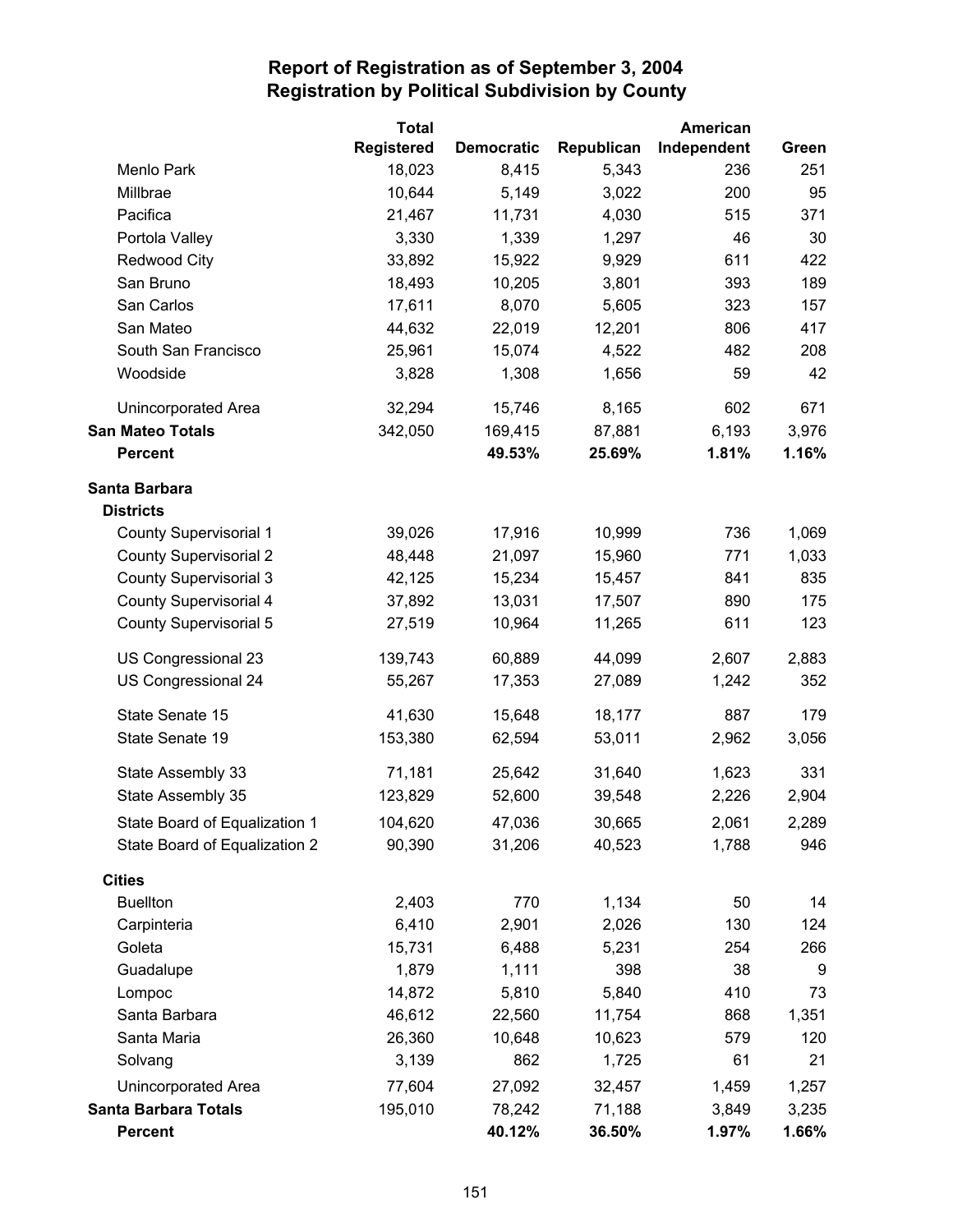|                               |             |                    | Peace and      |                      | <b>Declined to</b> |
|-------------------------------|-------------|--------------------|----------------|----------------------|--------------------|
|                               | Libertarian | <b>Natural Law</b> | Freedom        | <b>Miscellaneous</b> | <b>State</b>       |
| Menlo Park                    | 105         | 12                 | 54             | 52                   | 3,555              |
| Millbrae                      | 36          | 11                 | 16             | 31                   | 2,084              |
| Pacifica                      | 112         | 24                 | 76             | 69                   | 4,539              |
| Portola Valley                | 37          | 1                  | 3              | 6                    | 571                |
| <b>Redwood City</b>           | 199         | 25                 | 80             | 108                  | 6,596              |
| San Bruno                     | 92          | 23                 | 61             | 54                   | 3,675              |
| San Carlos                    | 82          | 10                 | 27             | 47                   | 3,290              |
| San Mateo                     | 211         | 68                 | 100            | 113                  | 8,697              |
| South San Francisco           | 74          | 55                 | 94             | 56                   | 5,396              |
| Woodside                      | 21          | 1                  | 4              | 19                   | 718                |
| Unincorporated Area           | 229         | 41                 | 80             | 147                  | 6,613              |
| <b>San Mateo Totals</b>       | 1,704       | 434                | 926            | 1,004                | 70,517             |
| <b>Percent</b>                | 0.50%       | 0.13%              | 0.27%          | 0.29%                | 20.62%             |
| Santa Barbara                 |             |                    |                |                      |                    |
| <b>Districts</b>              |             |                    |                |                      |                    |
| <b>County Supervisorial 1</b> | 270         | 61                 | 87             | 592                  | 7,296              |
| <b>County Supervisorial 2</b> | 296         | 52                 | 84             | 571                  | 8,584              |
| <b>County Supervisorial 3</b> | 284         | 36                 | 58             | 464                  | 8,916              |
| <b>County Supervisorial 4</b> | 184         | 24                 | 78             | 420                  | 5,583              |
| <b>County Supervisorial 5</b> | 166         | 23                 | 51             | 364                  | 3,952              |
| US Congressional 23           | 926         | 162                | 264            | 1,794                | 26,119             |
| US Congressional 24           | 274         | 34                 | 94             | 617                  | 8,212              |
| State Senate 15               | 221         | 33                 | 74             | 534                  | 5,877              |
| State Senate 19               | 979         | 163                | 284            | 1,877                | 28,454             |
| State Assembly 33             | 379         | 50                 | 136            | 863                  | 10,517             |
| State Assembly 35             | 821         | 146                | 222            | 1,548                | 23,814             |
| State Board of Equalization 1 | 732         | 131                | 205            | 1,373                | 20,128             |
| State Board of Equalization 2 | 468         | 65                 | 153            | 1,038                | 14,203             |
| <b>Cities</b>                 |             |                    |                |                      |                    |
| <b>Buellton</b>               | 15          | 1                  | 4              | 28                   | 387                |
| Carpinteria                   | 33          | 5                  | 9              | 96                   | 1,086              |
| Goleta                        | 106         | 17                 | 29             | 190                  | 3,150              |
| Guadalupe                     | 10          | 1                  | $\overline{7}$ | 26                   | 279                |
| Lompoc                        | 72          | 11                 | 48             | 170                  | 2,438              |
| Santa Barbara                 | 321         | 79                 | 99             | 666                  | 8,914              |
| Santa Maria                   | 158         | 23                 | 50             | 353                  | 3,806              |
| Solvang                       | 9           | 3                  | $\overline{2}$ | 35                   | 421                |
| <b>Unincorporated Area</b>    | 476         | 56                 | 110            | 847                  | 13,850             |
| <b>Santa Barbara Totals</b>   | 1,200       | 196                | 358            | 2,411                | 34,331             |
| <b>Percent</b>                | 0.62%       | 0.10%              | 0.18%          | 1.24%                | 17.60%             |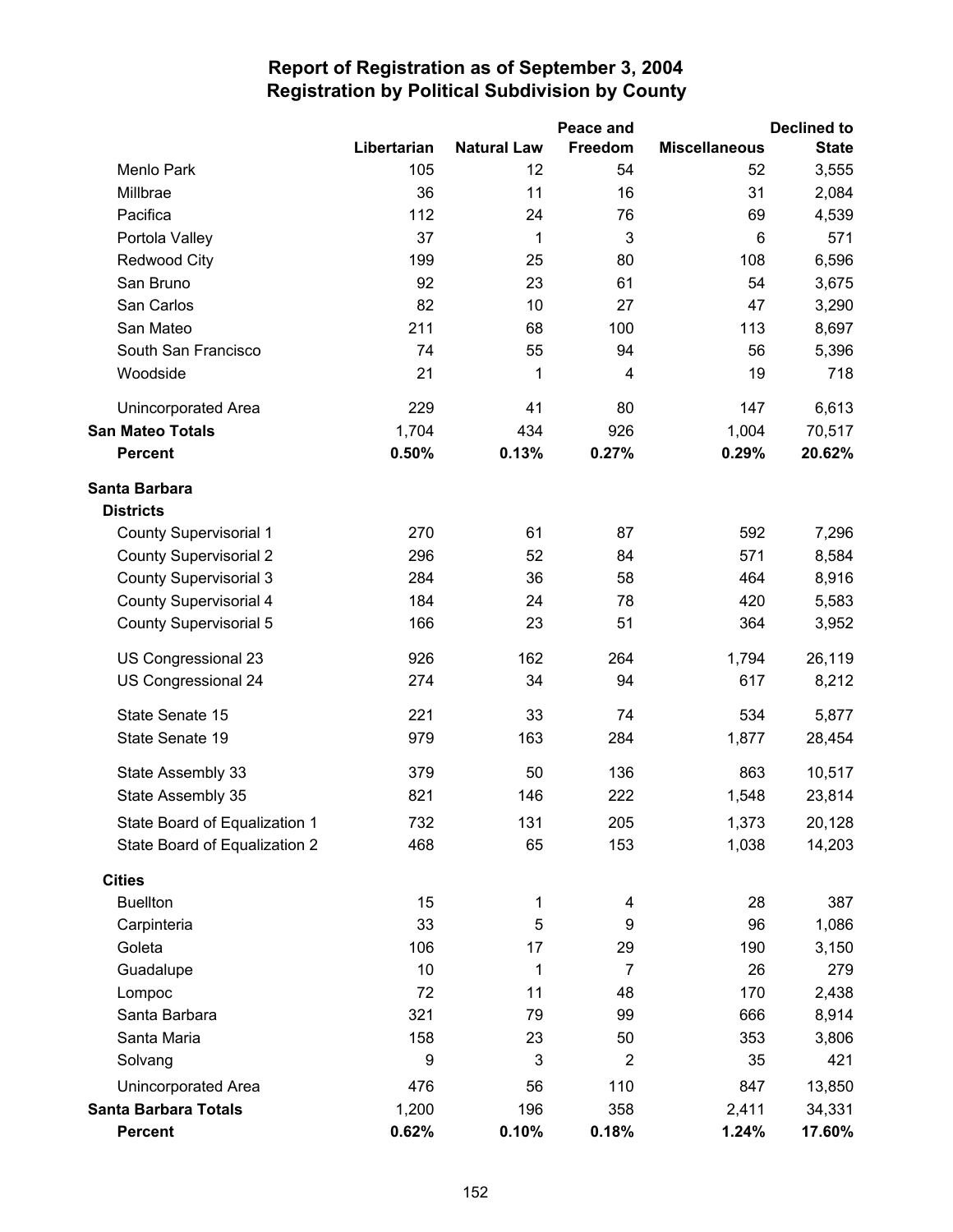|                               | <b>Total</b>      |                   |            | American    |       |
|-------------------------------|-------------------|-------------------|------------|-------------|-------|
|                               | <b>Registered</b> | <b>Democratic</b> | Republican | Independent | Green |
| Santa Clara                   |                   |                   |            |             |       |
| <b>Districts</b>              |                   |                   |            |             |       |
| <b>County Supervisorial 1</b> | 182,708           | 76,928            | 62,663     | 3,772       | 1,301 |
| <b>County Supervisorial 2</b> | 117,038           | 62,449            | 22,790     | 2,478       | 1,130 |
| <b>County Supervisorial 3</b> | 146,680           | 65,430            | 36,915     | 2,863       | 960   |
| <b>County Supervisorial 4</b> | 172,398           | 79,221            | 50,404     | 3,656       | 1,641 |
| <b>County Supervisorial 5</b> | 203,419           | 86,582            | 59,454     | 2,719       | 2,428 |
| US Congressional 11           | 22,925            | 9,044             | 8,847      | 499         | 137   |
| US Congressional 14           | 206,530           | 90,935            | 59,072     | 2,949       | 2,554 |
| US Congressional 15           | 313,633           | 136,638           | 91,631     | 6,256       | 2,540 |
| US Congressional 16           | 279,155           | 133,993           | 72,676     | 5,784       | 2,229 |
| State Senate 10               | 63,013            | 26,632            | 16,051     | 1,243       | 361   |
| State Senate 11               | 287,338           | 127,950           | 85,566     | 5,190       | 2,887 |
| State Senate 13               | 352,657           | 172,043           | 83,310     | 7,046       | 3,407 |
| State Senate 15               | 119,235           | 43,985            | 47,299     | 2,009       | 805   |
| State Assembly 20             | 27,663            | 11,459            | 7,270      | 563         | 145   |
| State Assembly 21             | 139,129           | 59,565            | 45,147     | 1,929       | 1,643 |
| State Assembly 22             | 199,886           | 86,803            | 53,430     | 3,521       | 2,033 |
| State Assembly 23             | 154,557           | 78,589            | 33,363     | 3,269       | 1,209 |
| State Assembly 24             | 233,178           | 104,795           | 70,770     | 4,764       | 2,050 |
| State Assembly 27             | 28,271            | 11,186            | 10,861     | 638         | 175   |
| State Assembly 28             | 39,559            | 18,213            | 11,385     | 804         | 205   |
| State Board of Equalization 1 | 822,243           | 370,610           | 232,226    | 15,488      | 7,460 |
| <b>Cities</b>                 |                   |                   |            |             |       |
| Campbell                      | 21,541            | 9,542             | 6,346      | 485         | 229   |
| Cupertino                     | 27,489            | 10,233            | 8,308      | 383         | 209   |
| Gilroy                        | 18,656            | 9,004             | 5,630      | 409         | 104   |
| Los Altos                     | 19,844            | 7,691             | 7,788      | 219         | 170   |
| Los Altos Hills               | 5,968             | 1,886             | 2,554      | 65          | 49    |
| Los Gatos                     | 19,962            | 7,831             | 7,683      | 366         | 162   |
| Milpitas                      | 25,654            | 10,700            | 6,640      | 527         | 125   |
| Monte Sereno                  | 2,475             | 877               | 1,124      | 37          | 14    |
| Morgan Hill                   | 18,272            | 7,262             | 6,878      | 415         | 110   |
| <b>Mountain View</b>          | 37,948            | 17,948            | 8,596      | 637         | 653   |
| Palo Alto                     | 41,256            | 21,136            | 8,816      | 466         | 737   |
| San Jose                      | 402,281           | 186,911           | 108,088    | 8,228       | 3,183 |
| Santa Clara                   | 47,764            | 22,377            | 12,642     | 1,015       | 466   |
| Saratoga                      | 20,258            | 6,448             | 8,555      | 228         | 125   |
| Sunnyvale                     | 60,987            | 26,927            | 16,793     | 1,030       | 543   |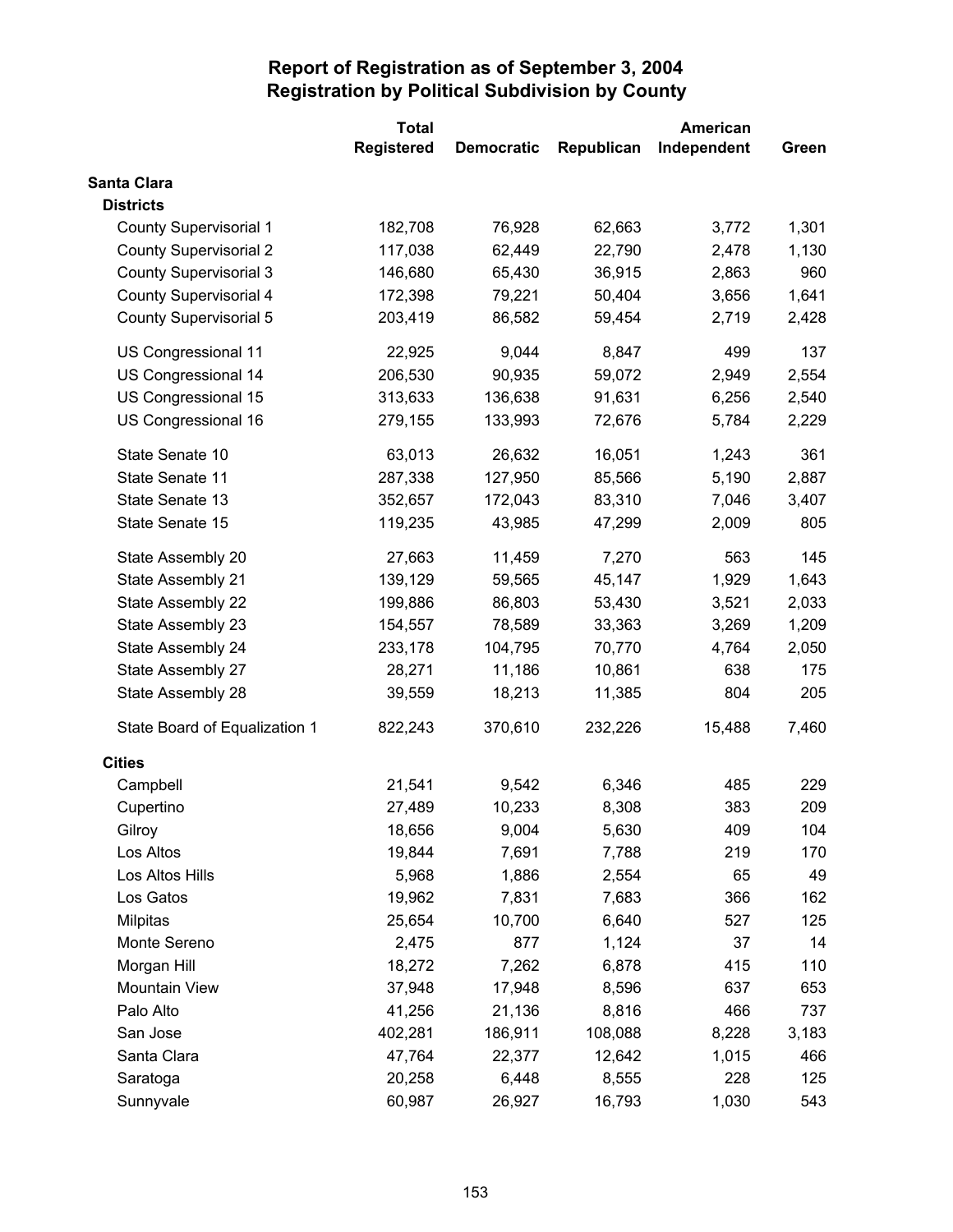|                               |             |                    | Peace and      |                      | <b>Declined to</b> |  |
|-------------------------------|-------------|--------------------|----------------|----------------------|--------------------|--|
|                               | Libertarian | <b>Natural Law</b> | Freedom        | <b>Miscellaneous</b> | <b>State</b>       |  |
| Santa Clara                   |             |                    |                |                      |                    |  |
| <b>Districts</b>              |             |                    |                |                      |                    |  |
| <b>County Supervisorial 1</b> | 1,140       | 181                | 515            | 533                  | 35,675             |  |
| <b>County Supervisorial 2</b> | 795         | 169                | 631            | 437                  | 26,159             |  |
| <b>County Supervisorial 3</b> | 881         | 175                | 519            | 549                  | 38,388             |  |
| County Supervisorial 4        | 1,347       | 179                | 536            | 604                  | 34,810             |  |
| <b>County Supervisorial 5</b> | 1,442       | 185                | 485            | 581                  | 49,543             |  |
| US Congressional 11           | 143         | 20                 | 60             | 67                   | 4,108              |  |
| US Congressional 14           | 1,538       | 207                | 529            | 615                  | 48,131             |  |
| US Congressional 15           | 2,131       | 319                | 972            | 1,059                | 72,087             |  |
| US Congressional 16           | 1,793       | 343                | 1,125          | 963                  | 60,249             |  |
| State Senate 10               | 369         | 77                 | 230            | 271                  | 17,779             |  |
| State Senate 11               | 2,044       | 296                | 730            | 902                  | 61,773             |  |
| State Senate 13               | 2,494       | 436                | 1,478          | 1,173                | 81,270             |  |
| State Senate 15               | 698         | 80                 | 248            | 358                  | 23,753             |  |
| State Assembly 20             | 155         | 25                 | 90             | 116                  | 7,840              |  |
| State Assembly 21             | 909         | 120                | 249            | 362                  | 29,205             |  |
| State Assembly 22             | 1,557       | 193                | 640            | 673                  | 51,036             |  |
| State Assembly 23             | 944         | 222                | 796            | 560                  | 35,605             |  |
| State Assembly 24             | 1,620       | 251                | 725            | 807                  | 47,396             |  |
| State Assembly 27             | 189         | 27                 | 76             | 95                   | 5,024              |  |
| State Assembly 28             | 231         | 51                 | 110            | 91                   | 8,469              |  |
| State Board of Equalization 1 | 5,605       | 889                | 2,686          | 2,704                | 184,575            |  |
| <b>Cities</b>                 |             |                    |                |                      |                    |  |
| Campbell                      | 233         | 26                 | 71             | 95                   | 4,514              |  |
| Cupertino                     | 162         | 16                 | 63             | 90                   | 8,025              |  |
| Gilroy                        | 122         | 24                 | 51             | 32                   | 3,280              |  |
| Los Altos                     | 112         | 17                 | 23             | 73                   | 3,751              |  |
| Los Altos Hills               | 43          | 5                  | 5              | 18                   | 1,343              |  |
| Los Gatos                     | 144         | 10                 | 54             | 64                   | 3,648              |  |
| <b>Milpitas</b>               | 145         | 24                 | 83             | 99                   | 7,311              |  |
| Monte Sereno                  | 12          | $\pmb{0}$          | $\overline{7}$ | $\overline{7}$       | 397                |  |
| Morgan Hill                   | 113         | 17                 | 47             | 53                   | 3,377              |  |
| <b>Mountain View</b>          | 384         | 50                 | 194            | 91                   | 9,395              |  |
| Palo Alto                     | 304         | 49                 | 74             | 84                   | 9,590              |  |
| San Jose                      | 2,575       | 486                | 1,518          | 1,373                | 89,919             |  |
| Santa Clara                   | 323         | 46                 | 154            | 157                  | 10,584             |  |
| Saratoga                      | 105         | 13                 | 28             | 63                   | 4,693              |  |
| Sunnyvale                     | 457         | 52                 | 163            | 227                  | 14,795             |  |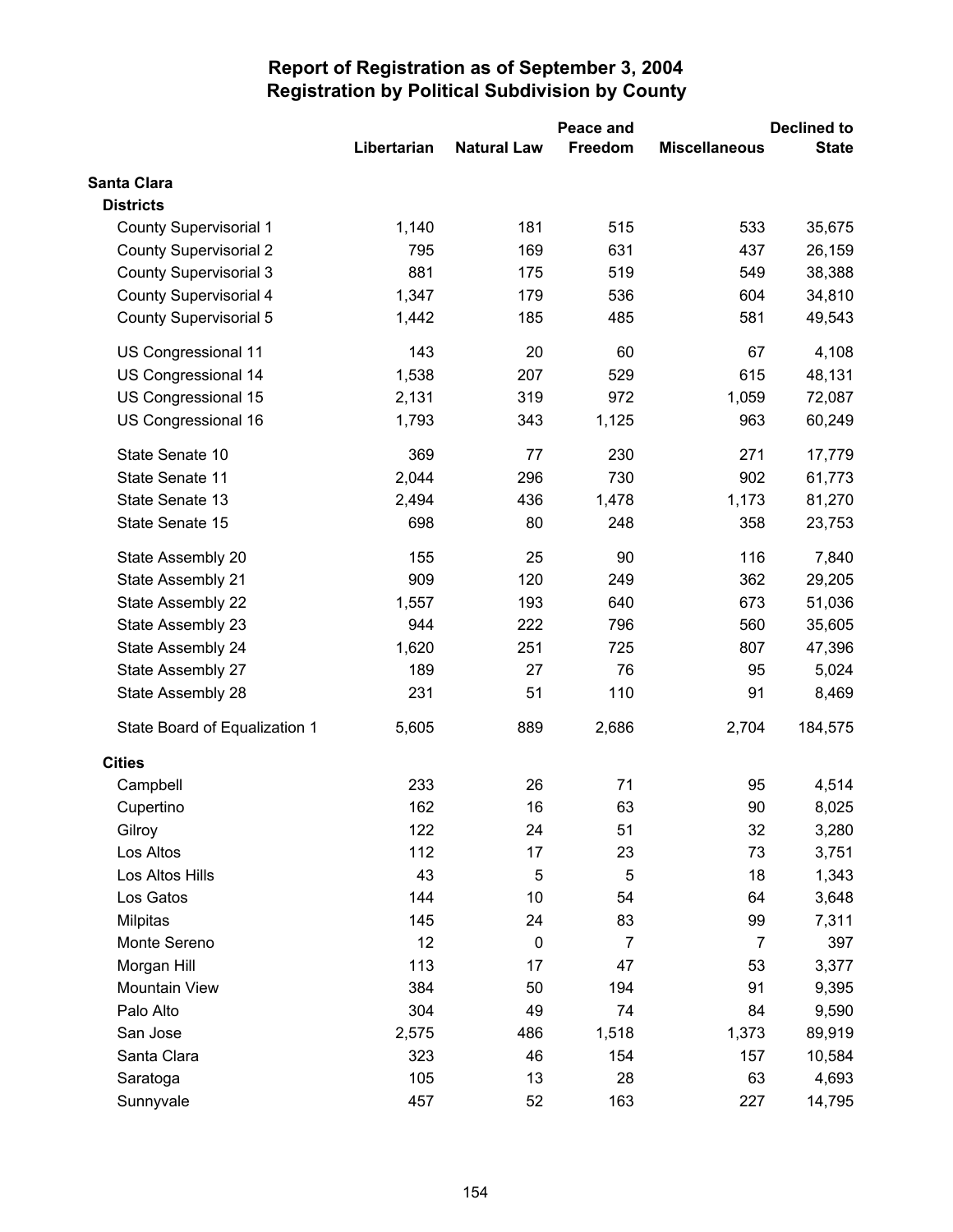|                               | <b>Total</b><br><b>Registered</b> | <b>Democratic</b> | Republican | American<br>Independent | Green |
|-------------------------------|-----------------------------------|-------------------|------------|-------------------------|-------|
| Unincorporated Area           | 51,888                            | 23,837            | 15,785     | 978                     | 581   |
| <b>Santa Clara Totals</b>     | 822,243                           | 370,610           | 232,226    | 15,488                  | 7,460 |
| <b>Percent</b>                |                                   | 45.07%            | 28.24%     | 1.88%                   | 0.91% |
| <b>Santa Cruz</b>             |                                   |                   |            |                         |       |
| <b>Districts</b>              |                                   |                   |            |                         |       |
| <b>County Supervisorial 1</b> | 28,941                            | 14,932            | 6,632      | 493                     | 1,024 |
| <b>County Supervisorial 2</b> | 29,802                            | 15,064            | 7,964      | 486                     | 726   |
| <b>County Supervisorial 3</b> | 32,158                            | 18,739            | 3,877      | 432                     | 2,214 |
| County Supervisorial 4        | 15,518                            | 9,530             | 3,049      | 214                     | 150   |
| County Supervisorial 5        | 31,202                            | 14,564            | 7,984      | 622                     | 1,234 |
| US Congressional 14           | 42,553                            | 19,737            | 11,724     | 794                     | 1,451 |
| US Congressional 17           | 95,068                            | 53,092            | 17,782     | 1,453                   | 3,897 |
| State Senate 11               | 84,070                            | 45,808            | 14,550     | 1,400                   | 4,320 |
| State Senate 15               | 53,551                            | 27,021            | 14,956     | 847                     | 1,028 |
| State Assembly 27             | 119,458                           | 61,656            | 25,940     | 1,990                   | 5,162 |
| State Assembly 28             | 18,163                            | 11,173            | 3,566      | 257                     | 186   |
| State Board of Equalization 1 | 137,621                           | 72,829            | 29,506     | 2,247                   | 5,348 |
| <b>Cities</b>                 |                                   |                   |            |                         |       |
| Capitola                      | 5,715                             | 2,947             | 1,242      | 115                     | 161   |
| Santa Cruz                    | 35,129                            | 20,406            | 4,318      | 496                     | 2,374 |
| <b>Scotts Valley</b>          | 6,805                             | 2,718             | 2,567      | 131                     | 102   |
| Watsonville                   | 12,974                            | 8,207             | 2,377      | 179                     | 98    |
| Unincorporated Area           | 76,998                            | 38,551            | 19,002     | 1,326                   | 2,613 |
| <b>Santa Cruz Totals</b>      | 137,621                           | 72,829            | 29,506     | 2,247                   | 5,348 |
| <b>Percent</b>                |                                   | 52.92%            | 21.44%     | 1.63%                   | 3.89% |
| <b>Shasta</b>                 |                                   |                   |            |                         |       |
| <b>Districts</b>              |                                   |                   |            |                         |       |
| <b>County Supervisorial 1</b> | 17,585                            | 5,689             | 8,375      | 466                     | 152   |
| <b>County Supervisorial 2</b> | 18,124                            | 5,883             | 8,596      | 512                     | 123   |
| <b>County Supervisorial 3</b> | 17,416                            | 5,295             | 8,801      | 473                     | 91    |
| County Supervisorial 4        | 18,090                            | 5,658             | 8,745      | 518                     | 98    |
| <b>County Supervisorial 5</b> | 18,675                            | 5,772             | 9,467      | 534                     | 71    |
| US Congressional 2            | 89,890                            | 28,297            | 43,984     | 2,503                   | 535   |
| State Senate 4                | 89,890                            | 28,297            | 43,984     | 2,503                   | 535   |
| State Assembly 2              | 89,890                            | 28,297            | 43,984     | 2,503                   | 535   |
| State Board of Equalization 2 | 89,890                            | 28,297            | 43,984     | 2,503                   | 535   |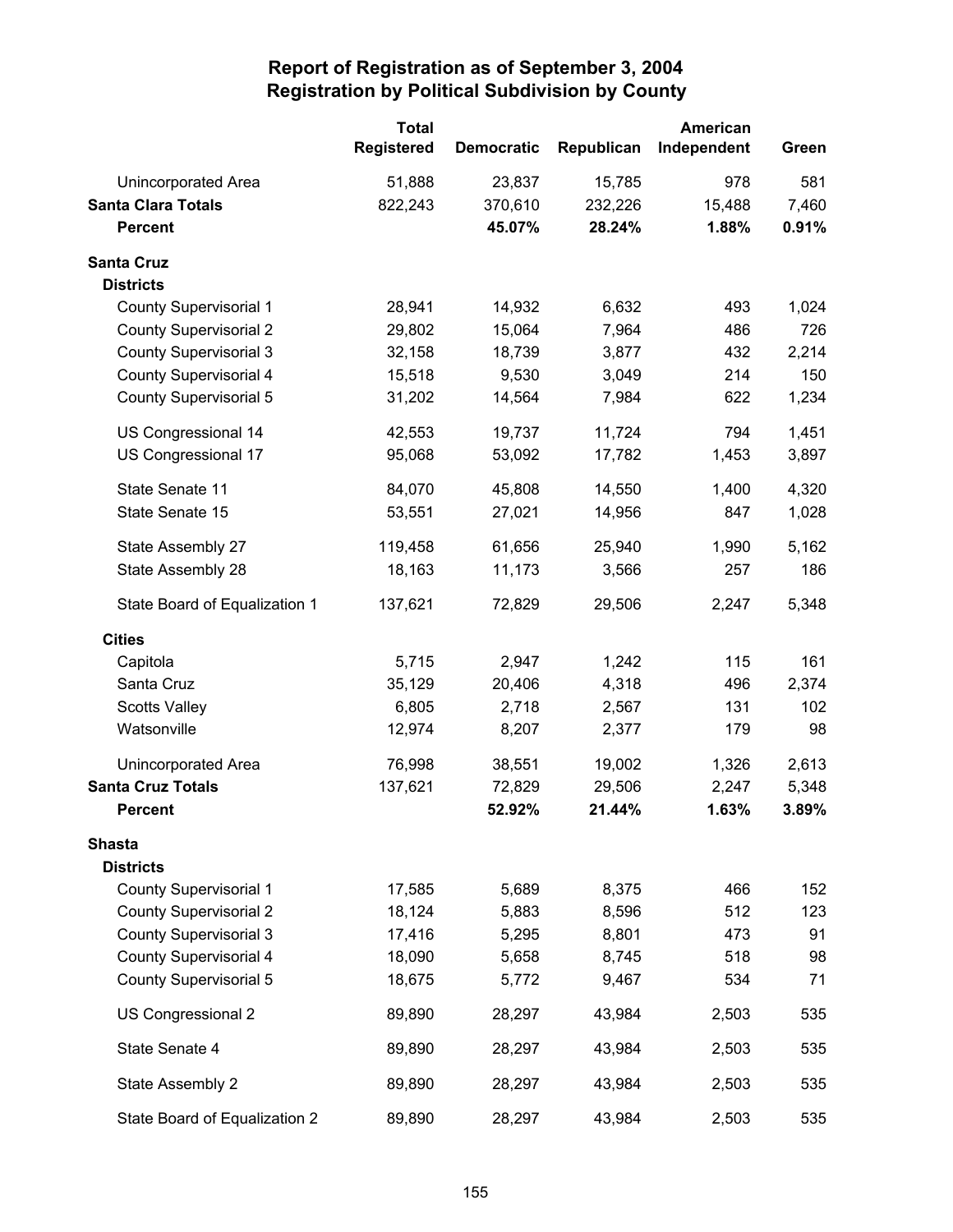|                               |             | Peace and          |         | <b>Declined to</b>   |              |
|-------------------------------|-------------|--------------------|---------|----------------------|--------------|
|                               | Libertarian | <b>Natural Law</b> | Freedom | <b>Miscellaneous</b> | <b>State</b> |
| <b>Unincorporated Area</b>    | 371         | 54                 | 151     | 178                  | 9,953        |
| <b>Santa Clara Totals</b>     | 5,605       | 889                | 2,686   | 2,704                | 184,575      |
| <b>Percent</b>                | 0.68%       | 0.11%              | 0.33%   | 0.33%                | 22.45%       |
| <b>Santa Cruz</b>             |             |                    |         |                      |              |
| <b>Districts</b>              |             |                    |         |                      |              |
| <b>County Supervisorial 1</b> | 270         | 33                 | 97      | 278                  | 5,182        |
| <b>County Supervisorial 2</b> | 223         | 35                 | 86      | 238                  | 4,980        |
| <b>County Supervisorial 3</b> | 268         | 54                 | 131     | 265                  | 6,178        |
| <b>County Supervisorial 4</b> | 51          | 21                 | 73      | 70                   | 2,360        |
| <b>County Supervisorial 5</b> | 432         | 39                 | 100     | 299                  | 5,928        |
| US Congressional 14           | 545         | 56                 | 124     | 407                  | 7,715        |
| US Congressional 17           | 699         | 126                | 363     | 743                  | 16,913       |
| State Senate 11               | 852         | 118                | 327     | 754                  | 15,941       |
| State Senate 15               | 392         | 64                 | 160     | 396                  | 8,687        |
| State Assembly 27             | 1,186       | 159                | 400     | 1,065                | 21,900       |
| State Assembly 28             | 58          | 23                 | 87      | 85                   | 2,728        |
| State Board of Equalization 1 | 1,244       | 182                | 487     | 1,150                | 24,628       |
| <b>Cities</b>                 |             |                    |         |                      |              |
| Capitola                      | 46          | $\overline{7}$     | 20      | 55                   | 1,122        |
| Santa Cruz                    | 276         | 54                 | 151     | 280                  | 6,774        |
| <b>Scotts Valley</b>          | 52          | 10                 | 4       | 55                   | 1,166        |
| Watsonville                   | 40          | 13                 | 55      | 60                   | 1,945        |
| <b>Unincorporated Area</b>    | 830         | 98                 | 257     | 700                  | 13,621       |
| <b>Santa Cruz Totals</b>      | 1,244       | 182                | 487     | 1,150                | 24,628       |
| <b>Percent</b>                | 0.90%       | 0.13%              | 0.35%   | 0.84%                | 17.90%       |
| <b>Shasta</b>                 |             |                    |         |                      |              |
| <b>Districts</b>              |             |                    |         |                      |              |
| <b>County Supervisorial 1</b> | 113         | 14                 | 35      | 53                   | 2,688        |
| <b>County Supervisorial 2</b> | 134         | 12                 | 38      | 47                   | 2,779        |
| <b>County Supervisorial 3</b> | 104         | 10                 | 42      | 53                   | 2,547        |
| <b>County Supervisorial 4</b> | 131         | 10                 | 43      | 49                   | 2,838        |
| <b>County Supervisorial 5</b> | 131         | 9                  | 34      | 57                   | 2,600        |
| US Congressional 2            | 613         | 55                 | 192     | 259                  | 13,452       |
| State Senate 4                | 613         | 55                 | 192     | 259                  | 13,452       |
| State Assembly 2              | 613         | 55                 | 192     | 259                  | 13,452       |
| State Board of Equalization 2 | 613         | 55                 | 192     | 259                  | 13,452       |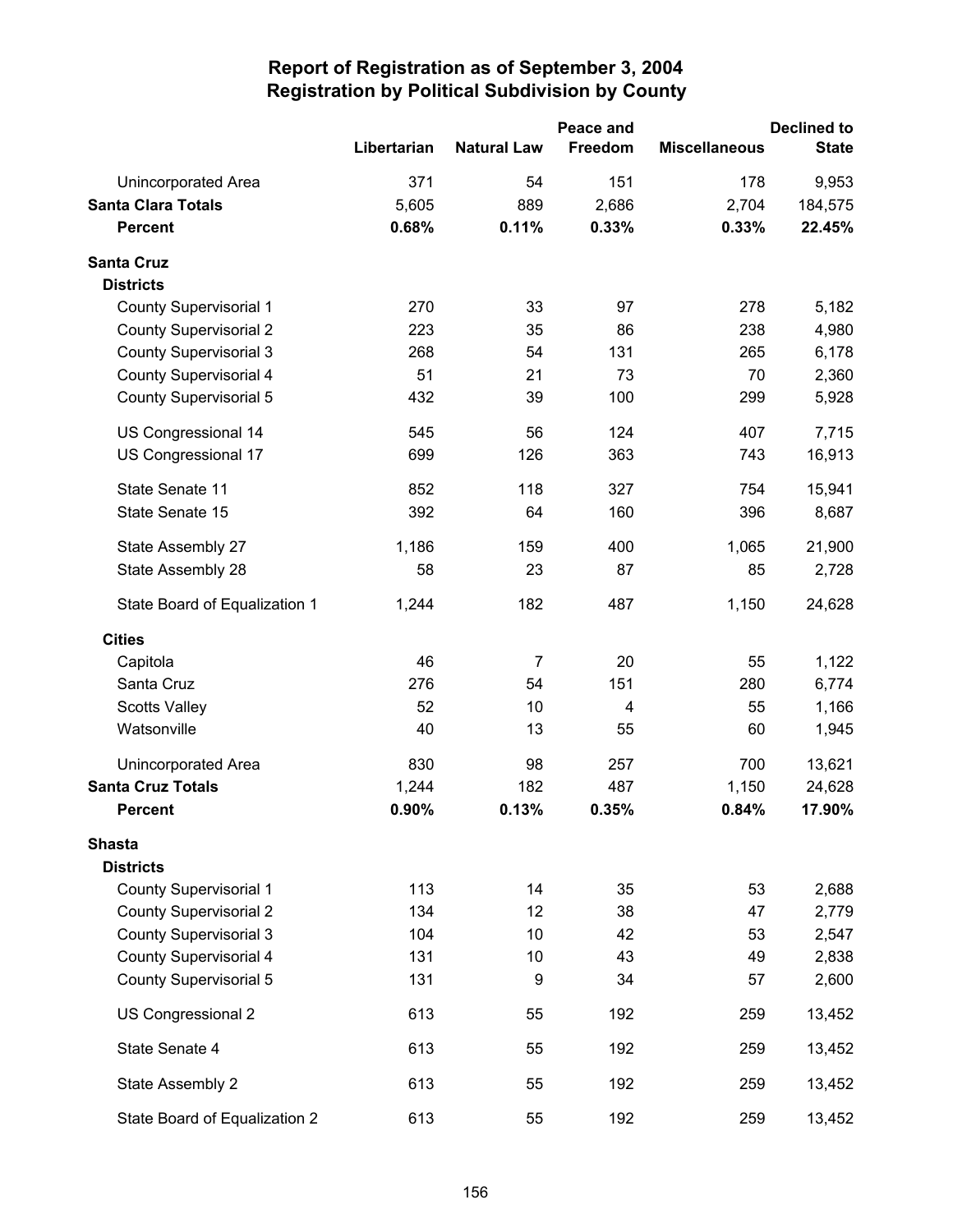|                               | <b>Total</b>      |                   |            | American    |                |
|-------------------------------|-------------------|-------------------|------------|-------------|----------------|
|                               | <b>Registered</b> | <b>Democratic</b> | Republican | Independent | Green          |
| <b>Cities</b>                 |                   |                   |            |             |                |
| Anderson                      | 3,817             | 1,443             | 1,539      | 134         | 15             |
| Redding                       | 43,288            | 13,192            | 21,734     | 1,078       | 294            |
| Shasta Lake                   | 4,697             | 1,769             | 1,831      | 163         | 24             |
| Unincorporated Area           | 38,088            | 11,893            | 18,880     | 1,128       | 202            |
| <b>Shasta Totals</b>          | 89,890            | 28,297            | 43,984     | 2,503       | 535            |
| <b>Percent</b>                |                   | 31.48%            | 48.93%     | 2.78%       | 0.60%          |
| <b>Sierra</b>                 |                   |                   |            |             |                |
| <b>Districts</b>              |                   |                   |            |             |                |
| <b>County Supervisorial 1</b> | 554               | 160               | 235        | 22          | 8              |
| <b>County Supervisorial 2</b> | 453               | 158               | 186        | 15          | $\overline{c}$ |
| <b>County Supervisorial 3</b> | 494               | 139               | 238        | 18          | $\,6$          |
| County Supervisorial 4        | 372               | 141               | 147        | 16          | $\mathbf 2$    |
| County Supervisorial 5        | 447               | 140               | 183        | 21          | 5              |
| US Congressional 4            | 2,320             | 738               | 989        | 92          | 23             |
| State Senate 1                | 2,320             | 738               | 989        | 92          | 23             |
| State Assembly 3              | 2,320             | 738               | 989        | 92          | 23             |
| State Board of Equalization 2 | 2,320             | 738               | 989        | 92          | 23             |
| <b>Cities</b>                 |                   |                   |            |             |                |
| Loyalton                      | 471               | 188               | 171        | 18          | $\overline{2}$ |
| <b>Unincorporated Area</b>    | 1,849             | 550               | 818        | 74          | 21             |
| <b>Sierra Totals</b>          | 2,320             | 738               | 989        | 92          | 23             |
| <b>Percent</b>                |                   | 31.81%            | 42.63%     | 3.97%       | 0.99%          |
| <b>Siskiyou</b>               |                   |                   |            |             |                |
| <b>Districts</b>              |                   |                   |            |             |                |
| <b>County Supervisorial 1</b> | 4,624             | 1,574             | 2,093      | 167         | 23             |
| <b>County Supervisorial 2</b> | 5,631             | 2,443             | 1,825      | 149         | 99             |
| <b>County Supervisorial 3</b> | 5,193             | 2,090             | 2,000      | 145         | 38             |
| <b>County Supervisorial 4</b> | 5,346             | 1,812             | 2,493      | 149         | 22             |
| County Supervisorial 5        | 5,318             | 1,612             | 2,490      | 172         | 58             |
| US Congressional 2            | 26,112            | 9,531             | 10,901     | 782         | 240            |
| State Senate 4                | 26,112            | 9,531             | 10,901     | 782         | 240            |
| State Assembly 2              | 26,112            | 9,531             | 10,901     | 782         | 240            |
| State Board of Equalization 2 | 26,112            | 9,531             | 10,901     | 782         | 240            |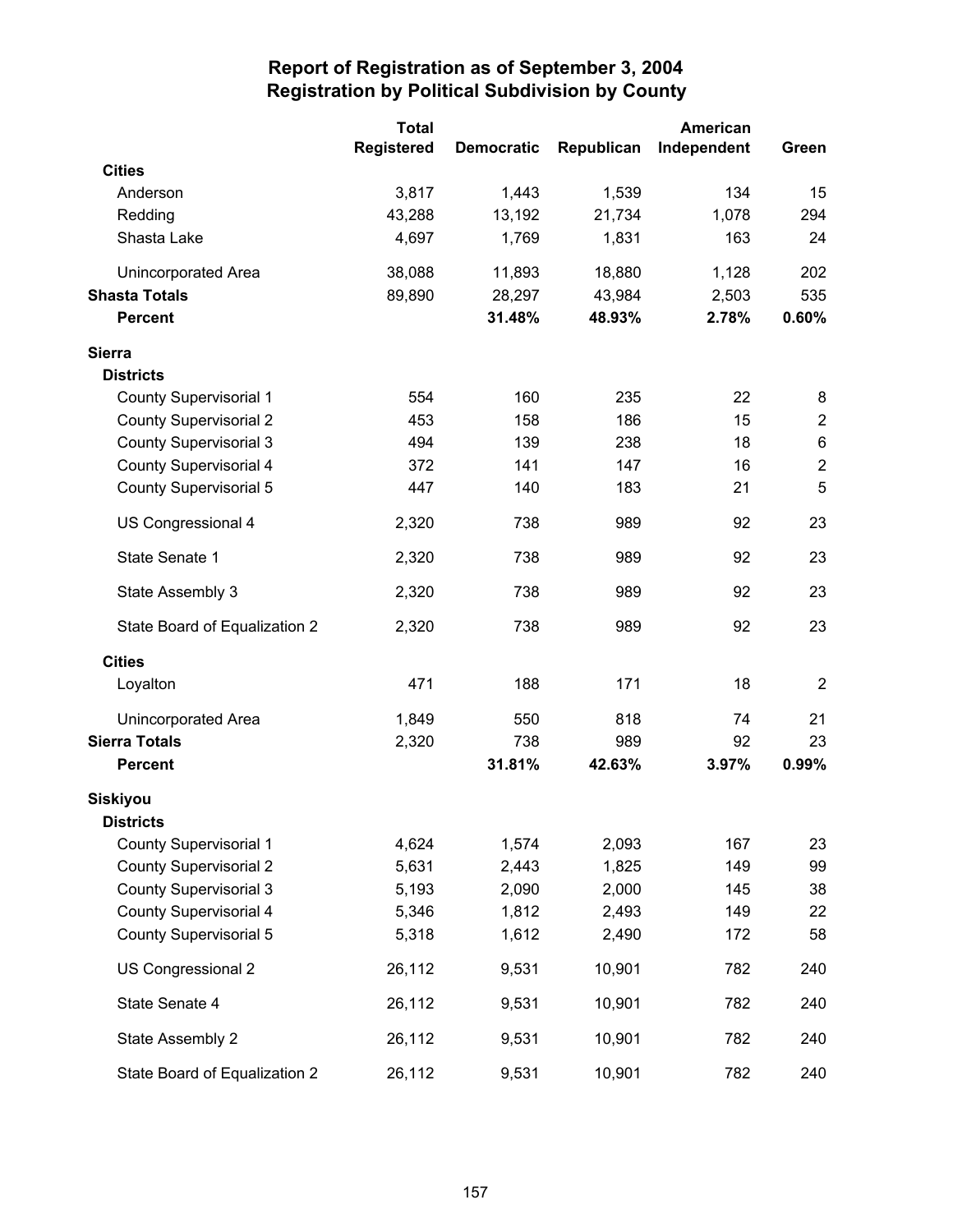|                               |                |                    | Peace and      |                      | <b>Declined to</b> |
|-------------------------------|----------------|--------------------|----------------|----------------------|--------------------|
|                               | Libertarian    | <b>Natural Law</b> | Freedom        | <b>Miscellaneous</b> | <b>State</b>       |
| <b>Cities</b>                 |                |                    |                |                      |                    |
| Anderson                      | 34             | 4                  | 12             | 13                   | 623                |
| Redding                       | 288            | 30                 | 92             | 108                  | 6,472              |
| Shasta Lake                   | 28             | $\overline{4}$     | 18             | 13                   | 847                |
| Unincorporated Area           | 263            | 17                 | 70             | 125                  | 5,510              |
| <b>Shasta Totals</b>          | 613            | 55                 | 192            | 259                  | 13,452             |
| <b>Percent</b>                | 0.68%          | 0.06%              | 0.21%          | 0.29%                | 14.96%             |
| <b>Sierra</b>                 |                |                    |                |                      |                    |
| <b>Districts</b>              |                |                    |                |                      |                    |
| <b>County Supervisorial 1</b> | 9              | 0                  | $\mathbf 0$    | 10                   | 110                |
| <b>County Supervisorial 2</b> | $\overline{7}$ | 0                  | 0              | 5                    | 80                 |
| <b>County Supervisorial 3</b> | 5              | $\mathbf 0$        | 4              | 8                    | 76                 |
| County Supervisorial 4        | $\overline{2}$ | $\boldsymbol{0}$   | 1              | $\overline{2}$       | 61                 |
| <b>County Supervisorial 5</b> | 5              | 1                  | 3              | $\overline{4}$       | 85                 |
| US Congressional 4            | 28             | 1                  | 8              | 29                   | 412                |
| State Senate 1                | 28             | 1                  | 8              | 29                   | 412                |
| State Assembly 3              | 28             | 1                  | 8              | 29                   | 412                |
| State Board of Equalization 2 | 28             | 1                  | 8              | 29                   | 412                |
| <b>Cities</b>                 |                |                    |                |                      |                    |
| Loyalton                      | 4              | $\boldsymbol{0}$   | 1              | $\mathbf{3}$         | 84                 |
| Unincorporated Area           | 24             | $\mathbf 1$        | $\overline{7}$ | 26                   | 328                |
| <b>Sierra Totals</b>          | 28             | 1                  | 8              | 29                   | 412                |
| <b>Percent</b>                | 1.21%          | 0.04%              | 0.34%          | 1.25%                | 17.76%             |
| <b>Siskiyou</b>               |                |                    |                |                      |                    |
| <b>Districts</b>              |                |                    |                |                      |                    |
| <b>County Supervisorial 1</b> | 49             | 5                  | 12             | 10                   | 691                |
| <b>County Supervisorial 2</b> | 53             | 46                 | 20             | 8                    | 988                |
| <b>County Supervisorial 3</b> | 42             | 17                 | 11             | 7                    | 843                |
| <b>County Supervisorial 4</b> | 47             | 4                  | 11             | $\overline{7}$       | 801                |
| <b>County Supervisorial 5</b> | 88             | 4                  | 12             | 13                   | 869                |
| US Congressional 2            | 279            | 76                 | 66             | 45                   | 4,192              |
| State Senate 4                | 279            | 76                 | 66             | 45                   | 4,192              |
| State Assembly 2              | 279            | 76                 | 66             | 45                   | 4,192              |
| State Board of Equalization 2 | 279            | 76                 | 66             | 45                   | 4,192              |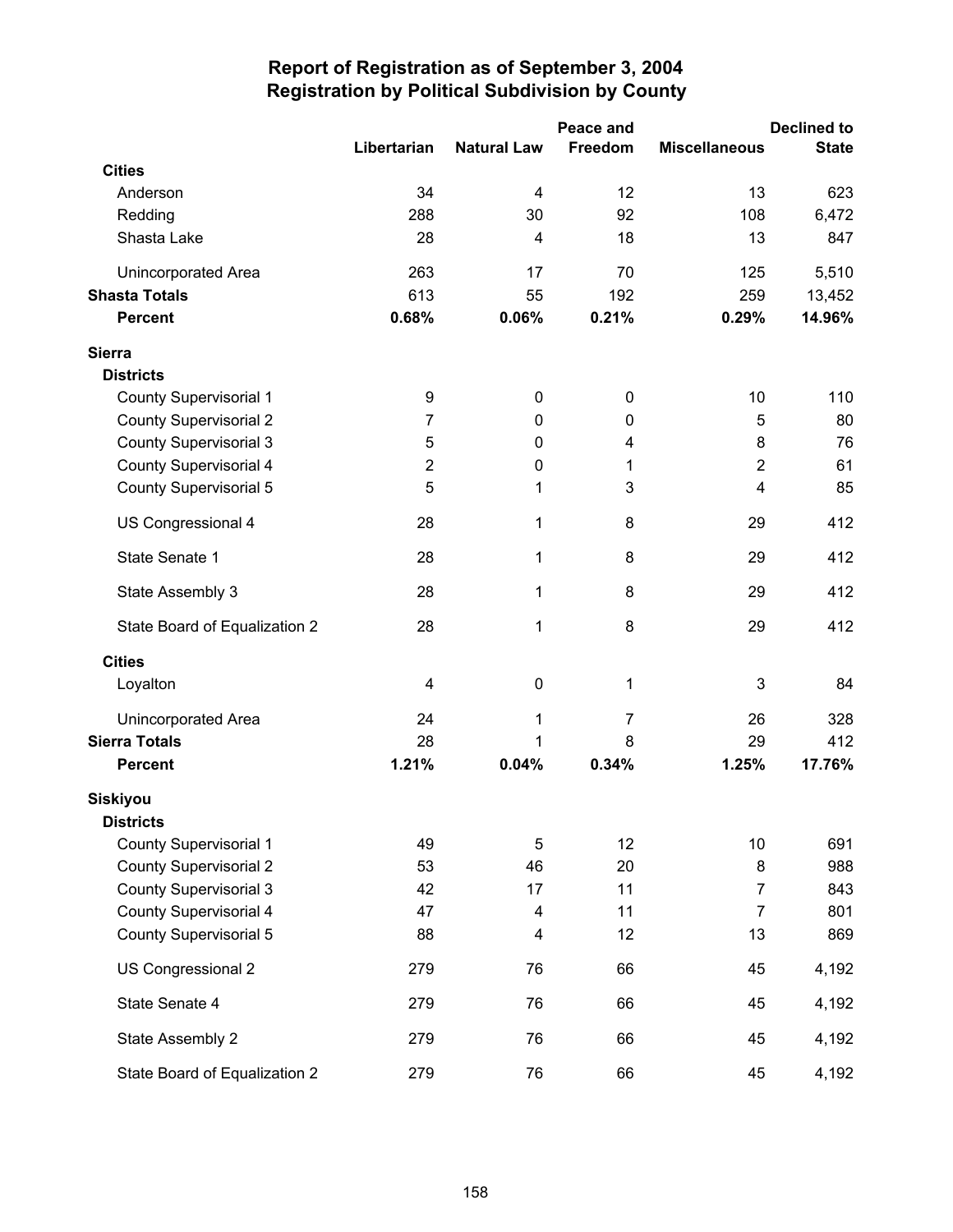|                               | <b>Total</b>      | American          |            |             |                         |
|-------------------------------|-------------------|-------------------|------------|-------------|-------------------------|
|                               | <b>Registered</b> | <b>Democratic</b> | Republican | Independent | Green                   |
| <b>Cities</b>                 |                   |                   |            |             |                         |
| Dorris                        | 420               | 159               | 166        | 18          | 0                       |
| Dunsmuir                      | 1,038             | 514               | 283        | 28          | 16                      |
| Etna                          | 481               | 165               | 218        | 19          | $\mathbf{3}$            |
| Fort Jones                    | 385               | 135               | 167        | 9           | $\pmb{0}$               |
| Montague                      | 715               | 236               | 292        | 29          | $\overline{\mathbf{4}}$ |
| Mt. Shasta                    | 2,170             | 981               | 610        | 50          | 43                      |
| Tulelake                      | 345               | 102               | 180        | 14          | $\mathbf{1}$            |
| Weed                          | 1,437             | 735               | 368        | 53          | 10                      |
| Yreka                         | 4,147             | 1,474             | 1,838      | 121         | 20                      |
| Unincorporated Area           | 14,974            | 5,030             | 6,779      | 441         | 143                     |
| <b>Siskiyou Totals</b>        | 26,112            | 9,531             | 10,901     | 782         | 240                     |
| <b>Percent</b>                |                   | 36.50%            | 41.75%     | 2.99%       | 0.92%                   |
| Solano                        |                   |                   |            |             |                         |
| <b>Districts</b>              |                   |                   |            |             |                         |
| <b>County Supervisorial 1</b> | 34,219            | 20,932            | 6,139      | 611         | 235                     |
| <b>County Supervisorial 2</b> | 40,273            | 20,976            | 10,580     | 783         | 348                     |
| <b>County Supervisorial 3</b> | 34,580            | 16,664            | 10,210     | 758         | 166                     |
| <b>County Supervisorial 4</b> | 33,038            | 13,430            | 12,503     | 758         | 180                     |
| <b>County Supervisorial 5</b> | 39,802            | 16,248            | 15,136     | 855         | 189                     |
| US Congressional 3            | 7,071             | 2,693             | 3,060      | 156         | 50                      |
| US Congressional 7            | 111,161           | 56,311            | 31,142     | 2,249       | 765                     |
| US Congressional 10           | 63,680            | 29,246            | 20,366     | 1,360       | 303                     |
| State Senate 2                | 79,041            | 43,252            | 19,360     | 1,513       | 626                     |
| State Senate 5                | 102,871           | 44,998            | 35,208     | 2,252       | 492                     |
| State Assembly 7              | 57,704            | 33,553            | 12,279     | 1,028       | 411                     |
| State Assembly 8              | 124,208           | 54,697            | 42,289     | 2,737       | 707                     |
| State Board of Equalization 1 | 181,912           | 88,250            | 54,568     | 3,765       | 1,118                   |
| <b>Cities</b>                 |                   |                   |            |             |                         |
| <b>Benicia</b>                | 15,940            | 7,540             | 4,842      | 353         | 185                     |
| Dixon                         | 7,517             | 2,917             | 3,146      | 151         | 45                      |
| Fairfield                     | 42,275            | 19,501            | 13,314     | 907         | 202                     |
| Rio Vista                     | 3,564             | 1,488             | 1,426      | 84          | 19                      |
| Suisun City                   | 11,304            | 5,837             | 2,838      | 244         | 44                      |
| Vacaville                     | 40,063            | 16,126            | 15,161     | 918         | 193                     |
| Vallejo                       | 50,959            | 30,953            | 9,392      | 907         | 356                     |
| Unincorporated Area           | 10,290            | 3,888             | 4,449      | 201         | 74                      |
| <b>Solano Totals</b>          | 181,912           | 88,250            | 54,568     | 3,765       | 1,118                   |
| <b>Percent</b>                |                   | 48.51%            | 30.00%     | 2.07%       | 0.61%                   |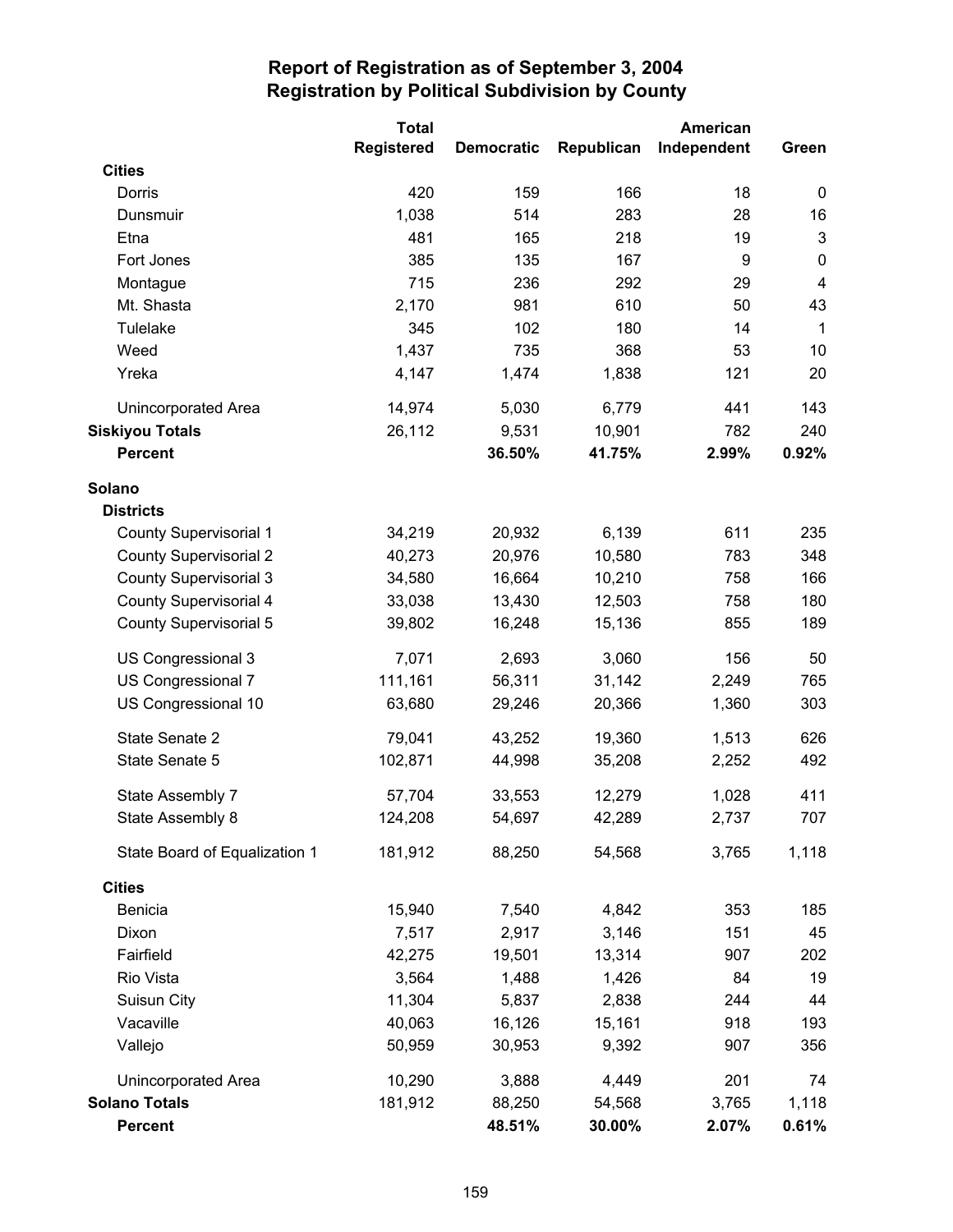|                               |                         |                    | Peace and |                         | <b>Declined to</b> |
|-------------------------------|-------------------------|--------------------|-----------|-------------------------|--------------------|
|                               | Libertarian             | <b>Natural Law</b> | Freedom   | <b>Miscellaneous</b>    | <b>State</b>       |
| <b>Cities</b>                 |                         |                    |           |                         |                    |
| Dorris                        | $\overline{\mathbf{4}}$ | 0                  | 0         | 1                       | 72                 |
| Dunsmuir                      | 13                      | 5                  | 6         | 1                       | 172                |
| Etna                          | 3                       | $\boldsymbol{0}$   | 0         | $\mathbf 0$             | 73                 |
| Fort Jones                    | 5                       | $\boldsymbol{0}$   | 1         | $\pmb{0}$               | 68                 |
| Montague                      | 11                      | $\mathbf 0$        | 3         | $\overline{2}$          | 138                |
| Mt. Shasta                    | 18                      | 18                 | 5         | $\overline{\mathbf{4}}$ | 441                |
| Tulelake                      | $\boldsymbol{0}$        | $\mathbf 0$        | 4         | $\mathbf 2$             | 42                 |
| Weed                          | 11                      | 3                  | 8         | $\overline{2}$          | 247                |
| Yreka                         | 42                      | 4                  | 11        | $\overline{7}$          | 630                |
| <b>Unincorporated Area</b>    | 172                     | 46                 | 28        | 26                      | 2,309              |
| <b>Siskiyou Totals</b>        | 279                     | 76                 | 66        | 45                      | 4,192              |
| <b>Percent</b>                | 1.07%                   | 0.29%              | 0.25%     | 0.17%                   | 16.05%             |
| Solano                        |                         |                    |           |                         |                    |
| <b>Districts</b>              |                         |                    |           |                         |                    |
| <b>County Supervisorial 1</b> | 107                     | 35                 | 114       | 198                     | 5,848              |
| <b>County Supervisorial 2</b> | 211                     | 47                 | 125       | 256                     | 6,947              |
| <b>County Supervisorial 3</b> | 156                     | 24                 | 93        | 215                     | 6,294              |
| County Supervisorial 4        | 149                     | 17                 | 57        | 180                     | 5,764              |
| <b>County Supervisorial 5</b> | 175                     | 15                 | 87        | 224                     | 6,873              |
| US Congressional 3            | 37                      | 4                  | 12        | 29                      | 1,030              |
| US Congressional 7            | 474                     | 95                 | 309       | 644                     | 19,172             |
| US Congressional 10           | 287                     | 39                 | 155       | 400                     | 11,524             |
| State Senate 2                | 343                     | 83                 | 247       | 481                     | 13,136             |
| State Senate 5                | 455                     | 55                 | 229       | 592                     | 18,590             |
| State Assembly 7              | 218                     | 56                 | 197       | 352                     | 9,610              |
| State Assembly 8              | 580                     | 82                 | 279       | 721                     | 22,116             |
| State Board of Equalization 1 | 798                     | 138                | 476       | 1,073                   | 31,726             |
| <b>Cities</b>                 |                         |                    |           |                         |                    |
| Benicia                       | 98                      | 25                 | 43        | 101                     | 2,753              |
| Dixon                         | 38                      | 1                  | 28        | 41                      | 1,150              |
| Fairfield                     | 185                     | 31                 | 83        | 252                     | 7,800              |
| Rio Vista                     | 19                      | $\boldsymbol{2}$   | 3         | 15                      | 508                |
| Suisun City                   | 52                      | 5                  | 30        | 83                      | 2,171              |
| Vacaville                     | 168                     | 16                 | 75        | 206                     | 7,200              |
| Vallejo                       | 184                     | 51                 | 179       | 294                     | 8,643              |
| Unincorporated Area           | 54                      | $\overline{7}$     | 35        | 81                      | 1,501              |
| <b>Solano Totals</b>          | 798                     | 138                | 476       | 1,073                   | 31,726             |
| <b>Percent</b>                | 0.44%                   | 0.08%              | 0.26%     | 0.59%                   | 17.44%             |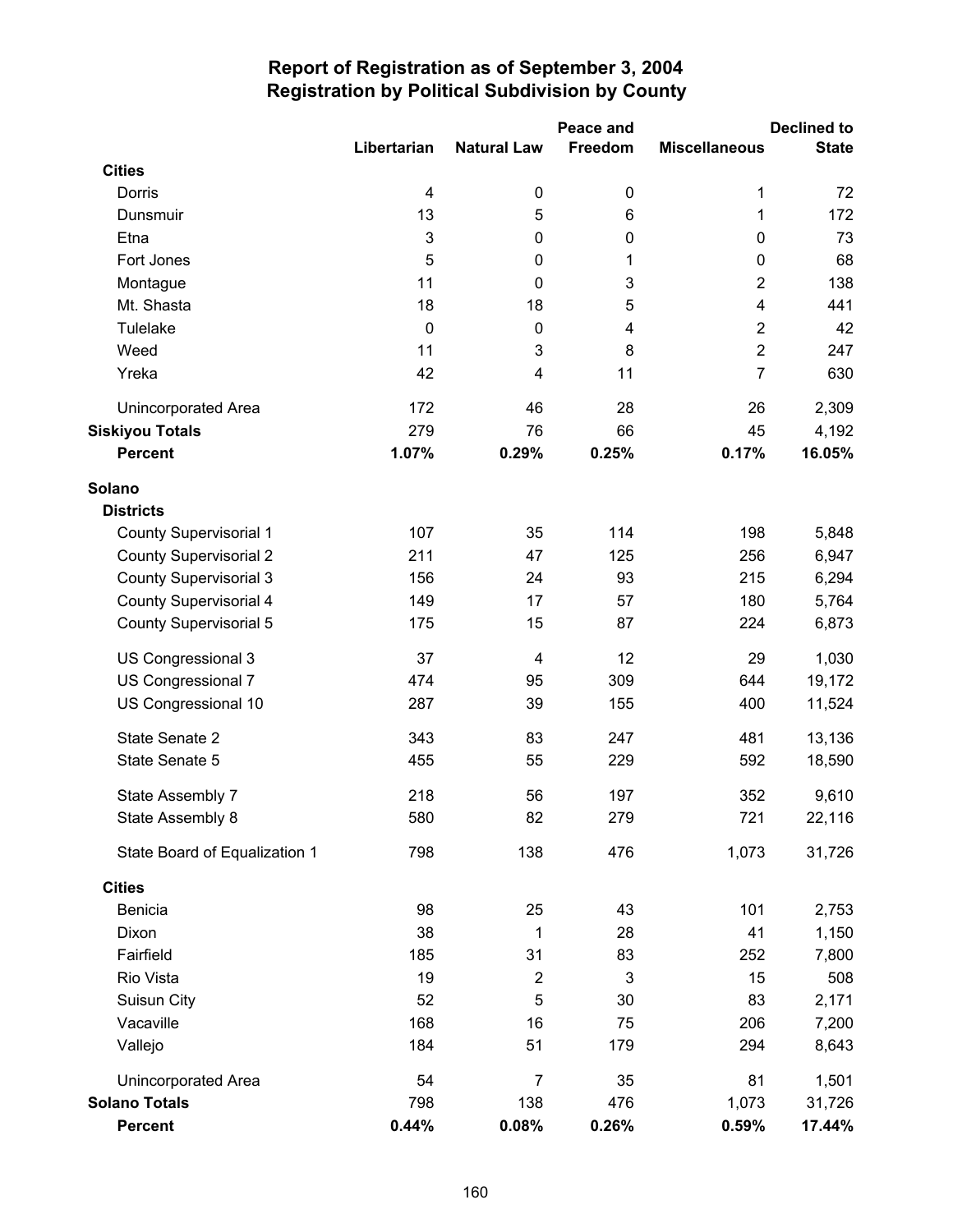|                               | <b>Total</b>      | American          |            |             |       |
|-------------------------------|-------------------|-------------------|------------|-------------|-------|
|                               | <b>Registered</b> | <b>Democratic</b> | Republican | Independent | Green |
| Sonoma                        |                   |                   |            |             |       |
| <b>Districts</b>              |                   |                   |            |             |       |
| <b>County Supervisorial 1</b> | 55,164            | 26,759            | 17,127     | 968         | 1,173 |
| <b>County Supervisorial 2</b> | 47,232            | 23,654            | 12,637     | 910         | 1,304 |
| <b>County Supervisorial 3</b> | 43,542            | 21,831            | 10,898     | 964         | 1,269 |
| County Supervisorial 4        | 46,153            | 21,853            | 14,611     | 893         | 952   |
| <b>County Supervisorial 5</b> | 46,478            | 25,338            | 9,643      | 822         | 2,190 |
| US Congressional 1            | 37,011            | 17,678            | 11,560     | 715         | 824   |
| US Congressional 6            | 201,558           | 101,757           | 53,356     | 3,842       | 6,064 |
| State Senate 2                | 152,550           | 77,127            | 41,062     | 2,860       | 4,583 |
| State Senate 3                | 86,019            | 42,308            | 23,854     | 1,697       | 2,305 |
| State Assembly 1              | 62,983            | 31,828            | 16,817     | 1,107       | 2,393 |
| State Assembly 6              | 89,184            | 44,676            | 23,735     | 1,762       | 2,443 |
| State Assembly 7              | 86,402            | 42,931            | 24,364     | 1,688       | 2,052 |
| State Board of Equalization 1 | 238,569           | 119,435           | 64,916     | 4,557       | 6,888 |
| <b>Cities</b>                 |                   |                   |            |             |       |
| Cloverdale                    | 3,817             | 1,812             | 1,191      | 67          | 77    |
| Cotati                        | 3,614             | 1,931             | 740        | 75          | 135   |
| Healdsburg                    | 5,825             | 2,927             | 1,623      | 88          | 173   |
| Petaluma                      | 27,958            | 14,220            | 7,397      | 555         | 673   |
| <b>Rohnert Park</b>           | 18,242            | 8,784             | 4,939      | 421         | 395   |
| Santa Rosa                    | 75,600            | 37,662            | 21,175     | 1,453       | 1,771 |
| Sebastopol                    | 4,585             | 2,635             | 780        | 60          | 326   |
| Sonoma                        | 6,110             | 3,151             | 1,688      | 124         | 139   |
| Windsor                       | 11,955            | 5,575             | 3,986      | 257         | 163   |
| Unincorporated Area           | 80,863            | 40,738            | 21,397     | 1,457       | 3,036 |
| <b>Sonoma Totals</b>          | 238,569           | 119,435           | 64,916     | 4,557       | 6,888 |
| <b>Percent</b>                |                   | 50.06%            | 27.21%     | 1.91%       | 2.89% |
| <b>Stanislaus</b>             |                   |                   |            |             |       |
| <b>Districts</b>              |                   |                   |            |             |       |
| <b>County Supervisorial 1</b> | 43,716            | 17,083            | 19,774     | 885         | 145   |
| <b>County Supervisorial 2</b> | 42,637            | 16,886            | 19,568     | 751         | 173   |
| <b>County Supervisorial 3</b> | 38,305            | 16,953            | 15,816     | 702         | 134   |
| County Supervisorial 4        | 48,583            | 20,156            | 21,230     | 919         | 251   |
| County Supervisorial 5        | 33,441            | 16,341            | 12,332     | 633         | 90    |
| US Congressional 18           | 96,835            | 45,539            | 37,237     | 1,902       | 407   |
| US Congressional 19           | 109,847           | 41,880            | 51,483     | 1,988       | 386   |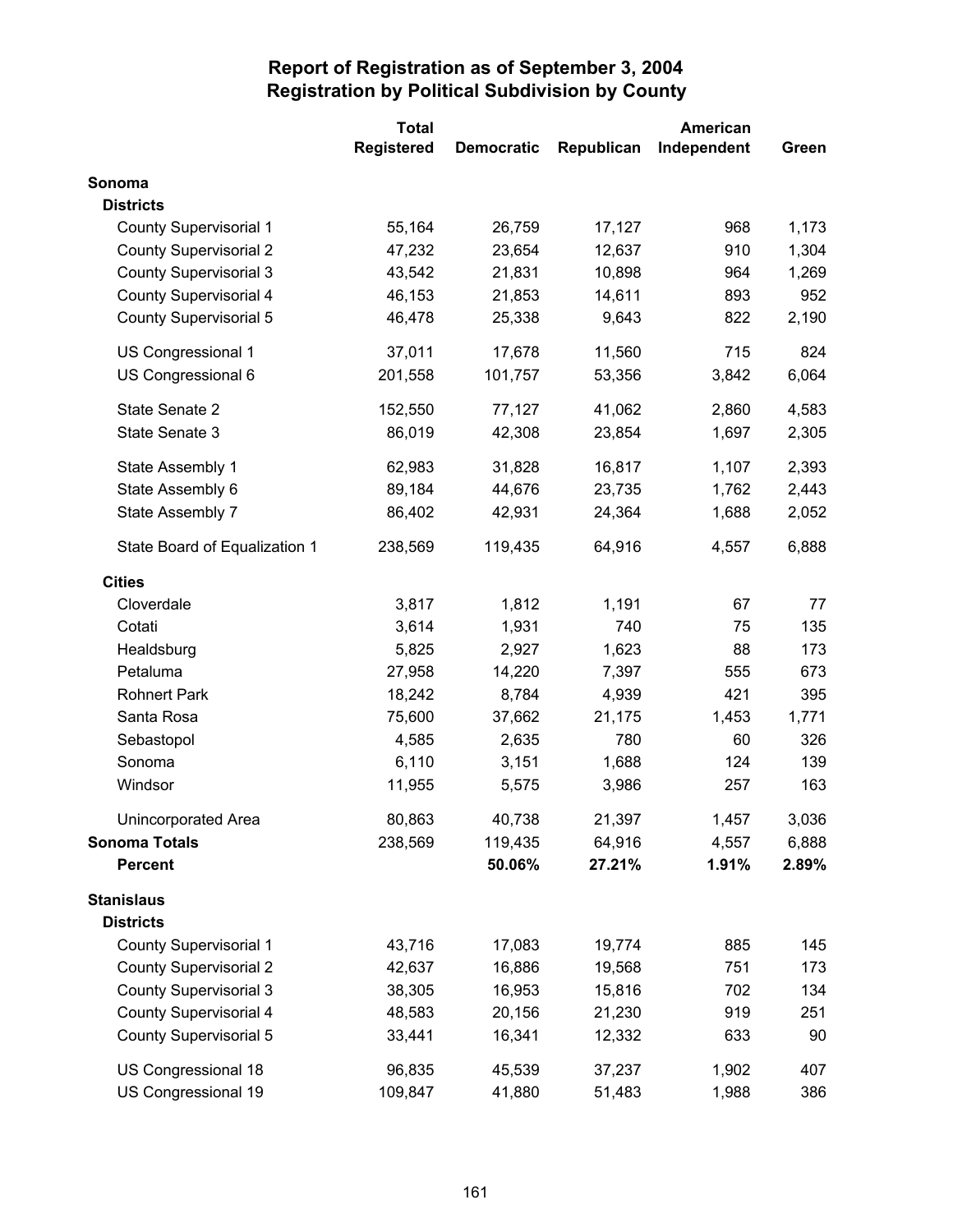|                               |             |                         | Peace and      | <b>Declined to</b>   |              |  |
|-------------------------------|-------------|-------------------------|----------------|----------------------|--------------|--|
|                               | Libertarian | <b>Natural Law</b>      | Freedom        | <b>Miscellaneous</b> | <b>State</b> |  |
| Sonoma                        |             |                         |                |                      |              |  |
| <b>Districts</b>              |             |                         |                |                      |              |  |
| <b>County Supervisorial 1</b> | 317         | 41                      | 104            | 385                  | 8,290        |  |
| <b>County Supervisorial 2</b> | 302         | 31                      | 114            | 323                  | 7,957        |  |
| <b>County Supervisorial 3</b> | 297         | 48                      | 138            | 294                  | 7,803        |  |
| <b>County Supervisorial 4</b> | 299         | 34                      | 113            | 253                  | 7,145        |  |
| <b>County Supervisorial 5</b> | 356         | 69                      | 210            | 321                  | 7,529        |  |
| US Congressional 1            | 242         | 25                      | 78             | 182                  | 5,707        |  |
| US Congressional 6            | 1,329       | 198                     | 601            | 1,394                | 33,017       |  |
| State Senate 2                | 1,054       | 154                     | 453            | 967                  | 24,290       |  |
| State Senate 3                | 517         | 69                      | 226            | 609                  | 14,434       |  |
| State Assembly 1              | 461         | 66                      | 221            | 405                  | 9,685        |  |
| State Assembly 6              | 561         | 73                      | 235            | 605                  | 15,094       |  |
| State Assembly 7              | 549         | 84                      | 223            | 566                  | 13,945       |  |
| State Board of Equalization 1 | 1,571       | 223                     | 679            | 1,576                | 38,724       |  |
| <b>Cities</b>                 |             |                         |                |                      |              |  |
| Cloverdale                    | 28          | $\overline{\mathbf{c}}$ | 11             | 12                   | 617          |  |
| Cotati                        | 31          | 5                       | 10             | 22                   | 665          |  |
| Healdsburg                    | 44          | 1                       | 17             | 33                   | 919          |  |
| Petaluma                      | 167         | 19                      | 72             | 187                  | 4,668        |  |
| <b>Rohnert Park</b>           | 101         | 16                      | 46             | 155                  | 3,385        |  |
| Santa Rosa                    | 496         | 69                      | 188            | 490                  | 12,296       |  |
| Sebastopol                    | 27          | $6\phantom{1}6$         | 20             | 28                   | 703          |  |
| Sonoma                        | 31          | 3                       | $\overline{7}$ | 30                   | 937          |  |
| Windsor                       | 67          | 10                      | 24             | 63                   | 1,810        |  |
| Unincorporated Area           | 579         | 92                      | 284            | 556                  | 12,724       |  |
| <b>Sonoma Totals</b>          | 1,571       | 223                     | 679            | 1,576                | 38,724       |  |
| <b>Percent</b>                | 0.66%       | 0.09%                   | 0.28%          | 0.66%                | 16.23%       |  |
| <b>Stanislaus</b>             |             |                         |                |                      |              |  |
| <b>Districts</b>              |             |                         |                |                      |              |  |
| <b>County Supervisorial 1</b> | 159         | 24                      | 217            | 428                  | 5,001        |  |
| <b>County Supervisorial 2</b> | 137         | 31                      | 152            | 335                  | 4,604        |  |
| <b>County Supervisorial 3</b> | 129         | 32                      | 296            | 319                  | 3,924        |  |
| <b>County Supervisorial 4</b> | 190         | 19                      | 293            | 489                  | 5,036        |  |
| <b>County Supervisorial 5</b> | 137         | 24                      | 284            | 239                  | 3,361        |  |
| US Congressional 18           | 379         | 57                      | 798            | 839                  | 9,677        |  |
| US Congressional 19           | 373         | 73                      | 444            | 971                  | 12,249       |  |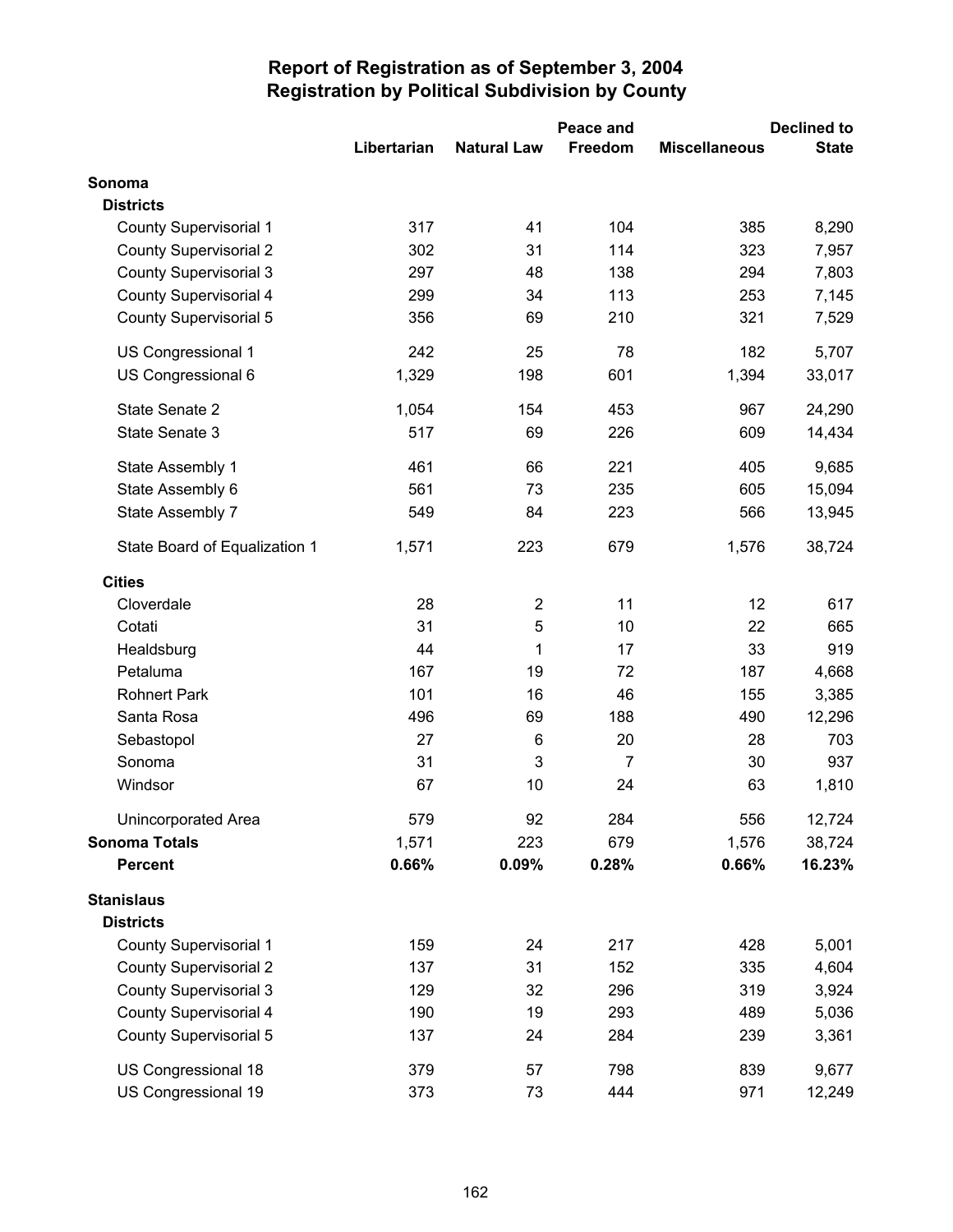|                               | <b>Total</b>      |                   |            | American    |                         |
|-------------------------------|-------------------|-------------------|------------|-------------|-------------------------|
|                               | <b>Registered</b> | <b>Democratic</b> | Republican | Independent | Green                   |
| State Senate 12               | 136,384           | 61,551            | 54,959     | 2,585       | 564                     |
| State Senate 14               | 70,298            | 25,868            | 33,761     | 1,305       | 229                     |
| State Assembly 17             | 4,237             | 1,953             | 1,577      | 104         | 13                      |
| State Assembly 25             | 121,332           | 48,748            | 54,262     | 2,339       | 481                     |
| State Assembly 26             | 81,113            | 36,718            | 32,881     | 1,447       | 299                     |
| State Board of Equalization 2 | 206,682           | 87,419            | 88,720     | 3,890       | 793                     |
| <b>Cities</b>                 |                   |                   |            |             |                         |
| Ceres                         | 15,338            | 7,306             | 5,894      | 307         | 32                      |
| Hughson                       | 2,446             | 960               | 1,121      | 47          | $\overline{\mathbf{4}}$ |
| Modesto                       | 91,855            | 39,365            | 38,768     | 1,733       | 400                     |
| Newman                        | 2,870             | 1,327             | 1,020      | 79          | 6                       |
| Oakdale                       | 7,131             | 2,680             | 3,254      | 162         | 26                      |
| Patterson                     | 4,884             | 2,480             | 1,675      | 82          | 17                      |
| Riverbank                     | 6,562             | 2,893             | 2,620      | 137         | 17                      |
| <b>Turlock</b>                | 27,125            | 10,819            | 12,210     | 461         | 131                     |
| Waterford                     | 2,644             | 1,043             | 1,135      | 66          | 10                      |
| <b>Unincorporated Area</b>    | 45,827            | 18,546            | 21,023     | 816         | 150                     |
| <b>Stanislaus Totals</b>      | 206,682           | 87,419            | 88,720     | 3,890       | 793                     |
| <b>Percent</b>                |                   | 42.30%            | 42.93%     | 1.88%       | 0.38%                   |
| <b>Sutter</b>                 |                   |                   |            |             |                         |
| <b>Districts</b>              |                   |                   |            |             |                         |
| <b>County Supervisorial 1</b> | 7,116             | 2,657             | 3,221      | 180         | 24                      |
| <b>County Supervisorial 2</b> | 5,526             | 2,077             | 2,331      | 159         | 28                      |
| <b>County Supervisorial 3</b> | 9,754             | 2,793             | 5,469      | 200         | 38                      |
| County Supervisorial 4        | 8,932             | 2,966             | 4,470      | 198         | 23                      |
| County Supervisorial 5        | 8,972             | 2,664             | 4,825      | 172         | 26                      |
| US Congressional 2            | 40,300            | 13,157            | 20,316     | 909         | 139                     |
| State Senate 4                | 40,300            | 13,157            | 20,316     | 909         | 139                     |
| State Assembly 2              | 40,300            | 13,157            | 20,316     | 909         | 139                     |
| State Board of Equalization 2 | 40,300            | 13,157            | 20,316     | 909         | 139                     |
| <b>Cities</b>                 |                   |                   |            |             |                         |
| Live Oak                      | 2,220             | 1,036             | 742        | 69          | 9                       |
| <b>Yuba City</b>              | 25,321            | 8,441             | 12,425     | 581         | 89                      |
| Unincorporated Area           | 12,759            | 3,680             | 7,149      | 259         | 41                      |
| <b>Sutter Totals</b>          | 40,300            | 13,157            | 20,316     | 909         | 139                     |
| <b>Percent</b>                |                   | 32.65%            | 50.41%     | 2.26%       | 0.34%                   |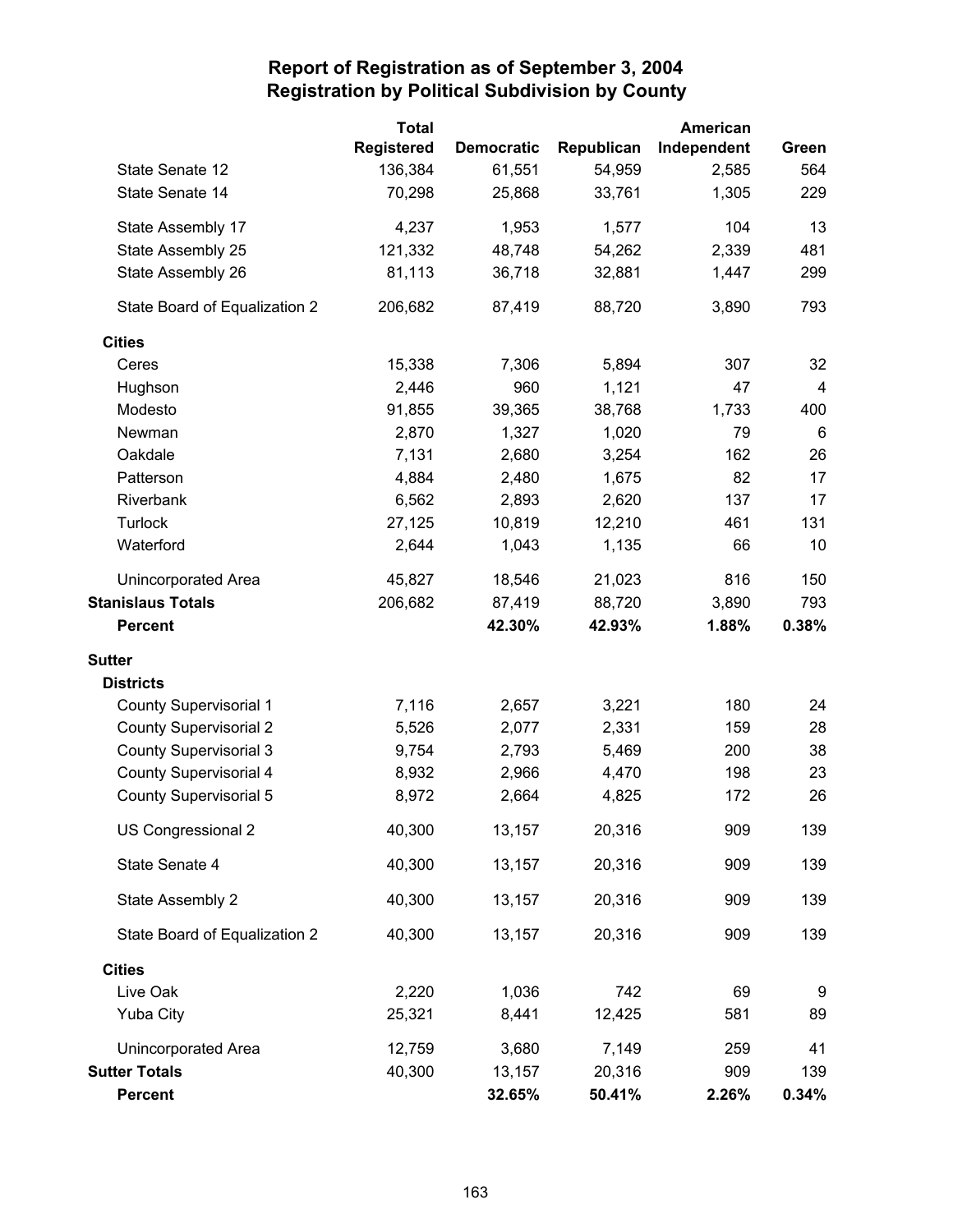|                               |             |                         | Peace and |                      | <b>Declined to</b> |
|-------------------------------|-------------|-------------------------|-----------|----------------------|--------------------|
|                               | Libertarian | <b>Natural Law</b>      | Freedom   | <b>Miscellaneous</b> | <b>State</b>       |
| State Senate 12               | 520         | 85                      | 938       | 1,165                | 14,017             |
| State Senate 14               | 232         | 45                      | 304       | 645                  | 7,909              |
| State Assembly 17             | 22          | $\overline{2}$          | 33        | 29                   | 504                |
| State Assembly 25             | 451         | 66                      | 648       | 1,134                | 13,203             |
| State Assembly 26             | 279         | 62                      | 561       | 647                  | 8,219              |
| State Board of Equalization 2 | 752         | 130                     | 1,242     | 1,810                | 21,926             |
| <b>Cities</b>                 |             |                         |           |                      |                    |
| Ceres                         | 45          | 9                       | 118       | 115                  | 1,512              |
| Hughson                       | 9           | $\overline{2}$          | 8         | 14                   | 281                |
| Modesto                       | 361         | 51                      | 619       | 862                  | 9,696              |
| Newman                        | 13          | $\overline{2}$          | 25        | 23                   | 375                |
| Oakdale                       | 36          | $\overline{7}$          | 32        | 73                   | 861                |
| Patterson                     | 22          | 1                       | 22        | 42                   | 543                |
| Riverbank                     | 16          | $\overline{2}$          | 43        | 64                   | 770                |
| Turlock                       | 89          | 25                      | 86        | 222                  | 3,082              |
| Waterford                     | 15          | $\overline{2}$          | 18        | 27                   | 328                |
| Unincorporated Area           | 146         | 29                      | 271       | 368                  | 4,478              |
| <b>Stanislaus Totals</b>      | 752         | 130                     | 1,242     | 1,810                | 21,926             |
| <b>Percent</b>                | 0.36%       | 0.06%                   | 0.60%     | 0.88%                | 10.61%             |
| <b>Sutter</b>                 |             |                         |           |                      |                    |
| <b>Districts</b>              |             |                         |           |                      |                    |
| <b>County Supervisorial 1</b> | 40          | $\overline{\mathbf{c}}$ | 28        | 256                  | 708                |
| <b>County Supervisorial 2</b> | 49          | 5                       | 29        | 226                  | 622                |
| <b>County Supervisorial 3</b> | 36          | $\pmb{0}$               | 18        | 250                  | 950                |
| <b>County Supervisorial 4</b> | 28          | 5                       | 28        | 307                  | 907                |
| <b>County Supervisorial 5</b> | 35          | 4                       | 35        | 269                  | 942                |
| US Congressional 2            | 188         | 16                      | 138       | 1,308                | 4,129              |
| State Senate 4                | 188         | 16                      | 138       | 1,308                | 4,129              |
| State Assembly 2              | 188         | 16                      | 138       | 1,308                | 4,129              |
| State Board of Equalization 2 | 188         | 16                      | 138       | 1,308                | 4,129              |
| <b>Cities</b>                 |             |                         |           |                      |                    |
| Live Oak                      | 15          | 1                       | 18        | 96                   | 234                |
| <b>Yuba City</b>              | 117         | 12                      | 89        | 837                  | 2,730              |
| Unincorporated Area           | 56          | 3                       | 31        | 375                  | 1,165              |
| <b>Sutter Totals</b>          | 188         | 16                      | 138       | 1,308                | 4,129              |
| <b>Percent</b>                | 0.47%       | 0.04%                   | 0.34%     | 3.25%                | 10.25%             |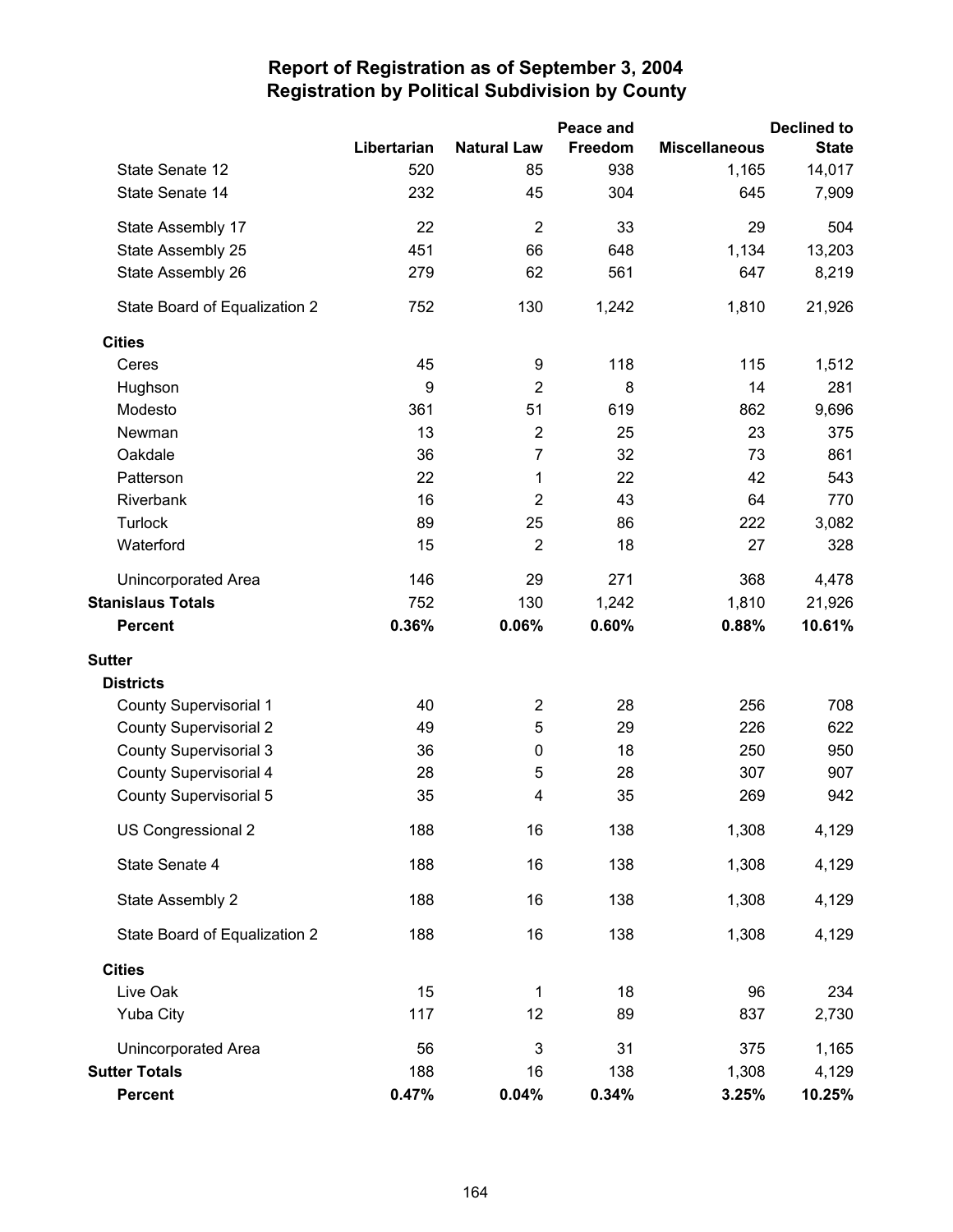|                               | <b>Total</b>      |                   |            | <b>American</b> |                |
|-------------------------------|-------------------|-------------------|------------|-----------------|----------------|
|                               | <b>Registered</b> | <b>Democratic</b> | Republican | Independent     | Green          |
| <b>Tehama</b>                 |                   |                   |            |                 |                |
| <b>Districts</b>              |                   |                   |            |                 |                |
| <b>County Supervisorial 1</b> | 6,647             | 2,188             | 3,181      | 213             | 29             |
| <b>County Supervisorial 2</b> | 5,521             | 2,020             | 2,349      | 238             | 18             |
| <b>County Supervisorial 3</b> | 5,854             | 1,965             | 2,763      | 227             | 29             |
| <b>County Supervisorial 4</b> | 4,940             | 1,755             | 2,156      | 206             | 35             |
| County Supervisorial 5        | 5,615             | 2,093             | 2,386      | 214             | 27             |
| US Congressional 2            | 28,577            | 10,021            | 12,835     | 1,098           | 138            |
| State Senate 4                | 28,577            | 10,021            | 12,835     | 1,098           | 138            |
| State Assembly 2              | 28,577            | 10,021            | 12,835     | 1,098           | 138            |
| State Board of Equalization 2 | 28,577            | 10,021            | 12,835     | 1,098           | 138            |
| <b>Cities</b>                 |                   |                   |            |                 |                |
| Corning                       | 2,416             | 911               | 946        | 105             | 14             |
| <b>Red Bluff</b>              | 5,658             | 2,184             | 2,214      | 240             | 29             |
| Tehama                        | 244               | 88                | 91         | 10              | $\overline{2}$ |
| Unincorporated Area           | 20,259            | 6,838             | 9,584      | 743             | 93             |
| <b>Tehama Totals</b>          | 28,577            | 10,021            | 12,835     | 1,098           | 138            |
| <b>Percent</b>                |                   | 35.07%            | 44.91%     | 3.84%           | 0.48%          |
| <b>Trinity</b>                |                   |                   |            |                 |                |
| <b>Districts</b>              |                   |                   |            |                 |                |
| <b>County Supervisorial 1</b> | 1,664             | 577               | 753        | 47              | 19             |
| <b>County Supervisorial 2</b> | 1,620             | 530               | 712        | 69              | 18             |
| <b>County Supervisorial 3</b> | 1,453             | 555               | 553        | 61              | 32             |
| <b>County Supervisorial 4</b> | 1,614             | 617               | 617        | 51              | 36             |
| <b>County Supervisorial 5</b> | 1,399             | 532               | 504        | 37              | 30             |
| US Congressional 2            | 7,750             | 2,811             | 3,139      | 265             | 135            |
| State Senate 4                | 7,750             | 2,811             | 3,139      | 265             | 135            |
| State Assembly 1              | 7,750             | 2,811             | 3,139      | 265             | 135            |
| State Board of Equalization 1 | 7,750             | 2,811             | 3,139      | 265             | 135            |
| <b>Cities</b>                 |                   |                   |            |                 |                |
| <b>Unincorporated Area</b>    | 7,750             | 2,811             | 3,139      | 265             | 135            |
| <b>Trinity Totals</b>         | 7,750             | 2,811             | 3,139      | 265             | 135            |
| <b>Percent</b>                |                   | 36.27%            | 40.50%     | 3.42%           | 1.74%          |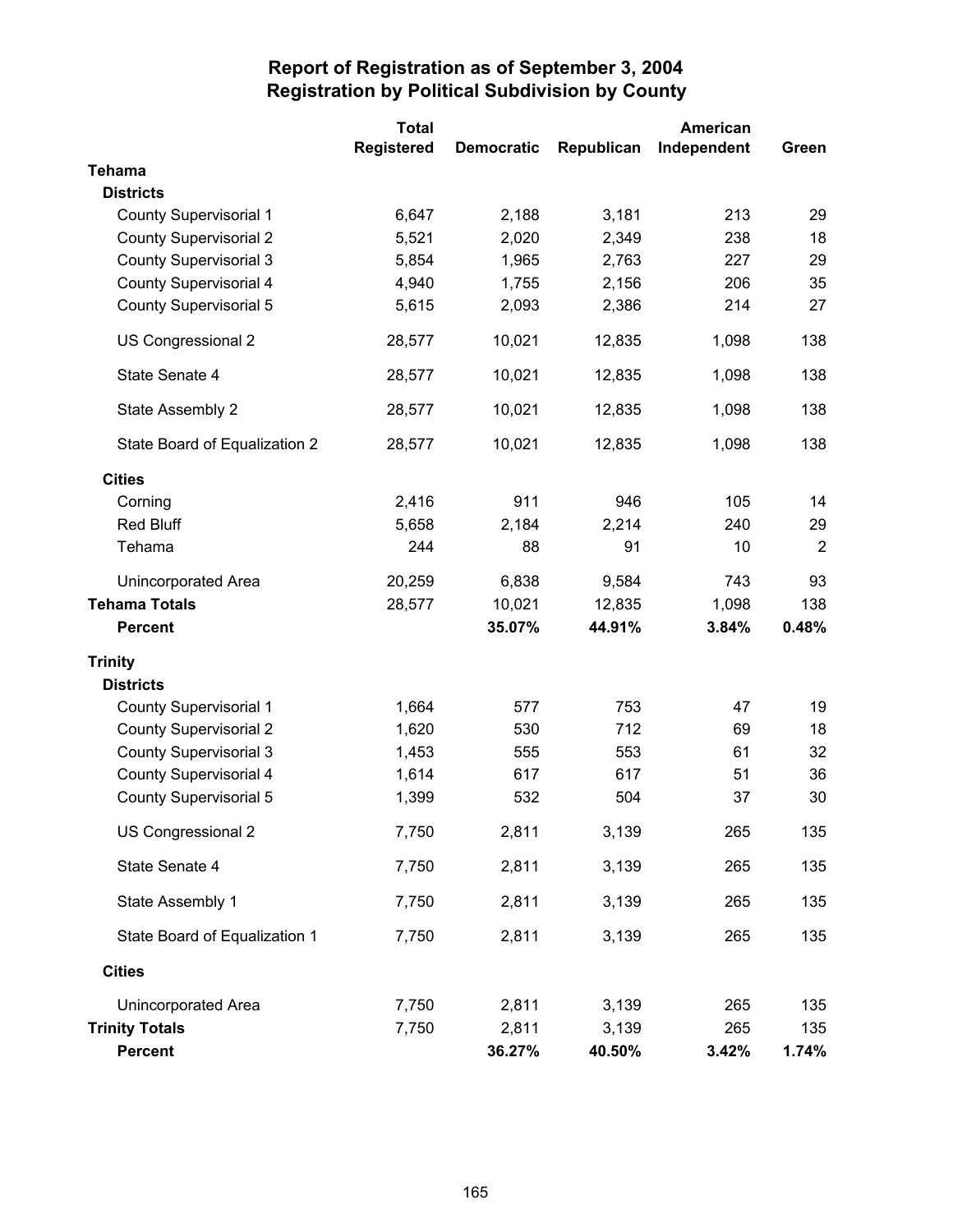|                               |             |                    | Peace and |                      | <b>Declined to</b> |
|-------------------------------|-------------|--------------------|-----------|----------------------|--------------------|
|                               | Libertarian | <b>Natural Law</b> | Freedom   | <b>Miscellaneous</b> | <b>State</b>       |
| <b>Tehama</b>                 |             |                    |           |                      |                    |
| <b>Districts</b>              |             |                    |           |                      |                    |
| <b>County Supervisorial 1</b> | 35          | 3                  | 14        | 32                   | 952                |
| <b>County Supervisorial 2</b> | 50          | 1                  | 18        | 36                   | 791                |
| <b>County Supervisorial 3</b> | 37          | $\overline{2}$     | 11        | 29                   | 791                |
| <b>County Supervisorial 4</b> | 36          | $\overline{2}$     | 18        | 30                   | 702                |
| <b>County Supervisorial 5</b> | 47          | $\overline{2}$     | 20        | 40                   | 786                |
| US Congressional 2            | 205         | 10                 | 81        | 167                  | 4,022              |
| State Senate 4                | 205         | 10                 | 81        | 167                  | 4,022              |
| State Assembly 2              | 205         | 10                 | 81        | 167                  | 4,022              |
| State Board of Equalization 2 | 205         | 10                 | 81        | 167                  | 4,022              |
| <b>Cities</b>                 |             |                    |           |                      |                    |
| Corning                       | 21          | $\overline{2}$     | 16        | 12                   | 389                |
| Red Bluff                     | 43          | 3                  | 21        | 28                   | 896                |
| Tehama                        | $\pmb{0}$   | $\pmb{0}$          | 0         | $\overline{4}$       | 49                 |
| Unincorporated Area           | 141         | 5                  | 44        | 123                  | 2,688              |
| <b>Tehama Totals</b>          | 205         | 10                 | 81        | 167                  | 4,022              |
| <b>Percent</b>                | 0.72%       | 0.03%              | 0.28%     | 0.58%                | 14.07%             |
| <b>Trinity</b>                |             |                    |           |                      |                    |
| <b>Districts</b>              |             |                    |           |                      |                    |
| <b>County Supervisorial 1</b> | 14          | 3                  | 6         | 24                   | 221                |
| <b>County Supervisorial 2</b> | 18          | 1                  | 4         | 23                   | 245                |
| <b>County Supervisorial 3</b> | 12          | 4                  | 9         | 15                   | 212                |
| <b>County Supervisorial 4</b> | 14          | 3                  | 6         | 19                   | 251                |
| County Supervisorial 5        | 22          | 3                  | 6         | 25                   | 240                |
| US Congressional 2            | 80          | 14                 | 31        | 106                  | 1,169              |
| State Senate 4                | 80          | 14                 | 31        | 106                  | 1,169              |
| State Assembly 1              | 80          | 14                 | 31        | 106                  | 1,169              |
| State Board of Equalization 1 | 80          | 14                 | 31        | 106                  | 1,169              |
| <b>Cities</b>                 |             |                    |           |                      |                    |
| <b>Unincorporated Area</b>    | 80          | 14                 | 31        | 106                  | 1,169              |
| <b>Trinity Totals</b>         | 80          | 14                 | 31        | 106                  | 1,169              |
| <b>Percent</b>                | 1.03%       | 0.18%              | 0.40%     | 1.37%                | 15.08%             |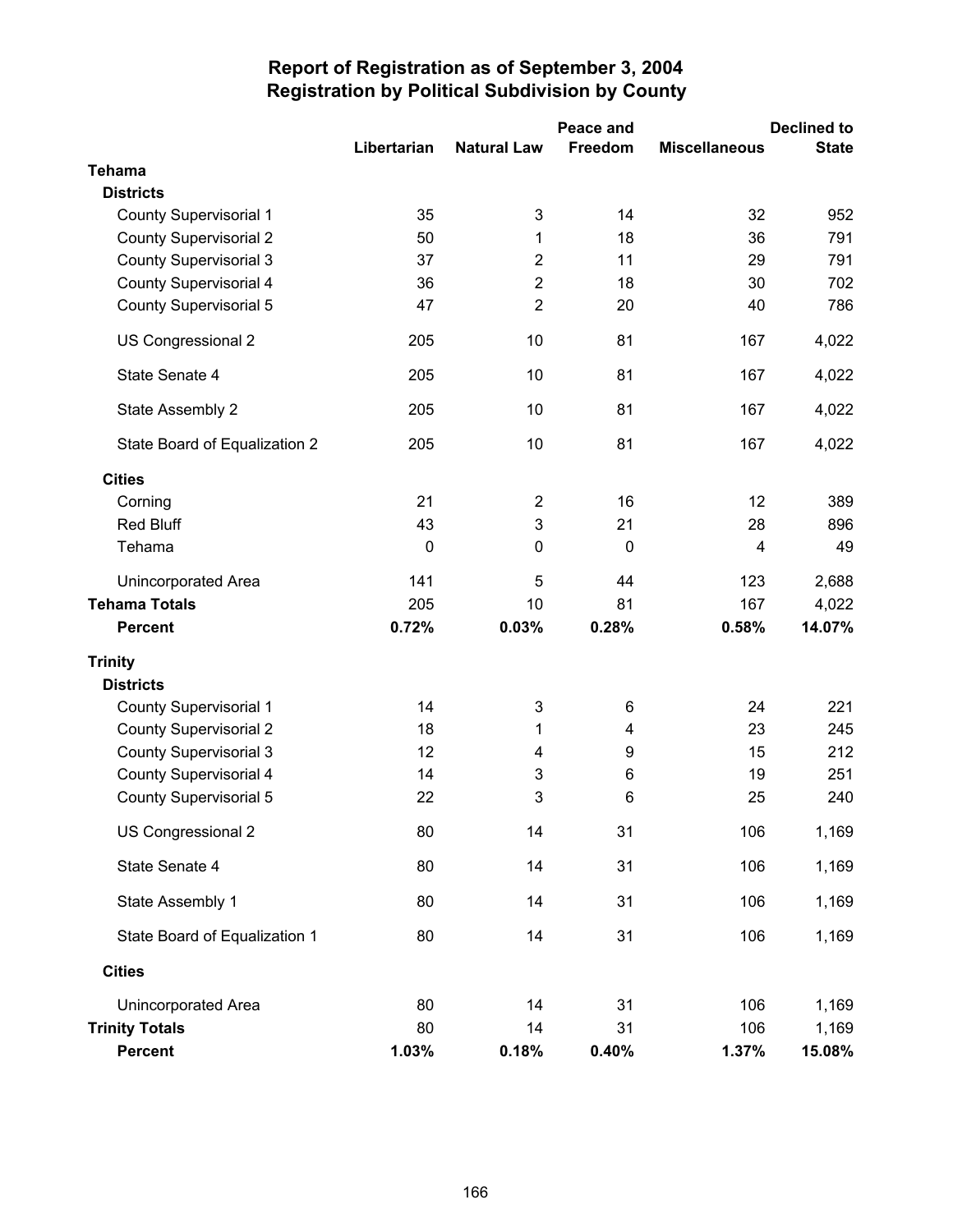|                               | <b>Total</b>      |                   |            | American    |                |
|-------------------------------|-------------------|-------------------|------------|-------------|----------------|
|                               | <b>Registered</b> | <b>Democratic</b> | Republican | Independent | Green          |
| <b>Tulare</b>                 |                   |                   |            |             |                |
| <b>Districts</b>              |                   |                   |            |             |                |
| <b>County Supervisorial 1</b> | 28,046            | 9,236             | 14,096     | 675         | 145            |
| <b>County Supervisorial 2</b> | 24,338            | 10,022            | 10,709     | 541         | 65             |
| <b>County Supervisorial 3</b> | 37,120            | 11,160            | 20,235     | 721         | 186            |
| <b>County Supervisorial 4</b> | 20,424            | 8,635             | 8,908      | 347         | 43             |
| <b>County Supervisorial 5</b> | 25,128            | 9,088             | 11,682     | 694         | 103            |
| US Congressional 21           | 135,056           | 48,141            | 65,630     | 2,978       | 542            |
| State Senate 16               | 26,130            | 11,978            | 10,379     | 485         | 54             |
| State Senate 18               | 108,926           | 36,163            | 55,251     | 2,493       | 488            |
| State Assembly 29             | $\pmb{0}$         | 0                 | 0          | 0           | 0              |
| State Assembly 30             | 9,886             | 4,384             | 4,100      | 211         | 16             |
| State Assembly 31             | 8,893             | 4,267             | 3,488      | 128         | 17             |
| State Assembly 34             | 116,277           | 39,490            | 58,042     | 2,639       | 509            |
| State Board of Equalization 2 | 135,056           | 48,141            | 65,630     | 2,978       | 542            |
| <b>Cities</b>                 |                   |                   |            |             |                |
| Dinuba                        | 5,358             | 2,586             | 2,100      | 86          | $\overline{7}$ |
| Exeter                        | 3,778             | 1,131             | 2,046      | 101         | 19             |
| Farmersville                  | 2,641             | 1,253             | 759        | 102         | 5              |
| Lindsay                       | 2,296             | 1,117             | 763        | 50          | 10             |
| Porterville                   | 13,504            | 5,071             | 6,038      | 375         | 51             |
| Tulare                        | 15,758            | 6,182             | 7,165      | 346         | 47             |
| Visalia                       | 44,121            | 13,600            | 23,636     | 863         | 219            |
| Woodlake                      | 1,574             | 838               | 485        | 26          | 4              |
| <b>Unincorporated Area</b>    | 46,026            | 16,363            | 22,638     | 1,029       | 180            |
| <b>Tulare Totals</b>          | 135,056           | 48,141            | 65,630     | 2,978       | 542            |
| <b>Percent</b>                |                   | 35.65%            | 48.59%     | 2.21%       | 0.40%          |
| <b>Tuolumne</b>               |                   |                   |            |             |                |
| <b>Districts</b>              |                   |                   |            |             |                |
| <b>County Supervisorial 1</b> | 6,264             | 2,419             | 2,700      | 138         | 84             |
| <b>County Supervisorial 2</b> | 6,420             | 2,392             | 2,844      | 157         | 67             |
| <b>County Supervisorial 3</b> | 5,959             | 2,146             | 2,683      | 175         | 55             |
| <b>County Supervisorial 4</b> | 6,183             | 2,234             | 2,851      | 173         | 49             |
| <b>County Supervisorial 5</b> | 6,739             | 2,690             | 2,796      | 197         | 48             |
| US Congressional 19           | 31,565            | 11,881            | 13,874     | 840         | 303            |
| State Senate 14               | 31,565            | 11,881            | 13,874     | 840         | 303            |
| State Assembly 25             | 31,565            | 11,881            | 13,874     | 840         | 303            |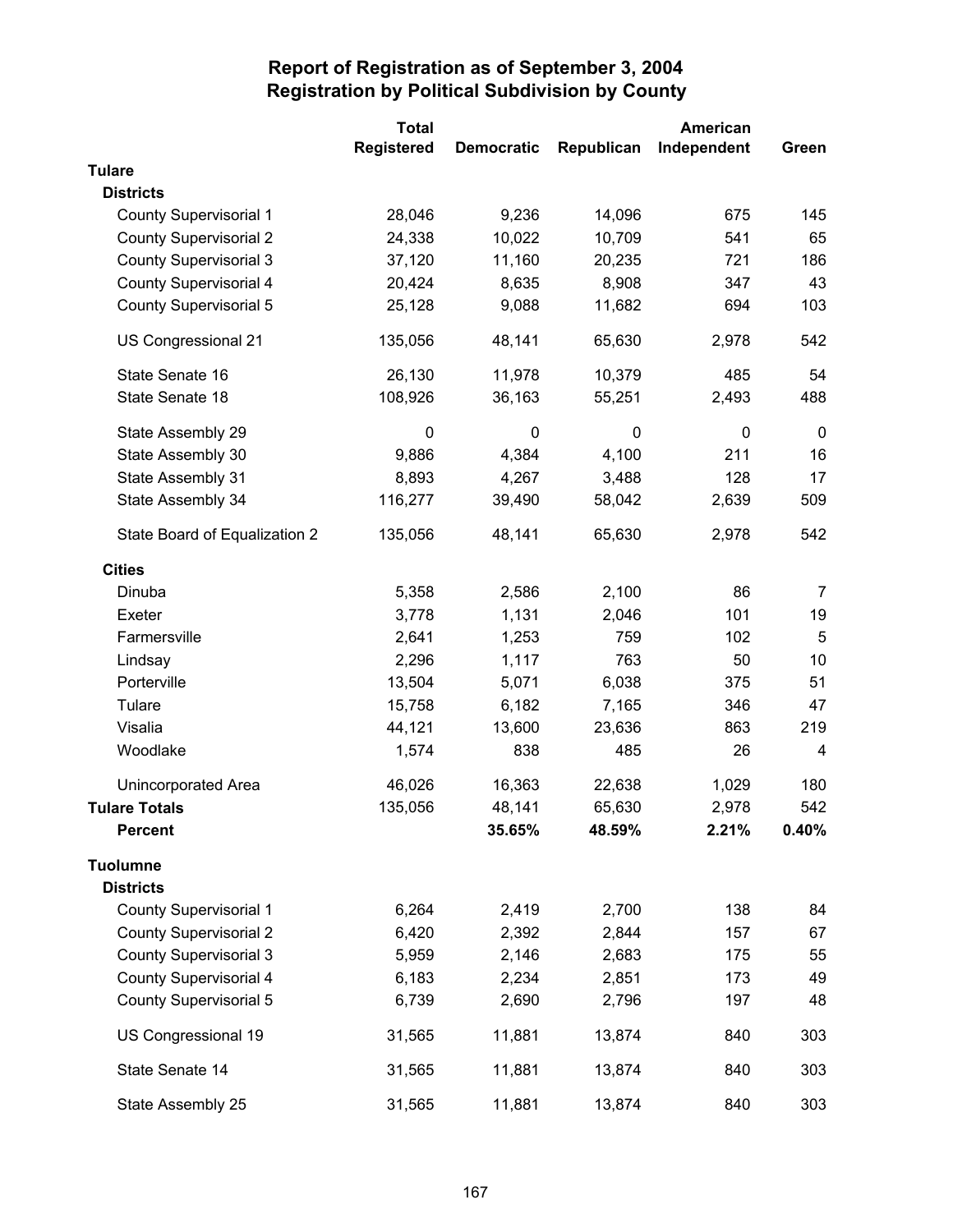|                               |             |                    | Peace and   | <b>Declined to</b>   |              |  |
|-------------------------------|-------------|--------------------|-------------|----------------------|--------------|--|
|                               | Libertarian | <b>Natural Law</b> | Freedom     | <b>Miscellaneous</b> | <b>State</b> |  |
| <b>Tulare</b>                 |             |                    |             |                      |              |  |
| <b>Districts</b>              |             |                    |             |                      |              |  |
| <b>County Supervisorial 1</b> | 113         | 29                 | 66          | 69                   | 3,617        |  |
| <b>County Supervisorial 2</b> | 68          | 25                 | 58          | 61                   | 2,789        |  |
| <b>County Supervisorial 3</b> | 157         | 28                 | 54          | 89                   | 4,490        |  |
| <b>County Supervisorial 4</b> | 62          | 25                 | 58          | 41                   | 2,305        |  |
| <b>County Supervisorial 5</b> | 107         | 36                 | 86          | 82                   | 3,250        |  |
| US Congressional 21           | 507         | 143                | 322         | 342                  | 16,451       |  |
| State Senate 16               | 84          | 36                 | 91          | 53                   | 2,970        |  |
| State Senate 18               | 423         | 107                | 231         | 289                  | 13,481       |  |
| State Assembly 29             | $\pmb{0}$   | $\mathbf 0$        | $\mathbf 0$ | $\boldsymbol{0}$     | $\mathbf 0$  |  |
| State Assembly 30             | 36          | 16                 | 46          | 22                   | 1,055        |  |
| State Assembly 31             | 17          | 11                 | 19          | 22                   | 924          |  |
| State Assembly 34             | 454         | 116                | 257         | 298                  | 14,472       |  |
| State Board of Equalization 2 | 507         | 143                | 322         | 342                  | 16,451       |  |
| <b>Cities</b>                 |             |                    |             |                      |              |  |
| Dinuba                        | 9           | $\overline{7}$     | 8           | 16                   | 539          |  |
| Exeter                        | 18          | 3                  | 6           | 12                   | 442          |  |
| Farmersville                  | 10          | 3                  | 9           | 9                    | 491          |  |
| Lindsay                       | 12          | 5                  | 8           | $\overline{4}$       | 327          |  |
| Porterville                   | 47          | 21                 | 51          | 43                   | 1,807        |  |
| Tulare                        | 40          | 16                 | 29          | 41                   | 1,892        |  |
| Visalia                       | 182         | 39                 | 70          | 102                  | 5,410        |  |
| Woodlake                      | 3           | 1                  | 4           | 1                    | 212          |  |
| <b>Unincorporated Area</b>    | 186         | 48                 | 137         | 114                  | 5,331        |  |
| <b>Tulare Totals</b>          | 507         | 143                | 322         | 342                  | 16,451       |  |
| <b>Percent</b>                | 0.38%       | 0.11%              | 0.24%       | 0.25%                | 12.18%       |  |
| <b>Tuolumne</b>               |             |                    |             |                      |              |  |
| <b>Districts</b>              |             |                    |             |                      |              |  |
| <b>County Supervisorial 1</b> | 43          | 8                  | 18          | 30                   | 824          |  |
| <b>County Supervisorial 2</b> | 38          | $\overline{2}$     | 15          | 32                   | 873          |  |
| <b>County Supervisorial 3</b> | 42          | 4                  | 12          | 38                   | 804          |  |
| <b>County Supervisorial 4</b> | 35          | 3                  | 15          | 52                   | 771          |  |
| <b>County Supervisorial 5</b> | 46          | 5                  | 21          | 32                   | 904          |  |
| US Congressional 19           | 204         | 22                 | 81          | 184                  | 4,176        |  |
| State Senate 14               | 204         | 22                 | 81          | 184                  | 4,176        |  |
| State Assembly 25             | 204         | 22                 | 81          | 184                  | 4,176        |  |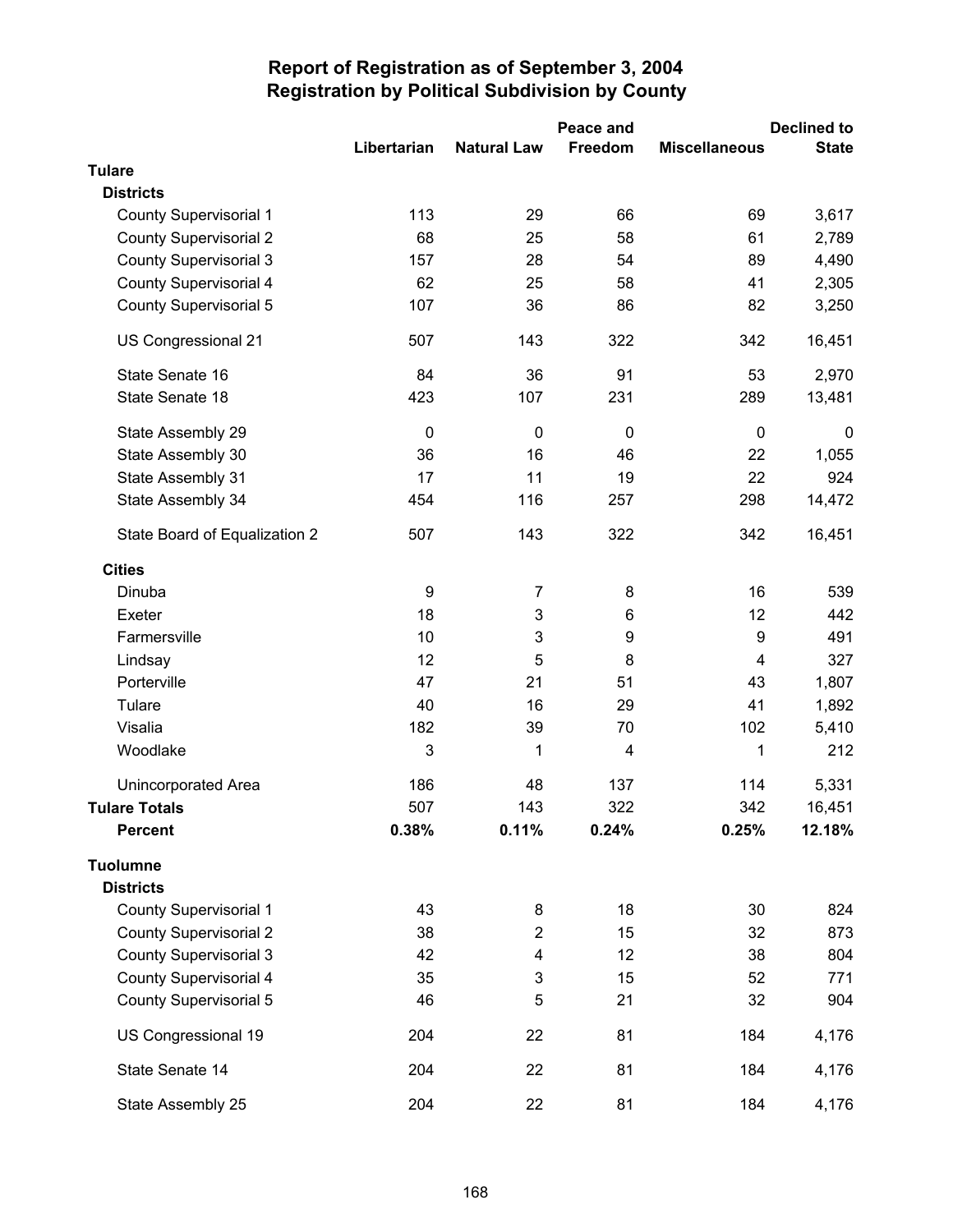|                               | <b>Total</b>      |                   |            | American    |       |
|-------------------------------|-------------------|-------------------|------------|-------------|-------|
|                               | <b>Registered</b> | <b>Democratic</b> | Republican | Independent | Green |
| State Board of Equalization 2 | 31,565            | 11,881            | 13,874     | 840         | 303   |
| <b>Cities</b>                 |                   |                   |            |             |       |
| Sonora                        | 2,377             | 992               | 879        | 55          | 42    |
| Unincorporated Area           | 29,188            | 10,889            | 12,995     | 785         | 261   |
| <b>Tuolumne Totals</b>        | 31,565            | 11,881            | 13,874     | 840         | 303   |
| <b>Percent</b>                |                   | 37.64%            | 43.95%     | 2.66%       | 0.96% |
| Ventura                       |                   |                   |            |             |       |
| <b>Districts</b>              |                   |                   |            |             |       |
| <b>County Supervisorial 1</b> | 87,655            | 36,680            | 32,801     | 1,851       | 1,517 |
| <b>County Supervisorial 2</b> | 86,844            | 27,208            | 41,441     | 1,543       | 558   |
| County Supervisorial 3        | 72,429            | 29,057            | 29,848     | 1,495       | 486   |
| <b>County Supervisorial 4</b> | 80,000            | 24,715            | 38,563     | 1,874       | 455   |
| County Supervisorial 5        | 52,182            | 27,751            | 13,947     | 1,011       | 309   |
| US Congressional 23           | 85,839            | 43,113            | 25,057     | 1,756       | 763   |
| US Congressional 24           | 293,271           | 102,298           | 131,543    | 6,018       | 2,562 |
| State Senate 17               | 20,529            | 10,359            | 6,366      | 420         | 181   |
| State Senate 19               | 287,571           | 99,052            | 129,634    | 5,913       | 2,672 |
| State Senate 23               | 71,010            | 36,000            | 20,600     | 1,441       | 472   |
| State Assembly 35             | 93,579            | 43,956            | 31,106     | 1,815       | 1,098 |
| State Assembly 37             | 196,193           | 66,508            | 89,994     | 3,940       | 1,613 |
| State Assembly 38             | 38,108            | 11,921            | 18,111     | 944         | 226   |
| State Assembly 41             | 51,230            | 23,026            | 17,389     | 1,075       | 388   |
| State Board of Equalization 2 | 379,110           | 145,411           | 156,600    | 7,774       | 3,325 |
| <b>Cities</b>                 |                   |                   |            |             |       |
| Camarillo                     | 35,436            | 11,634            | 17,280     | 752         | 218   |
| Fillmore                      | 5,612             | 2,636             | 1,871      | 132         | 31    |
| Moorpark                      | 15,932            | 5,176             | 7,398      | 332         | 79    |
| Ojai                          | 4,639             | 1,988             | 1,622      | 93          | 139   |
| Oxnard                        | 60,058            | 31,373            | 16,808     | 1,162       | 341   |
| Port Hueneme                  | 8,670             | 3,924             | 2,898      | 207         | 80    |
| San Buenaventura              | 59,273            | 24,806            | 22,421     | 1,221       | 920   |
| Santa Paula                   | 10,460            | 5,816             | 2,865      | 194         | 63    |
| Simi Valley                   | 59,776            | 18,234            | 29,061     | 1,443       | 324   |
| <b>Thousand Oaks</b>          | 70,048            | 21,668            | 33,559     | 1,248       | 467   |
| Unincorporated Area           | 49,206            | 18,156            | 20,817     | 990         | 663   |
| <b>Ventura Totals</b>         | 379,110           | 145,411           | 156,600    | 7,774       | 3,325 |
| <b>Percent</b>                |                   | 38.36%            | 41.31%     | 2.05%       | 0.88% |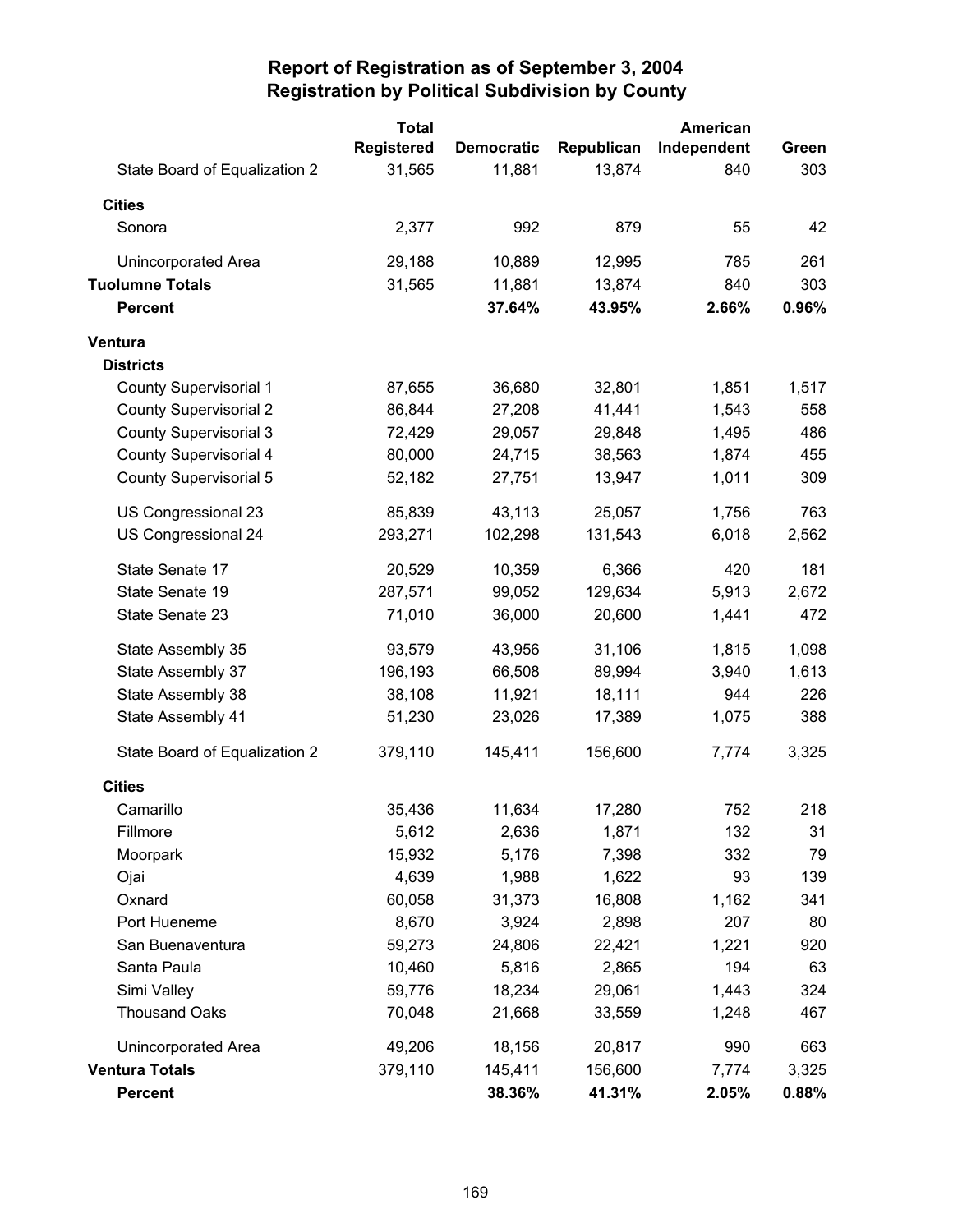|                               |             |                    | Peace and |                      | <b>Declined to</b> |
|-------------------------------|-------------|--------------------|-----------|----------------------|--------------------|
|                               | Libertarian | <b>Natural Law</b> | Freedom   | <b>Miscellaneous</b> | <b>State</b>       |
| State Board of Equalization 2 | 204         | 22                 | 81        | 184                  | 4,176              |
| <b>Cities</b>                 |             |                    |           |                      |                    |
| Sonora                        | 17          | 4                  | 11        | 16                   | 361                |
| Unincorporated Area           | 187         | 18                 | 70        | 168                  | 3,815              |
| <b>Tuolumne Totals</b>        | 204         | 22                 | 81        | 184                  | 4,176              |
| <b>Percent</b>                | 0.65%       | 0.07%              | 0.26%     | 0.58%                | 13.23%             |
| Ventura                       |             |                    |           |                      |                    |
| <b>Districts</b>              |             |                    |           |                      |                    |
| <b>County Supervisorial 1</b> | 603         | 160                | 217       | 856                  | 12,970             |
| <b>County Supervisorial 2</b> | 512         | 80                 | 117       | 808                  | 14,577             |
| <b>County Supervisorial 3</b> | 365         | 127                | 168       | 545                  | 10,338             |
| <b>County Supervisorial 4</b> | 508         | 92                 | 170       | 590                  | 13,033             |
| <b>County Supervisorial 5</b> | 223         | 97                 | 220       | 359                  | 8,265              |
| US Congressional 23           | 422         | 171                | 318       | 659                  | 13,580             |
| US Congressional 24           | 1,789       | 385                | 574       | 2,499                | 45,603             |
| State Senate 17               | 113         | 54                 | 68        | 142                  | 2,826              |
| State Senate 19               | 1,786       | 359                | 554       | 2,501                | 45,100             |
| State Senate 23               | 312         | 143                | 270       | 515                  | 11,257             |
| State Assembly 35             | 529         | 162                | 295       | 799                  | 13,819             |
| State Assembly 37             | 1,138       | 263                | 366       | 1,690                | 30,681             |
| State Assembly 38             | 280         | 39                 | 79        | 272                  | 6,236              |
| State Assembly 41             | 264         | 92                 | 152       | 397                  | 8,447              |
| State Board of Equalization 2 | 2,211       | 556                | 892       | 3,158                | 59,183             |
| <b>Cities</b>                 |             |                    |           |                      |                    |
| Camarillo                     | 181         | 42                 | 56        | 267                  | 5,006              |
| Fillmore                      | 28          | 22                 | 21        | 35                   | 836                |
| Moorpark                      | 76          | 16                 | 40        | 113                  | 2,702              |
| Ojai                          | 26          | 10                 | 3         | 60                   | 698                |
| Oxnard                        | 236         | 121                | 234       | 407                  | 9,376              |
| Port Hueneme                  | 44          | 18                 | 29        | 77                   | 1,393              |
| San Buenaventura              | 395         | 100                | 154       | 579                  | 8,677              |
| Santa Paula                   | 47          | 14                 | 39        | 74                   | 1,348              |
| Simi Valley                   | 399         | 73                 | 122       | 438                  | 9,682              |
| <b>Thousand Oaks</b>          | 398         | 64                 | 99        | 678                  | 11,867             |
| Unincorporated Area           | 381         | 76                 | 95        | 430                  | 7,598              |
| <b>Ventura Totals</b>         | 2,211       | 556                | 892       | 3,158                | 59,183             |
| <b>Percent</b>                | 0.58%       | 0.15%              | 0.24%     | 0.83%                | 15.61%             |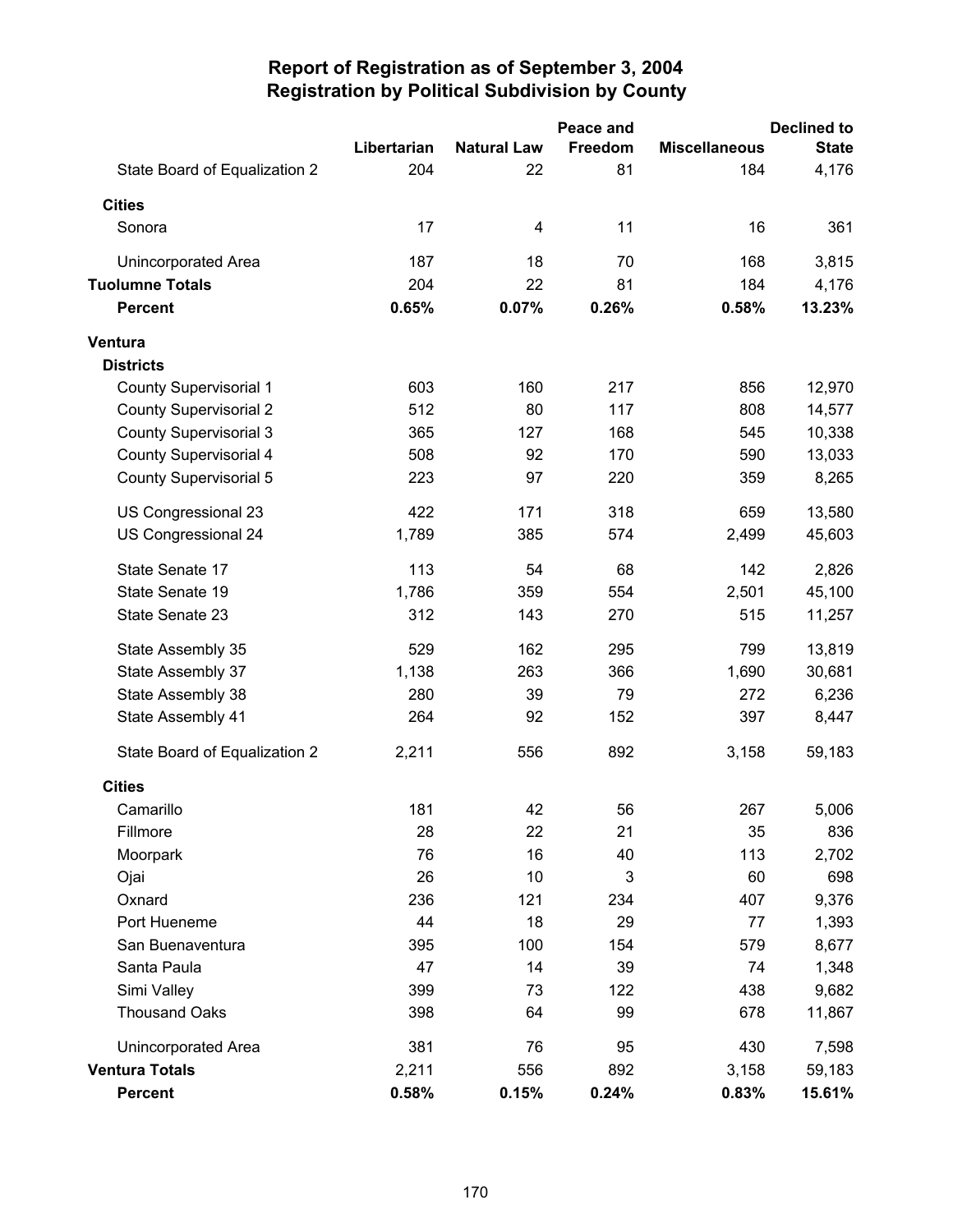|                               | <b>Total</b>      |                   |            | American    |       |
|-------------------------------|-------------------|-------------------|------------|-------------|-------|
|                               | <b>Registered</b> | <b>Democratic</b> | Republican | Independent | Green |
| Yolo                          |                   |                   |            |             |       |
| <b>Districts</b>              |                   |                   |            |             |       |
| <b>County Supervisorial 1</b> | 18,083            | 8,440             | 5,381      | 457         | 171   |
| <b>County Supervisorial 2</b> | 16,137            | 8,227             | 3,100      | 228         | 710   |
| <b>County Supervisorial 3</b> | 14,915            | 6,672             | 5,231      | 345         | 157   |
| <b>County Supervisorial 4</b> | 19,774            | 9,787             | 4,721      | 254         | 607   |
| <b>County Supervisorial 5</b> | 16,379            | 6,688             | 6,566      | 412         | 153   |
| US Congressional 1            | 74,659            | 35,839            | 20,106     | 1,441       | 1,719 |
| US Congressional 2            | 10,629            | 3,975             | 4,893      | 255         | 79    |
| State Senate 5                | 85,288            | 39,814            | 24,999     | 1,696       | 1,798 |
| State Assembly 2              | 5,689             | 2,261             | 2,419      | 135         | 55    |
| State Assembly 8              | 79,599            | 37,553            | 22,580     | 1,561       | 1,743 |
| State Board of Equalization 1 | 85,288            | 39,814            | 24,999     | 1,696       | 1,798 |
| <b>Cities</b>                 |                   |                   |            |             |       |
| Davis                         | 33,088            | 16,922            | 6,852      | 444         | 1,242 |
| West Sacramento               | 17,339            | 8,191             | 4,992      | 443         | 165   |
| Winters                       | 3,025             | 1,330             | 999        | 71          | 38    |
| Woodland                      | 22,280            | 9,689             | 8,235      | 536         | 212   |
| Unincorporated Area           | 9,556             | 3,682             | 3,921      | 202         | 141   |
| <b>Yolo Totals</b>            | 85,288            | 39,814            | 24,999     | 1,696       | 1,798 |
| <b>Percent</b>                |                   | 46.68%            | 29.31%     | 1.99%       | 2.11% |
| Yuba                          |                   |                   |            |             |       |
| <b>Districts</b>              |                   |                   |            |             |       |
| <b>County Supervisorial 1</b> | 4,070             | 1,626             | 1,482      | 211         | 19    |
| <b>County Supervisorial 2</b> | 5,556             | 2,097             | 2,402      | 174         | 34    |
| <b>County Supervisorial 3</b> | 5,048             | 2,100             | 1,858      | 198         | 18    |
| <b>County Supervisorial 4</b> | 5,012             | 1,525             | 2,490      | 166         | 24    |
| <b>County Supervisorial 5</b> | 6,461             | 1,909             | 3,155      | 212         | 75    |
| US Congressional 2            | 26,147            | 9,257             | 11,387     | 961         | 170   |
| State Senate 4                | 26,147            | 9,257             | 11,387     | 961         | 170   |
| State Assembly 3              | 26,147            | 9,257             | 11,387     | 961         | 170   |
| State Board of Equalization 2 | 26,147            | 9,257             | 11,387     | 961         | 170   |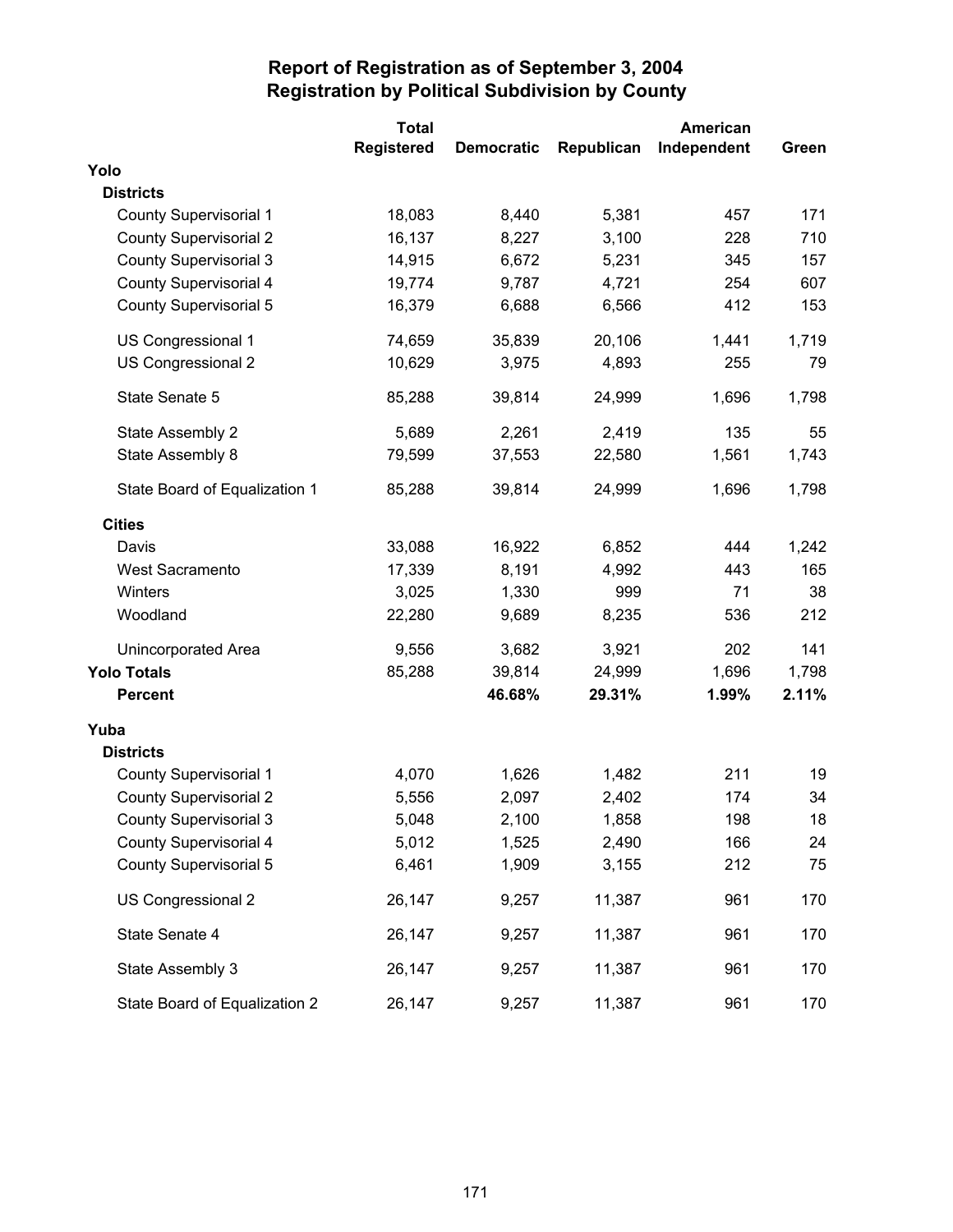|                               |             |                    | Peace and |                      | <b>Declined to</b> |  |
|-------------------------------|-------------|--------------------|-----------|----------------------|--------------------|--|
|                               | Libertarian | <b>Natural Law</b> | Freedom   | <b>Miscellaneous</b> | <b>State</b>       |  |
| Yolo                          |             |                    |           |                      |                    |  |
| <b>Districts</b>              |             |                    |           |                      |                    |  |
| <b>County Supervisorial 1</b> | 88          | 31                 | 223       | 199                  | 3,093              |  |
| <b>County Supervisorial 2</b> | 79          | 8                  | 38        | 127                  | 3,620              |  |
| <b>County Supervisorial 3</b> | 61          | 12                 | 48        | 91                   | 2,298              |  |
| County Supervisorial 4        | 97          | 10                 | 48        | 162                  | 4,088              |  |
| <b>County Supervisorial 5</b> | 69          | 16                 | 50        | 125                  | 2,300              |  |
| US Congressional 1            | 346         | 69                 | 385       | 631                  | 14,123             |  |
| US Congressional 2            | 48          | 8                  | 22        | 73                   | 1,276              |  |
| State Senate 5                | 394         | 77                 | 407       | 704                  | 15,399             |  |
| State Assembly 2              | 27          | 4                  | 15        | 38                   | 735                |  |
| State Assembly 8              | 367         | 73                 | 392       | 666                  | 14,664             |  |
| State Board of Equalization 1 | 394         | 77                 | 407       | 704                  | 15,399             |  |
| <b>Cities</b>                 |             |                    |           |                      |                    |  |
| Davis                         | 166         | 18                 | 82        | 272                  | 7,090              |  |
| West Sacramento               | 85          | 31                 | 220       | 196                  | 3,016              |  |
| Winters                       | 14          | 5                  | 16        | 24                   | 528                |  |
| Woodland                      | 84          | 19                 | 66        | 152                  | 3,287              |  |
| Unincorporated Area           | 45          | $\overline{4}$     | 23        | 60                   | 1,478              |  |
| <b>Yolo Totals</b>            | 394         | 77                 | 407       | 704                  | 15,399             |  |
| <b>Percent</b>                | 0.46%       | 0.09%              | 0.48%     | 0.83%                | 18.06%             |  |
| Yuba                          |             |                    |           |                      |                    |  |
| <b>Districts</b>              |             |                    |           |                      |                    |  |
| <b>County Supervisorial 1</b> | 22          | 8                  | 18        | 5                    | 679                |  |
| <b>County Supervisorial 2</b> | 33          | 3                  | 11        | 9                    | 793                |  |
| <b>County Supervisorial 3</b> | 24          | 4                  | 32        | 11                   | 803                |  |
| County Supervisorial 4        | 26          | $\mathbf 2$        | 11        | 5                    | 763                |  |
| <b>County Supervisorial 5</b> | 54          | 1                  | 17        | 10                   | 1,028              |  |
| US Congressional 2            | 159         | 18                 | 89        | 40                   | 4,066              |  |
| State Senate 4                | 159         | 18                 | 89        | 40                   | 4,066              |  |
| State Assembly 3              | 159         | 18                 | 89        | 40                   | 4,066              |  |
| State Board of Equalization 2 | 159         | 18                 | 89        | 40                   | 4,066              |  |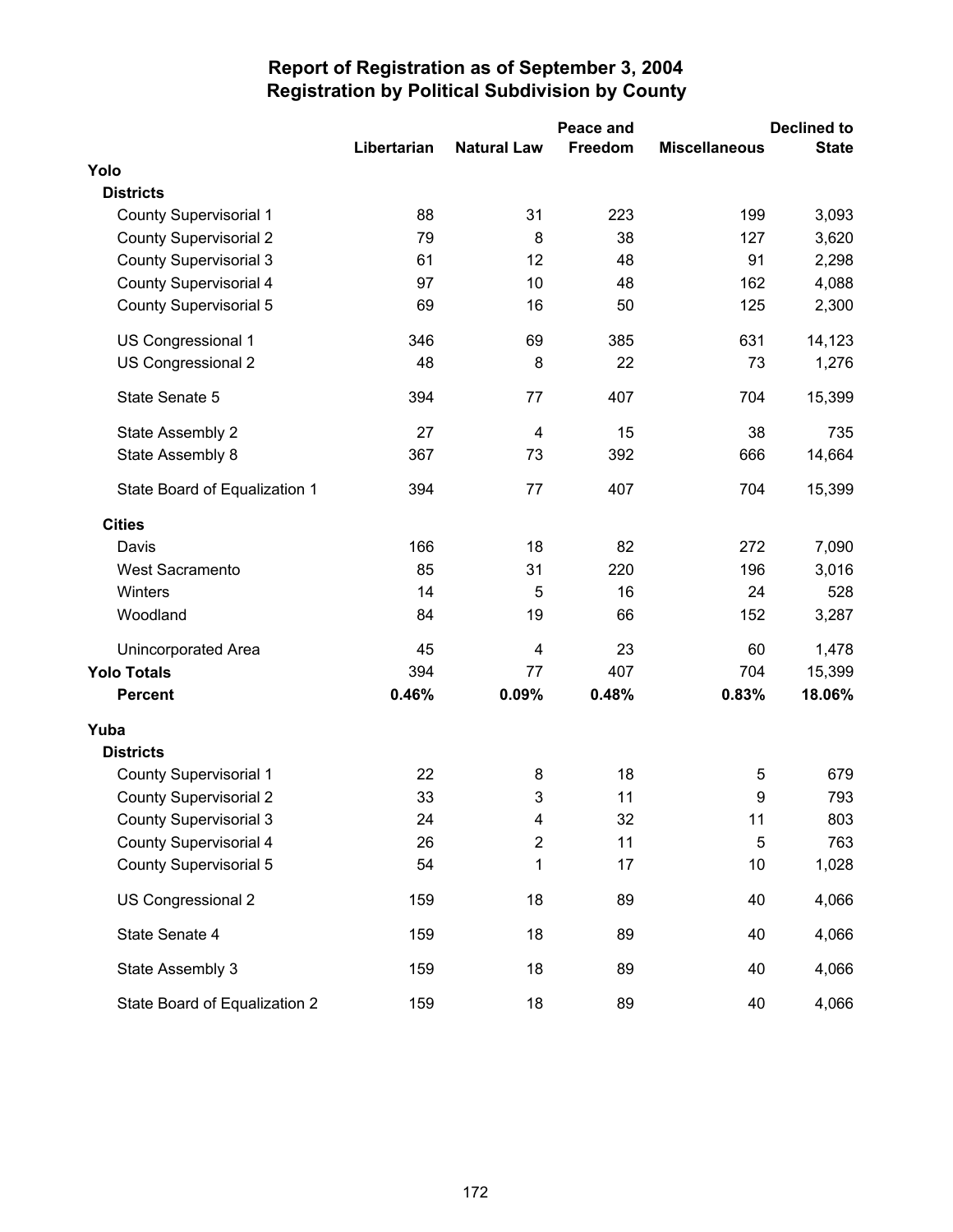| <b>Total</b>      |                   |            | American    |                |
|-------------------|-------------------|------------|-------------|----------------|
| <b>Registered</b> | <b>Democratic</b> | Republican | Independent | Green          |
|                   |                   |            |             |                |
| 5,556             | 2.097             | 2,402      | 174         | 34             |
| 1,476             | 445               | 734        | 50          | $\overline{7}$ |
| 19,115            | 6,715             | 8.251      | 737         | 129            |
| 26,147            | 9,257             | 11,387     | 961         | 170            |
|                   | 35.40%            | 43.55%     | 3.68%       | 0.65%          |
| 12,634,555        | 5,591,435         | 4,237,823  | 239,209     | 124,221        |
| 2,990,625         | 1,162,873         | 1,228,581  | 64,857      | 32,693         |
| 15,625,180        | 6,754,308         | 5,466,404  | 304,066     | 156,914        |
|                   |                   |            |             |                |